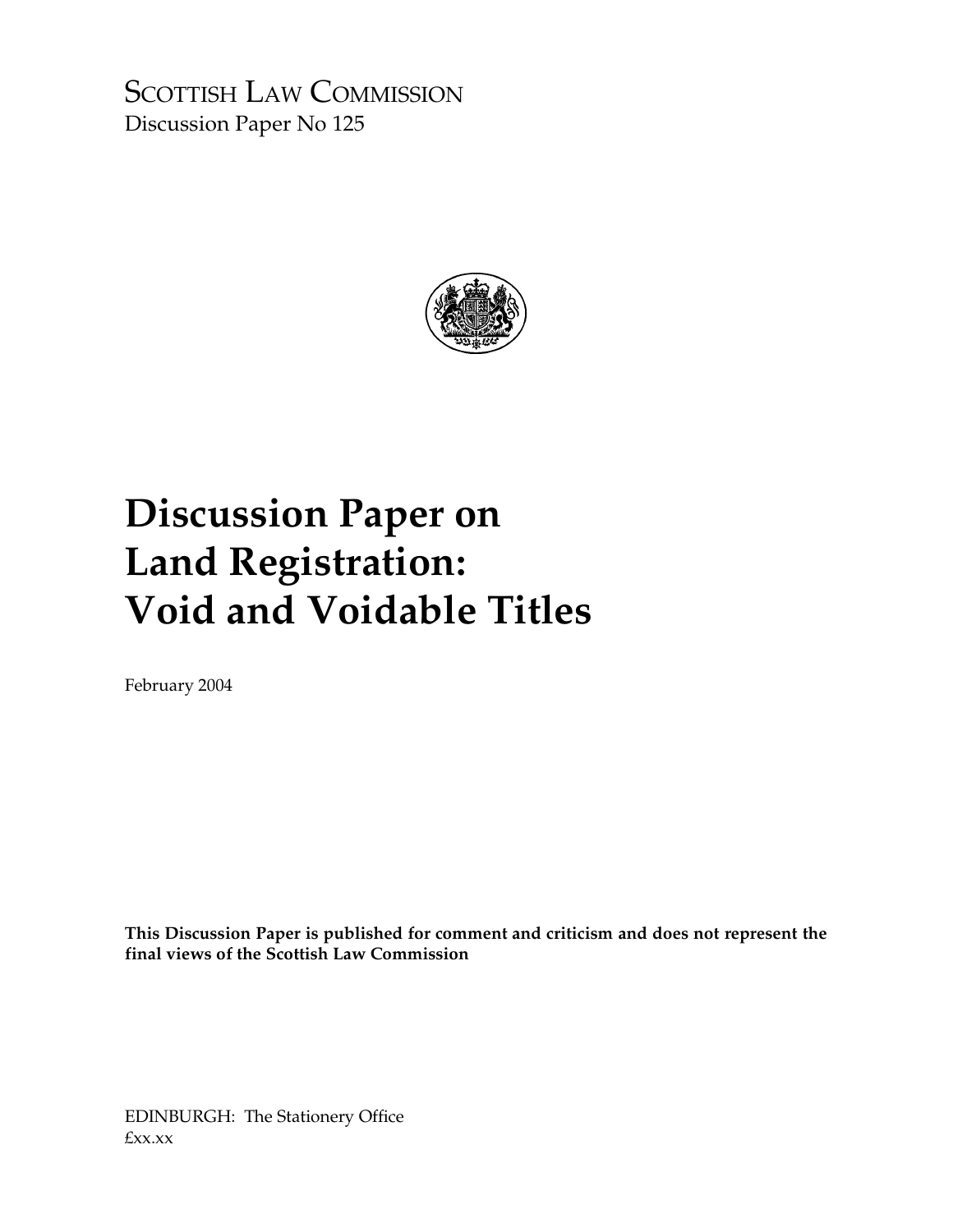The Scottish Law Commission was set up by section 2 of the Law Commissions Act 1965<sup>1</sup> for the purpose of promoting the reform of the law of Scotland. The Commissioners are:

> The Honourable Lord Eassie, *Chairman*  Professor Gerard Maher, QC Professor Kenneth G C Reid Professor Joseph M Thomson Colin J Tyre, QC.

The Secretary of the Commission is Miss Jane L McLeod. Its offices are at 140 Causewayside, Edinburgh EH9 1PR.

**The Commission would be grateful if comments on this discussion paper were submitted by 14 May 2004.** Comments may be made on all or any of the matters raised in the paper. All correspondence should be addressed to:

> Mr John Dods Scottish Law Commission 140 Causewayside Edinburgh EH9 1PR

Tel: 0131 668 2131 Fax: 0131 662 4900 E-mail: info@scotlawcom.gov.uk

Online comments at: www.scotlawcom.gov.uk - select "Submit Comments"

### **NOTES**

1. Where possible, we would prefer electronic submission of comments, either by e-mail to info@scotlawcom.gov.uk or through the Submit Comments page on our website. We should make it clear that the comments we receive from you may be (i) referred to in any later report on this subject and (ii) made available to any interested party, unless you indicate that all or part of your response is confidential. Such confidentiality will of course be strictly respected.

2. The discussion paper is available on our website at www.scotlawcom.gov.uk or can be purchased from TSO Scotland Bookshop.

3. If you have any difficulty in reading this document, please contact us and we will do our best to assist. You may wish to note that an accessible electronic version of this document is available on our website (text only version).

 $1$  Amended by the Scotland Act 1998 (Consequential Modifications) (No 2) Order 1999 (SI 1999/1820).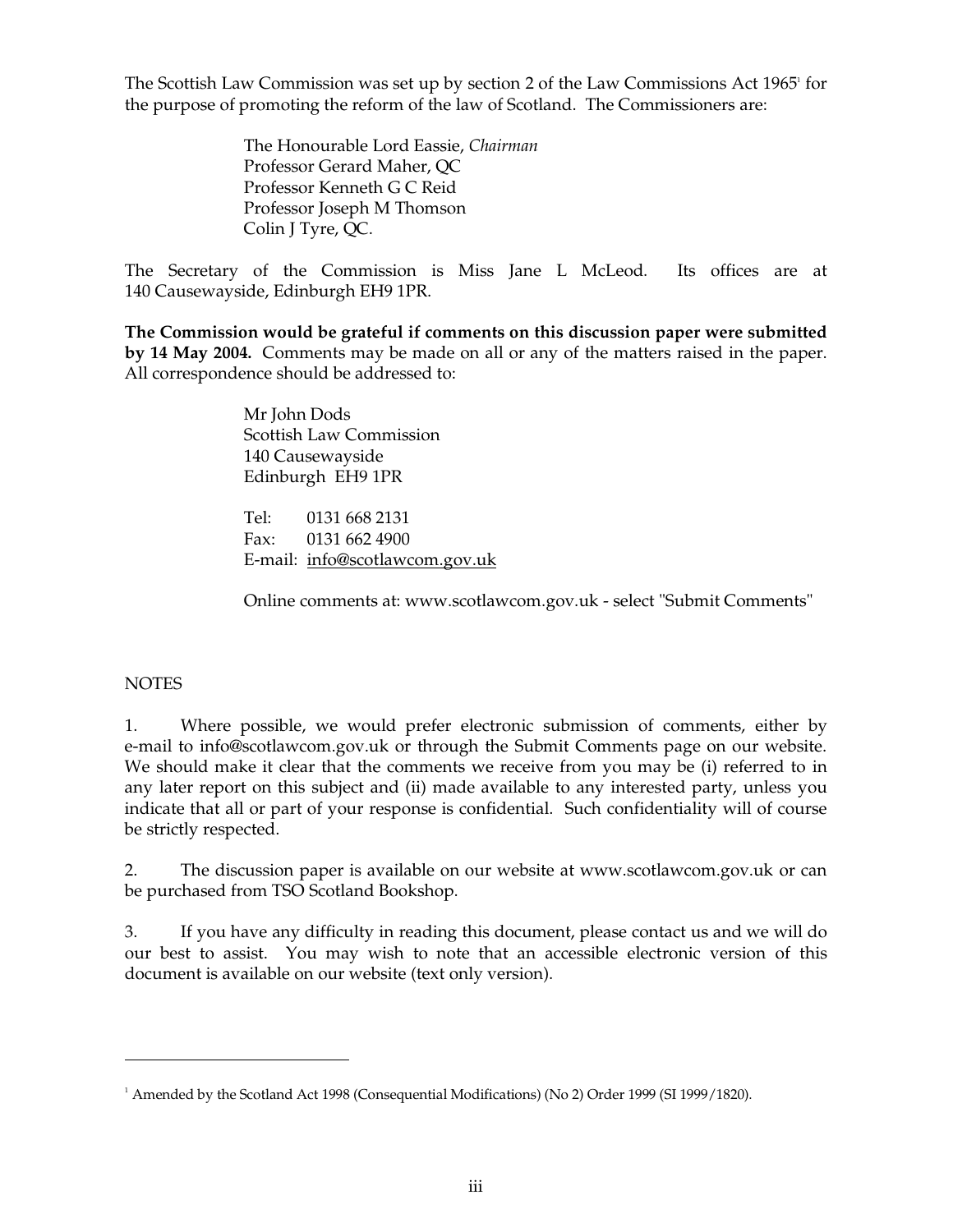## **Contents**

*Paragraph Page* 

### **Part 1 Introduction**

| Background                                     | 1.1  |   |
|------------------------------------------------|------|---|
| Classification of systems of registration      | 1.5  |   |
| Constitution or publicity                      | 1.6  |   |
| Registration of deeds or registration of title | 1.7  | っ |
| Positive system or negative system             | 1.9  | З |
| Bijuralism or monojuralism                     | 1.11 | 3 |
| Interactions                                   | 1.12 | 3 |
| The move towards registration of title         | 1.13 | 4 |
| England and Australia                          | 1.13 | 4 |
| Scotland                                       | 1.18 | 6 |
| Comparative law                                | 1.22 | 8 |
| Our proposals in summary                       | 1.23 | 9 |
| <b>Which Parliament?</b>                       | 1.24 | q |
| Acknowledgements                               | 1.25 | 9 |

## **Part 2 The Current Law: Exposition and Analysis**

| The 1979 Act                                             | 2.1              | 11 |
|----------------------------------------------------------|------------------|----|
| Introduction                                             | 2.1              | 11 |
| The Land Register of Scotland                            | $2.2\phantom{0}$ | 11 |
| Registration                                             | 2.6              | 12 |
| Overriding interests                                     | 2.10             | 13 |
| Rectification                                            | 2.11             | 13 |
| Grounds                                                  | 2.11             | 13 |
| Defences                                                 | 2.16             | 14 |
| Indemnity                                                | 2.17             | 15 |
| Ways of entering the register                            | 2.21             | 16 |
| Some difficulties                                        | 2.22             | 16 |
| Evaluation                                               | 2.22             | 16 |
| The first difficulty: flawed legislation                 | 2.23             | 16 |
| The second difficulty: the incidence of error            | 2.26             | 18 |
| First registration                                       | 2.26             | 18 |
| Dealings                                                 | 2.29             | 19 |
| The third difficulty: error and the balance of interests | 2.32             | 20 |
|                                                          |                  |    |

## **Part 3 Void Titles and Guaranteed Titles**

| Titles void, voidable, and absolutely good | 3.1  |  |
|--------------------------------------------|------|--|
| Positive prescription                      | 3.4  |  |
| Withdrawal of prescription                 | -3.4 |  |
| Changing registers                         | 3.10 |  |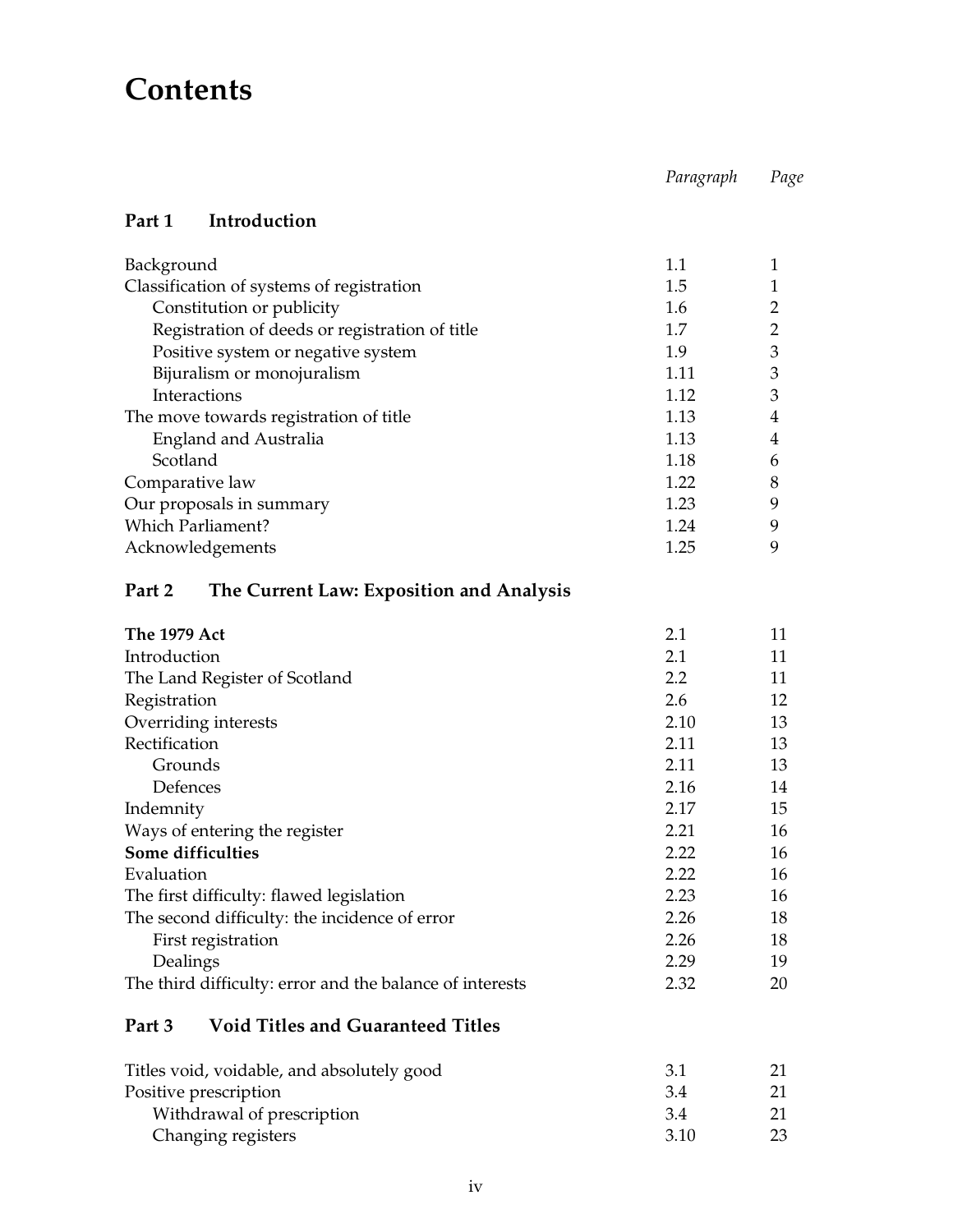## **Contents (cont'd)**

|                                             | Paragraph | Page |
|---------------------------------------------|-----------|------|
|                                             |           |      |
| Proposals                                   | 3.11      | 23   |
| Guaranteed title                            | 3.12      | 23   |
| Register error and transactional error      | 3.15      | 24   |
| Errors and the 1979 Act                     | 3.19      | 25   |
| Register error                              | 3.20      | 25   |
| Transactional error: defective conveyance   | 3.21      | 26   |
| Meaning                                     | 3.21      | 26   |
| Good faith                                  | 3.22      | 26   |
| Position in other countries                 | 3.23      | 26   |
| Position in Scotland                        | 3.28      | 28   |
| Evaluation                                  | 3.30      | 29   |
| Transactional error: administrative mistake | 3.35      | 30   |
| Exclusion of indemnity                      | 3.42      | 32   |
| Subordinate real rights                     | 3.47      | 33   |
|                                             |           |      |

### **Part 4 The Nature of the Guarantee**

| The property or its value                               | 4.1  | 34 |
|---------------------------------------------------------|------|----|
| Introduction                                            | 4.1  | 34 |
| The first difficulty: the position of the "true" owner  | 4.6  | 35 |
| The second difficulty: insecurity of title              | 4.8  | 36 |
| Achieving a balance                                     | 4.9  | 36 |
| <b>The 1979 Act</b>                                     | 4.11 | 37 |
| Possession                                              | 4.11 | 37 |
| Other factors                                           | 4.13 | 38 |
| Introduction                                            | 4.13 | 38 |
| No guarantee                                            | 4.14 | 38 |
| Agreement                                               | 4.18 | 39 |
| Discretion                                              | 4.19 | 39 |
| <b>Transactional error</b>                              | 4.20 | 39 |
| The position in summary                                 | 4.21 | 40 |
| Possession: some difficulties                           | 4.22 | 40 |
| The first difficulty: scope                             | 4.22 | 40 |
| The second difficulty: self help                        | 4.23 | 40 |
| The third difficulty: duration                          | 4.27 | 41 |
| Conclusion                                              | 4.28 | 42 |
| The acquirer and the "true" owner: attempting a balance | 4.29 | 42 |
| Introduction                                            | 4.29 | 42 |
| Protecting the "true owner": the notification principle | 4.30 | 42 |
| Protecting the acquirer: the curtain principle          | 4.33 | 43 |
| Other considerations                                    | 4.36 | 44 |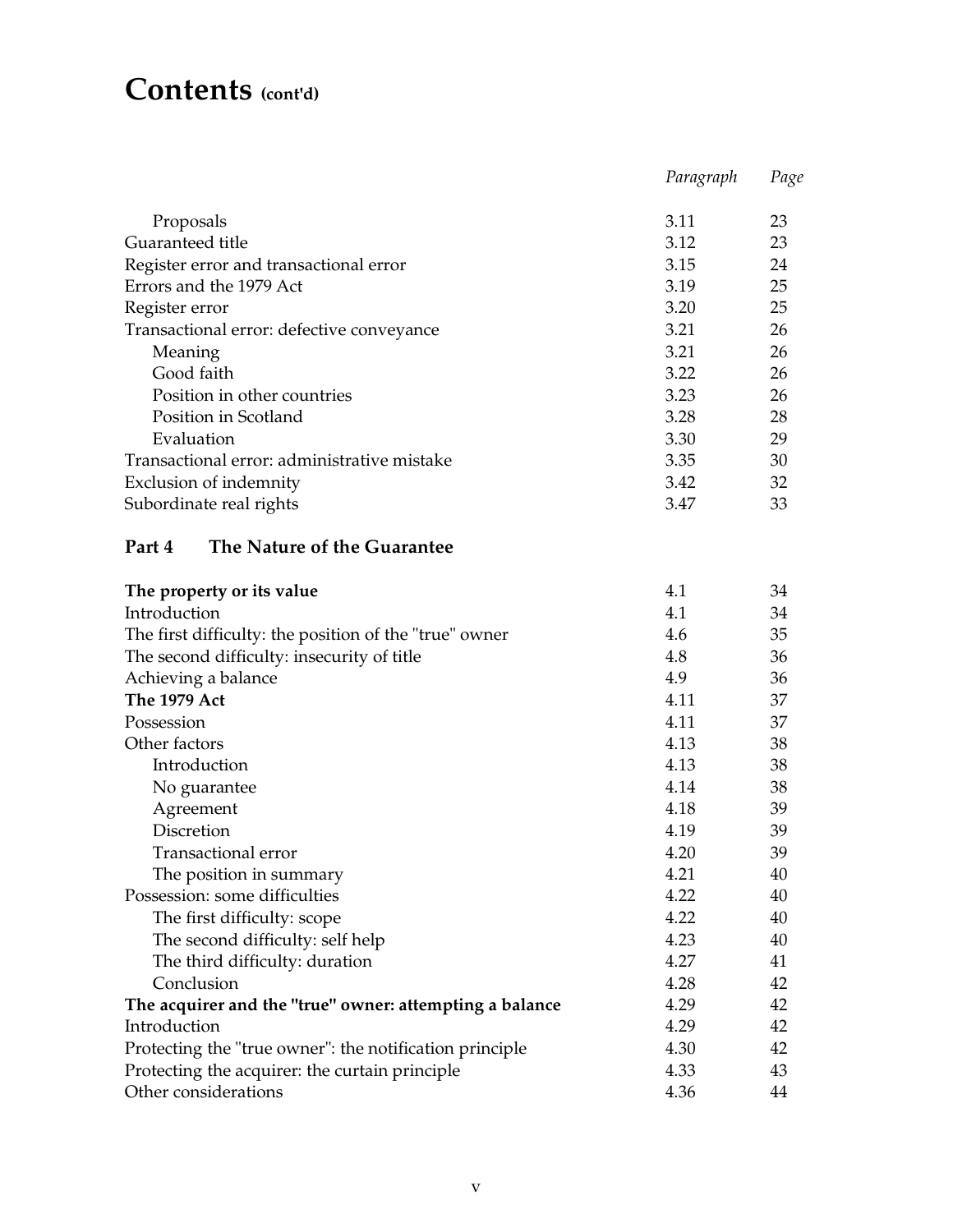## **Contents (cont'd)**

|                                                        | Paragraph | Page |
|--------------------------------------------------------|-----------|------|
| Some possible models                                   | 4.37      | 45   |
| Introduction                                           | 4.37      | 45   |
| Possession                                             | 4.38      | 45   |
| Discretion                                             | 4.41      | 45   |
| Type of error                                          | 4.44      | 46   |
| The problem of notification                            | 4.47      | 48   |
| Subordinate real rights                                | 4.53      | 50   |
| Part 5<br><b>Positive Systems and Negative Systems</b> |           |      |
| Introduction                                           | 5.1       | 52   |
| The position in Scotland                               | 5.1       | 52   |
| Technique not policy                                   | 5.7       | 54   |
| Positive systems: the advantages                       | 5.10      | 55   |
| Positive systems: the disadvantages                    | 5.14      | 56   |
| Introduction                                           | 5.14      | 56   |
| Bijuralism                                             | 5.15      | 56   |
| Ownership in the wrong place                           | 5.23      | 57   |
| Title from the Register                                | 5.30      | 59   |
| European Convention on Human Rights                    | 5.33      | 59   |
| Inflexibility                                          | 5.34      | 60   |
| <b>Negative systems</b>                                | 5.40      | 62   |
| Characteristics                                        | 5.40      | 62   |
| Advantages and disadvantages                           | 5.42      | 62   |
| Evaluation                                             | 5.43      | 63   |
| Subordinate real rights                                | 5.45      | 63   |
| <b>Voidable Titles</b><br>Part 6                       |           |      |
| Introduction                                           | 6.1       | 64   |
| Voidable titles: three cases                           | 6.3       | 64   |
| Actual fault                                           | 6.4       | 64   |
| Transferred fault: bad faith                           | 6.5       | 64   |
| Transferred fault: absence of consideration            | 6.7       | 65   |
| The effect of the 1979 Act                             | 6.8       | 65   |
| Displacement of the ordinary law                       | 6.11      | 66   |
| The alternative of reconveyance                        | 6.16      | 68   |
| Judicial rectification                                 | 6.17      | 68   |
| Effect prior to registration                           | 6.19      | 68   |
| Subordinate real rights and indemnity                  | 6.20      | 69   |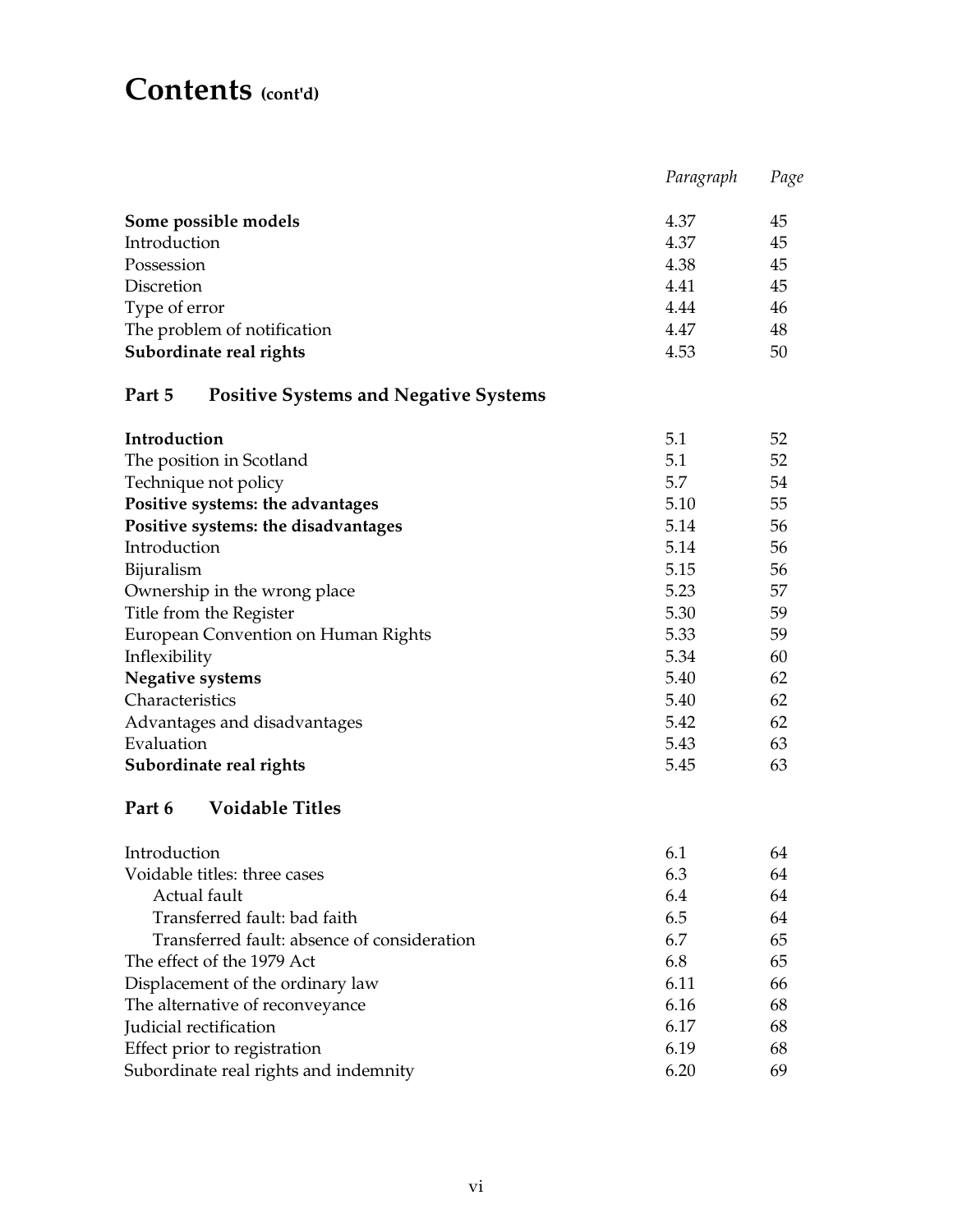## **Contents (cont'd)**

|                                                                    | Paragraph | Page |
|--------------------------------------------------------------------|-----------|------|
| <b>Good Faith and Value</b><br>Part 7                              |           |      |
| Good faith                                                         | 7.1       | 71   |
| Fraud and carelessness                                             | 7.1       | 71   |
| Some difficulties                                                  | 7.3       | 72   |
| Good faith                                                         | 7.8       | 74   |
| Meaning                                                            | 7.8       | 74   |
| Scope                                                              | 7.10      | 74   |
| Register error                                                     | 7.11      | 74   |
| <b>Transactional error</b>                                         | 7.13      | 75   |
| Fixed list of defects                                              | 7.16      | 76   |
| Timing                                                             | 7.17      | 77   |
| Proposal                                                           | 7.20      | 78   |
| Value                                                              | 7.21      | 78   |
| Current law                                                        | 7.21      | 78   |
| Options for reform                                                 | 7.24      | 79   |
| Voidable titles                                                    | 7.26      | 80   |
| Arguments against protection                                       | 7.27      | 80   |
| Arguments in favour of protection                                  | 7.32      | 81   |
| Two questions                                                      | 7.35      | 82   |
| <b>Summary of Provisional Proposals</b><br>Part 8                  |           |      |
| The proposals                                                      |           | 83   |
| Effect of the proposals in summary                                 |           | 85   |
| Appendix 1<br>List of law reform publications on land registration |           | 87   |

**Appendix 2** 90 **List of those who responded to the October 2001 consultation** 

90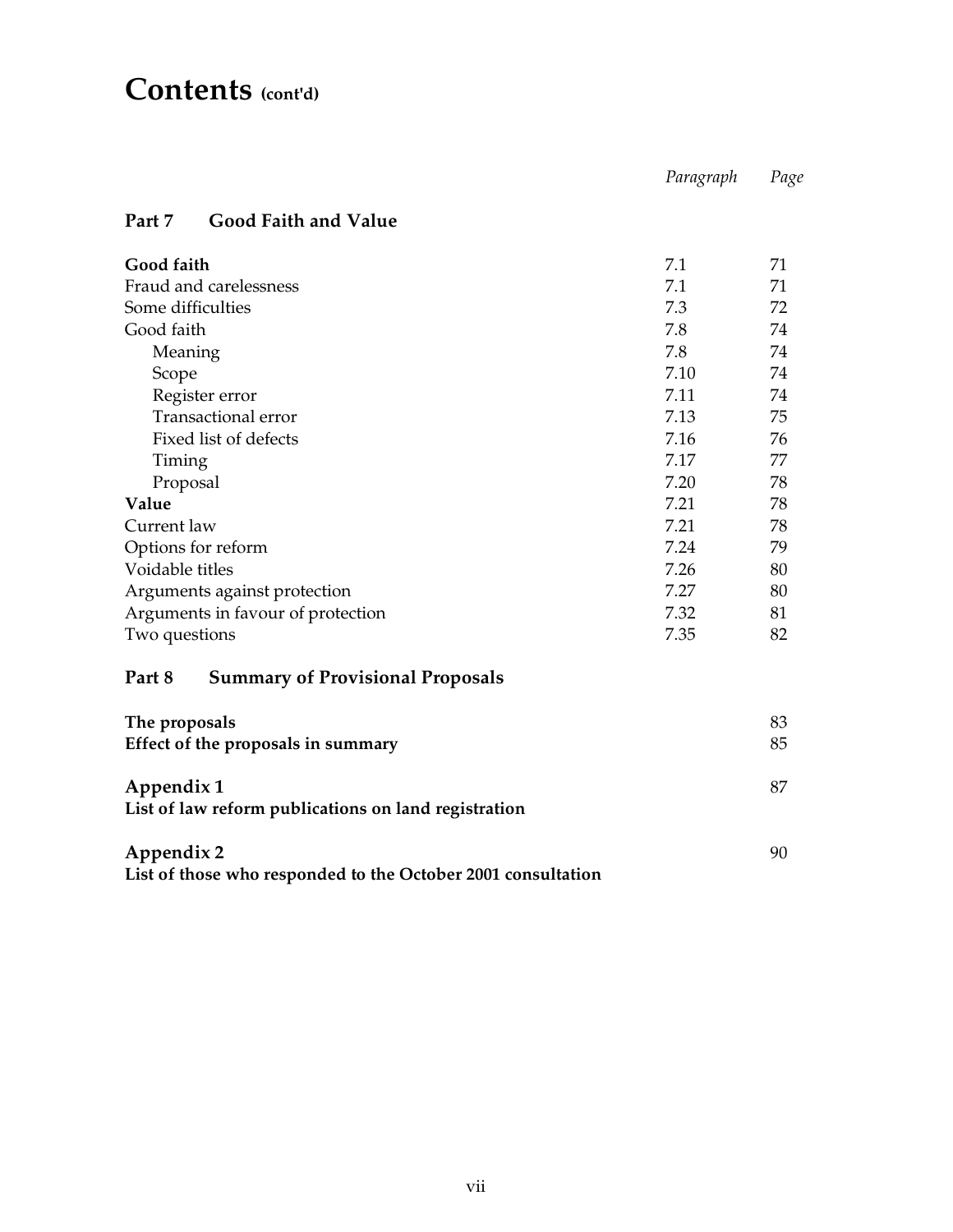## **Abbreviations**

### Alberta Law Reform Institute, *Land Recording and Registration Act*  Alberta Law Reform Institute, *Proposals for a Land Recording and Registration Act for Alberta* (Report No 69, 1993)

#### BGB

*Bürgerliches Gesetzbuch* (German Civil Code)

Gordon, *Scottish Land Law*  W M Gordon, *Scottish Land Law* (2<sup>nd</sup> edn, 1999)

### Henry Report

Scottish Home and Health Department, *Scheme for the Introduction and Operation of Registration of Title to Land in Scotland* (1969, Cmnd 4137)

#### Joint Land Titles Committee, *Renovating the Foundation*

Joint Land Titles Committee for Alberta, British Columbia, Manitoba, The Council of Maritime Premiers, Northwest Territories, Ontario, Saskatchewan and Yukon, *Renovating the Foundation: Proposals for a Model Land Recording and Registration Act for the Provinces and Territories of Canada* (1990)

#### Law Com No 271

Law Commission and H M Land Registry, *Land Registration for the Twenty-first Century: A Conveyancing Revolution* (Law Com No 271, 2001)

#### Mapp, *Torrens' Elusive Title*

Thomas W Mapp, *Torrens' Elusive Title: Basic Legal Principles of an Efficient Torrens' System* (Alberta Law Review, University of Alberta, 1978)

#### Raff, *German Real Property Law*

Murray J Raff, *German Real Property Law and the Conclusive Land Register* (PhD thesis, University of Melbourne, 1999)

#### *Registration of Title Practice Book*

Ian Davis and Alistair Rennie (eds), *Registration of Title Practice Book* (2<sup>nd</sup> edn, 2000)

### Reid, *Property*

Kenneth G C Reid *et al*, *The Law of Property in Scotland* (1996) (being a revised reprint of the relevant part of *The Laws of Scotland: Stair Memorial Encyclopaedia* vol 18 (1993))

#### Reid Report

Scottish Home and Health Department, *Registration of Title to Land in Scotland* (1963, Cmnd 2032; chaired by Lord Reid)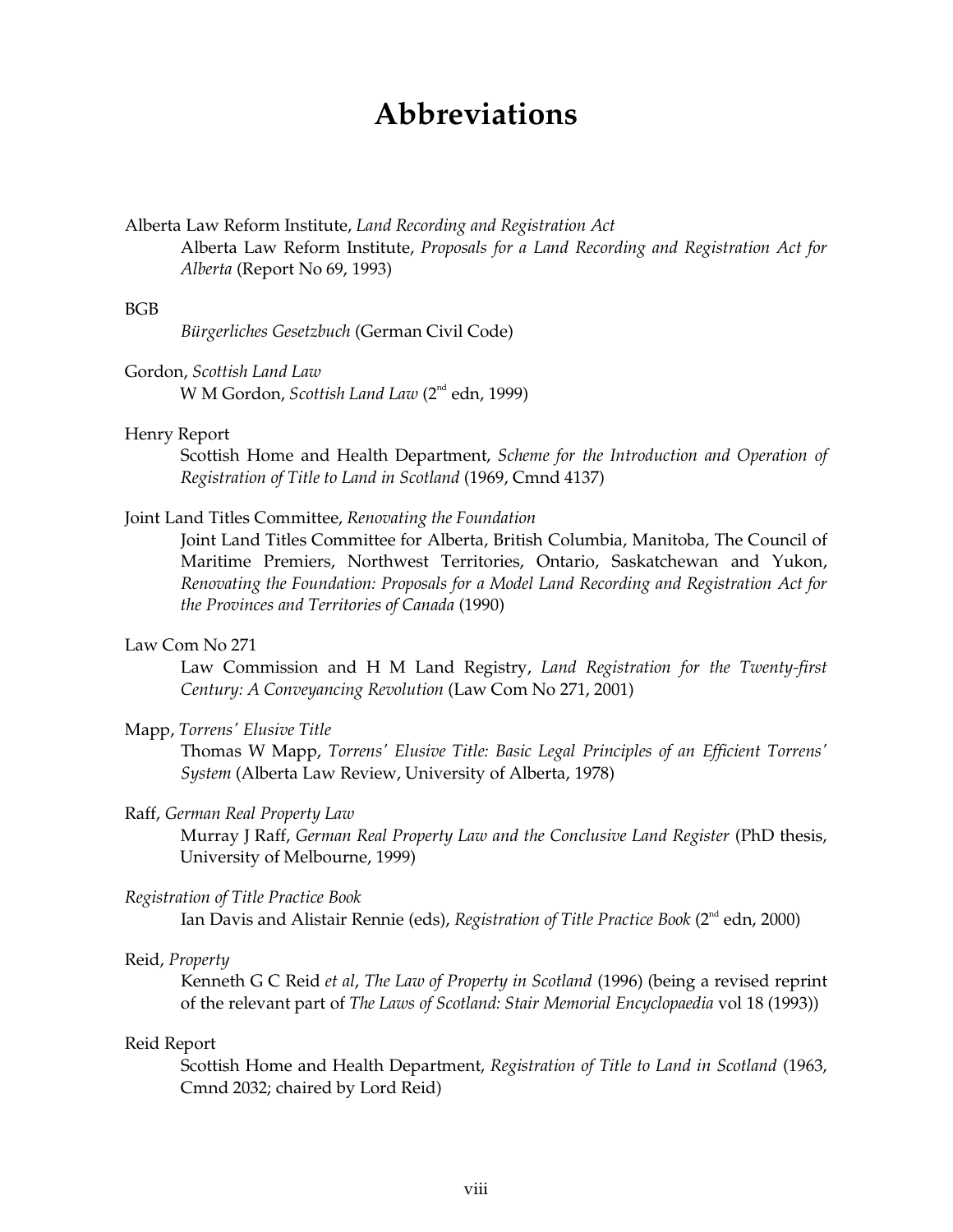Ruoff and Roper, *Registered Conveyancing* 

T B F Ruoff, R B Roper, E J Pryer, C J West, R Fearnley and J Donaldson, *Ruoff & Roper on the Law and Practice of Registered Conveyancing* (2002)

#### Torrens, *Registration of Title*

Robert R Torrens, *The South Australian System of Conveyancing by Registration of Title, with Instructions for the Guidance of Parties dealing, illustrated by Copies of the Books and Forms in use in the Lands Titles Office* (Adelaide, 1859).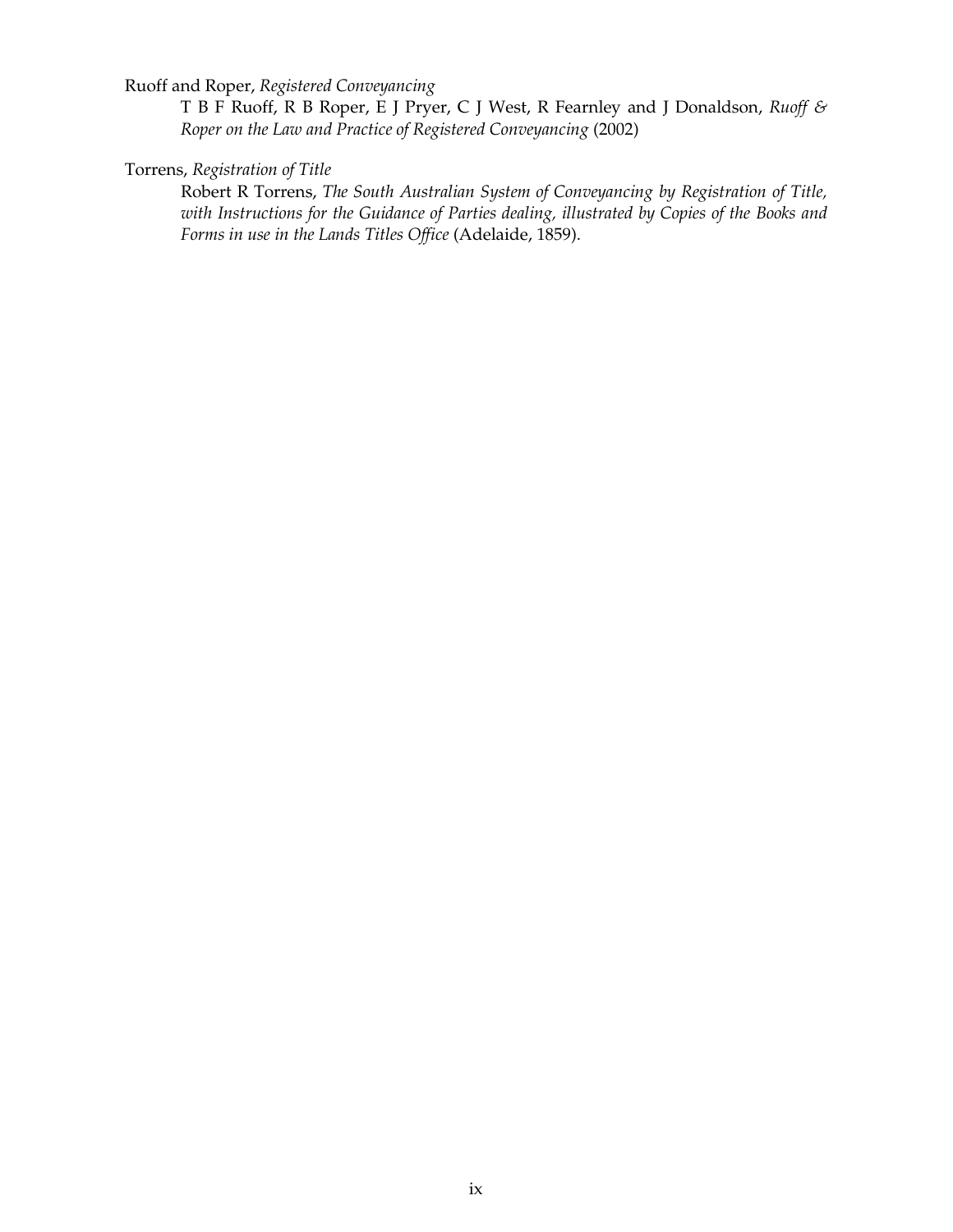## **Part 1 Introduction**

### **Background**

1.1 The Land Register for Scotland was set up under the Land Registration (Scotland) Act 1979 as a replacement for the Register of Sasines, which had been in use since 1617. The new register was brought into operation gradually, county by county, and since 1 April 2003 has applied throughout Scotland. 1 Nonetheless the title to a great deal of land is still held on the Register of Sasines, and certain types of deed continue to be registered there rather than in the Land Register. 2 In the long term, however, the Register of Sasines will be wholly superseded by the Land Register.

1.2 The change of register marked a change of registration system. The Register of Sasines was, and is, a register of deeds or, more accurately, a register of copies of deeds. The Land Register is a register of title, with the ambitious aim of recording, not the deed itself, but its legal effect, and the legal effect of all previous relevant deeds. 3 The result is a guaranteed statement as to title in the form of a title sheet for each registered property, making it a simple matter to discover the ownership of land and the encumbrances to which it is subject.

1.3 The 1979 Act has now been in force for more than 20 years, and, at the suggestion of the Keeper of the Registers of Scotland, a review of the Act was included as part of our *Sixth*  Programme of Law Reform.<sup>4</sup> This was partly a response to the inevitable problems experienced in the operation of a new system. Partly, too, it was in recognition of difficulties with the legislation itself, some considered in a growing body of case law, others identified but not yet solved. Both matters are discussed further in part 2 of this paper. An altogether more positive reason was the desire to take a fresh view of the legislation in the light of the digital era and the intention in Scotland, as elsewhere, to move towards a system of registration which is paperless, electronic and automated.

1.4 The present paper marks the beginning of our review. It focuses on certain fundamental issues as to the operation and effect of land registration. A subsequent paper will explore a series of more specific issues. Inevitably, the approach taken to some of the matters in the second paper will depend on decisions reached in relation to this first paper.

### **Classification of systems of registration**

1.5 At the outset something should be said about the variety of systems of land registration which are found in the world today, and about the manner in which they may

 $1$  The final counties to switch to the Land Register were Banff, Moray, Ross and Cromarty, Caithness, Sutherland, and Orkney and Shetland. See The Land Registration (Scotland) Act 1979 (Commencement No 16) Order 2002,

 $^2$  1979 Act s 2. Even after a county is operational for the 1979 Act a title usually switches registers only on a transfer for value. Whether that should remain the rule will be considered in our second discussion paper

<sup>&</sup>lt;sup>3</sup> For the difference between registration of deeds and registration of title, see paras 1.7 and 1.8 below.<br><sup>4</sup> Scottish Law Commission, *Sixth Programme of Law Reform* (Scot Law Com No 176, 2000) paras 2.13–2.17.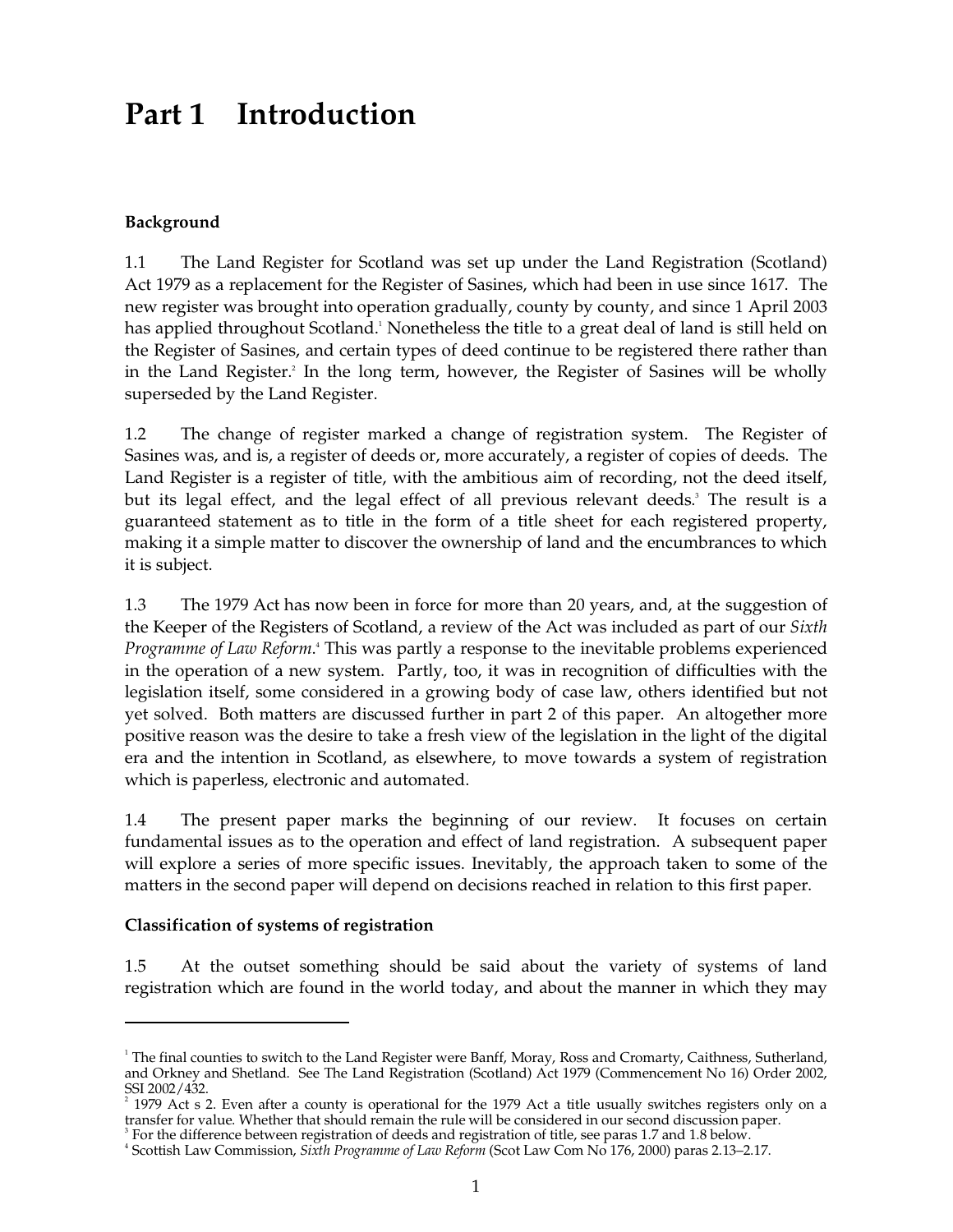be classified. 5 At least four criteria can be used for the purposes of classification although, as will be seen, the results may often overlap.

1.6 **Constitution or publicity.** In Scotland, registration is usually constitutive of real rights in land, with the result that publicity and constitution coincide. Without registration there can be no ownership of land, and the date of registration is the date on which the real right is acquired. 6 Most, but not all, subordinate real rights are in the same position. This rule holds true both for the Register of Sasines and the Land Register. Different approaches are, of course, possible. In some countries – France, for example – ownership passes earlier, on conclusion of the contract, and the function of registration is merely to publicise an event which has already taken place. In Scotland too constitution may sometimes precede registration. A floating charge is created on delivery of the deed and not when, later, it comes to be registered in the Companies Register. 7 An equivalent rule operates in respect of so-called "overriding interests".<sup>8</sup> Thus if a servitude, created by positive prescription and confirmed by court declarator, is noted on the Land Register,<sup>9</sup> the purpose is merely to publicise a right which was created previously and by other means. In jurisdictions which make a distinction between law and equity, the pattern is often for registration to mark the creation of the legal right, an equitable right having come into existence on some earlier event such as conclusion of contract.

1.7 **Registration of deeds or registration of title.** A fundamental division is between systems which merely register deeds and systems which go further by entering on the register the legal result to which the deed is thought to give rise. The former leaves interpretation of deeds to the parties, the latter appropriates it to the registrar. Take the case of transfer of ownership which, under Scots law, is effected by registration of a disposition. A deeds register, like the Register of Sasines, records a copy of the disposition, leaving its legal effect to be determined by others. A register of titles, like the Land Register, evaluates the disposition, determines its validity, and, having concluded that it is sufficient to transfer ownership, gives it effect by entering the name of the grantee on the Register as owner of the land. The difference is particularly important when it comes to subsequent transactions. A person buying land on a deeds register can verify the seller's title only by examining a sequence of prior deeds; but if the land is on a register of title it is only necessary to check that the seller is the person listed on the register as owner.

1.8 What is true of ownership is true also of subordinate real rights such as heritable securities or real burdens. A real right which requires registration for its constitution will, under a system of registration of title, be listed in the unique title sheet which is made up for each parcel of land. Its existence and extent can then be discovered at a glance. Under a system of registration of deeds it is necessary first of all to locate the deed in question, and then to consider its effect. It may be added that both systems face the difficulty that some real rights can be created without registration.

<sup>&</sup>lt;sup>5</sup> For a general survey, see S R Simpson, *Land Law and Registration* (1976).<br><sup>6</sup> *Young v Leith* (1847) 9 D 932 affd (1848) 2 Ross LC 103; *Sharp v Thomson* 1997 SC (HL) 66; Abolition of Feudal Tenure etc (Scotland) Act

<sup>&</sup>lt;sup>7</sup> Scottish Law Commission, Discussion Paper on *Registration of Rights in Security by Companies* (Scot Law Com DP No 121, 2002) para 2.3. A provisional proposal of that paper is that registration should in the future be constitutive: see paras 2.6–2.11.<br><sup>8</sup> Defined in the 1979 Act, s 28(1). Briefly, an overriding interest is a real right in land which is constituted without

registration.<br><sup>9</sup> 1979 Act s 6(4).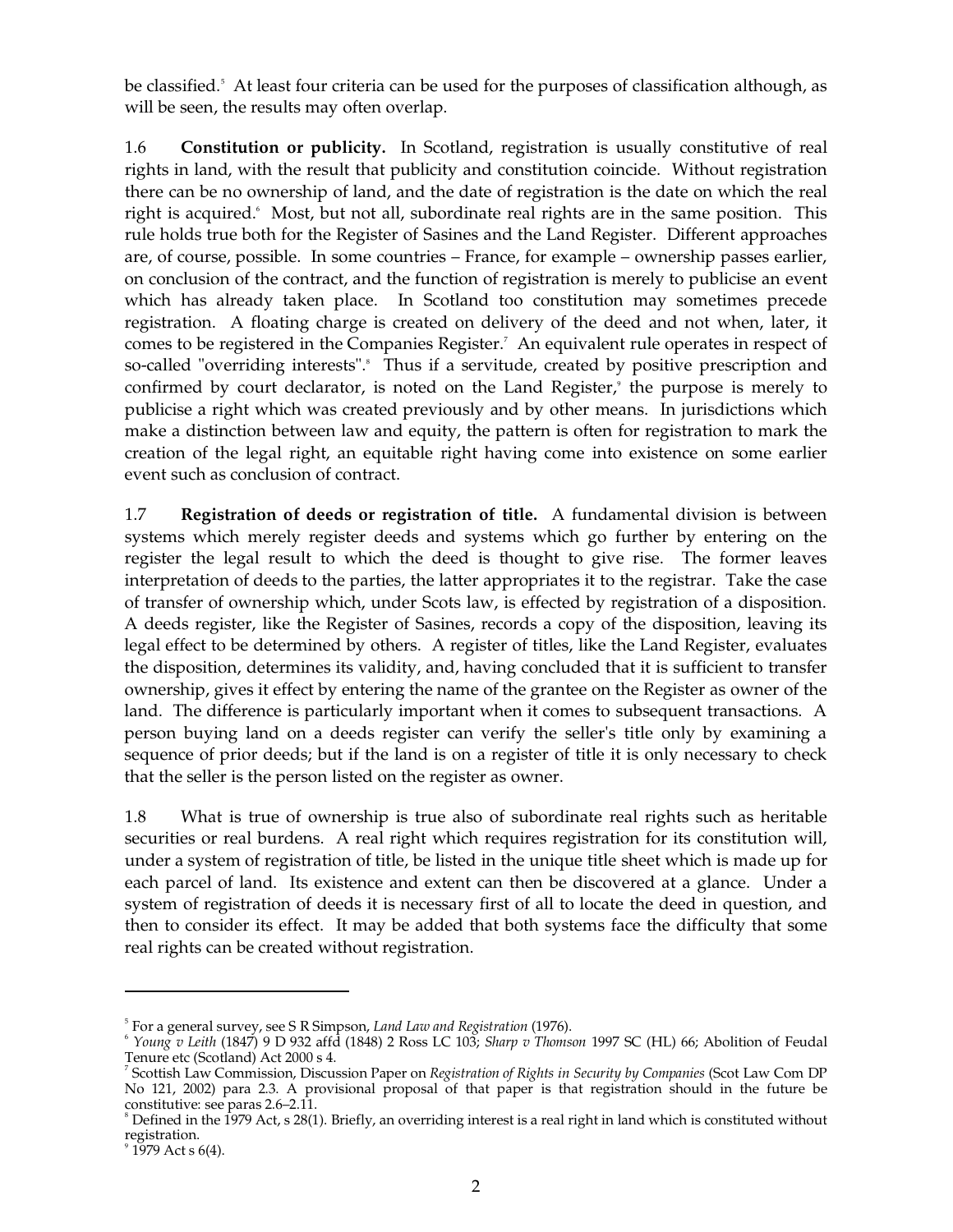1.9 **Positive system or negative system.** A "positive" system confers the right in question by the very act of registration, and without regard to the validity of the underlying title. Thus the registration of a conveyance which is forged or granted *a non domino* confers ownership in just the same way as registration of a conveyance which was granted by the true owner and properly executed. Title flows from the register and the register, by definition, cannot be wrong. At worst, a title on a positive register is voidable, that is to say, subsistent but challengeable. It cannot be void. A positive system is thus one which turns void titles into voidable titles. Conversely, it holds nothing for titles which are good already; and, since most titles are good, it does not usually matter whether a registration system is positive or negative. A "negative" system operates within the normal rules of the law of property. Registration, although usually necessary, is not a sufficient step for the creation of a real right. There must also be a valid deed granted by a person with title to grant. Title thus flows from the register only in the sense that registration marks the final stage in the process of transfer; and the registration of a conveyance which is forged or granted *a non domino* confers no right at all. Void titles, in short, are not cured by the act of registration.

1.10 In Scotland it has now come to be accepted, after initial doubts, that the Land Register operates a positive system of land registration. The Register of Sasines uses a negative system.

1.11 **Bijuralism or monojuralism.** A negative system, as just mentioned, operates within the normal rules of the law of property. At first sight a positive system does not. To confer ownership on the basis of, for example, a forged conveyance is to apply wholly new rules to the acquisition of real rights. Yet, unless a positive system is to be confiscatory in nature, it must also have regard to the underlying law of property. For if ownership passes on a forged conveyance, some redress is required for the person thus deprived of property. Either the property must be returned or compensation paid: in the language of the 1979 Act there must either be rectification or indemnity.<sup>10</sup> The question of whether redress is due, however, can only be determined by the application of the ordinary rules of property law. In other words, there must be "a comparison between the effect of the [registration] statute and the effect of the law which would apply if the statute were not in force".<sup>11</sup> This means that a positive system has no choice but to work with two different laws of property. In the first instance the position is governed by the special rules of the positive system. These provide, among other things, that the person who is registered as owner *is* as a matter of law the owner. But in the event of a dispute the position must then be re-analysed using the ordinary rules of property law. Who, under that law, would be owner? And if the answer is different from that given by registration law, the register is, in that sense at least, "inaccurate", and questions of rectification and indemnity arise. A system which operates with two different laws of property may be described as "bijural". A negative system, which employs only the ordinary law of property, may be called "monojural".

1.12 **Interactions.** As just mentioned, a positive system of registration is likely to be bijural and a negative system monojural. The other criteria, however, do not match so

<sup>&</sup>lt;sup>10</sup> Typically in Torrens systems the property cannot be returned and so compensation is paid. In the Scottish and English systems the question of which remedy is available is determined largely by whether the acquirer is a

Alberta Law Reform Institute, *Land Recording and Registration Act vol* 1 p 53. See also D J Hayton, *Registered* Land (3<sup>rd</sup> edn, 1981) p 169: "Thus where, say, land has actually been registered for 50 years one can treat the land hypothetically as if it had been unregistered throughout the period, and if unregistered land principles produce as estate owner someone different from the registered proprietor then rectification is possible."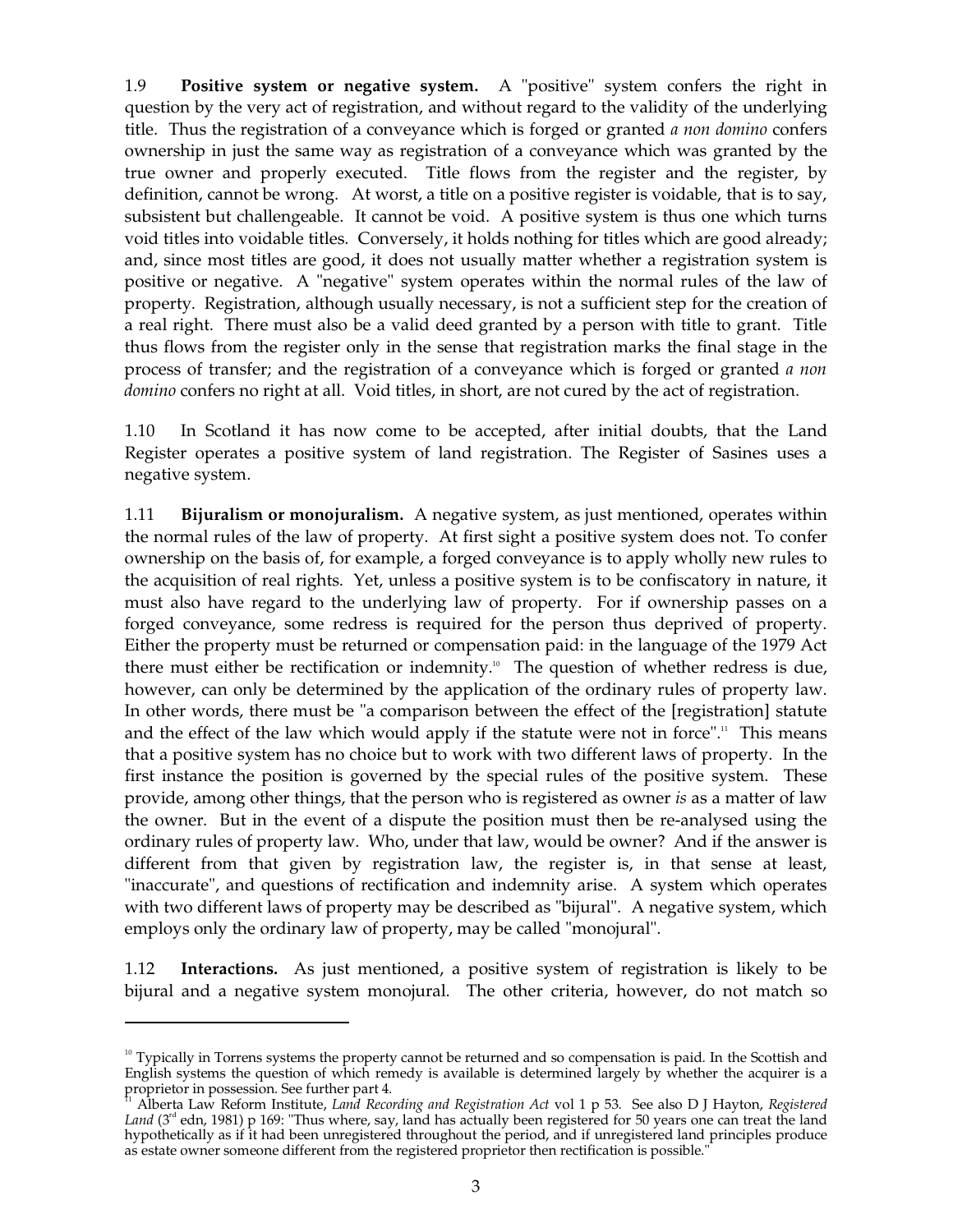readily. Normally, but not invariably,<sup>12</sup> registration of title is constitutive in effect, while registration of deeds may either be constitutive or non-constitutive. Registration of deeds is necessarily negative in character. Registration of title is often positive – as in the Torrens system, today the dominant model in the English-speaking world, or in the systems operational in England and Scotland. But registration of title may also be negative, for an immediate conferral of right is not the only way in which to achieve a transparent register and a guaranteed title. Thus the influential German system protects a *bona fide* acquirer from defects in the register at the time of acquisition but not from those in his own deed, even after it has been registered.<sup>13</sup> As a result, registration does not always lead to ownership. Until a controversial decision of the Privy Council in  $1967<sup>4</sup>$  many countries with Torrens titles operated a functionally equivalent scheme in which the "indefeasibility" of title achieved by registration was "deferred" until the next transaction down the line. 15 There are other possibilities also. 16 One issue raised by the present paper is whether Scotland should change from a system of registration of title which is constitutive and, apparently, positive to a system of registration of title which is constitutive and negative.<sup>17</sup>

### **The move towards registration of title**

1.13 **England and Australia.** In the English-speaking world the origins of registration of title lie in two statutes of the mid-nineteenth century – the Real Property Act of  $1861<sup>18</sup>$  in South Australia and the Land Registry Act of 1862 in England. The former was an immediate success, and was rapidly exported to other states and territories in Australia, to New Zealand, to the prairie provinces and territories of Canada, to parts of the United States of America, and ultimately to a number of other territories of the British Empire. The system came to be known by the name of its first architect and proselytiser, Robert Torrens, who was registrar-general of deeds for South Australia. The English Act, by contrast, was a failure and was soon replaced, by Acts of 1875 and 1897,<sup>19</sup> and finally by the Land Registration Act of 1925, which remained in force until 2003.<sup>20</sup> The influence of the English model was correspondingly more modest, although a number of jurisdictions came to adopt versions of it, including Ireland, Nova Scotia, Ontario and, in 1979, Scotland.

1.14 Naturally the copies were by no means identical to the original or indeed to one another. Nonetheless the most striking thing about all systems of registration of title, whether on the Torrens or English model, is their essential similarity.<sup>21</sup> This is expressed in the three principles first identified, and named, by Theodore Ruoff of the English Land

<sup>&</sup>lt;sup>12</sup> Alberta Law Reform Institute, *Land Recording and Registration Act* vol 1 p 45.<br><sup>13</sup> § 892 BGB.<br><sup>14</sup> *Frazer v Walker* [1967] 1 AC 569, a case decided on appeal from New Zealand. The position in Australia was held to

<sup>&</sup>lt;sup>15</sup> Paras 3.24–3.26.<br><sup>16</sup> The idea of certification of title recommended by a minority of the members of the Reid Committee also comes<br>close, in some respects, to a negative system of registration of title. See Reid Repor

<sup>&</sup>lt;sup>17</sup> See part 5.<br><sup>18</sup> Replacing the Real Property Act 1860, which in turn replaced the original Torrens statute, the Real Property Act<br>1858.

<sup>&</sup>lt;sup>19</sup> Land Transfer Acts 1875 and 1897.<br><sup>20</sup> When it was replaced by the Land Registration Act 2002.<br><sup>21</sup> P O'Connor, "Registration of Title in England and Australia: A Theoretical and Comparative Analysis", in E Cooke (ed), *Modern Studies in Property Law* vol II (2003) 81.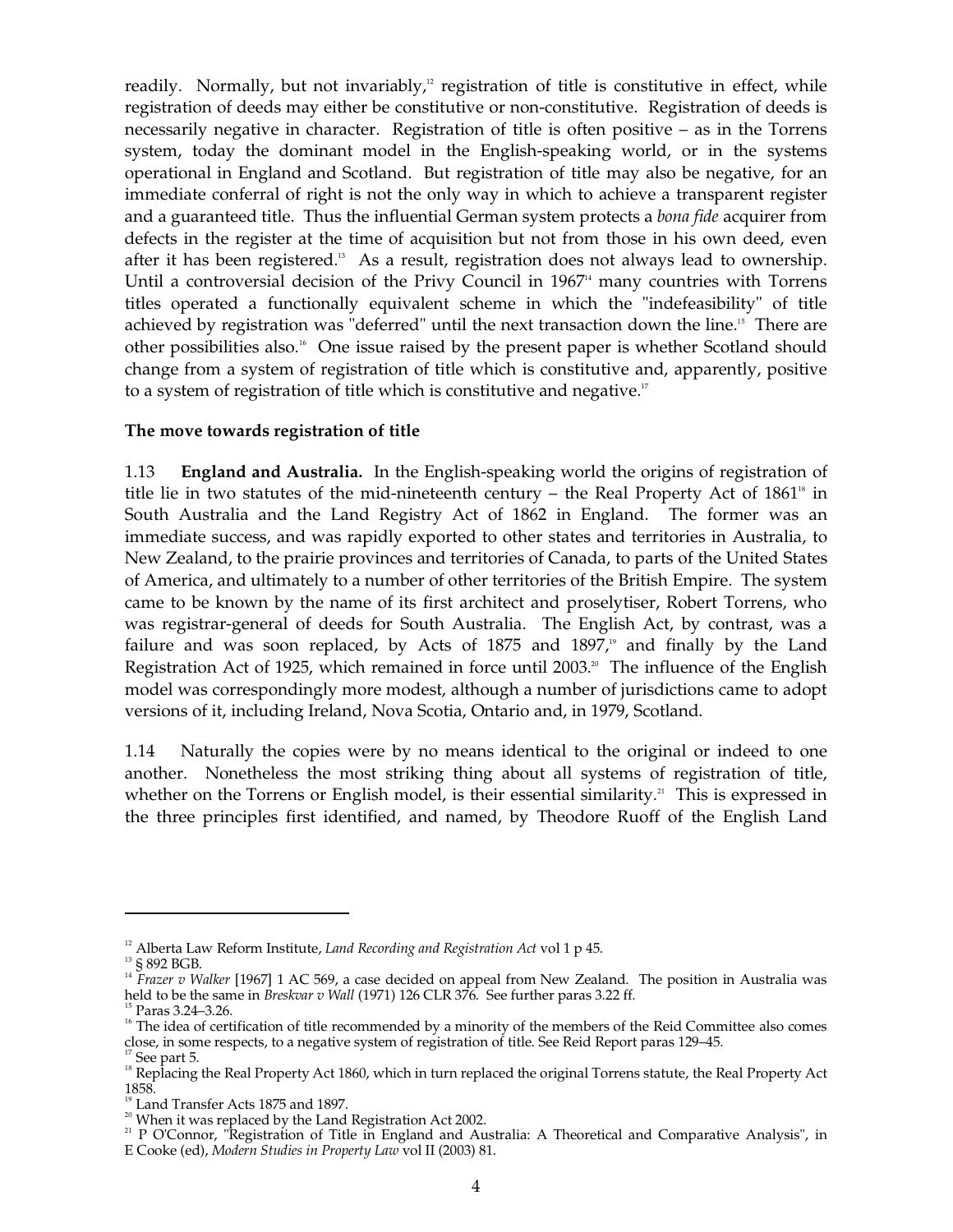Registry in 1952 in a series of articles entitled "An Englishman Looks at the Torrens System": 22

"The first of these is the *mirror* principle under which the register book reflects all facts material to an owner's title to land ... [T]he information that is shown is deemed to be both complete and accurate ... Secondly, there is the *curtain* principle<sup>23</sup> which emphasises that so far as a proposing purchaser is concerned, the register book is the sole source of information about the legal title so that he neither need nor may look behind it … The third principle is the *insurance* principle which, whilst upholding the correctness of the register book declares that if through human frailty a flaw appears in the mirror of title, anyone thereby suffering loss will be put in the same position, so far as money can do it, as if the reflection were a true one."

1.15 The main point of difference concerns the effect of inaccuracy in the Register – of, in Ruoff's metaphor, flaws in the mirror of title. Typically a Torrens system forbids the correction of significant error. Under the English model a registered proprietor must first take possession before protection is secured, while a proprietor not in possession and from whom the property is taken away has a claim for state indemnity.<sup>24</sup>

1.16 That the systems should be broadly similar is unsurprising. They were devised at much the same time and against the background of a similar law of property, and there was plainly a degree of mutual influence. For example the first Torrens statute, of 1858, was affected to some extent by the report of the Royal Commission in  $1857<sup>25</sup>$  which recommended the introduction of registration of title in England.<sup>26</sup>

1.17 More important are the indications of common parentage.<sup> $27$ </sup> The idea of registration of title long pre-dates both Torrens and the English Royal Commission. Already by the seventeenth century, systems of registration of title could be found in cities in Germany and Austria, building on registers from an earlier period. 28 Torrens, it is true, claimed that his system was modelled on nothing more than "the principles which regulate the transfer of shipping property" which he had encountered during a previous career in the Customs Service.<sup>29</sup> But modern research has shown a key influence to have been the system of land registration in operation in Hamburg and which was mediated by a Hamburg lawyer

 $22$  (1952) 26 ALJ 118, subsequently reprinted in 1957 as a book of the same name (where the passage quoted appears on pp 16-17). And see also M M Park and I P Williamson, "An Englishman looks at the Torrens system:

Another look 50 years on" (2003) 77 ALJ 117.<br><sup>23</sup> Also sometimes known as the "top title" principle on the basis that only the top title (ie, in Scottish parlance, the title sheet/land certificate) need be consulted. See Ivan L Head, "The Torrens System in Alberta: a Dream in Operation" (1957) 35 Canadian Bar Review 1, 9. Torrens contrasted the "independent title" of registration of title

with the "dependent title" of unregistered conveyancing: see Torrens, *Registration of Title* pp 8-9.<br><sup>24</sup> Paras 4.9ff. Under the Torrens system indemnity is paid only to the person who loses out following the

registration of an acquirer: see Torrens*, Registration of Title p 9.*<br><sup>25</sup> Report of the Commissioners Appointed to Consider the Subject of the Registration of Title with Reference to the Sale and

*Transfer of Land* (1857, C. 2215).<br><sup>26</sup> Mapp*, Torrens' Elusive Title* para 1.5, summarising D J Whalan, "The Origins of the Torrens System and its Introduction into New Zealand", in Hinde (ed), The New Zealand Torrens System Centennial Essays (1971) 1, 5-9.<br><sup>27</sup> P O'Connor, "Registration of Title in England and Australia: A Theoretical and Comparative Analysis", in

E Cooke (ed), *Modern Studies in Property Law* vol II (2003) 81, 98: "It would not be surprising if English researchers were to find that the English and Torrens systems, far from being independent inventions, are the offspring of a common but unacknowledged German parent." 28 In Hamburg, for example, the crucial moment seems to have been the establishment in 1659 of a *Hauptbuch* 

which consolidated, property by property, the information contained in the *Erbebuch* and *Rentebuch*. The development is traced in Murray J Raff, *German Real Property Law and the Conclusive Land Register* (PhD thesis, University of Melbourne, 1999) pp 106 ff. We are very grateful to Dr Raff for making a copy of this important thesis available. 29 Torrens, *Registration of Title* preface and pp 9-10.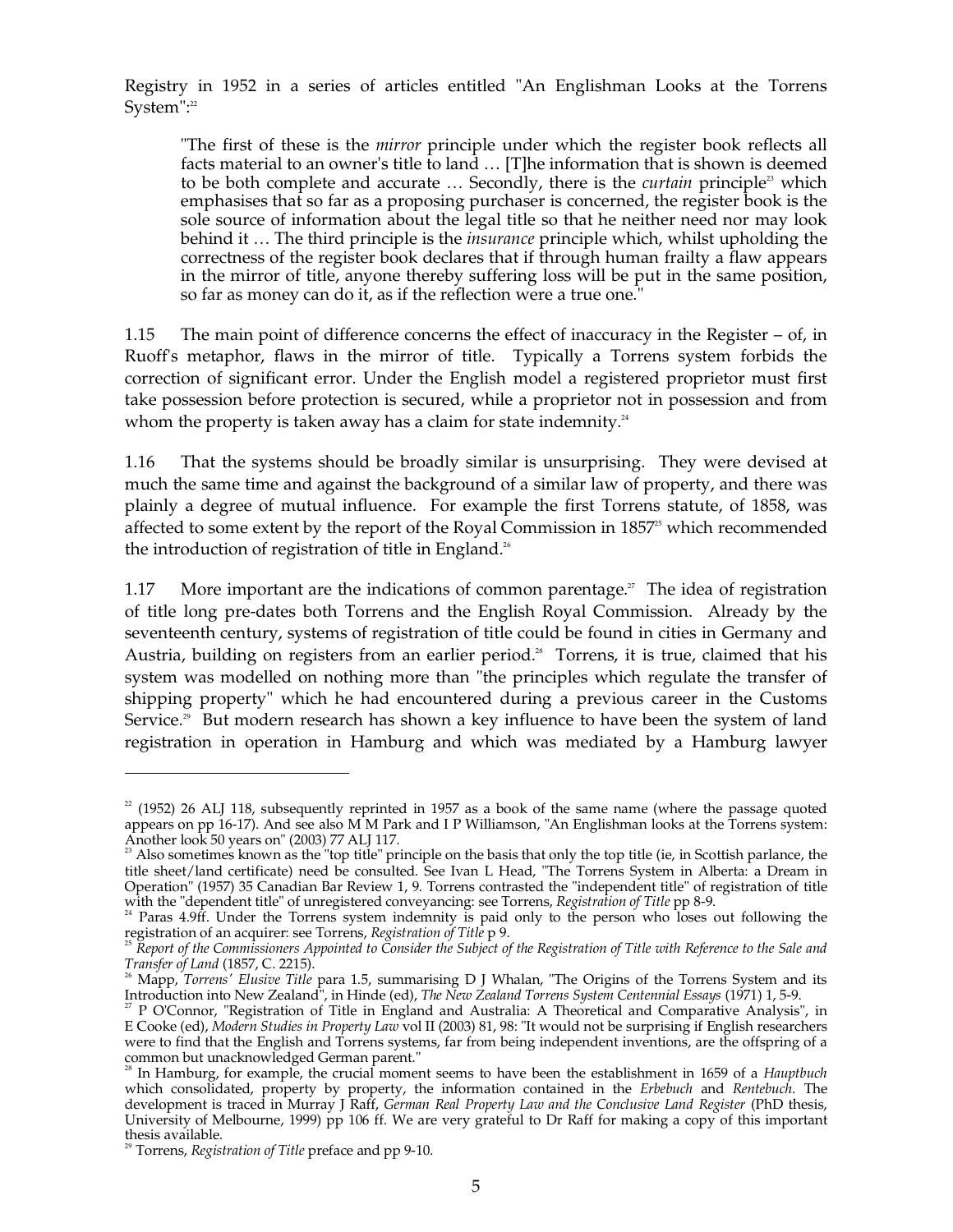resident in South Australia, Dr Ulrich Hübbe. 30 In England too there is evidence of Germanic influence. In 1896, for example, an "exhaustive and alluring" 31 report was made to Parliament by the Assistant-Registrar of the Land Register (Fortescue Brickdale) on *The*  Systems of Registration of Title in Germany and Austria-Hungary.<sup>32</sup> The system subsequently introduced to England by the Land Transfer Act of 1897 was, a Scottish commentator noted, "established to the greatest extent on the same lines as those which obtain on the Continent of Europe and in the Colonies". 33 Even today, both the Torrens and the English (and Scottish) systems bear a family resemblance to the system in operation in Germany, although there has been little in the way of direct contact. 34 But whereas the Torrens/English branch is positive in nature, the German branch is negative. 35 We return to this important difference in part 5.

1.18 **Scotland.** With the establishment of the General Register of Sasines in  $1617^{\circ}$ Scotland became one of the first countries to have a national register for land.<sup>37</sup> Originally a mere repository of copy deeds, the Register came to confer priority<sup>38</sup> and ultimately was accepted as constitutive of real rights. 39 It was indexed by property, by means of search sheets, in the late nineteenth century and computerised in the late twentieth. But despite the evident success of the Register of Sasines, Scotland was not immune from the enthusiasm for registration of title engendered by developments in England, Australia, and elsewhere. The Register of Sasines might be efficient and secure, but it could also be represented as cumbersome and expensive. Registration of title offered the prospect of easy conveyancing and hence of cheap conveyancing. Already in the 1890s the Professor of Conveyancing at Edinburgh University was lecturing his students on the merits of the Torrens system, which he had examined during a visit to Manitoba, and of the system found in Germany and Austria-Hungary. 40 In 1904 Glasgow Corporation issued a pamphlet advocating registration of title and urging town and county councils throughout Scotland to pass resolutions and make representations to Parliament in its support. A contemporary note in *Juridical Review*  set out the arguments in favour of registration of title:<sup>41</sup>

<sup>&</sup>lt;sup>30</sup> The most recent research is by Dr Raff, *German Real Property Law* pp 21 ff.<br><sup>31</sup> (1904) 16 JR 316.

 $32$  Parliamentary Papers, 1896, C 8139.

<sup>&</sup>lt;sup>33</sup> J S Sturrock, "Registration of Title and Scottish Conveyancing" (1908-09) 20 JR 1, 3.<br><sup>34</sup> As Dr Raff notes of the Torrens system (*German Real Property Law* pp 60-1): "The surprising aspect is not that the system has been named the Torrens System rather than the Hübbe System, but rather that by the end of the 19<sup>th</sup> century the strong influence of German real property jurisprudence had been virtually forgotten ... and that the Australian courts drew exclusively upon English general law and equitable principles in the interpretation of it, rather than seriously contemplating the nature of the legal transplant which it had received and evaluating the companion principles [the *Juratypen*] in the Hamburg legal system, and later the German legal system, when dealing with the problems which arose following its implementation.".<br><sup>35</sup> For positive and negative systems, see paras 1.9 and 1.10.<br><sup>36</sup> Registration Act 1617 (c 16).<br><sup>37</sup> The controlling study is L Ockrent, *Land Rights* 

*Scotland* (1942). See also G H Crichton, "The Introduction of Registration of Titles to Land in Scotland" (1922) 38

LQR 469.<br><sup>38</sup> Real Rights Act 1693 (c 22).<br><sup>39</sup> Young v Leith (1847) 9 D 932 affd (1848) 2 Ross LC 103.<br><sup>40</sup> J P Wood*, Lectures on Conveyancing* (1903) chs 5 and 6. The account of Germany and Austria-Hungary was based on Fortescue Brickdale's report mentioned earlier. Wood's conclusion, given in his preface, was that: "I suppose that nowhere is there to be found a better system of land titles by registration of deeds. But I am clear that the time has now come when this system should give place to the more excellent plan of registration of title.".<br><sup>41</sup> "Land Transfer Reform in Scotland" (1904) 16 JR 316, 317. The author is not named but the reference to

<sup>&</sup>quot;mortgagee" suggests that it was not a lawyer trained in Scotland.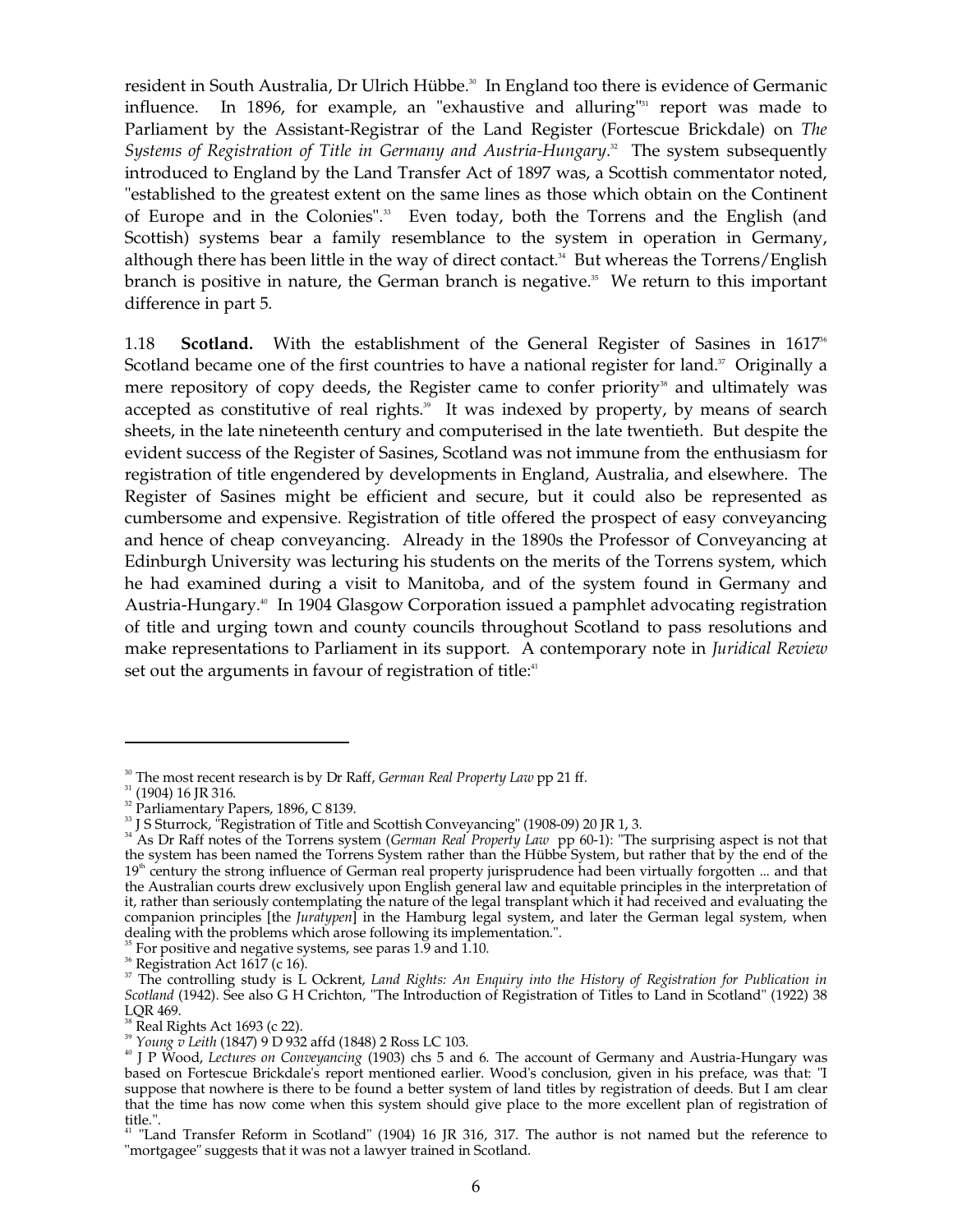"On all hands it is admitted that in point of simplicity, security, and cheapness, it is the ideal mode of dealing with the problem of land transfer. It avoids the wearisome examination of a whole progress of titles on the occasion of every transaction in land, and renders the transference of land as simple and expeditious a matter as the transference of property in ships or of stocks and shares; it gives the purchaser or mortgagee an indisputable title guaranteed by the Government; and it reduces expense to a minimum."

Other contributions to the ensuing debate were less credulous.<sup>42</sup>

1.19 In response to this growing interest a Royal Commission was set up in 1906 under the chairmanship of Lord Dunedin to enquire into "the expediency of instituting in Scotland a system of registration of title" but it failed to reach agreement and issued no fewer than four separate reports. 43 Thereafter the idea of registration of title lapsed to be revived only in the 1940s. 44 A committee on the topic set up by the Secretary of State for Scotland in 1948 ceased work on the death of its chairman, Lord Macmillan, but in due course a second committee was appointed under Lord Reid and reported in 1963. 45 This committee too was divided but a clear majority supported the introduction of registration of title. In the event this proved decisive. The Reid Committee was followed by a second committee under Professor G L F Henry to review the technical aspects of the proposed new system.<sup>46</sup> A further ten years then elapsed between the report of the Henry Committee and the passing, in 1979, of the Land Registration (Scotland) Act. Further consideration of this Act may be postponed until part 2.

1.20 The arguments which found favour with the majority of the Reid Committee were much the same as those which had been aired half a century earlier. The Register of Sasines was "a practical system which works well". 47 But registration of title eliminated "the need to re-examine the validity of the title for each transaction" and was accordingly simpler and cheaper to operate. 48 If it could be introduced in such a way as to "prevent dislocation or substantial practical difficulties during the transitional period" then the change was worth making. 49 In the Committee's view such dislocation could reasonably be avoided.

1.21 It is instructive to set these arguments against Ruoff's three principles mentioned earlier.<sup>50</sup> For Scotland the overwhelming advantage of registration of title was, and remains, the curtain principle – the principle which permits reliance on the top title (the title

<sup>&</sup>lt;sup>42</sup> David Murray, Review of J E Hogg, *The Australian Torrens System,* in (1905) 17 JR 166; J S Sturrock, "Registration<br>of Title and Scottish Conveyancing" (1908-9) 20 JR 1.<br><sup>43</sup> Reports by the Royal Commission on Registr

<sup>44</sup> In a foreword to L Ockrent, *Land Rights: An Enquiry into the History of Registration for Publication in Scotland*  (1942), Dr E M Wedderburn DKS commented that: "From time to time suggestions are made that the time is ripe for the introduction in this country of a system of registration of title in place of a system of registration of deeds. One view is that our present system is now so simple and affords such security in all transactions relating to land that nothing further is required. The other view is that the high state of development reached by our system of registration has prepared the way for the introduction of Registration of Title, without disturbance to our conveyancing system and without much cost, and that transfer of interests in land would be greatly simplified

thereby." See also T B Smith, "Registration of Title to Land" 1948 SLT (News) 67. 45 Scottish Home and Health Department, *Registration of Title to Land in Scotland* (1963, Cmnd 2032) ("Reid Report").<br><sup>46</sup> Scottish Home and Health Department*, Scheme for the Introduction and Operation of Registration of Title to Land in* 

*Scotland* (1969, Cmnd 4137) ("Henry Report").<br><sup>47</sup> Reid Report para 57.<br><sup>48</sup> Reid Report para 149.<br><sup>49</sup> Reid Report para 64. 50 Para 1.14.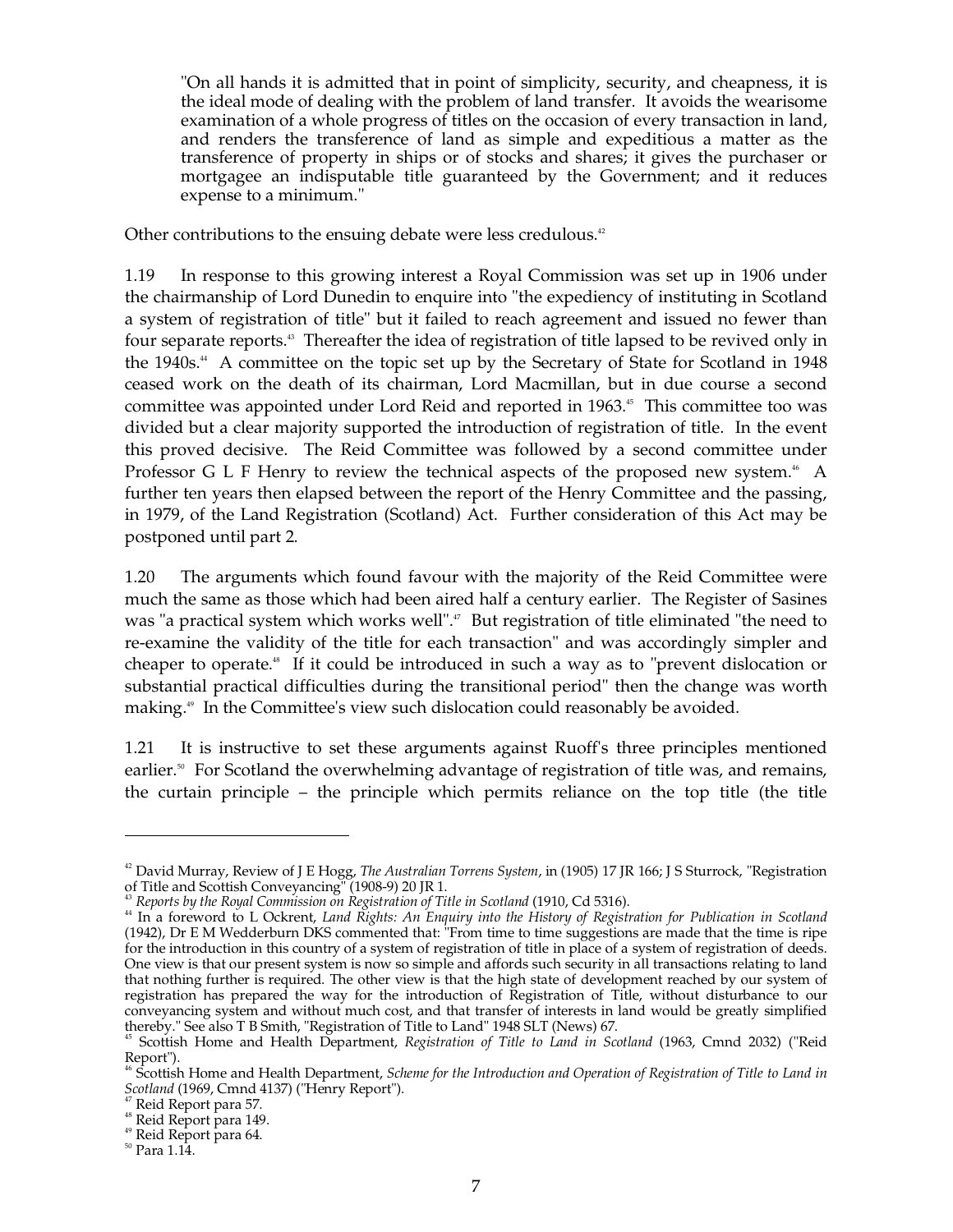sheet/land certificate) without the need to examine the deeds on which that title is based. In any reform of the 1979 Act it will be important above all to retain the integrity of that principle. The insurance principle, by contrast, is psychologically useful without being much invoked in practice. 51 Finally, the mirror principle can be seen as a feature of all systems of land registration and not merely of those which employ registration of title. It has two aspects: the information shown on the register must be complete and the information must be accurate. Both were substantially true of the Register of Sasines. In view of the fact that most real rights to land can be created only by registration, it follows that an examination of the Register of Sasines will disclose all such rights; and insofar as there are exceptions to this rule – servitudes constituted by prescription, short leases, and the like – these exceptions apply equally to the Land Register. "Overriding interest" was a new name in 1979<sup>52</sup> but it was not a new concept. And if the Register of Sasines is complete, or virtually so, it is also extremely accurate. Indeed the very fact that it is so much less ambitious than the Land Register – that it copies deeds rather than seeks to explain them – means that it is also the more accurate of the two. From a Scottish perspective, accuracy is less a product of registration of title than a casualty of it; 53 and in this awkward fact lies one of the challenges of law reform.

### **Comparative law**

1.22 In developing proposals for reform we have made a special study of the Torrens system and of the systems of land registration in Germany and in England and Wales. 54 We have also been assisted by the many papers produced by law reform agencies throughout the Commonwealth. For convenience they are listed in Appendix 1. Particular help was found in the far-reaching, and as yet unimplemented, *Proposals for a Model Land Recording*  and Registration Act for the Provinces and Territories of Canada (1993),<sup>55</sup> and in the parallel Proposals adapting that Act to the province of Alberta.<sup>56</sup> It seems hardly necessary to add, however, that land registration in Scotland is different in important respects from the system in operation in any other country, and that the problems, and the range of possible solutions, are by no means the same.

<sup>&</sup>lt;sup>51</sup> It is wholly absent from the German system, although there is liability for negligence on the part of staff at the

register.<br><sup>52</sup> An "overriding interest" is, broadly, a real right in land constituted otherwise than by registration: see Land<br>Registration (Scotland) Act 1979 s 28(1).

<sup>&</sup>lt;sup>53</sup> See eg paras 2. 26–2.31.<br><sup>54</sup> The Reid Committee saw the English system as its main model, and in important respects the 1979 Act is a copy of the English Land Registration Act of 1925. The Reid Report (para 66) notes further that: "We also received some evidence about the South African system, but conditions there are so different that we have not thought it necessary to consider that system in detail. For the same reason we have not investigated the Torrens system or any of the systems in use in Europe." No doubt this explains statements such as (para 114): "It is an essential condition of any system of registration of title that the title should be guaranteed by the State." The Henry Committee looked at the English system and at the Torrens system in Western Australia and New Zealand, but avoided European systems on the basis that "our task was to devise a system suitable to the law and practice of conveyancing in Scotland": see Henry Report para 6. The failure to look at any civil law jurisdictions has been criticised: see Robert Sutherland, "Reform of Land Law in Scotland" p 25 (paper presented at the Institute of Advanced Legal Studies on 4 July 1978; available on www.sites.ecosse.net/robsuth).<br><sup>55</sup> By a Joint Land Titles Committee comprising representatives of the Governments of Alberta, British Columbia,

Manitoba, the Council of Maritime Premiers, Northwest Territories, Ontario, Saskatchewan and the Yukon, and of the law reform agencies of the prairie provinces and British Columbia. The *Proposals* were first published in

<sup>&</sup>lt;sup>56</sup> Alberta Law Reform Institute, *Proposals for a Land Recording and Registration Act for Alberta* (Report No 69, 1993). The intellectual basis of the *Proposals* may be found in Thomas W Mapp, *Torrens' Elusive Title: Basic Legal Principles of an Efficient Torrens' System* (Alberta Law Review, 1978).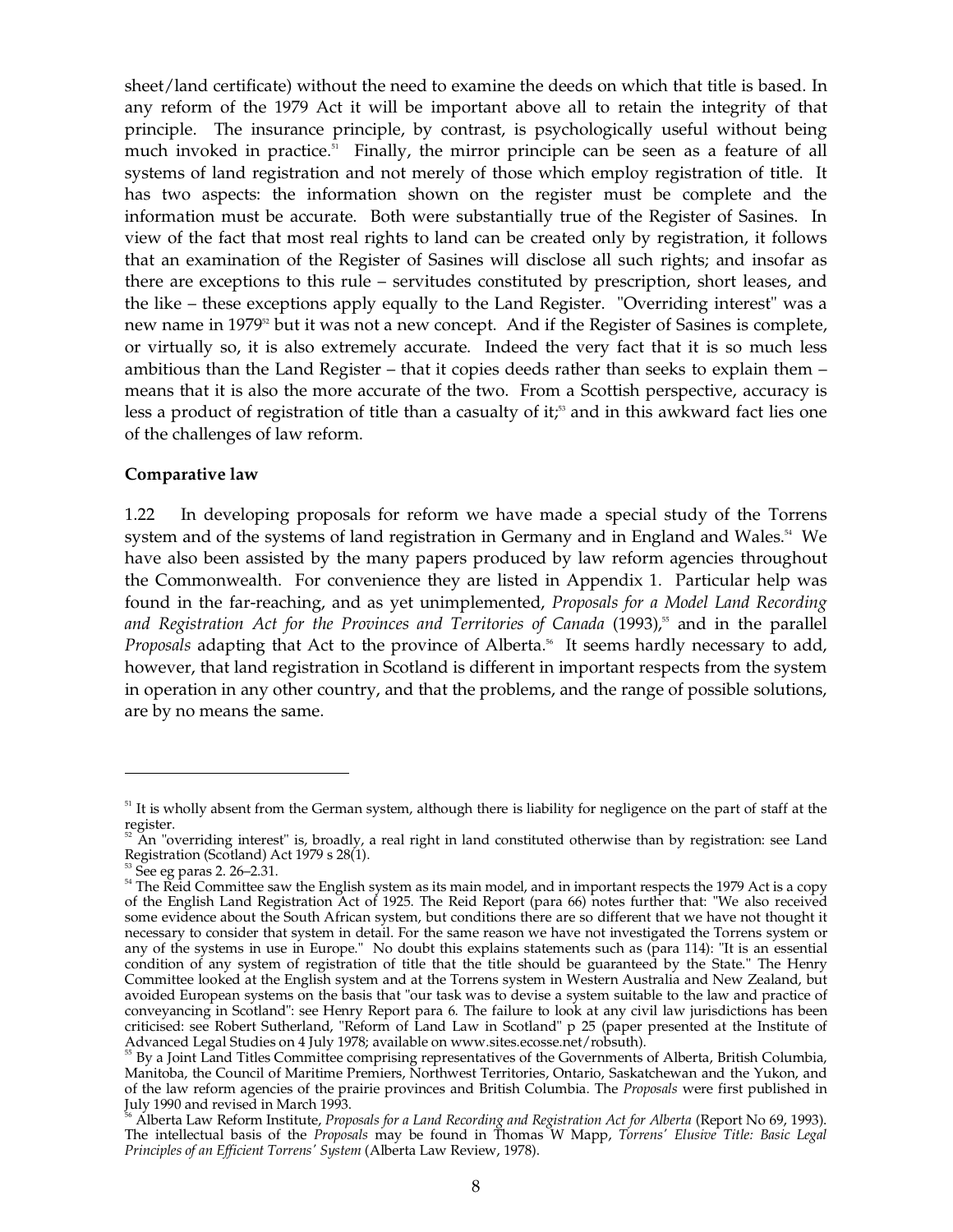### **Our proposals in summary**

1.23 The most important of our provisional proposals can be summarised in this way. As under the present law, a *bona fide* acquirer should be able to rely on the Register, supported by a state guarantee. Usually this would mean that, if the seller was shown on the Register as owner, the acquirer would receive ownership in turn. If, however, the seller (or a predecessor of the seller) had not been in possession for a prescribed period (such as a year), the acquirer's entitlement would be to state compensation ("indemnity") and the property would remain with the "true" owner. 57 In this way a "true" owner who had retained possession would not suffer the loss of his property. The requirement of a seller in possession would replace the existing requirement of a buyer ("proprietor") in possession. Furthermore, and following the present law, an acquirer should be protected not only in respect of errors on the Register ("Register error") but also in respect of errors – forgery, for example – which affect the current transaction ("transactional error"). But in such a case the entitlement would be to indemnity and not to the property. 58 Protection against error would require good faith on the part of the acquirer rather than, as at present, the mere absence of fraud or carelessness.<sup>59</sup> Subject to what has just been said, and in the interests of simplicity and legal coherence, the question of whether registration confers a real right should be determined by the ordinary law of property. There should, in other words, be a move from what may be a "positive" system of registration under the current law in the direction of a "negative" system.<sup>®</sup> Finally, positive prescription, excluded in most cases by the 1979 Act, should be reintroduced as a means of cutting off future challenges to the title of the acquirer.<sup>61</sup> The proposals are listed in full in part 8, and this is followed by a summary, with an example, of their intended effect.

### **Which Parliament?**

1.24 Legislation to give effect to our proposals would be within the legislative competence of the Scottish Parliament.<sup>2</sup> The law of land registration is not a reserved matter.<sup>3</sup> Further, our proposals are informed by a concern to avoid any suggestion of a breach of the European Convention on Human Rights. 64

### **Acknowledgements**

1.25 Registers of Scotland gave the services of a senior member of staff<sup>65</sup> to work as part of our team, prepared a comprehensive review of the law and practice of land registration, and provided help in many other ways. Without such unstinting assistance and support this project could scarcely have been attempted. We owe a particular debt to Alistair Rennie, the Deputy Keeper, and to Ian Davis, Director of Legal Services. Helpful comments on the Registers' review were provided by Professor A J McDonald and by a working party of the Law Society of Scotland's conveyancing committee. Professor Peter Butt of the University of Sydney put his expertise on the Torrens system at our disposal and answered patiently our

61 Paras 3.4–3.11.

<sup>57</sup> Paras 4.29–4.52.

<sup>58</sup> Paras 3.19 ff.

59 Paras 7.1–7.20.

 $60$  Part 5.

 $62$  For which see Scotland Act 1998 s 29.

 $63$  Reserved matters are listed in sch 5 of the 1998 Act.

<sup>64</sup> Para 5.33.

65 Mr Martin Corbett.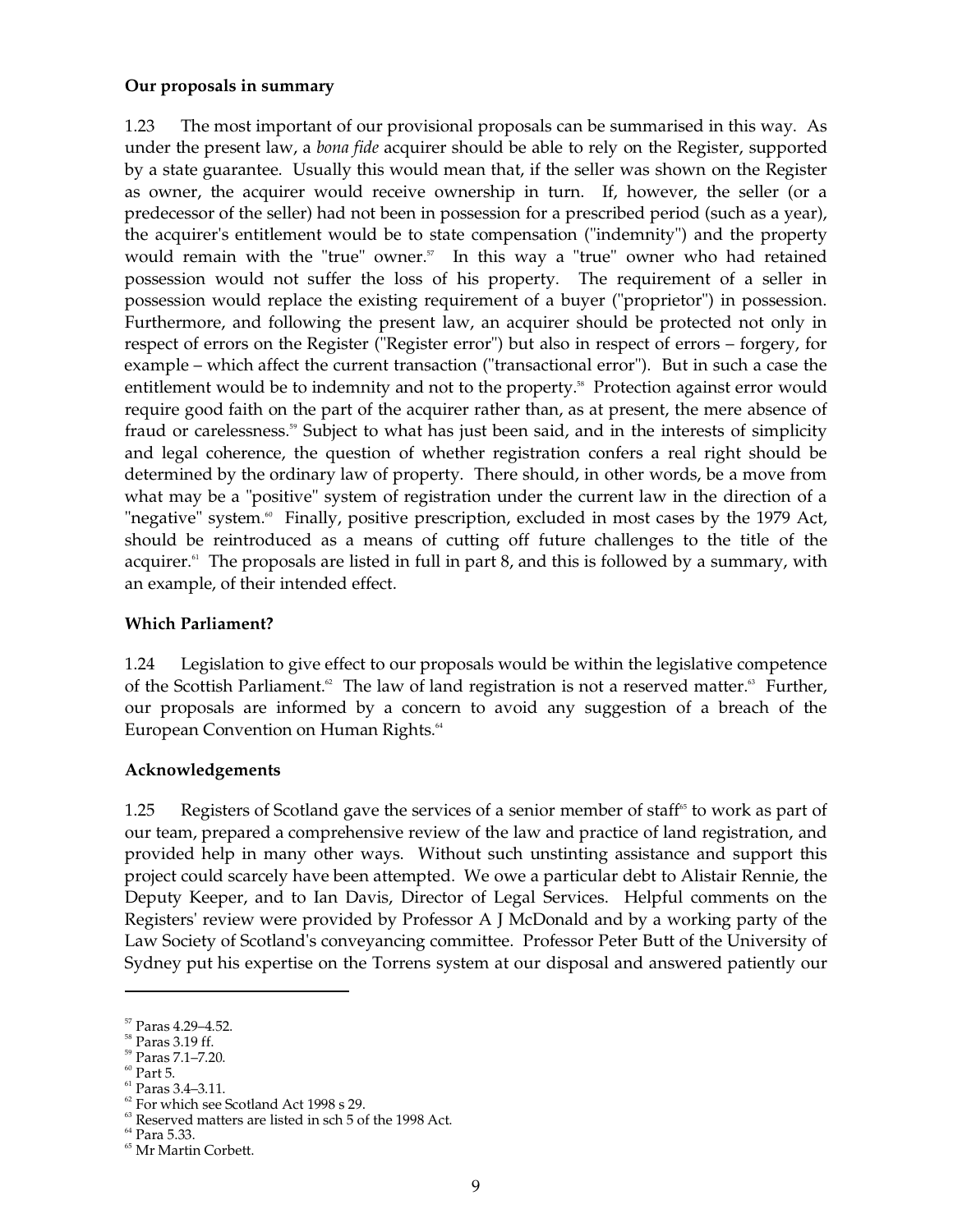many questions. Dr Alexandra Köth of the University of Mannheim gave guidance in relation to land registration in Germany, while Mr W H Hurlburt QC of the Alberta Law Reform Institute explained the background to the proposed Model Recording and Registration Act for the Provinces and Territories of Canada and provided us with further materials. To all these we express our thanks. At an early stage we sought the views of legal practitioners, both by a note in the *Journal of the Law Society of Scotland*<sup>66</sup> and by direct approaches to some 400 law firms. A list of those who responded is given in Appendix 2 to this paper. We are most grateful to them as well as to the many others who answered our queries or helped in a variety of ways.<sup>*«*</sup> Finally, we acknowledge with gratitude the assistance of a small advisory group which read this paper in draft and made a number of helpful suggestions.<sup>88</sup> As well as being a member of that group, Professor George Gretton of the University of Edinburgh acted as a consultant throughout the preparation of this paper.

<sup>&</sup>lt;sup>66</sup> Published in the issue for October 2001.<br><sup>67</sup> Ross G Anderson, Max-Planck-Institut für ausländisches und internationales Privatrecht, Hamburg; Stephane Bachand, Law Commission of Canada; David Biklen, Connecticut Law Revision Commission; Cheung Lai-ching, Hong Kong Land Registry; John Cannel, New Jersey Law Revision Commission; Arthur Close, British Columbia Law Institute; Christopher Curran, Department of Justice, Newfoundland and Labrador; Jenny Gawlik, Tasmania Law Reform Institute; Peter Hennessy, Attorney General's Department, New South Wales; Siv Elisabeth Hveberg, Oslo District Court; Heather Kay, Law Reform Commission of Western Australia; Jacqueline Kitchen, New Zealand Law Commission; Land Titles Office, New South Wales; Thomas Leung, Law Reform Commission of Hong Kong; Messrs Mallesons Stephen Jaques, Sydney; National Archives of Scotland; Mark O'Riordan, Irish Law Reform Commission; Suzanne Pelletier, Manitoba Law Reform Commission; Dr Murray Raff, University of Victoria; Norman Siebrasse, University of New Brunswick; Nathaniel Sterling, California Law Revision Commission; Mr Robert Sutherland; Professor N R Whitty, University of Edinburgh; Faith Woodford, Department of Justice, Northern Territories, Australia.<br><sup>68</sup> The group comprised: Professor Stewart Brymer, University of Dundee and Messrs Thorntons;

Professor George Gretton, University of Edinburgh; Professor Roderick Paisley, University of Aberdeen; and Professor Robert Rennie, University of Glasgow and Messrs Harper Macleod.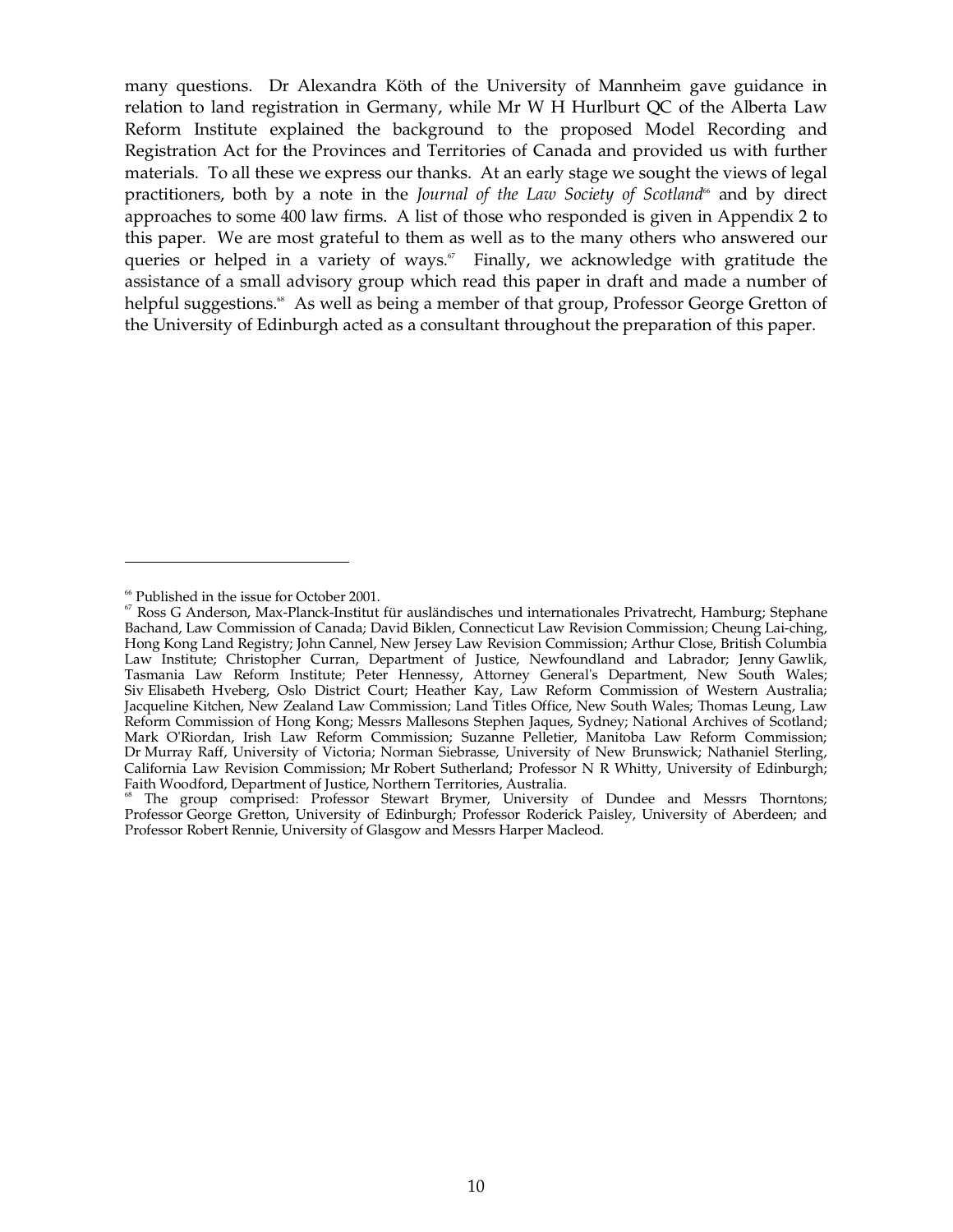## **Part 2 The Current Law: Exposition and Analysis**

### **THE 1979 ACT**

### **Introduction**

2.1 It seems necessary to give a brief account of the current law. The bill making provision for registration of title in Scotland was introduced to Parliament in 1978, was passed the following year, and first came into effect, for the county of Renfrew only, in 1981. Since then registration of title has gradually been extended throughout Scotland and as of 1 April 2003 is in force in respect of the whole country. Much of the preliminary work for the legislation had been carried out by the Henry Committee some ten years' earlier, and that Committee's report included what was in substance a draft bill. 1 In the event, however, the Land Registration (Scotland) Act 1979 made less use of the work of the Henry Committee than might have been expected.

### **The Land Register of Scotland**

2.2 The 1979 Act set up a new register, known as the Land Register of Scotland. Like the Register of Sasines, it is a public register. Unlike that register it is a register, not of deeds, but of "interests in land" – or in other words of real rights in land. 2 The Land Register is under the management and control of the Keeper of the Registers of Scotland. 3

2.3 Up until the present time the arrangement of the Register has been complicated by the continuing existence of the feudal system, with its multiple tiers of ownership (*dominium*). The feudal system, however, is set to be abolished on 28 November 2004,<sup>4</sup> and for the purposes of this paper abolition is assumed already to have taken place. Following feudal abolition, there will usually be one, and only one, title sheet for each parcel of land. 5 Only where land is subject to a long lease will a second title sheet exist, in respect of that leasehold interest.

2.4 For any given parcel of land the title sheet is made up on "first registration", that is to say, on the first occasion on which a title to the land is registered in the Land Register.<sup>6</sup> Normally this occurs when, following the application of the Act to the county in question, the land is transferred for valuable consideration. 7 The title sheet is held in electronic form and comprises four sections, covering property, proprietorship, charges, and burdens. 8 The

 $^{\rm ^{\rm 1}}$  Para 1.19.

 $^{2}$  1979 Act s 1.

 $3$  1979 Act s 1(2).

<sup>&</sup>lt;sup>4</sup> Abolition of Feudal Tenure etc (Scotland) Act 2000 s 1.

<sup>&</sup>lt;sup>5</sup> But note that a separate tenement, such as minerals or salmon fishings, is treated as separate "land" for this purpose.

 $^{\hbar}$  1979 Act s 6(1).<br><sup>7</sup> For other cases, see 1979 Act s 2(1).<br><sup>8</sup> Land Registration (Scotland) Rules 1980, SI 1980/1413, part II.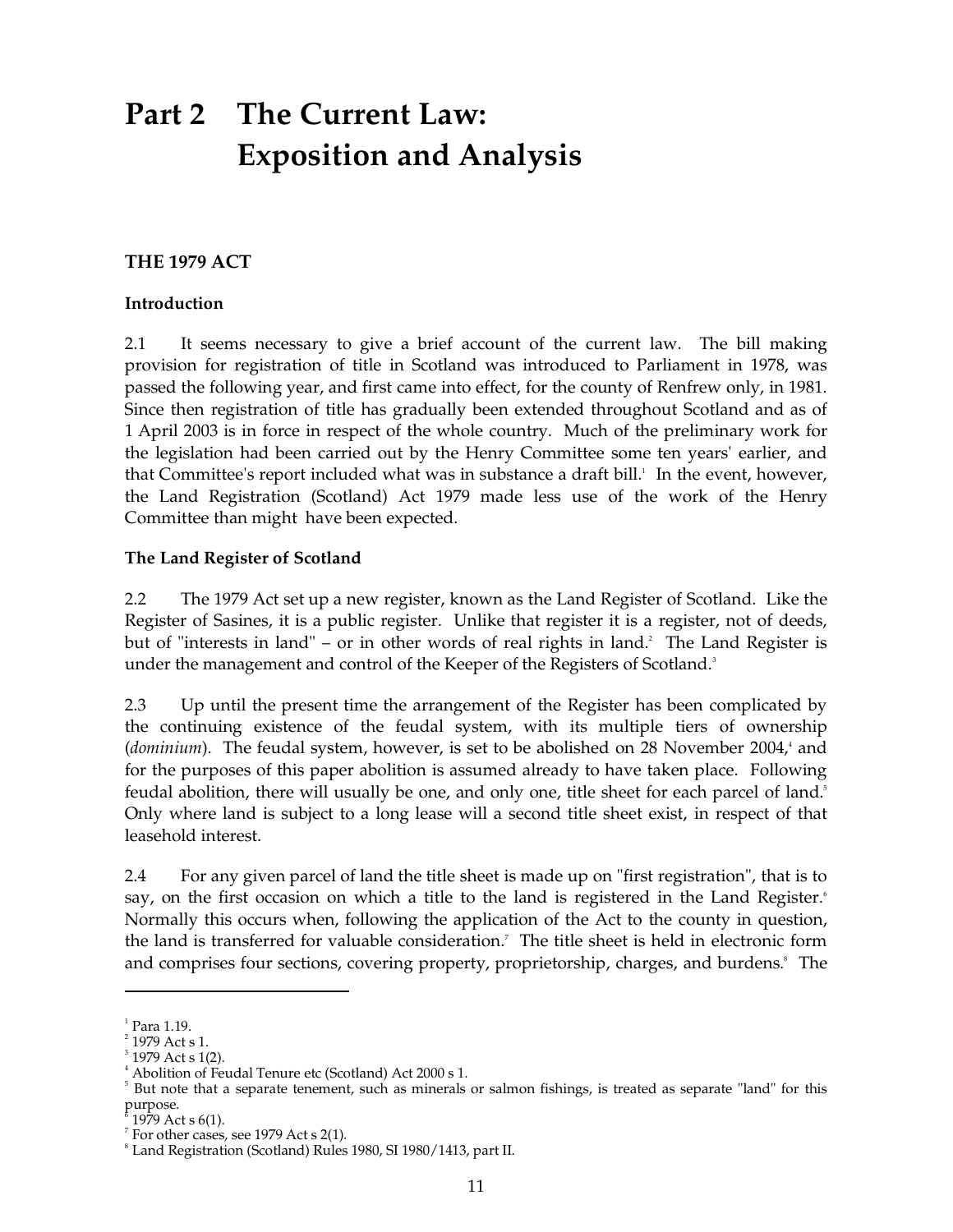property section describes the land by means of an Ordnance Map of appropriate scale and also by a short verbal description.<sup>9</sup> Parts and pertinents are listed where known, including, in some cases, the right to enforce real burdens and servitudes in respect of other land. The proprietorship section gives the name and address of the owner, the date on which ownership was acquired, and the price paid. Heritable securities are listed in the charges section, and real burdens and servitudes, in full text, in the burdens section. The official copy of the title sheet, which is given to the registered owner, is known as a "land certificate". 10

2.5 The preparation of a title sheet is a highly skilled task, requiring a painstaking examination of the Sasine deeds as well a consideration of other matters such as the state of possession. But assuming the task to be properly done, the title should not need to be examined again. For the title sheet supersedes the prior deeds; Ruoff's "curtain" is drawn to block out the underlying title;<sup>11</sup> and from the title sheet alone an inquirer can determine the ownership of the land, its boundaries, and the encumbrances to which it is subject.

### **Registration**

2.6 Almost always, registration is triggered by the presentation of a deed. Yet in registration theory it is not the deed itself which is registered but rather the right of which the deed is the source. 12 Thus, and assuming a title sheet to be already in existence, registration is completed, in respect of a disposition, by changing the name in the proprietorship section from the granter to the grantee, while a standard security is registered by entering short particulars of the right in the charges section.

2.7 As has been the case for several hundred years, the primary function of registration is to complete a process which began with the execution and delivery of the deed. For as a matter of general law, but subject to the exceptions mentioned later,<sup>3</sup> real rights in land can only be created by registration. In this respect at least there is no difference between the role of the Land Register and the Register of Sasines. But registration in the former has two further effects which are wholly absent from registration in the latter.

2.8 The first arises from the "positive" nature of the Scottish system of registration of title mentioned earlier.<sup>14</sup> A void deed is not improved by registration in the Register of Sasines, and no title is thereby conferred. But in the case of the Land Register a void deed leads to a voidable title, that is to say, to a title which is good unless or until it is set aside. The defect in the deed is thus cured, at least for the time being.

2.9 The second effect is a development of a rule already mentioned. If a real right in land can be created only by registration, it follows that the existence of such rights must always be disclosed by a search of the register (whether the Land Register or Register of Sasines). Registration of title elevates a consequence into a principle while at the same time creating conditions under which it might not be fulfilled. The principle is the declaration, in

<sup>9</sup> For descriptions, see further *Registration of Title Practice Book* ch 4. 10 1979 Act s 5(2).

 $11$  Para 1.14.

 $12$  Note, however, that not all deeds and documents which can be registered lead to real rights. See eg a notice under s 33 of the Abolition of Feudal Tenure etc (Scotland) Act 2000 reserving the right to claim compensation for loss of a development value burden.<br><sup>13</sup> Para 2.10.<br><sup>14</sup> Paras 1.9 and 1.10.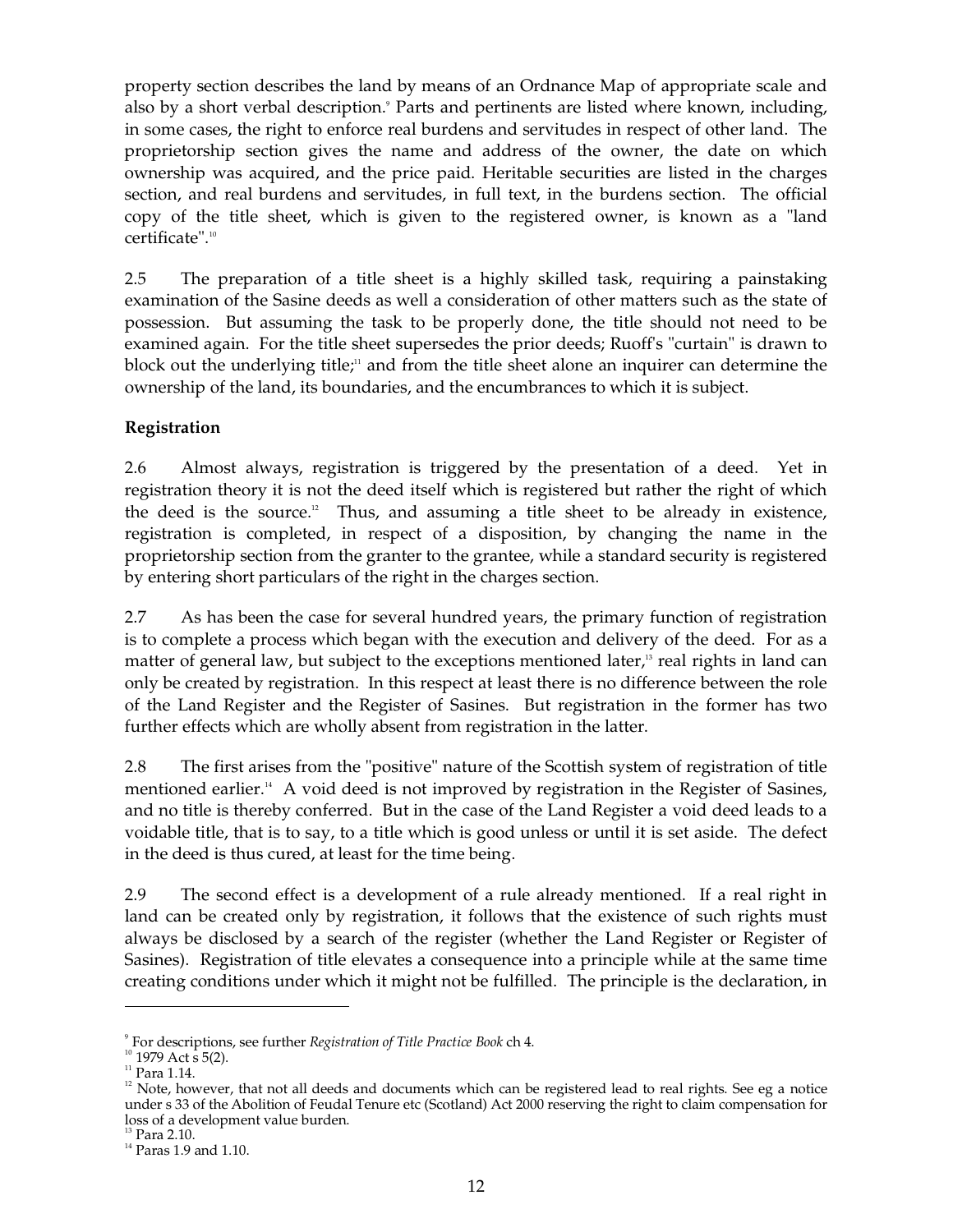section 3(1)(a) of the 1979 Act, that registration in the Land Register confers a real right "subject only to the effect of any matter entered in the title sheet of that interest under section 6 of this Act so far as adverse to the interest or that person's entitlement to it". 15 The possibility that it might not be fulfilled is the possibility that real rights might not, after all, appear on the Register. Primarily this is a problem of first registration, for in making up a title sheet a real right (such as a real burden or a heritable security) might occasionally be missed and so not be carried forward from the Register of Sasines to the Land Register. After first registration the risk is deletion and not omission, so that, for example, a security might be removed following the registration of a forged discharge. Cases like these are rare in practice. Where they occur, however, the principle in section 3(1)(a) prevails, with the result that the omitted right is extinguished.<sup>16</sup>

### **Overriding interests**

2.10 Some real rights in land – most notably short leases and, insofar as they affect the servient tenement, servitudes – are or may be constituted by possession and not by registration. In the 1979 Act these are known as "overriding interests" – interests or rights which "override" the registered title.<sup> $\nu$ </sup> The real right under a floating charge is likewise an overriding interest, created merely by crystallisation of the charge following the appointment of a liquidator or receiver to the debtor company. The Act does not allow overriding interests to be "registered" as such because they are already real rights,<sup>18</sup> but, with some exceptions, they may be "noted" on the Register, thus giving a fuller picture of the state of the title.<sup>19</sup> An overriding interest is valid whether noted or not,<sup>20</sup> and in practice servitudes in particular are often not included on the Register.

### **Rectification**

2.11 **Grounds.** If the Register contains an error – an "inaccuracy" in the language of the 1979 Act – then it may be possible to have it corrected or "rectified".<sup>21</sup> Inaccuracies, where they occur, are quite often the result of bijuralism, $\alpha$  of a conflict between the special rules of land registration and the ordinary rules of the law of property. In such a case the special rules prevail, at least in the first instance, for that is the whole point of a positive system of registration of title. But in view of the fact that the ordinary rules would have produced a different result, the Register is then deemed to be inaccurate.<sup>23</sup>

<sup>&</sup>lt;sup>15</sup> Or to any overriding interest, discussed in the next paragraph.<br><sup>16</sup> The remedy of its holder is then indemnity under s 12(1)(b). See eg *Keeper of the Registers of Scotland v M R S Hamilton Ltd* 1999 SC 116 (omiss

<sup>1979</sup> Act s 28(1). The term was copied from England. The Reid Committee preferred the more Scottishsounding "unrecorded interests" (Reid Report para 109) but, as the Henry Committee pointed out (Henry Report para 45 note 1), this overlooks the fact that some of the interests in question might be recorded in the Register of

Sasines or noted on the Land Register.<br><sup>18</sup> The position in regard to servitudes is, however, more complex than this statement allows, and will be reviewed in our second paper.

reviewed in our second paper.<br><sup>19</sup> 1979 Act s 6(4).<br><sup>20</sup> 1979 Act s 3(1)(a). As a matter of the general law, this is because they are real rights.<br><sup>21</sup> 1979 Act s 9. For errors, see paras 2.26 ff.<br><sup>22</sup> For which see para 1 better title under the ordinary law …"; *Short's Tr v Keeper of the Registers of Scotland* 1994 SC 122, 140 G *per*  Lord President Hope: "... an entry is inaccurate if it appears that at the time it was made or in the light of subsequent events it ought not to have been made. If the deed which has been reduced was one which has been accepted by the Keeper as evidence of the title which he has been asked to register, it must follow that there is an inaccuracy on the register."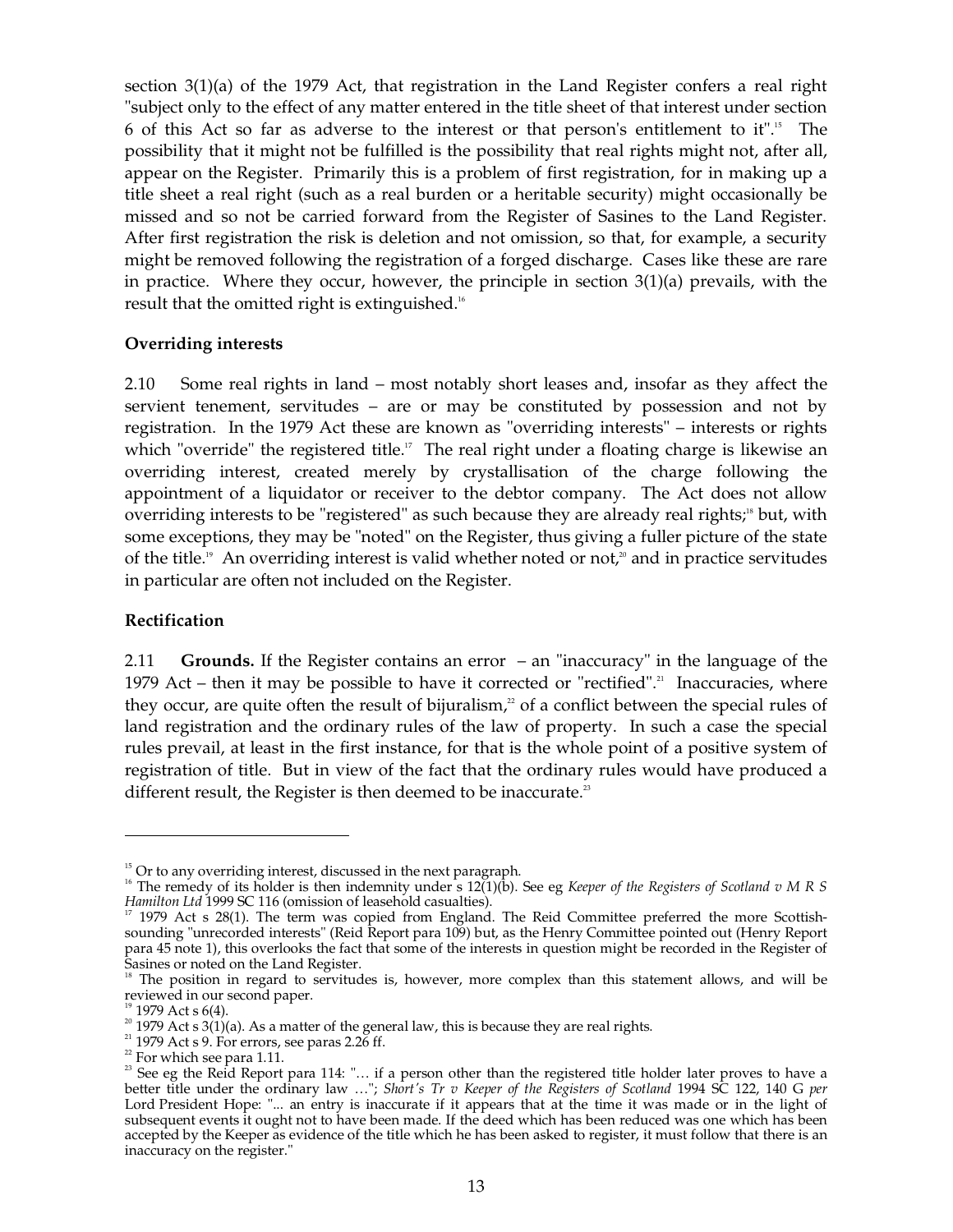2.12 An example, mentioned earlier, is the removal of a heritable security following a forged discharge. According to the special rules of land registration, the security is extinguished.<sup>24</sup> According to the ordinary law of property, the security remains good because a forged discharge is of no effect. These conflicting results are resolved by saying (i) that the security is discharged (ii) but the Register is inaccurate and may be rectified (iii) whereupon the security will be restored (although not retrospectively).

2.13 A second, and more common, example is where a person is registered as owner of too much land.<sup>3</sup> The rules of land registration confer ownership, because the 1979 Act operates a positive system; 26 but the rules of property law treat the title as *a non domino* in respect of the additional land and hence as void. The resolution is as before. The person registered as owner *is* the owner, but the Register is inaccurate to that extent and so vulnerable to rectification.

2.14 Not all inaccuracies turn on bijuralism. Some are inaccuracies within the rules of land registration itself. That is usually true, for example, of clerical error, or of inaccuracy caused by supervening events such as the death of the registered proprietor or the extinction of a right by negative prescription. An error in the noting of an overriding interest falls into the same category. Thus suppose, for example, that a servitude is wrongly noted in the burdens section. The entry of an overriding interest is neutral in effect: unlike registration, the mere "noting" of a right does not infuse it with validity. The entry, therefore, is simply wrong, both under the general law of property (for no servitude had in fact been created) and under the internal rules of land registration.

2.15 The 1979 Act makes no distinction between bijural inaccuracies and inaccuracies arising in some other way. The result is that the elaborate defences mounted by the Act against rectification on account of bijuralism and described below apply, as it were by accident, to errors of an altogether more innocuous kind.

2.16 **Defences.** As in the Torrens system, an inaccuracy can always be rectified if it was caused by the fraud of the registered proprietor; and to fraud the 1979 Act, following the English Act of 1925, adds "carelessness".<sup>27</sup> Rectification is also allowed where indemnity was excluded by the Keeper at the time when the title was registered, and in one or two other cases. 28 Otherwise the availability of rectification turns on possession. It is not permitted where it would prejudice a proprietor in possession. Otherwise rectification is freely available. The Act defines neither "proprietor" nor "possession", but it has been held that a heritable creditor is not a proprietor in this sense, and that possession may include civil possession. 29 The standard case of a proprietor in possession is thus an owner who is in actual occupation of the land; but a tenant under a registered lease is also probably a "proprietor", and the possession can be civil as well as natural. The overall effect of these complex provisions is that a registered owner (or tenant) who takes possession and has not been at fault (ie fraudulent or careless) is usually invulnerable to rectification. In this way the gains of registration – the rights acquired as a result of the positive system – are duly

<sup>&</sup>lt;sup>24</sup> Presumably as a result of the 1979 Act s  $3(1)(c)$ , although the provision is obscure.

<sup>&</sup>lt;sup>25</sup> eg *M R S Hamilton v Keeper of the Registers of Scotland* 1999 SLT 829.<br><sup>26</sup> 1979 Act s 3(1)(a).<br><sup>27</sup> As to the meaning of these terms, see Part 7.<br><sup>29</sup> *Kaur v Singh* 1999 SC 180.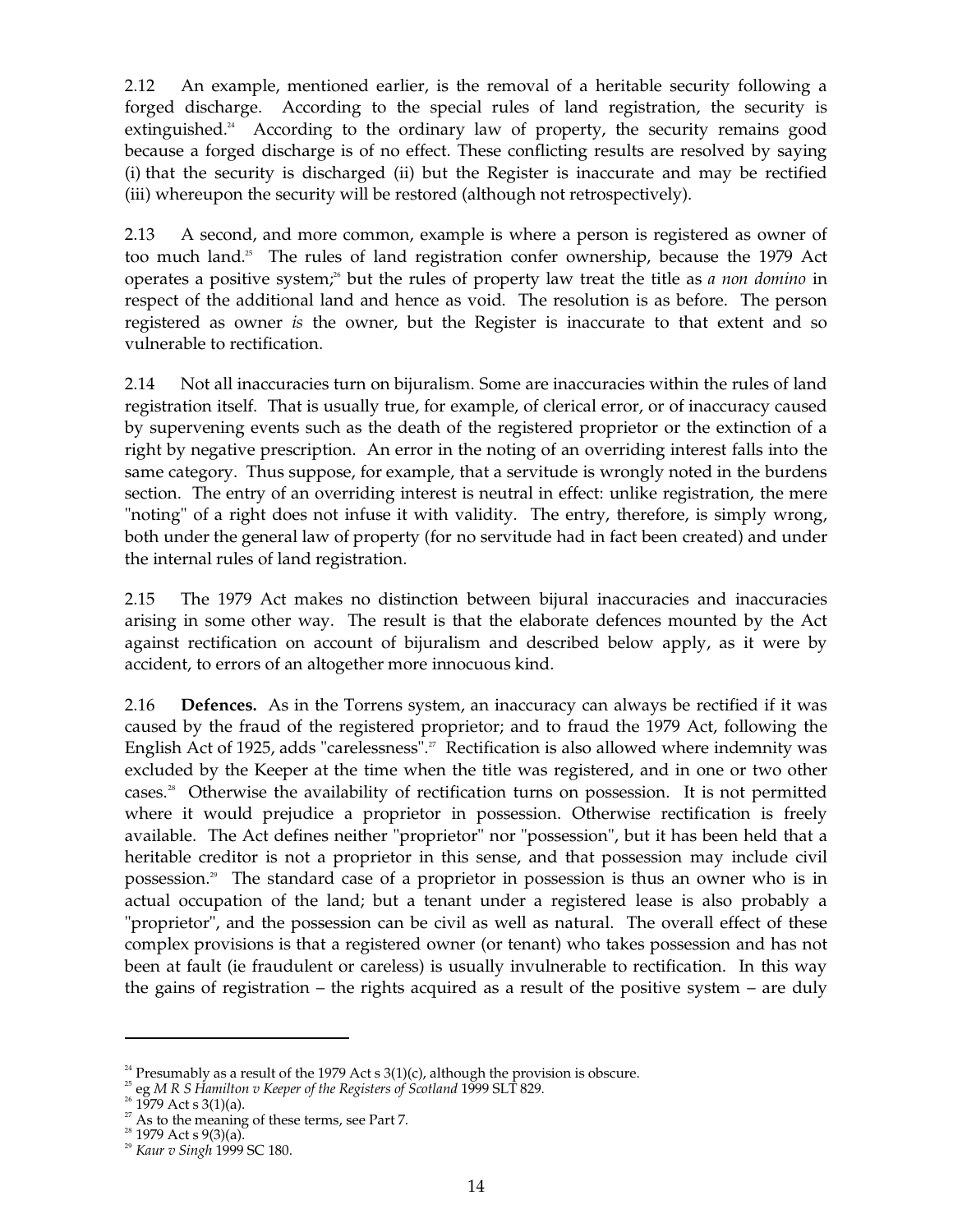preserved. A person who has lost rights as a result must make do with state compensation ("indemnity").

### **Indemnity**

2.17 The 1979 Act operates a system of state compensation, funded in practice by the registration fee. Unlike in some other countries, however, no part of the fee is marked out as the indemnity premium, far less are applicants given the choice of opting out of the state scheme. No separate fund is maintained by the Register and a liability under the scheme is ultimately a state responsibility.<sup>30</sup>

2.18 The main purpose of the scheme is to compensate those who lose rights as a result of the positive system of registration of title.<sup>31</sup> For if a void deed is transformed by registration into a good one, the result is not only a gain but also a matching loss. In *Kaur v Singh*, 32 for example, the pursuer's signature was forged in a disposition granted in favour of the defender. On registration ownership passed from the pursuer to the defender, notwithstanding the forgery; and, while the Register was inaccurate, rectification was prevented by the fact that the defender was a proprietor in possession. In those circumstances the pursuer was entitled to payment of indemnity in respect of her loss.

2.19 Indemnity is also paid in the much rarer case where rectification is allowed rather than refused.<sup>33</sup> An example is *Dougbar Properties Ltd v Keeper of the Registers of Scotland<sup>34</sup>* where, rectification having proceeded against a registered proprietor (owing to the fact that he was not in possession), indemnity was then payable.

2.20 Sometimes no indemnity is due. The inaccuracy being rectified (or, as the case may be, not rectified) might be too innocuous to cause loss. Or the very ground on which rectification is allowed might also be a ground on which indemnity is withheld, most notably where the registered proprietor was fraudulent or careless. 35 The Act lists numerous other exceptions to the principle of indemnity. 36 Furthermore, at the time of registration the Keeper can exclude indemnity in respect of anything appearing in, or omitted from, the title sheet, and is likely to do so if the underlying title is so deficient that a claim may reasonably be anticipated.<sup>37</sup> The effect of exclusion is not only the withdrawal of indemnity but also, as already mentioned, that the Register can be rectified even against a proprietor in possession. 38 Unless or until rectification takes place, however, the positive system of registration of title means that the right in question is duly conferred.

<sup>&</sup>lt;sup>30</sup> 1979 Act s 24.

 $31$  1979 Act s 12(1)(b).

<sup>32 1999</sup> SC 180, 2000 SLT 1323.

 $33$  1979 Act s 12(1)(a). Indemnity is also due, under paras (c) and (d), in respect of the loss or destruction of any document while lodged with the Keeper, and in respect of errors or omissions in any land or charge certificate or in information given by the Keeper in writing.

<sup>&</sup>lt;sup>34</sup> 1999 SC 513.<br><sup>35</sup> 1979 Act ss 9(3)(a)(iii), 12(3)(n), 13(4).<br><sup>36</sup> 1979 Act s 12(3), discussed in detail in *Registration of Title Practice Book* paras 7.18 ff.<br><sup>37</sup> 1979 Act s 9(3)(a)(iv).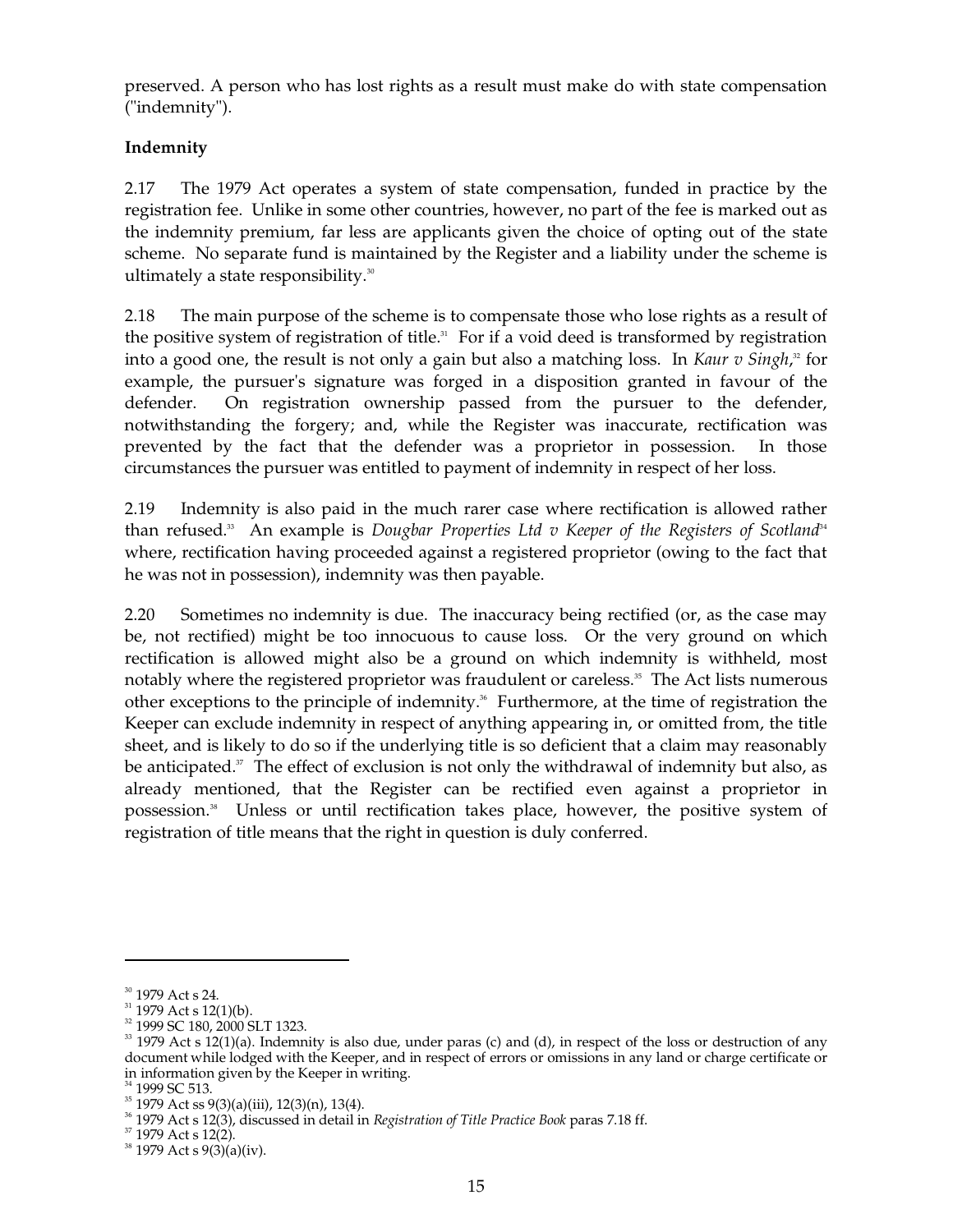### **Ways of entering the register**

2.21 Entry to the Register of Sasines is only possible by means of registration. The position of the Land Register is different: as well as registration<sup>39</sup> an entry can be made on the Register as a result of rectification,<sup>40</sup> by noting (of overriding interests),<sup>41</sup> and by the making up and maintenance of a title sheet (generally on first registration).<sup>42</sup> This complex picture is a necessary consequence of a positive system of registration of title. For if registration always confers real rights, then other methods of entry are needed for cases where a real right would be an inappropriate result. And if a title gained under a positive system is to be retained, rectification must be restricted and, for that reason, elevated into a separate method of entering (and leaving) the Register. A difficulty with this method of organisation – exposed by the prolonged litigation in *Short's Tr* 43 – is that the same circumstances may allow entry by more than one method, with a difference in result which is impossible to justify.

### **SOME DIFFICULTIES**

### **Evaluation**

2.22 In the form introduced by the 1979 Act registration of title is, for the most part, a sophisticated and attractive system, which represents a considerable advance on the system of registration of deeds it replaces. As more and more land comes on to the new Register, its merits will become increasingly apparent. Given the magnitude of the change, however, it is hardly surprising that the introduction of registration of title has not been entirely smooth. Three difficulties in particular are mentioned below.

### **The first difficulty: flawed legislation**

2.23 It is fashionable to complain of the low quality of legislation on land registration. There has, for example, been frequent criticism of the "customary prolixity and diffuseness" of the Torrens legislation found in many jurisdictions of Australia, Canada and elsewhere.<sup>44</sup> A leading commentator had this to say of the legislation in force in Alberta:<sup>5</sup>

"One might logically assume that the fundamental objectives and elements of a system created by statute could be determined through inductive reasoning from the statute itself. Why not start with the sections of the Alberta Act, and from these provisions move from the specific to the general; determine the problems of the system, their solutions, the inherent elements of the system required for those solutions, the basic strategy of the system, and finally its general objective? Unfortunately, on the basis of over 100 years of complex litigation concerning the meaning of various key provisions of the Alberta Act and of similar statutes, the author believes that the inductive method is not feasible. The multitude of cases

<sup>&</sup>lt;sup>39</sup> 1979 Act ss 2, 3.

 $40$  1979 Act s 9.

 $41$  1979 Act s 6(4).

 $42$  1979 Act s 6(1).

<sup>43</sup>*Short's Tr v Chung* 1991 SLT 472; *Short's Tr v Keeper of the Registers of Scotland* 1996 SC(HL) 14; *Short's Tr v Chung (No 2)* 1999 SC 471. For a discussion, see para 6.10.

<sup>44</sup> Ivan L Head, "The Torrens System in Alberta: A Dream in Operation" (1957) 35 Canadian Bar Review 1, 16.

<sup>45</sup> Mapp, *Torrens' Elusive Title* p 59. Admirable replacement legislation was prepared by the Alberta Law Reform Institute in 1993 but has not so far been enacted. See Alberta Law Reform Institute, *Land Recording and Registration Act.*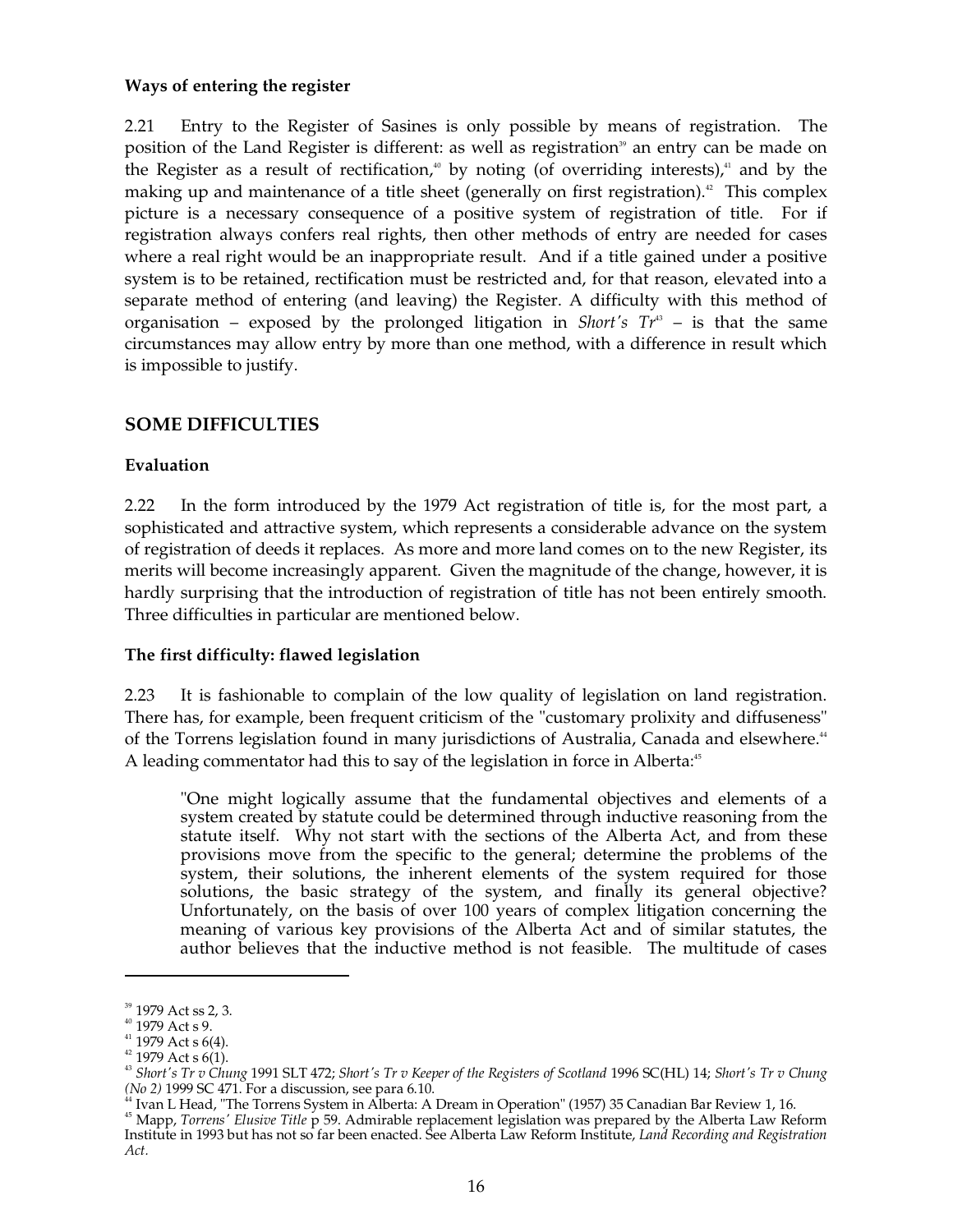evidence not only problems which had to be resolved, but scores of related problems left unresolved. In seeking solutions, the courts have been faced with statutes which frequently either contain ambiguous and inconsistent provisions, or are devoid of relevant provisions."

Likewise in England and Wales<sup>46</sup>

"The Land Registration Act [1925] has been the subject of much criticism. It is 'of exceptionally low quality', 'burdened with much more difficulty and technicality than seems necessary', 'complicated and obscure'. 47 It can put 'difficulties and pitfalls in the way of comparatively simple transactions which would not have arisen with unregistered land'. 48 It is 'badly drafted with much confusing nomenclature' and 'it has become apparent that the flabby legislation needs to be knocked into radically fitter form'." 49

Partly for these reasons<sup>50</sup> it has recently been replaced, by the Land Registration Act 2002.

2.24 In Scotland the 1979 Act – the child, to some extent, of the English Act of 1925 – has not fared much better. It has, admittedly, the merit of brevity, only 22 sections being used to introduce an entirely new system of land registration. But the result has not generally won approval. "Nobody", said Lord Jauncey in a leading case, "could accuse the Act of being well drafted".<sup>51</sup> In Professor Gretton's view<sup>52</sup>

"The Land Registration (Scotland) Act 1979 has all the intellectual sharpness of a mashed potato. However, it would be unfair to place all the blame on the draftsman. The draftsman did a job badly which could not be done well. The scheme which he had to implement was overambitious and underresearched."

2.25 Two problems in particular with the 1979 Act may be mentioned here. One is a tendency to operate at too high a level of generality, with the result that a provision, conceived with one situation in mind, operates perforce in other situations for which it was not intended. The results may then be unattractive and illogical. The provisions on registration, rectification and indemnity all exemplify this tendency to some degree.<sup>53</sup> Secondly, except in respect of the most basic matters, the legislation seems suspended in a conceptual vacuum, free from considerations both of policy and of theory. 54 If there were

<sup>&</sup>lt;sup>46</sup> Law Commission, *Property Law: Fourth Report on Land Registration* (Law Com No 173, 1988) para 2.1.<br><sup>47</sup> The passage is now found in para 6-004 of R Megarry and W Wade, *The Law of Real Property* (6<sup>th</sup> edn, by Charle

Harpum, 2000).<br><sup>48</sup> *Re White Rose Cottage* [1965] Ch 940, 952 *per* Harman LJ.<br><sup>49</sup> D J Hayton, *Registered Land* (3™ edn, 1981) p 3.

<sup>&</sup>lt;sup>51</sup> Short's Tr v Keeper of the Registers of Scotland 1996 SC (HL) 14, 26I. But this should be set alongside the comment of Lord President Rodger in *MRS Hamilton Ltd v Keeper of the Registers of Scotland* 2000 SC 271, 275C: "The draftsmanship of the Act has attracted some well-known and oft-quoted criticism of the highest authority … In my view, with this particular statute as with other legislation, the court must guard against directing at the draftsman criticism which, if appropriate at all, may more properly be directed elsewhere. The drafting of the provisions in a statute may be perfectly clear, but still ministers and officials may not have fully thought through the underlying policy or else they may not have accurately foretold all its effect. Such hazards are a frequent

concomitant of reforming legislation."<br><sup>52</sup> Commenting on *Kaur v Singh*: see 1997 SCLR 1075, 1085. See also a series of articles by K G C Reid in (1984) 29 *JLSS* 171, 212, 260, with accompanying replies by the Keeper of

<sup>&</sup>lt;sup>53</sup> An example involving rectification was mentioned at para 2.15 above.<br><sup>54</sup> Much the same complaint has been made in respect of the (former) legislation in England. Thus D J Hayton, *Registered Land* (3<sup>rd</sup> edn, 1981) p 2: "[I]n scrutinising this mass of legislation it is difficult to put one's finger on exactly what the general principles are, since the legislation nowhere sets out any guiding framework. As a result of the failure to spell out fundamental notions of registered conveyancing there is a particular danger in being misled by the treatment of individual sections and rules apart from the total framework." .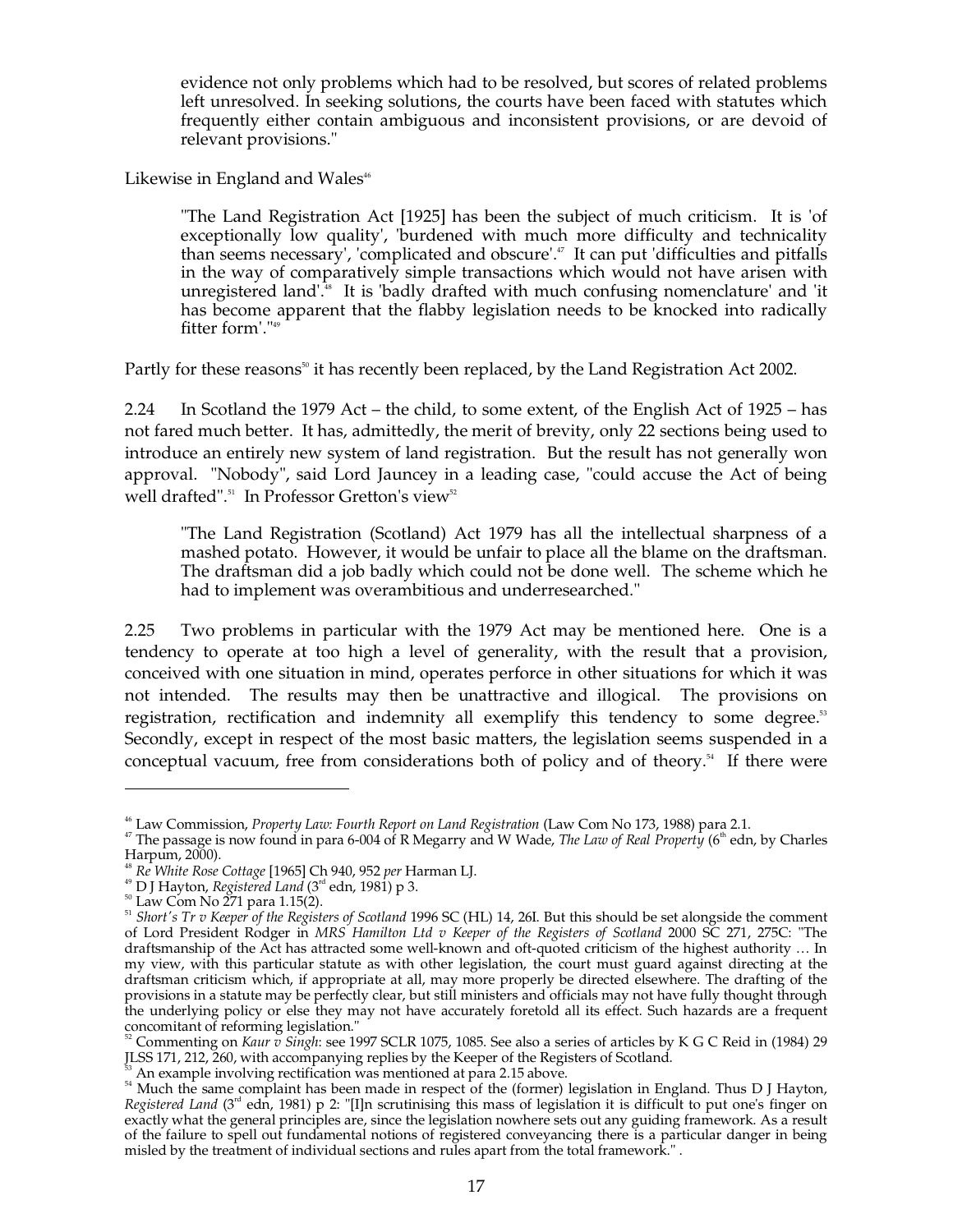reasons of legal policy for the form taken by particular provisions, then they are largely absent from the reports which gave rise to the legislation. As has been observed, "[i]t is remarkable that in the discussion elaborated in the Report the Reid Committee were preoccupied by practicalities, with the mechanism of the Register, and gave no central place to the underlying theory of the law, to the primary purpose of registration as the constitution of real rights". 55 Although, therefore, the effect of the Act is to propose a new system, not merely of land registration but of property law itself, the nature of that system is nowhere articulated and can be inferred only with difficulty from the language of the Act.<sup>56</sup>

### **The second difficulty: the incidence of error**

2.26 **First registration.** Initially the task of first registration, of converting a mass of Sasine deeds into a single, concise title sheet, may have been under-estimated.<sup>57</sup> Deeds, when subject to close examination, have a tendency to disclose novel and uncertain rights, or defects which have lain unnoticed or forgotten about. Difficult decisions must then be made, and justified and defended, if necessary in court, against the background of legislation which may be unhelpful or unsatisfactory. Furthermore, the Keeper cannot be sure that he has the full facts at his disposal. Over time experience may lead to a change of practice, as for example with servitudes,<sup>58</sup> or natural water boundaries.<sup>59</sup>

2.27 The fact that the Register is plan-based and tied to the Ordnance Map – highly desirable as this is – is a further source of difficulty and dispute. Inadequate descriptions in the Sasine deeds are a persistent problem. So too are discrepancies between legal boundaries (the land as owned) and occupational boundaries (the land as occupied). Sometimes the Ordnance Map itself is out of date or otherwise inaccurate.<sup>®</sup> 60 In recommending registration of title for Scotland, the Reid Committee rejected the "general boundaries" rule, which operates in England, in favour of a fixed boundary plotted on the ground; 61 but the plotting of such a boundary is often a difficult task and sometimes an impossible one. One law firm summed up the difficulty by complaining of "the attempt to impose mapping rigidities on the previously relatively fluid Sasine system where boundaries were not always specifically described and possession was extensively used to explain them".

2.28 It is unavoidable, therefore, that errors will sometimes occur, typically on first registration. 62 Most are minor in nature, do not affect the acquirer's rights, and can easily be corrected especially if picked up at the time when the land certificate is first issued. But sometimes errors are more serious, and less easily adjusted. For example a title sheet might contain rights which are not properly supported by the underlying deeds;<sup>33</sup> encumbrances

<sup>&</sup>lt;sup>55</sup> Robert Sutherland, "Reform of Land Law in Scotland" pp 23-4 (paper presented at the Institute of Advanced

Legal Studies on 4 July 1978; available on www.sites.ecosse.net/robsuth).<br><sup>56</sup> Thus there is difficulty in establishing even the basic question of whether registration under the Act is positive or negative in effect. See K G C Reid, "*A Non Domino* Conveyances and the Land Register" 1991 JR 79. For the difference, see paras 1.9 and 1.10. As a result of recent case law it is now possible to say that the system is positive. But the matter goes undiscussed in the Reid Report and the Henry Report.

<sup>&</sup>lt;sup>57</sup> Certainly the Reid Committee was overly optimistic: see para 1.20.<br><sup>58</sup> I Davis, "Positive Servitudes and the Land Register" (1999) 4 SLPQ 64.<br><sup>59</sup> "Natural Water Boundaries and the Land Register" 47 (2002) JLSS May/ around 2% of cases and strenuous efforts are being made to achieve a further reduction.

eg *Dougbar Properties Ltd v Keeper of the Registers of Scotland* 1999 SC 513.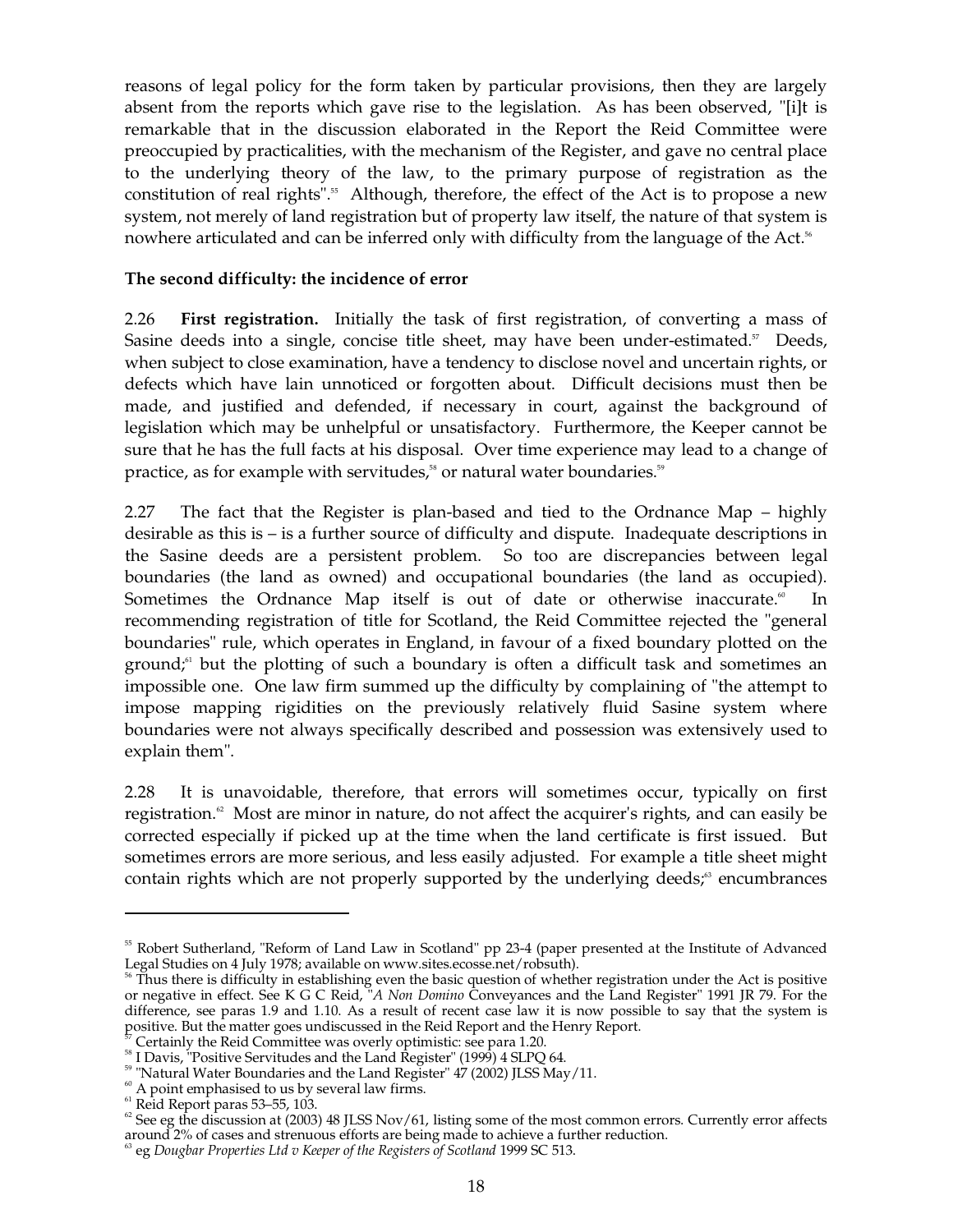affecting the property might be omitted in error,<sup>64</sup> or again boundaries might be drawn incorrectly with the result that ownership is conferred of too much or, as the case may be, of too little.<sup>65</sup> It must be emphasised that errors of this kind are uncommon. Nonetheless, when they occur such errors are a serious matter. Registration of title presupposes an accurate, once-and-for-all examination of title at the time of first registration, followed by a guarantee of the results. If the title sheet is wrong in some material respect, it may be impossible to put it right.

2.29 **Dealings.** Error is a problem above all of first registration; and its relatively high incidence overall is attributable at least in part to the large numbers of such registrations in the early years of the new system. In time they will decline, and with them many of the problems mentioned above. And the key merit of registration of title is that "dealings" – subsequent transactions involving property which has already been registered – are much simpler, not only than first registrations, but than the same transaction under the Sasine system. Nonetheless, even a dealing may not be error-free.

2.30 Typically, of course, such errors as occur have nothing to do with the system of land registration. If a deed is forged, or blundered, that is the fault of the parties and not of the Keeper. If blame can be laid at the door of the 1979 Act it is merely that, under that Act, it is often difficult to put errors right, a point to which we return below. But errors may also occur at the Register. The deed may be correct but the entry giving effect to it wrong. In a well-known Canadian case, title to land which was transferred under reservation of petroleum was registered without the reservation. The land was later re-sold but the error was not detected. Petroleum was discovered under the land and, as a result, the original transferor was deprived of property worth, in 1950, some 5 million Canadian dollars.<sup>66</sup> As has been observed, an inherent difficulty with registration of title "is that the addition of one more step in the procedure for the creation of legal interests adds a further group of human beings in the Registrar's office who can make mistakes".<sup>67</sup>

2.31 To human error may be added machine error, for the Land Register is held in electronic form and is vulnerable to computer malfunction. The recent litigation in *Safeway Stores plc v Tesco Stores plc<sup>®</sup>* arose out of technological change and the response made to it. The map base at the register was being subjected to digital conversion. As a result, a crucial boundary was altered on a title plan resulting in a gain of some two metres. 69 This was an internal process at the Register, unconnected with a dealing or application of any kind. The affected parties, therefore, were neither involved nor informed.

<sup>&</sup>lt;sup>64</sup> Keeper of the Registers of Scotland v MRS Hamilton Ltd 1999 SC 116.<br><sup>65</sup> eg MRS Hamilton Ltd v Keeper of the Registers of Scotland (No 1) 1999 SLT 829.

regives Franchistan Pacific Railway Co Ltd and Imperial Oil Ltd v Turta [1954] SCR 427.<br>
Mapp, Torrens' Elusive Title p 65.<br>
<sup>67</sup> Mapp, Torrens' Elusive Title p 65.<br>
<sup>68</sup> 2001 SLT (Lands Tr) 23 affd 2003 GWD 20-610.<br>
<sup>69</sup> precisely how the error arose, we are satisfied, on the evidence, that it can be described as an error by the Keeper's staff in matching the title boundary to the digital map.".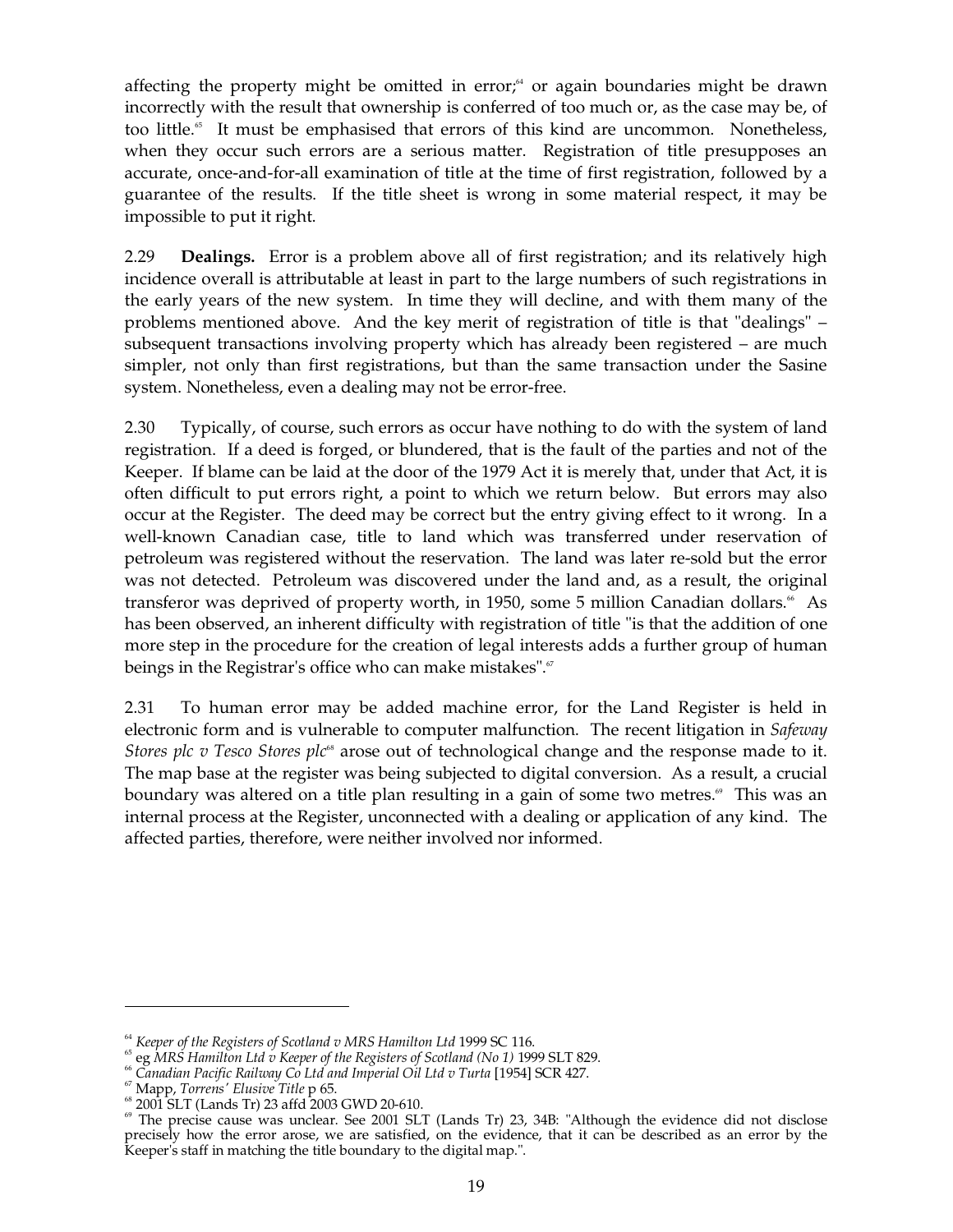### **The third difficulty: error and the balance of interests**

2.32 Error on the Register can, and in an ideal world should, be reduced, but it cannot be avoided altogether. To some extent it is intrinsic to registration of title.<sup> $\pi$ </sup> Further, there comes a point beyond which the elimination of error ceases to be a course worth pursuing. Professor Mapp expresses the position well, in the context of the Torrens system:<sup>71</sup>

"A Registrar could establish administrative procedures strict enough virtually to guarantee that only authentic transfers would be honored, but the resulting administrative bottleneck would strangle facility of transfer.<sup>72</sup> Consequently, efficient operation of the system absolutely requires the Registrar to take the risk of error, and to do what in theory is not authorized. The point is that because errors do occur, the Torrens system substitutes an entirely new set of problems which did not exist at common law in order to achieve its objectives."

2.33 In this context the role of legislation is necessarily limited. Good legislation can make the task of the Keeper easier, and some of the ways in which this might be done will be explored in our second paper. But it cannot eliminate error. What legislation can do, however, is to provide a flexible regime for responding to problems which error creates. It must seek to balance the claims of the person who, through error, had received what may be a windfall gain with those of the person who is thereby deprived of property. One must be given the property and the other compensated for its loss – the usual solution both of the 1979 Act and of the Torrens system. The difficult question of which is the subject of the next part.

<sup>70</sup> Para 1.21.

71 Mapp, *Torrens' Elusive Title* p 65.

 $72$  For the importance of facility of transfer, see para 3.12.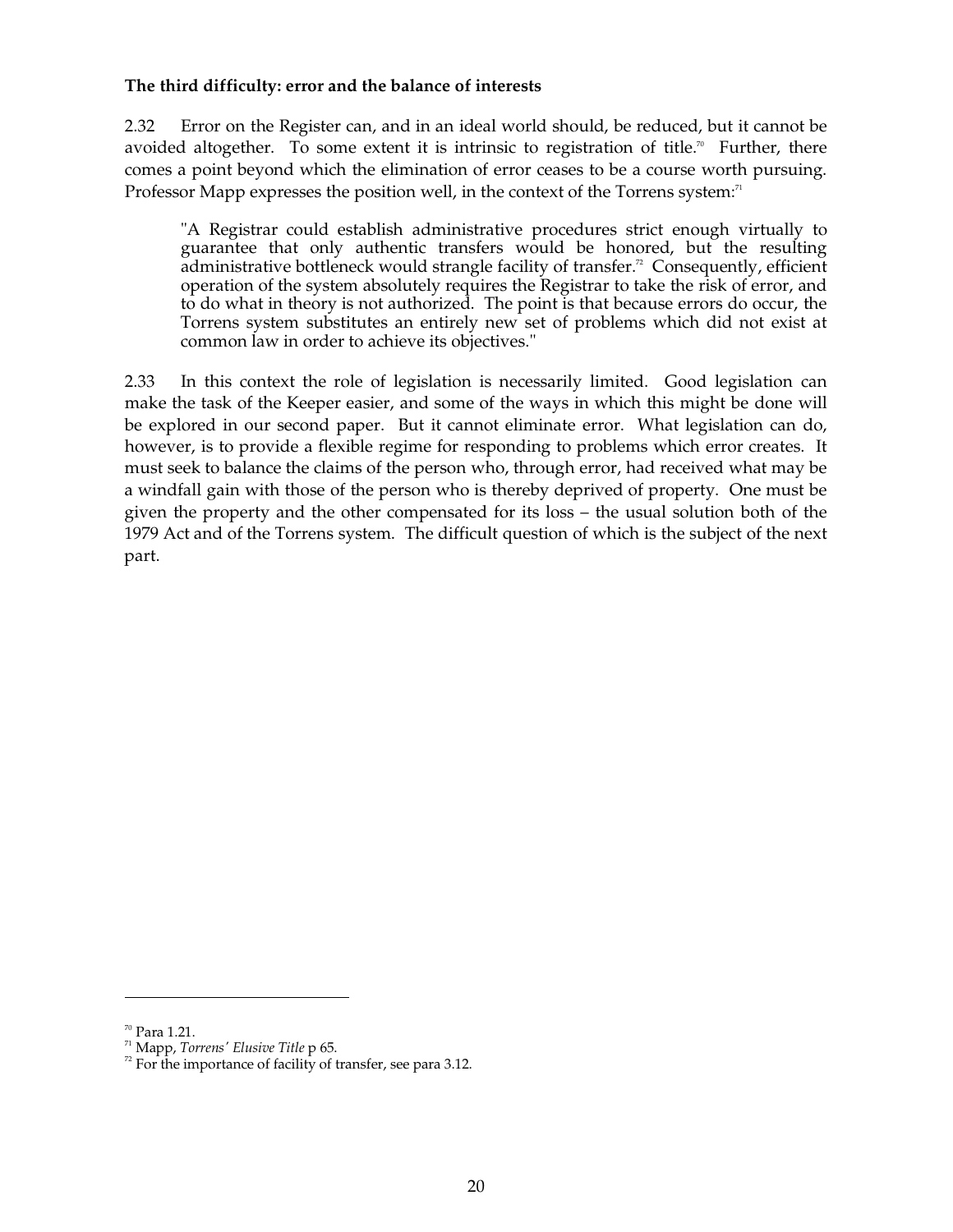## **Part 3 Void Titles and Guaranteed Titles**

### **Titles void, voidable, and absolutely good**

3.1 It may be helpful to begin by putting void titles into a more general context. An apparent title to land is either good or it is not good. A person, in other words, either owns land or he does not own land. But whereas a "not good" title is simply void, a "good" title can be good in two different ways. Thus a "good" title might be absolutely good, that is, good beyond challenge; or it might be good for the moment but vulnerable to challenge. A title which is good but challengeable is commonly known as a voidable title. 1 Naturally, almost all titles are good, and of those a very high percentage are absolutely good rather than good but voidable. This part of the paper, however, is concerned with the small number of titles that are not good, or, in other words, are void. Voidable titles are considered separately, in part 6.

3.2 In principle, the 1979 Act, as interpreted, abolishes the category of void titles, for under a positive system of land registration all (or almost all) titles on the Register must necessarily be good (whether absolutely good or good but voidable). 2 Thus a title which, under the general law of property, would be void is transformed, on registration, into a voidable title, and ownership is conferred on the acquirer. The voidness, however, is not lost. As previously mentioned, a positive system operates bijurally, that is, with two concurrent systems of property law; and while the acquirer's title is good according to the rules of land registration it remains bad according to the general law of property. The conflict is resolved by saying that the acquirer is owner but the Register inaccurate; and the contingency of future rectification is the reason why the title is good but voidable rather than absolutely good. 3

3.3 In this part of the discussion paper all references to a "void" title are intended as references to a title which is void under the general law of property – even if, by registration in the Land Register, the title has for the moment been upgraded to one which is good but voidable.

### **Positive prescription**

3.4 **Withdrawal of prescription.** A preliminary topic is the role of positive prescription. In the form in which it was first introduced, the Land Registration Bill provided that prescription should run in much the same way as usual. By a Government amendment, however, prescription was restricted to the, unusual, case of where indemnity is excluded by the Keeper. 4 This was because "if the State guarantees a title there is no need for prescription to operate on the registration thereof".<sup>5</sup> It now seems accepted that this amendment was a

<sup>1</sup> Reid, *Property* para 601.

 $2$  Para 1.9.

 $3$  Paras 2.11–2.13.

 $4$  See 1979 Act s 10, amending the Prescription and Limitation (Scotland) Act 1973 s 1.

<sup>5</sup>*Hansard* HL vol 398 col 1457 (Lord McCluskey, Solicitor-General).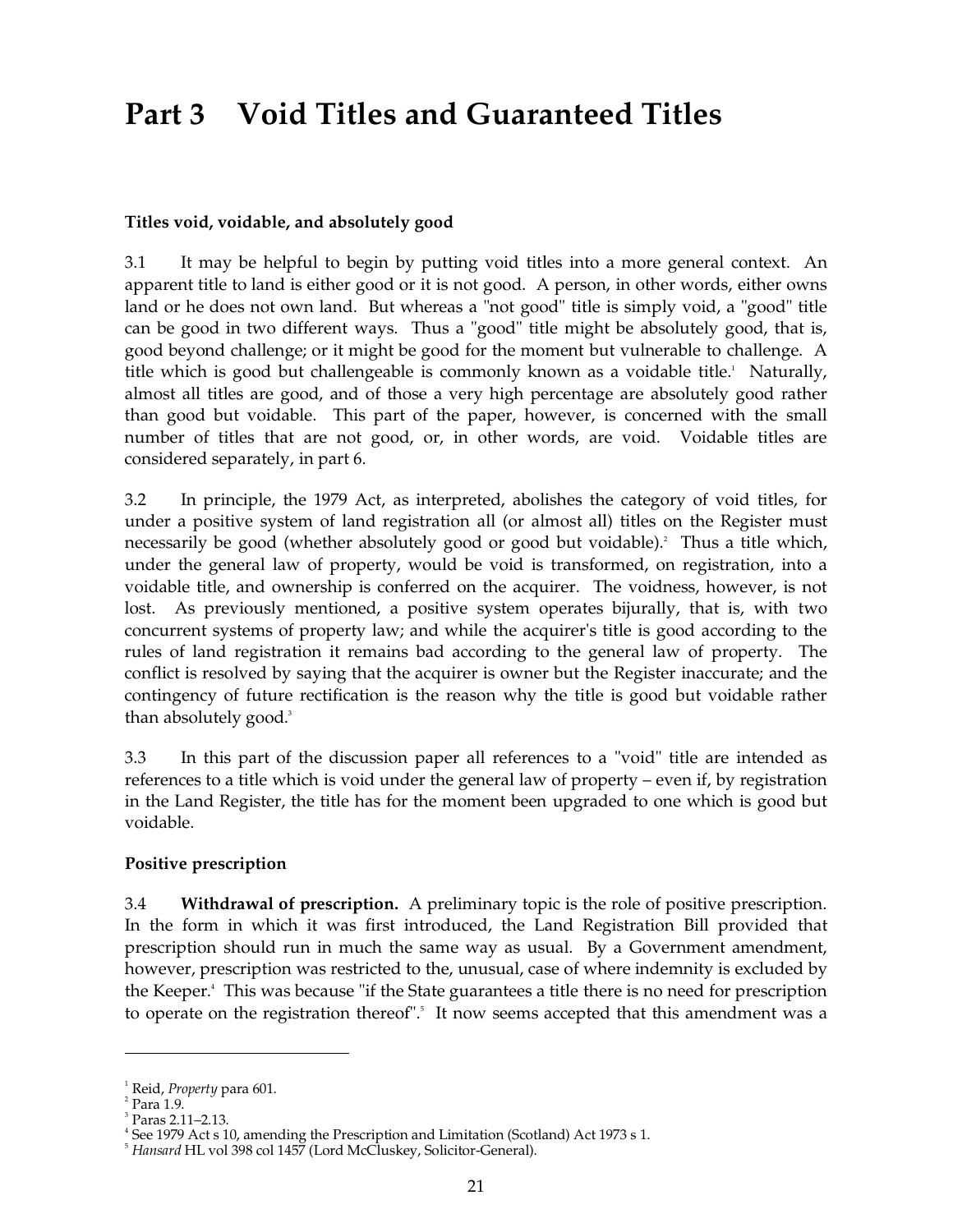mistake. 6 In making a title "exempt from challenge", 7 prescription cures titles which are voidable as well as those which are void; and while a title in the Land Register cannot be void, it may be voidable, in which case the need for positive prescription is no less strong than in the case of titles which rest on the Register of Sasines.

3.5 The 1979 Act admits two types of voidable title. There is, in the first place, a title which would be voidable under the general law – for example a title resting on a disposition which was procured by fraud. But in addition there is a title which, under the general law, would be void but which, as a result of registration in the Land Register, has been upgraded in status to voidable. An example is a title following a disposition which is granted *a non domino* or has been forged.

3.6 In relation to the first of those (titles voidable under the general law) the withdrawal of positive prescription puts Land Register titles in a position which may be less favourable than Sasine titles. Assuming possession, a voidable title in the Register of Sasines is cured – becomes absolutely good – after ten years. A Land Register title, however, must make do with the twenty years of the long negative prescription before the right to challenge is properly extinguished.<sup>8</sup> It is true, however, that, depending on the ground of reduction, an acquirer in possession might sometimes be immune from rectification and hence from loss of the property. And it is also true that, assuming rectification, indemnity might sometimes be paid, although the very fact pattern which allows reduction and rectification will often mean that no indemnity is due.<sup>9</sup>

3.7 In relation to titles of the second type (titles voidable as an upgraded void title), there is in practice a distinction between cases where indemnity has been excluded and cases where it has not.<sup>10</sup> The former are disadvantaged for the first ten years because no indemnity will be paid in the event of a challenge; but thereafter, assuming previous possession, their position is the more favourable because positive prescription has run and cut off any challenge. The latter are immediately secure against rectification, assuming possession; but if, during the twenty years of negative prescription, possession is lost, or if the acquirer had displayed "fraud" or "carelessness" in accepting the void title, there could be rectification without, in the second case, payment of indemnity.

3.8 There is a more fundamental point. A positive system of registration of title is no substitute for positive prescription. Prescription makes a void title good beyond challenge. Registration of title makes it good but challengeable. Legislation which introduces registration of title only at the expense of removing positive prescription makes titles, in that sense at least, less secure and not more. This is not an argument against registration of title, which provides many benefits to the acquirer including indemnity from the state; but it is an argument for the restoration of positive prescription. The argument, indeed, seems beyond challenge.

<sup>6</sup> D Johnston, *Prescription and Limitation* (1999) para 15.63.

<sup>&</sup>lt;sup>7</sup> Prescription and Limitation (Scotland) Act 1973 s 1(1).

 $8$  1973 Act s 7.

<sup>&</sup>lt;sup>9</sup> ie because the acquirer will have been fraudulent or careless.

<sup>&</sup>lt;sup>10</sup> In theory indemnity could also be excluded in respect of the voidable titles discussed in the previous paragraph, but in practice the Keeper will not usually know of the ground of potential challenge.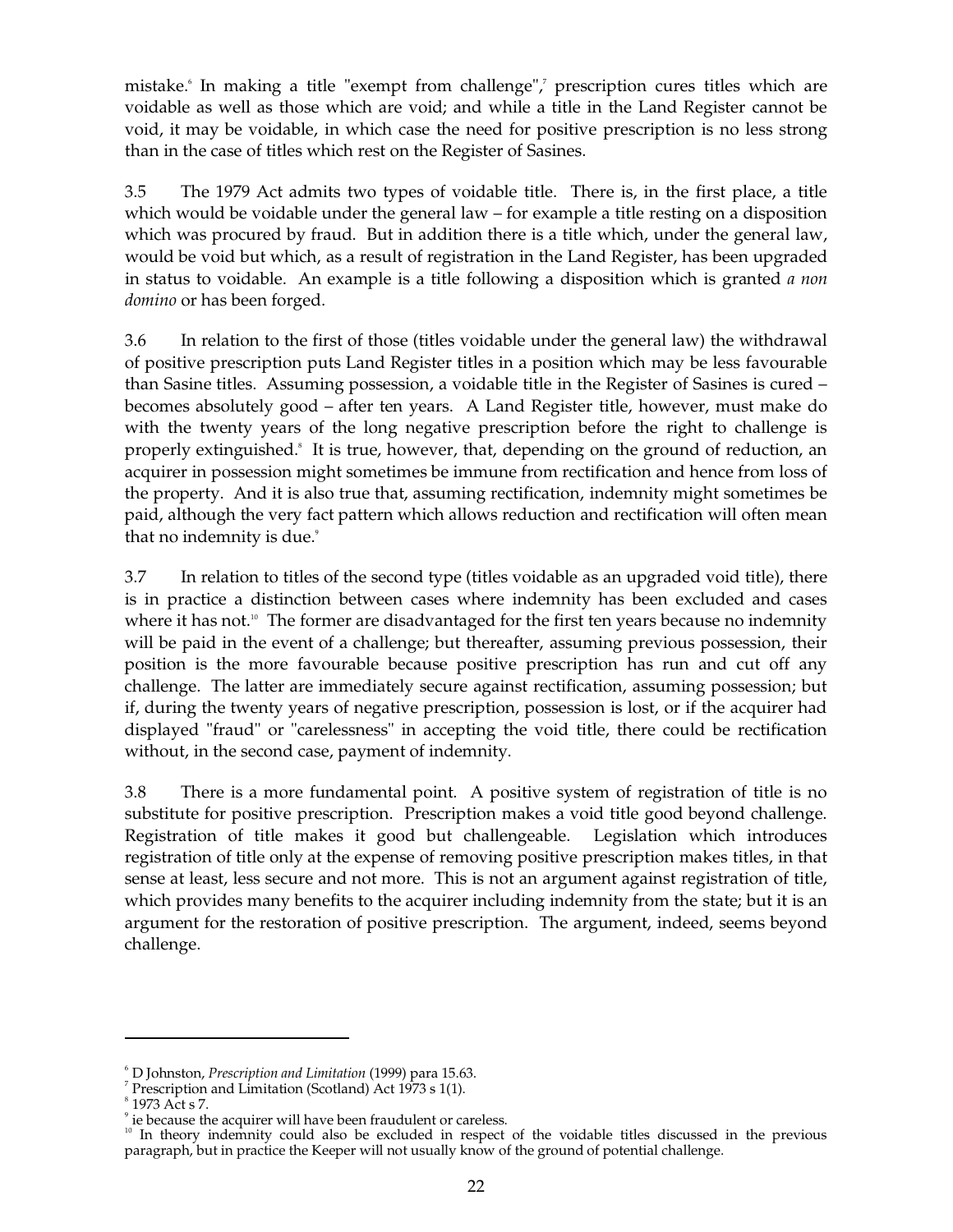3.9 A practical, and it seems unavoidable, difference between prescription in the two registers is that in the case of the Land Register the title, being plotted on the Ordnance map, is always bounding in character. There can be no question, therefore, of acquisition beyond the boundaries of the title plan, and hence of mere possession maturing into ownership.<sup>11</sup>

3.10 **Changing registers.** Even as the law now stands, positive prescription will sometimes run on Land Register titles. What is unclear, however, is the effect of a change of register in, as it were, mid-prescription. Thus suppose that land is possessed for eight years on the basis of an *a non domino* disposition recorded in the Register of Sasines. The land is then sold and registered for the first time in the Land Register, but with exclusion of indemnity. Must the acquirer start again, so that a further ten years' possession is required before prescription has run? Or can the first two years' possession after first registration be added to the eight years already achieved on the basis of the Sasine title? The legislation is unclear. Section 1(1) of the Prescription and Limitation (Scotland) Act 1973 requires that the ten years' possession "was founded on, and followed" either the recording of a deed in the Register of Sasines or the registration of a title in the Land Register. Thus recording and registration seem marked out by the legislation as alternatives not capable of cumulation. Nonetheless there is an argument that a period of possession which began with a deed in the Register of Sasines can be treated as having continued on the same basis despite the fact that the successor who completed the possession derived his immediate title from the Land Register. Whatever the current position may be, however, it seems clear that, as a matter of policy, prescription should not be interrupted merely by the accident of a change of register. The matter should be put beyond doubt.

3.11 **Proposals.** We invite comments on the following proposals:

**1. (a) Positive prescription should apply to all titles registered in the Land Register.** 

### **(b) Positive prescription which is founded on a deed recorded in the Register of Sasines should not be considered as interrupted by first registration in the Land Register.**

### **Guaranteed title**

3.12 Registration of title is directed above all at facility of transfer. To discover who is owner, a potential acquirer need only consult the Register; and by taking a conveyance from that person in good faith he receives a title that is, in some sense, guaranteed. Strictly, of course, such protection is needed only in the small number of cases where, under the general law, the acquirer's title would be bad. A good title does not need the protection of registration of title – any more than, as is often said, it needs the protection of positive prescription. 12 But, as with prescription, the main utility of registration of title is evidential and not substantive. Most titles are good, no doubt, but under the general law a painstaking examination is needed to confirm the position. Registration of title removes the risk, slight as it is. In taking on the faith of the Register the acquirer has the benefit of the state guarantee.

<sup>&</sup>lt;sup>11</sup> R Rennie, "Prescriptive Possession in the Sasine and Land Registers" (1997) 2 SLPQ 309, 314-5.<br><sup>12</sup> But as was seen earlier (para 3.4), a title which is good but voidable does in fact require the protection of positive prescription.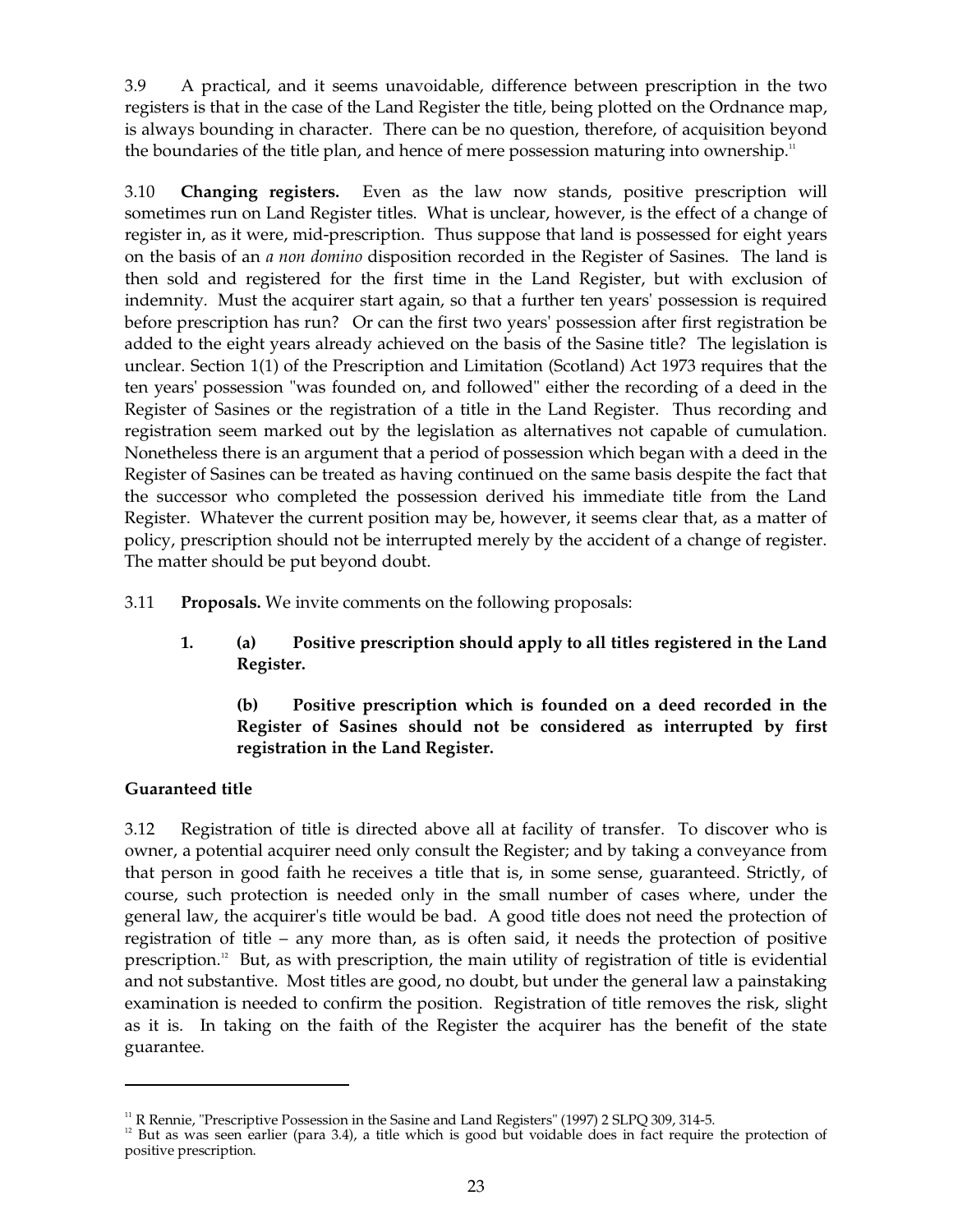3.13 Naturally, the guarantee is invoked only if the transferor's title turns out to have been bad – if, in other words, C acquires from B land which, according to the underlying law of property, belonged to A. The guarantee, it is important to note, can take two different forms. Normally C is allowed to keep the property and A is paid its value as compensation. In the terminology favoured by the Torrens system, C's title is then said to be "indefeasible". But sometimes the positions are reversed, so that the property is restored to A and C is paid compensation ("indemnity"). Under the 1979 Act the form of guarantee depends on the state of possession, 13 a subject considered in detail in part 4 of this paper. For present purposes it is only necessary to bear in mind that when an acquirer's title is said to be "guaranteed", the guarantee might sometimes amount to the payment of money rather than to the award of the property.

3.14 The state guarantee presupposes good faith, or its broad equivalent, on the part of the acquirer. The terms used by the 1979 Act to indicate the opposite of good faith are "fraud" and "carelessness". An acquirer who is fraudulent or careless loses both the property and also the chance to claim indemnity.<sup>14</sup> On the other hand, the Act does not require that consideration was paid. A person who, in good faith, receives a gift of land to which the donor had no title is, under the Act, entitled to the full benefit of the state guarantee. In effect the state makes good the gift which the donor lacked the means of giving. Part 7 of this paper explores the meaning of good faith, as well as considering whether donees should continue to have the benefit of state protection. In the discussion in the rest of this part, and in parts 4 and 5, it is taken for granted that the acquirer was in good faith and hence qualified for the state guarantee.

### **Register error and transactional error**

3.15 Under the general law, a newly acquired title might be void for a number of reasons, of which the most important are absence of title in the person from whom the land was acquired,<sup>15</sup> and error in the conveyance from transferor to transferee.<sup>16</sup> For present purposes, however, it is convenient to distinguish between what may be called "Register error" and "transactional error". This distinction is central to the discussion in much of the rest of this paper.

3.16 A "Register error", in the sense meant here, is one which already affected the Land Register *at the time of the acquisition*. If, for example, the Register shows the owner as being A whereas the "true" owner – the person who, under the general law of property, ought to be owner – is B, then there is a Register error. Similarly, if the Register fails to disclose a standard security which, nonetheless, exists as a matter of the general law, then there is Register error.

3.17 A transactional error is any error which is not a Register error. It is connected with the transaction itself and not with the state of the Register. Typically, this means an error in the actual conveyance, such as inept wording or a forged signature. It is true, of course, that an error in a deed will eventually become, by registration, an error in the Register itself. And even if the deed was itself perfectly valid, the resulting entry on the Register might be

 $13$  1979 Act s 9(3)(a).

<sup>&</sup>lt;sup>14</sup> 1979 Act s 9(3)(a)(iii), 12(3)(n).

<sup>&</sup>lt;sup>15</sup> D 50.17.54 (Ulpian): *nemo plus juris ad alium transferre potest, quam ipse haberet*. The same proposition is often expressed as *nemo dat quod non habet*.

<sup>&</sup>lt;sup>16</sup> See eg *Boyd v Mayor of Wellington* [1924] NZLR 1174 at 1201 *per* Salmond J.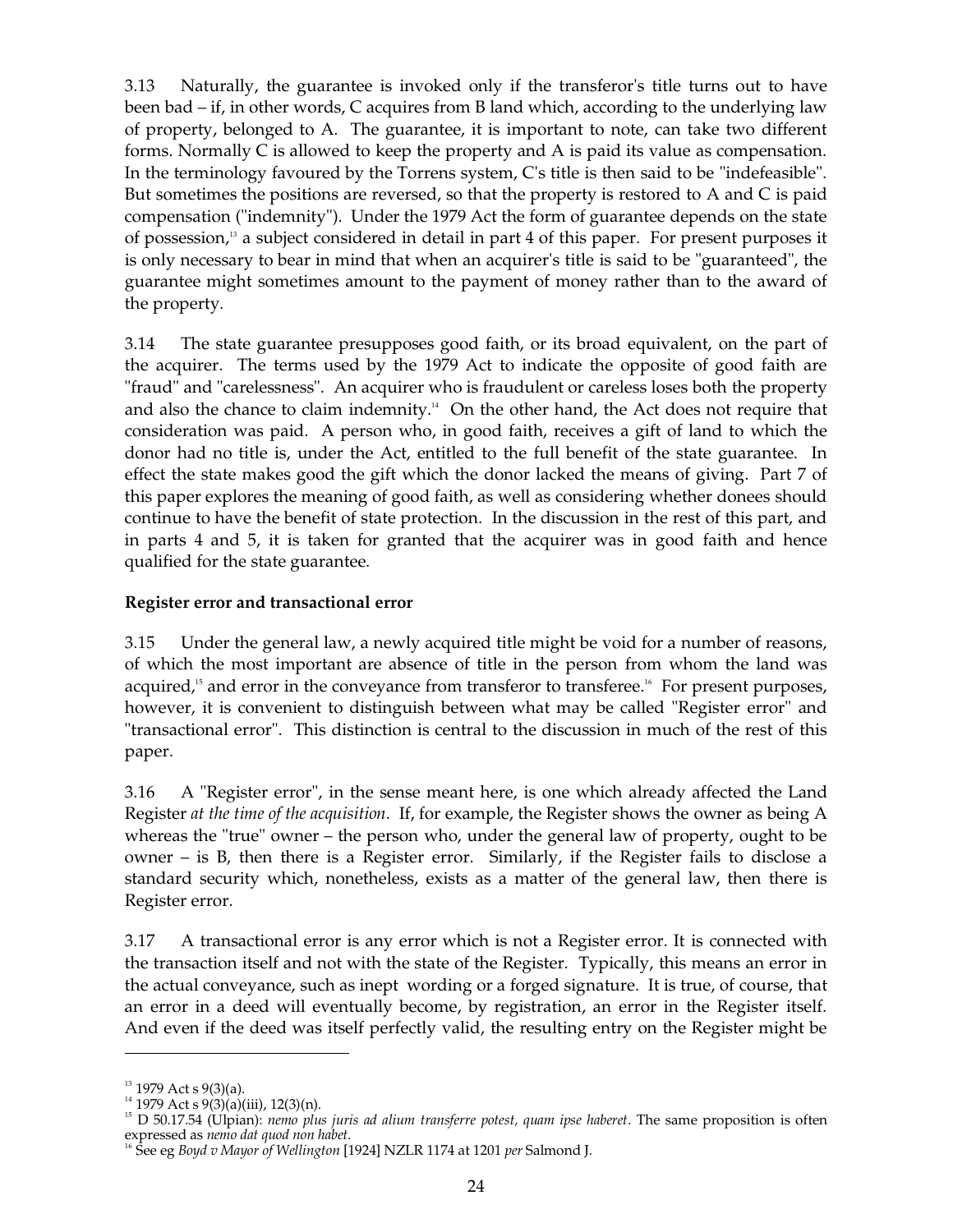inaccurate as a result of administrative error, that is, error by the staff at the Register.<sup>17</sup> But although the end result in both cases is a mistake on the Register, both are examples of transactional error and not of Register error. For the error arose out of the transaction and was not an independent error already present on the Register at the time the transaction was taking place.

3.18 An example illustrates the difference. Suppose that A is the registered owner of land. B impersonates A and forges his signature on a disposition to C. C is duly registered as owner of the land in place of A. Although the end result is an inaccuracy on the Register – the entering of C as owner in place of  $A$  – the inaccuracy is a direct result of the current transaction and so is a transactional error only. For at the time when C was buying, the Register correctly showed A as owner. If, however, C now comes to sell to D, the error, in a question with D, becomes a Register error – that is to say, a pre-existing error which does not arise out of the transaction now being entered into by D. As this example shows, an error which begins as a transactional error is converted, on the next transaction, into a Register error. In the discussion which follows it is important to keep in mind this capacity for transformation.

### **Errors and the 1979 Act**

3.19 The 1979 Act makes no distinction as to type of error. In principle, a title which is void is covered by the state guarantee whatever the cause.<sup>18</sup> Nonetheless the disapplication of the guarantee in cases involving "carelessness" means that transactional error is in practice less favourably treated than Register error. This acknowledges, if only indirectly, that not all errors are worthy of legislative intervention. To give a guarantee is indeed a serious matter. If, as usually, the land is awarded to the acquirer, the result is to deprive the "true" owner of his property without his consent. But in any event a guarantee is likely to involve payment, whether to the "true" owner or the acquirer, at a cost to the state and ultimately, through registration dues, to the users of the system. A guarantee, therefore, must be justified before it is conceded. In the rest of this part the justifications are considered in respect of the different types of error.

### **Register error**

3.20 It seems self-evident that a person acquiring on the basis of the Register should receive a guaranteed title. This is Ruoff's curtain principle mentioned earlier.<sup>19</sup> As Lord Watson expressed the position in the context of the Torrens system:<sup>20</sup>

"The object is to save persons dealing with registered proprietors from the trouble and expense of going behind the register, in order to investigate the history of their author's title. That end is accomplished by providing that everyone who purchases, in bona fide and for value, from a registered proprietor, and enters his deed of

<sup>&</sup>lt;sup>17</sup> See eg M R S Hamilton Ltd v Keeper of the Registers of Scotland 2000 SC 271 (omission of leasehold casualty on first registration).<br><sup>18</sup> Thus the guarantee turns on the idea of rectification (or refusal of rectification) on the ground of inaccuracy,

without further consideration of how the inaccuracy arose. <sup>19</sup> Para 1.14. <sup>20</sup> *Gibbs v Messer* [1891] AC 248 at 254.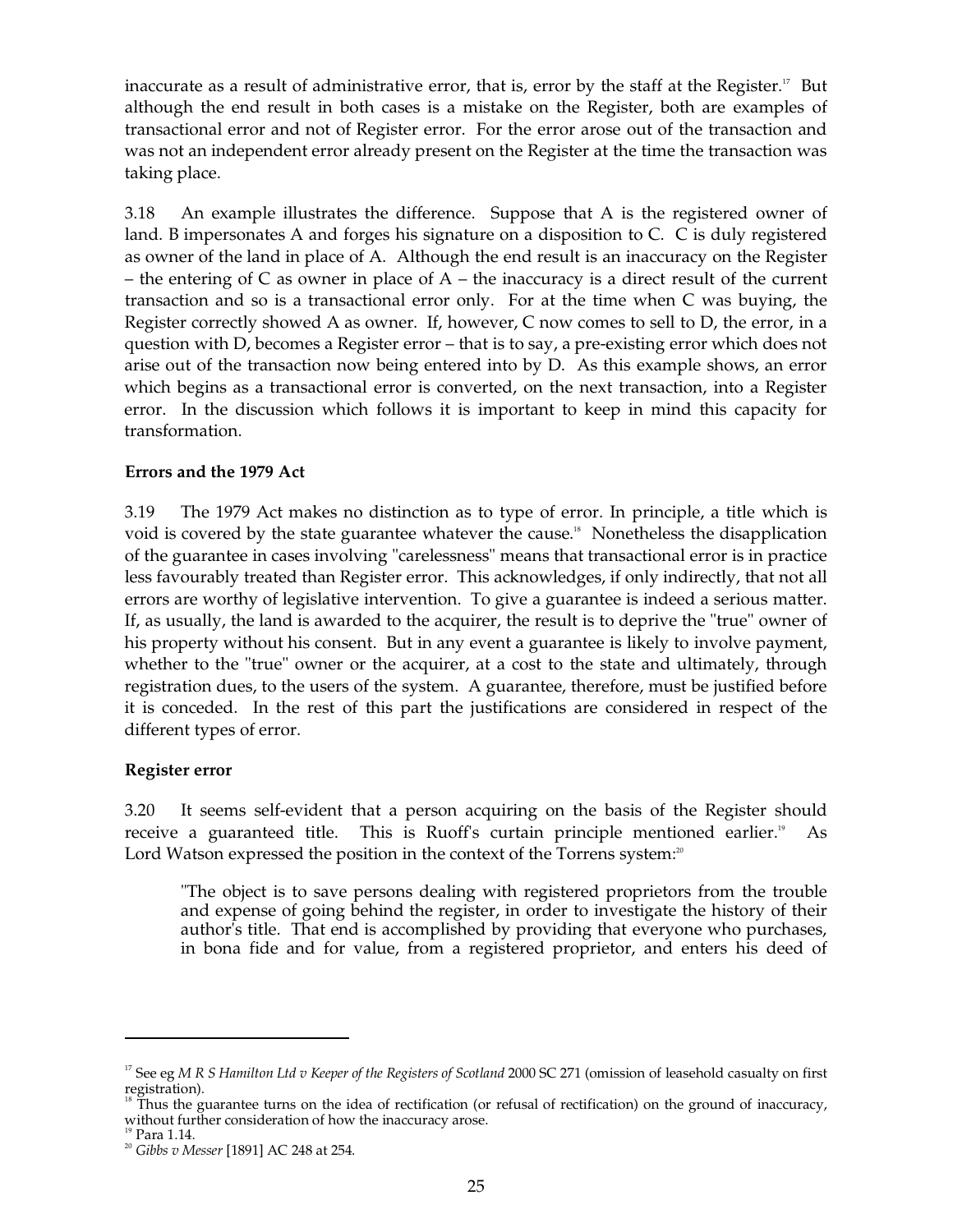transfer or mortgage on the register, shall thereby acquire an indefeasible<sup>21</sup> right, notwithstanding the infirmity of his author's title."

Thus a title which is taken from the registered owner is, and should continue to be, guaranteed, notwithstanding that the Register is inaccurate and the underlying title void. In essence the principle is one of faith of the register.<sup>22</sup> The guarantee should not, however, extend to a matter in respect of which the Keeper has excluded indemnity.<sup>23</sup> Our formal proposal, on which we invite views, is that:

### **2. (a) The title of a** *bona fide* **acquirer should continue to be guaranteed in respect of Register error.**

### **(b) "Register error" is an inaccuracy which already affected the Land Register at the time of the acquisition.**

### **Transactional error: defective conveyance**

3.21 **Meaning.** The typical case of transactional error is an error in the conveyance rendering the deed void.<sup>24</sup> Not all mistakes have this effect, of course, but among those which do are forgery, defective execution, absence of legal capacity, and words so blundered that the deed cannot take effect. Whether absence of title in the transferor, another source of nullity, is properly classified as transactional error or as Register error depends mainly on whether the transaction is a dealing or a first registration. In a dealing the transferor is usually the person named as owner on the Land Register. If so, any defect as to title is a Register error and so covered by the guarantee already discussed. Conversely, on a first registration the title of the transferor rests on Sasine deeds which must be examined as part of the transaction. Any error, therefore, is a transactional error and not a Register error, for there is no title sheet on the Land Register on which reliance might be placed. But even in dealings a title defect might sometimes be a transactional error. This would occur where, for example, the person registered as owner had died, the property was being sold by an executor or legatee, and the confirmation<sup>25</sup> or other midcouple was defective.

3.22 **Good faith.** As with Register error, good faith is a prerequisite of any guarantee.<sup>26</sup> The question is whether it is enough. The general law would argue otherwise, for under that law good faith protects only against defects which would make a title voidable and not against those which would make the title void. 27 To protect a *bona fide* acquirer, therefore, is to go well beyond the ordinary rule.

3.23 **Position in other countries.** While united in their approach to Register error, systems of registration of title are divided in their treatment of error which arises out of the current transaction.

 $2<sup>1</sup>$  That is the doctrine of Torrens, where the acquirer is in principle able to keep the property. Under the English system, adopted also in Scotland, it is more accurate to talk of a title which is "guaranteed" rather than "indefeasible". See generally E. Cooke, *The New Law of Land Registration* (2003) ch 6.

<sup>22</sup>*Gibbs v Messer* [1891] AC 248 at 255 *per* Lord Watson.

<sup>23</sup> Paras 3.42–3.45.

 $24$  But for a second category see paras 3.35–3.41.

<sup>&</sup>lt;sup>25</sup> In the case of a confirmation, however, some defects are covered by the Succession (Scotland) Act 1964 s 17.

 $26$  Para 3.14. The meaning of good faith is discussed in part 7.

 $27$  For voidable titles, see part 6.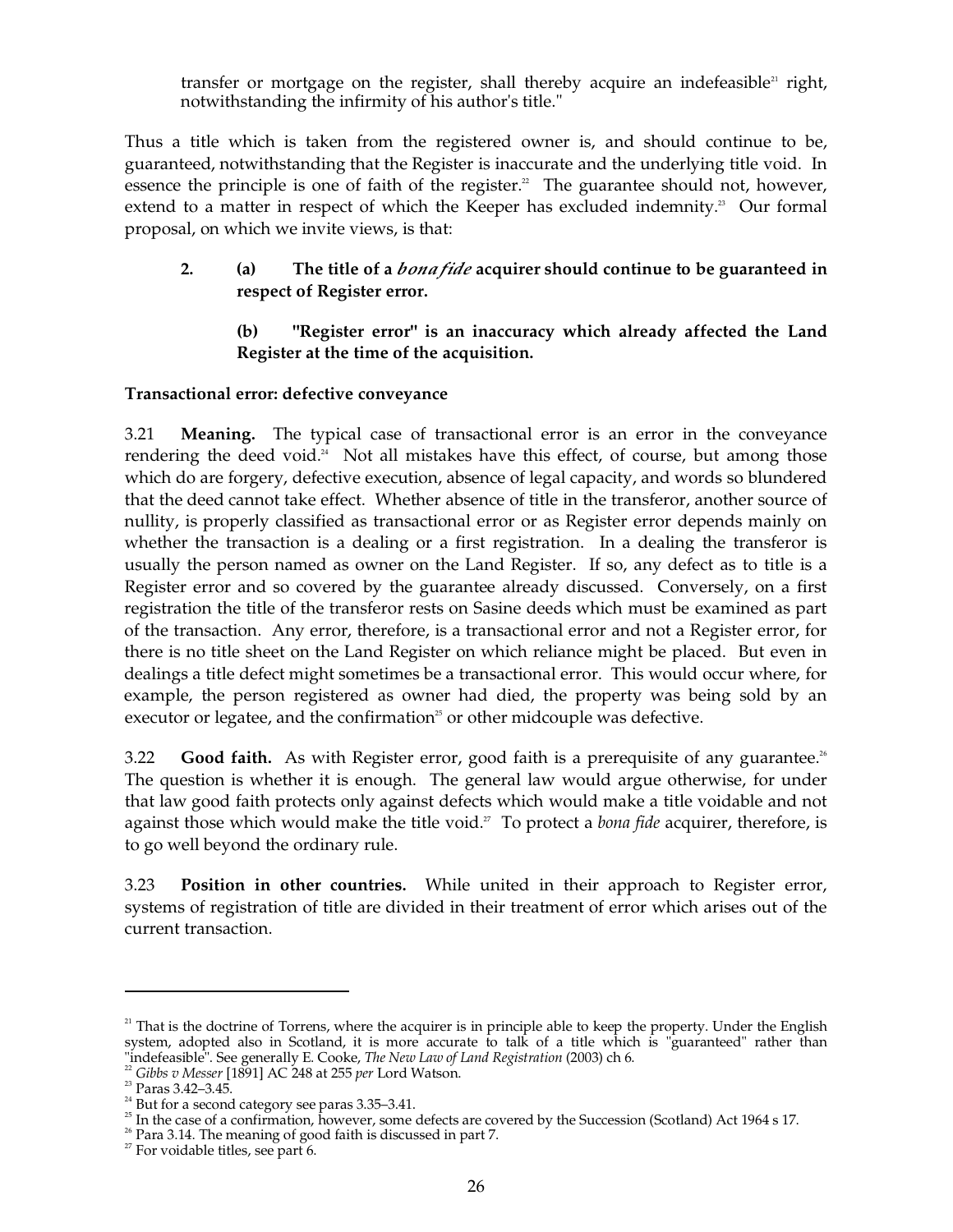3.24 In German law no protection is given for transactional error,<sup>38</sup> although the use of notaries public in the transfer of land makes error of this type uncommon in practice. Forgery, in particular, is rare.

3.25 In Torrens systems the issue has tended to be analysed as involving a competition between the principles of "immediate indefeasibility" and "deferred indefeasibility".<sup>29</sup> If protection is given only in respect of Register error, the system is said to be one of deferred indefeasibility, for it is only on the next transaction that an error in the current transaction is cured – in effect by assuming the mantle of a Register error in the manner described earlier.<sup>30</sup> Conversely, if protection is extended to transactional error the system is one of immediate indefeasibility. The title, in other words, is unchallengeable at once. In fact the position in Torrens jurisdictions has changed over time. At first the tendency was to discount transactional error, on the model already established in Germany. The modern view, however, is that transactional error is protected, and hence that immediate indefeasibility is granted.

3.26 The change is encapsulated in two decisions of the Judicial Committee of the Privy Council. In *Gibbs v Messer*,<sup>31</sup> decided in 1891 on appeal from the Australian state of Victoria, the Judicial Committee rejected the idea that a good title might flow from a forged deed. In the advice, given by a Scottish Lord of Appeal, Lord Watson, the view was expressed that: $^{\text{32}}$ 

"Those who deal, not with the registered proprietor, but with a forger who uses his name, do not transact on the faith of the register, and they cannot by registration of a forged deed acquire a valid title in their own person, although the fact of their being registered will enable them to pass a valid right to third parties who purchase from them in good faith and for onerous consideration."

*Gibbs* was, however, distinguished in 1967 in the New Zealand appeal of *Frazer v Walker*. 33 The result was to protect the acquirer against forgery and other transactional error. At first the decision in *Frazer* was the subject of heated debate. 34 The matter was referred by the New Zealand Government to its Law Revision Committee, which concluded, after consultation, that 35

"it was divided on the intrinsic merit of the two alternatives, but that, in accordance with the principle of law reform that there must be a compelling reason for changing an established rule of law, it had reached the … conclusion that the present law as expounded in *Frazer v Walker* did not call for any alteration."

<sup>&</sup>lt;sup>28</sup> An acquirer is only protected as to the contents of the Register (*Grundbuch*): see § 892 BGB.<br><sup>29</sup> See eg Peter Butt, *Land Law* (4<sup>th</sup> edn, 2001) pp 628-31; Bruce Ziff, *Principles of Property Law* (3rd edn, 2000)

<sup>&</sup>lt;sup>31</sup> [1891] AC 248.<br><sup>32</sup> At p 255. The Committee included a second Scottish judge, Lord Shand.<br><sup>33</sup> [1967] AC 569.<br><sup>33</sup> R A Woodman, "The Torrens System in New South Wales – One Hundred Years of Indefeasibility" (1970) 44 ALJ 96; W Taylor, "Scotching *Frazer v Walker*" (1970) 44 ALJ 248; G W Hinde, "Indefeasibility of Title since *Frazer v* 

*Walker",* in G W Hinde (ed), *The New Zealand Torrens System Centennial Essays* (1971) 33, 40-51.<br><sup>35</sup> Property Law & Equity Reform Committee, *Report on the decision in Frazer v Walker* (1977) para 21.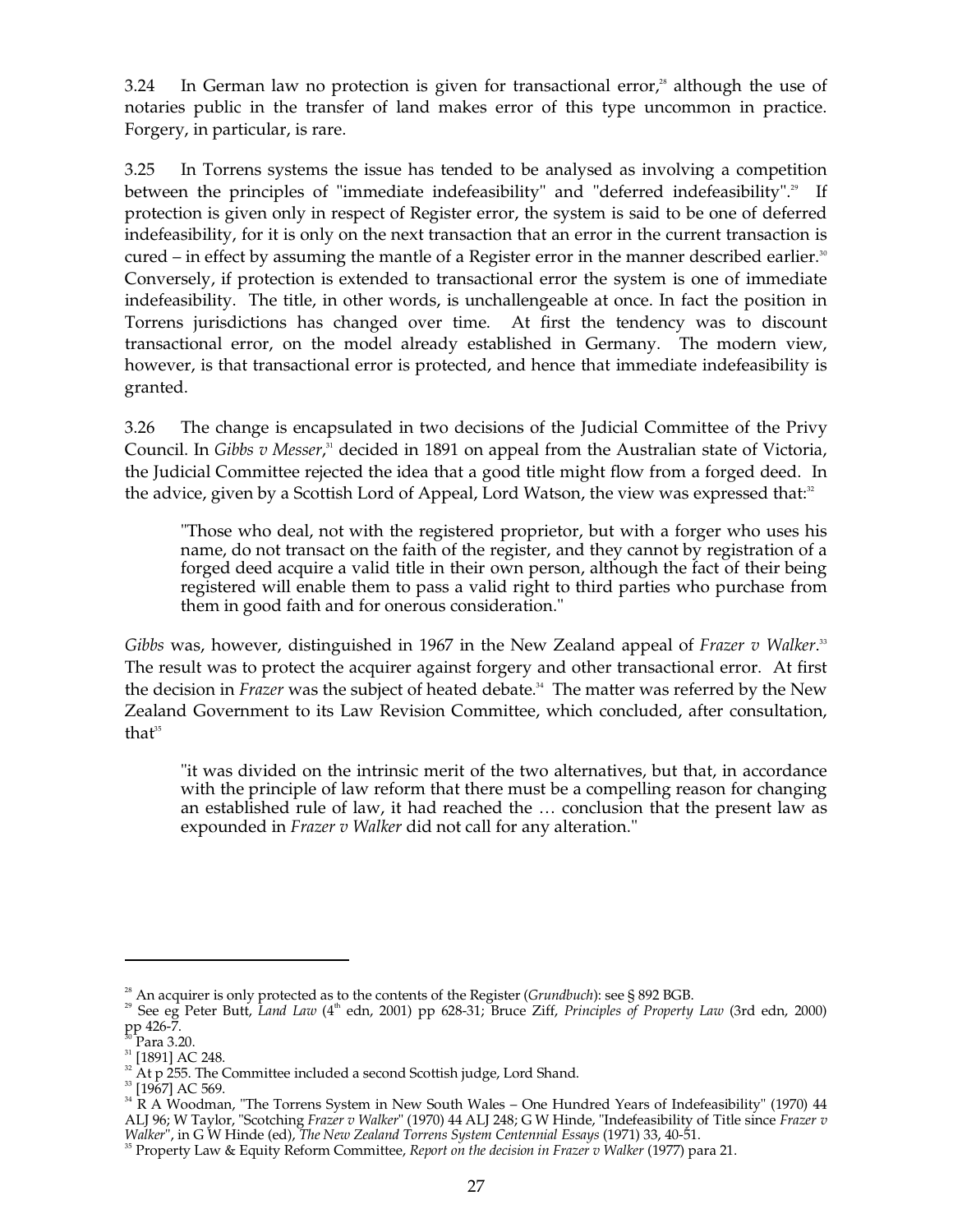3.27 More recently, the decision has come to be accepted,<sup>36</sup> and followed<sup>37</sup> – evidence, it has been suggested, of a tendency of jurisdictions with prolonged exposure to registration of title to become more "registration minded".<sup>38</sup>

3.28 **Position in Scotland.** In Scotland the 1979 Act avoids both extremes entertained by Torrens systems. Transactional error is neither always covered nor is it always disregarded. Instead the position depends on the level of care shown by the acquirer.<sup>39</sup> An acquirer exercising a normal degree of skill and care is protected against such transactional defects as remain undetected. If he is in possession he is able to keep the property, notwithstanding the defect; otherwise he receives indemnity. But a defect which arises due to "carelessness" is beyond the scope of the guarantee. 40 A well-known example of transactional error is *Kaur v Singh*. 41 The defender bought a flat from, as he thought, the pursuer and her husband. In fact the pursuer was not in the country and did not consent to the sale, and her signature on the disposition was forged. The defender was duly registered as owner of the flat but, one of the signatures being forged, the disposition was a nullity to that extent. 42 Since the defender was neither fraudulent nor careless,<sup>43</sup> he was entitled to the guarantee conferred by the 1979 Act; and since he was in possession, that guarantee took the form of being able to keep the flat. Although, therefore, the Register was inaccurate, owing to the forged deed, it could not be rectified against a proprietor in possession such as the defender. The pursuer – deprived of ownership without her consent and unable to reacquire it by rectification – was entitled to indemnity from the Keeper.<sup>44</sup>

3.29 Whether the compromise arrived at by the 1979 Act was the result of calculation or of accident is difficult to say. Certainly there is no evidence that the Henry Committee, which sat from 1965 to 1969, was aware of *Frazer v Walker* (1967) or of the controversy which it generated. On the contrary, the provision recommended by the Henry Committee was no more than a copy of the equivalent provision in the English legislation of 1925;<sup>5</sup> and when, after the Henry Committee had reported, that provision was found to be defective and was replaced,<sup>\*</sup> it was the replacement provision which was used in the 1979 Act.<sup>\*</sup> Whatever the reasons for its adoption, however, the solution of the 1979 Act offers a middle way between the unqualified rejection of protection for transactional error in the German system and its unqualified acceptance in Torrens. It is time to consider the merits of these three approaches.

<sup>&</sup>lt;sup>36</sup> The most recent discussion can be found in two, as yet unpublished, papers given at a conference in the University of Auckland in March 2003 on "Taking Torrens into the 21<sup>st</sup> Century". The papers are Sir Anthony Mason, "Indefeasibility – Logic or Legend?", and Peter Blanchard, "Indefeasibility under the Torrens System in New Zealand".<br> $^{37}$  eg *Breskvar v Wall* (1971) 126 CLR 376.

<sup>&</sup>lt;sup>38</sup> R J Smith, "Forgeries and Land Registration" (1985) 101 LQR 79, 88.<br><sup>39</sup> In effect the carelessness test is confined to transactional error and does not extend to Register error; for it is not

careless to rely on the Register: see *Dougbar Properties Ltd v Keeper of the Registers of Scotland* 1999 SC 513.<br><sup>40</sup> 1979 Act ss 9(3)(a)(iii), 12(3)(n).<br><sup>41</sup> 1998 SC 233, 1999 SC 180.<br><sup>42</sup> For the interlocutor pronounce

<sup>&</sup>lt;sup>44</sup> Kaur v Singh (No 2) 2000 SLT 1323.  $\frac{45}{15}$  The Henry Committee provision (para 47(4)(a)) protected a proprietor in possession from rectification "unless such proprietor shall be a party or privy or shall have caused or substantially contributed by his act, neglect or default to the fraud, mistake or omission in consequence of which such rectification is sought". This was almost an exact copy of the Land Registration Act 1925 s 82(3)(a).

<sup>&</sup>lt;sup>46</sup> By the Administration of Justice Act 1977 s 24, following Law Commission, *Working Paper on Transfer of Land: Land Registration (Third Paper)* (Law Com, WP No 45, 1972).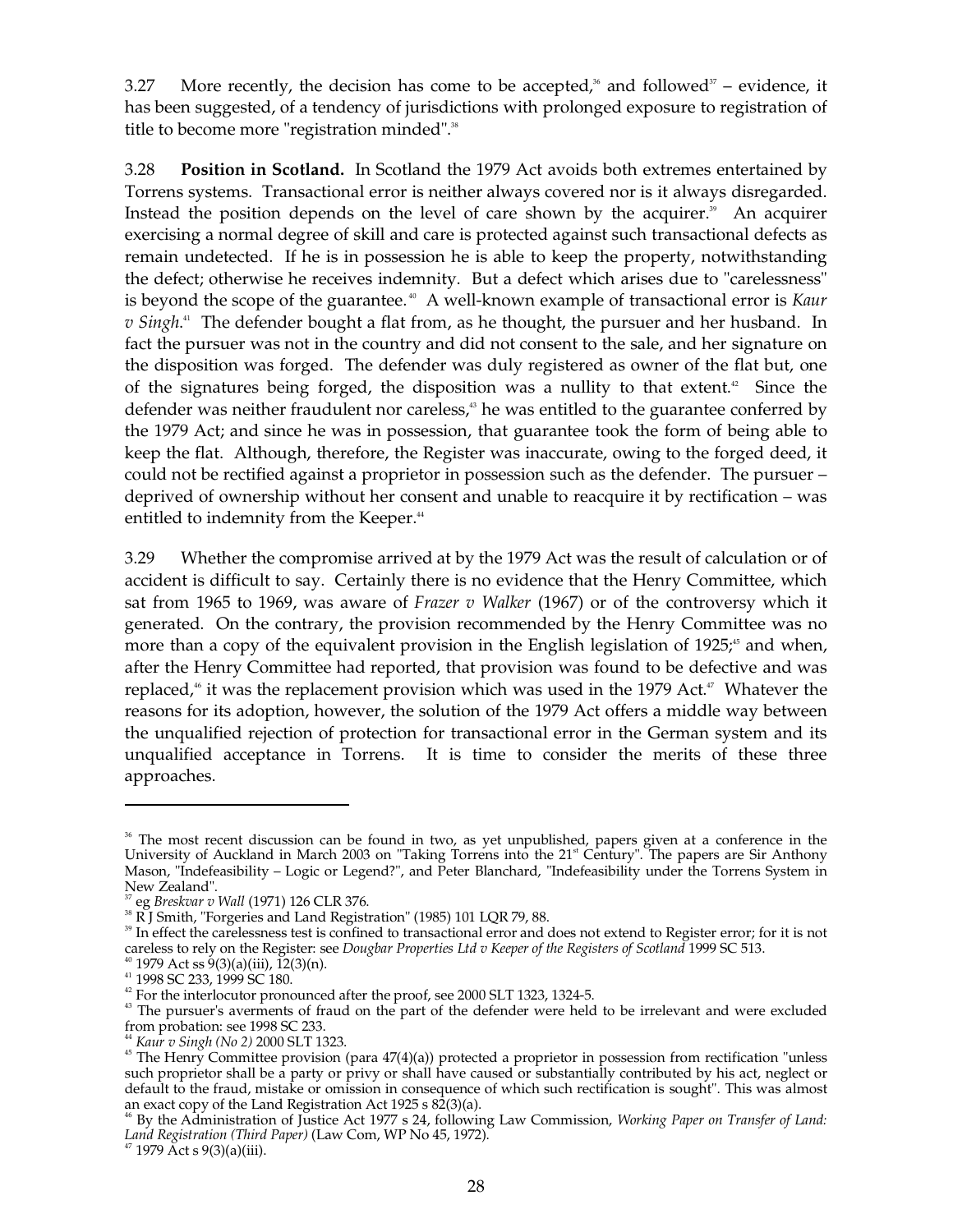3.30 **Evaluation.** Each competing approach has something to be said in its favour. In its comprehensive and influential review of land registration, the Joint Land Titles Committee, representing numerous provinces and territories in Canada, concluded that:<sup>48</sup>

"Title registration is designed to facilitate transfer of interests in land. If the system requires every purchaser to conduct elaborate investigations to determine that the conveyances they receive are binding upon his or her vendor, it will tend to obstruct rather than facilitate the transfer of interests. If it requires everyone who registers an interest in land to contribute to the cost of the compensation system and then leaves an innocent registrant with neither the land nor compensation, it is unfair. Section 5.6 of the Model Act therefore makes it clear that a person who becomes registered under an invalid transaction in the belief that it was valid and without knowledge to the contrary should get either the interest or compensation."

3.31 Some may find this view unpalatable. It is one thing to say that facility of transfer should be the goal of registration of title.<sup>49</sup> It is quite another to allow it to intrude into areas which have nothing to do with registration. "Why", it has been asked, "have such elaborate laws for the form and signature and attestation of a transfer if an utterly bogus transfer is completely validated by the automatic step of registration?" 50 And if facility of transfer is to be preferred over all other principles, the result will be for property law to be overrun by land registration. Arguments of this kind lead to the view that transactional error is a matter for the acquirer alone, and its main justification remains that advanced by Lord Watson in *Gibbs v Messer*, namely that in respect of transactional error an acquirer is not proceeding on the faith of the register. Furthermore, as a practical matter an acquirer may often be better placed to detect error than either the Keeper or the true owner (in practice often, like the pursuer in *Kaur v Singh*, the innocent victim of forgery), and so is the proper person to bear the loss. 51

3.32 The last of the solutions, that of the 1979 Act, can be presented as carrying most of the advantages of a guaranteed title while avoiding most of the disadvantages. Forgery or other undetectable error, it argues, has such calamitous consequences for the acquirer that protection is justified. But the objection that protection "tends to encourage (or at least not to discourage) careless and slipshod conveyancing"<sup>52</sup> is met by insisting on ordinary care on the part of the acquirer. In this way the solution avoids what might be seen as the undiscriminating protection conferred by the Torrens system. The requirement of care, however, introduces a degree of uncertainty which some might find unacceptable.

3.33 Choosing between these approaches is not easy. Each has at least one compelling argument in its favour. Each has been tried in practice and found to be workable. And none is obviously flawed or unfair. The question of whether transactional error should be guaranteed at all cannot be separated from the issue, considered in part 4, of whether, if the guarantee applies, the acquirer should receive the property or its value. In the case of forgery in particular it may seem a harsh doctrine to prefer an acquirer over the "true" owner; and so protection against transactional error is more likely to be rejected in a

<sup>48</sup> Joint Land Titles Committee, *Renovating the Foundation* p 25. The same passage appears in Alberta Law Reform Institute, *Land Recording and Registration Act* p 47.

<sup>49</sup> Para 3.12.

50 W Taylor, "Scotching *Frazer v Walker*" (1970) 44 ALJ 248, 253.

<sup>&</sup>lt;sup>51</sup> Mapp, *Torrens' Elusive Title* p 131. But of course circumstances will vary. For example, the problem may have been caused by the transferor's lack of care in allowing the land certificate to fall into the wrong hands. See R J Smith, "Forgeries and Land Registration" (1985) 101 LQR 79, 89-90. 52 W Taylor, "Scotching *Frazer v Walker*" (1970) 44 ALJ 248, 254.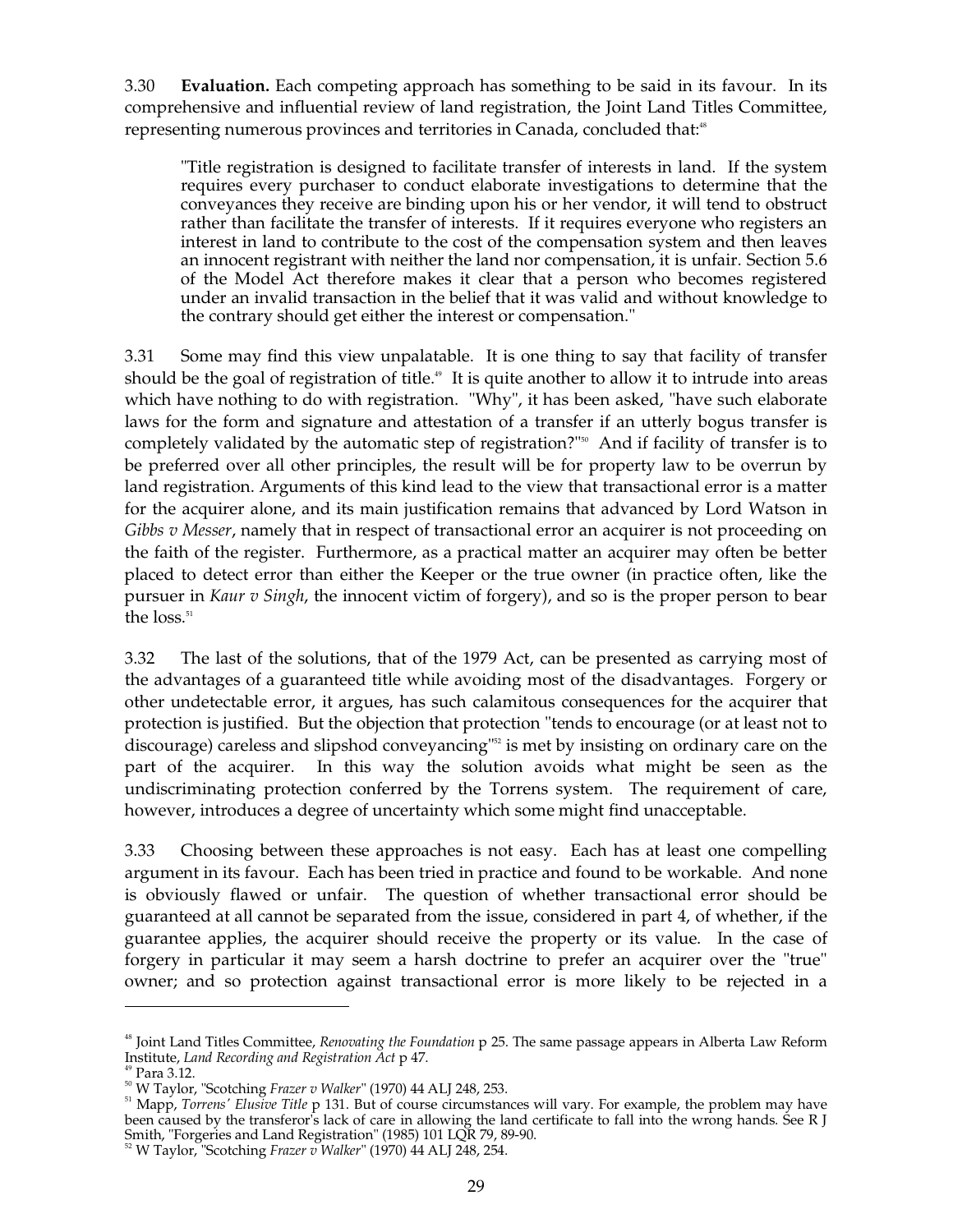jurisdiction like Germany where the guarantee always take the form of an award of the property than in a jurisdiction like Scotland where compensation is a possible alternative.<sup>53</sup> Indeed if, as is provisionally proposed in part 4, Scotland were to move further in the direction of compensation, the issue would come close to one of title insurance, and the argument in favour of protection strengthened accordingly.

3.34 If it is accepted that transactional error ought to be covered in one form or another, the choice is then between the absolute protection of Torrens and the qualified protection of the 1979 Act. The latter seems better directed, as well as having the advantage, for Scotland, of representing the *status quo*. Provisionally we support its retention. In part 7 we suggest that, for technical reasons, the carelessness test be replaced by a requirement of objective good faith. 54 Our proposal therefore is that:

**3. (a) The title of a** *bona fide* **acquirer should continue to be guaranteed in respect of transactional errors arising out of the invalidity of the conveyance in the acquirer's favour.** 

**(b) "Transactional error" is a defect or error other than a Register error (as defined in proposal 2(b)).** 

## **Transactional error: administrative mistake**

3.35 There is also a second category of transactional error. 55 Due to administrative mistake the entry made on the Register might not give proper effect to the transaction. The title plan, for example, might be wrong, conferring ownership of too much land or too little, or an encumbrance might be omitted or a reservation overlooked. Typically, but not invariably, these are errors of first registration.

3.36 It is important to distinguish mistakes of this kind from mistakes in the deed itself (the subject of the previous discussion). If the deed is wrong so is the Register, but the cause of the inaccuracy is then the deed and only incidentally the administrative process by which the deed was given effect. An administrative mistake, by contrast, is a mistake of implementation. Whatever the merits of the deed, the entry on the Register does not properly reflect its terms. 56 In a dealing, there is usually only one deed at issue so far as concerns title (the immediate conveyance in favour of the acquirer) and so only one potential source of failure. In a first registration, however, the new title sheet must give effect to the whole Sasine title, and error is correspondingly more common.

3.37 Characteristically, the 1979 Act makes no distinction between administrative error and error of any other kind.<sup>57</sup> This means that the acquirer's title is guaranteed except where he was careless (or fraudulent).<sup>58</sup> Carelessness in this context is likely to refer to the completion of the form 1 or other form making application for registration. Thus an inaccuracy resulting from a form which was completed incorrectly and without proper care

<sup>53</sup> In Torrens systems, one of the objections to *Frazer v Walker* [1967] AC 569 was precisely that it took property from the more deserving party. Proposals for reform have tended to suggest that the acquirer be given compensation rather than the property.<br><sup>54</sup> Paras 7.13–7.20.

<sup>&</sup>lt;sup>55</sup> Para 3.17.<br><sup>56</sup> Or, if it reflects its terms at first, is later changed, as in *Safeway Stores plc v Tesco Stores plc* 2003 GWD 20-610.<br><sup>57</sup> Para 3.19.<br><sup>58</sup> 1979 Act ss 9(3)(a)(iii), 12(3)(n).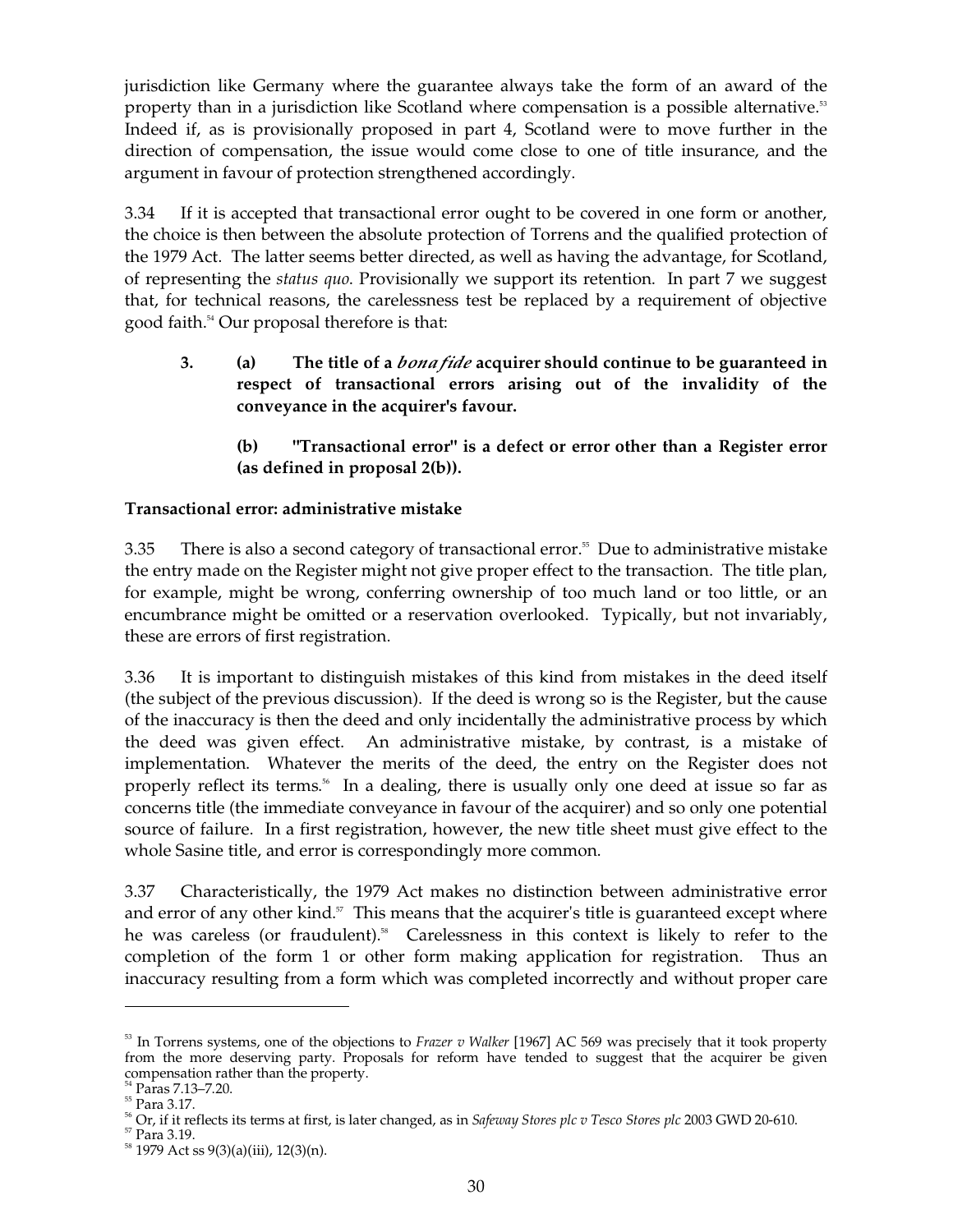can be rectified without payment of indemnity. But where the mistake is the Keeper's own the statutory guarantee applies.

3.38 This uniformity of treatment seems open to question. An administrative mistake is different in kind from other types of error. In the case of Register error the acquirer proceeds in reliance on what is stated on the face of the Register. Where the error is in the conveyance, the acquirer proceeds – and pays – in reliance on the deed. In both cases a guaranteed title is necessary, or at least justifiable, if facility of transfer is to be achieved. But an administrative mistake occurs *after* the deed has been delivered and the price paid. There is no reliance. On the contrary, the acquirer expects to receive the property as described in the conveyance and, in the case of a dealing, as previously set out on the Register. If, by error, he is given more than expected, there is no strong reason why he should keep the windfall benefit, or be compensated for its loss.

3.39 The factual background is also of importance. On first registration, in particular, mistakes can and do occur. There is much to be said for the view that they should be capable of correction without financial or other penalty. For example, a title plan issued on first registration might, by mistake, include part of a neighbour's garden. If so, the error would probably come to light only when the neighbour's house was sold in turn, triggering its own first registration. As the law currently stands, the Register could then be rectified, assuming that there was no possession, but indemnity would be payable for the "loss" of land in respect of which, nonetheless, there was no prior entitlement and which was included only by administrative error. It is not clear that such a payment can be justified. $^{\circ}$ 

3.40 In our preliminary view, therefore, the statutory guarantee should not extend to administrative mistake by the Keeper. But this proposal must be set against two other factors. First, a withdrawal of guarantee would be balanced to some extent by the restoration of positive prescription already proposed.<sup>60</sup> Secondly, it is only the immediate acquirer who would be vulnerable. A successor, acquiring on the faith of the Register, would receive a guaranteed title. For once property is sold, a transactional error is transformed into a Register error, that is, into an error which already affects the Register at the time of acquisition in question.<sup>61</sup>

- 3.41 Our formal proposal, on which we invite comment, is that:
	- **4. The title of an acquirer should cease to be guaranteed in respect of rights conferred or omitted due to administrative mistake.**

<sup>&</sup>lt;sup>59</sup> It is possible to argue, even under the 1979 Act, that no payment is due. For if land is included in a title sheet by administrative error, the true owner may have an action against the registered proprietor in unjustified enrichment. And if that is correct, rectification would only be a convenient way of achieving what could in any event be achieved by other means. It would not, therefore, cause loss to the registered proprietor. See para 7.21. In practice, issues of unjustified enrichment have tended to be ignored in discussions of registration of title; yet in some circumstances they are plainly of considerable importance.  $^\mathrm{60}$  Paras 3.4–3.11.

 $\lceil$  "[I]ndefeasibility is deferred until this second dealing, when it is the register itself that contains the lie": see Bruce Ziff, *Principles of Property Law* (3rd edn, 2000) p 427.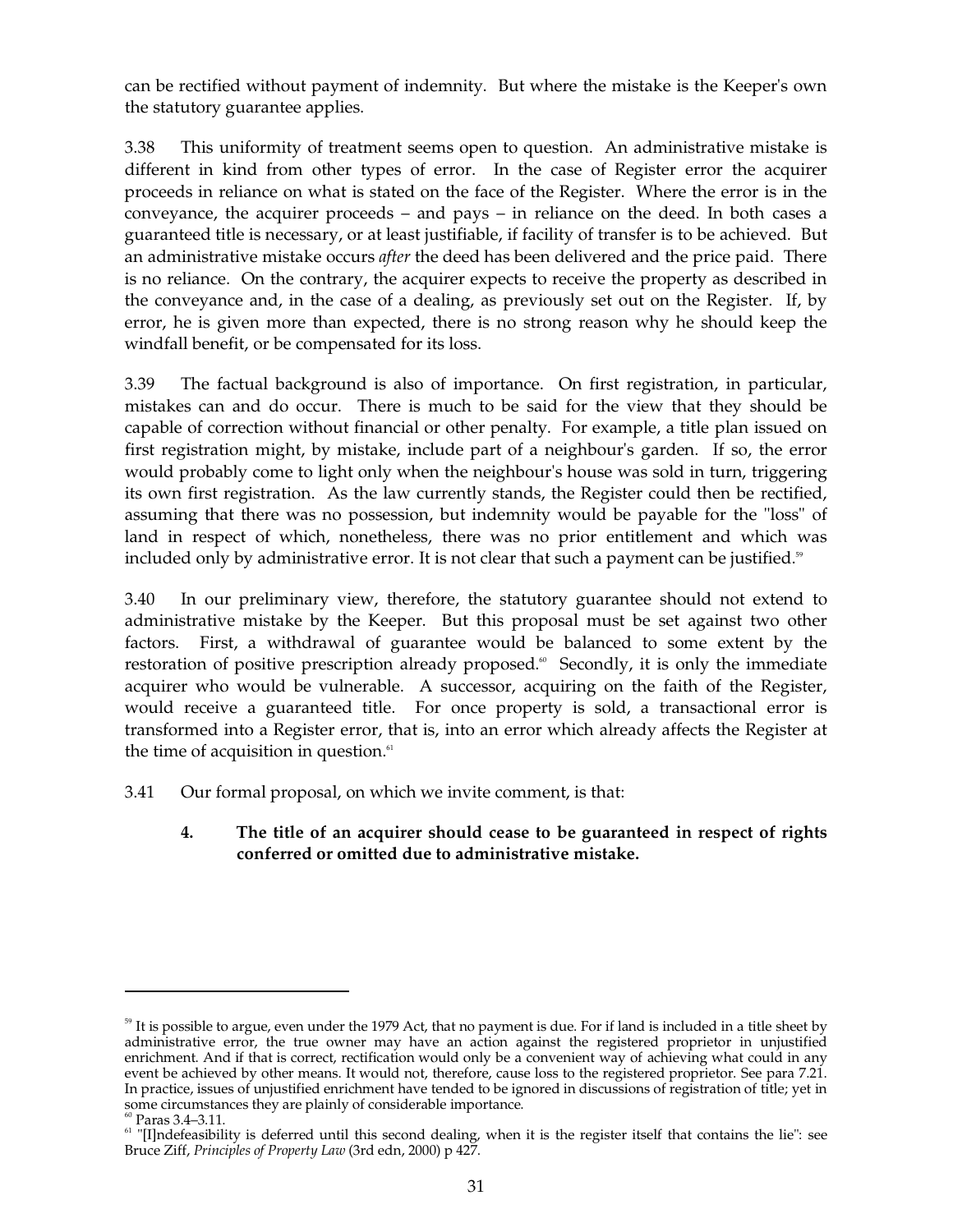#### **Exclusion of indemnity**

3.42 Sometimes a title defect is uncovered as the application for registration is processed. If so, the 1979 Act allows the Keeper to withhold the guarantee which would otherwise apply. This is done by a formal exclusion of indemnity, in respect of the defect, at the time of registration. Despite the reference to "indemnity", an exclusion has the effect of withdrawing both versions of the guarantee. In other words, the acquirer, in the event of a successful challenge, receives neither the property nor its value, for an exclusion of indemnity permits rectification even against a proprietor in possession.

#### 3.43 The Keeper's policy is that 63

"Not every title defect will necessarily lead to an exclusion of indemnity. Where the defect in the title is minor and unlikely, in the Keeper's opinion, to induce a claim on the indemnity, effect may be given to the application without taking into account the defect."

Conversely, a conveyance which is blatantly *a non domino* will be met by an exclusion of indemnity, if indeed it is accepted for registration at all.

3.44 It seems clear that the power to exclude indemnity is needed and must remain. In its absence, the Keeper could protect his position only by a refusal to register at all – a refusal which would exclude the use of prescriptive acquisition by the traditional means of an *a non domino* conveyance. At a policy level, too, the power to exclude indemnity seems both useful and justifiable. There are three main cases where a title defect might be discovered by the Keeper. One is where the defect is obvious and was well-known to the acquirer, as in the case of an *a non domino* conveyance. The second is where the defect, if not known to the acquirer, could have been found by him by the exercise of greater care; for if a defect can be found by the Keeper, it can usually be found by the acquirer as well. The third is where the defect is due to an event discoverable only after the application for registration has been made and received – after, in other words, the date on which registration is deemed to occur. 64 For in practice there is an interval of time – and sometimes a substantial one – between the date of registration and the date on which the registration process is completed by the issue of a land certificate. If, during this period, an event comes to the Keeper's attention which imperils the title, he is likely to exclude indemnity. Perhaps the main example is the insolvency of the transferor which, if it occurred before the conveyance was delivered, has the effect of invalidating the deed due to lack of capacity.<sup>65</sup>

3.45 Of these three cases it is only in the last that the acquirer deserves sympathy and, it may be, assistance. But the issue here is wider than exclusion of indemnity and cannot be considered without also considering matters such as the balance between retention of the property and payment of its value,<sup>66</sup> and the proper treatment of *a non domino* conveyances.

 $62$  1979 Act s 12(2).

<sup>63</sup>*Registration of Title Practice Book* para 7.17.

 $64$  1979 Act s 4(3).

<sup>65</sup> Bankruptcy (Scotland) Act 1985 s 32(8). See Scottish Law Commission, Discussion Paper on *Sharp v Thomson*  (Scot Law Com DP No 114, 2001) paras 4.4 and 4.5. Post-delivery sequestration would affect an acquirer only if the trustee's act and warrant were registered before the conveyance. But the risk here is not different in kind from the risk of prior registration of any other hostile deed, such as a standard security or competing conveyance. <sup>66</sup> See generally part 4.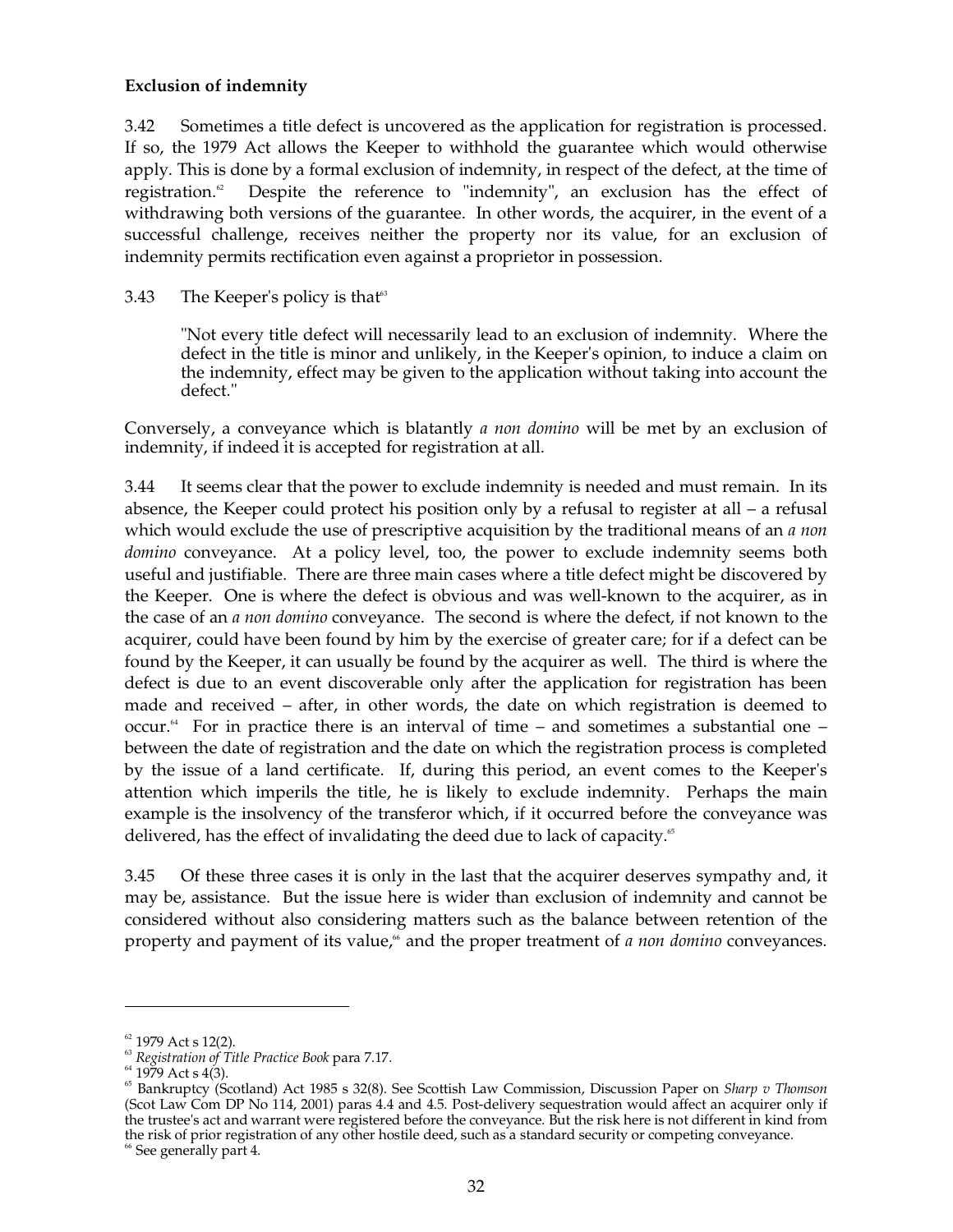The particular topic of insolvency may merit further scrutiny in our second discussion paper. Subject to that, our proposal is that:

## **5. It should continue to be possible for the Keeper to exclude indemnity at the time of registration.**

A feature of the current legislation is an absence of guidance as to when indemnity ought, or ought not, to be excluded. It is for consideration whether guidance might usefully be included in any replacement legislation.

3.46 Even where indemnity is not excluded by the Keeper in advance, section 12(3) of the 1979 Act sets out a long list of circumstances in which indemnity will nonetheless not be payable. A detailed consideration of the list may be postponed until our second discussion paper. For present purposes it is only necessary to note that section 12(3) has no effect on the alternative version of the statutory guarantee, namely retention of the property. The unexpected result is that in some cases $\mathscr{C}$  a proprietor in possession is able to keep the property even although, in the absence of possession, the Register could be rectified to his prejudice without payment of indemnity.

## **Subordinate real rights**

3.47 For ease of exposition this part has concentrated on ownership to the exclusion of other (or "subordinate") real rights. But broadly the same principles would apply in respect of such registrable rights as long leases or standard securities. Thus, as under the present law, a person acquiring a right of this kind would receive a title guaranteed against both Register error and transactional error; and the guarantee would apply both in respect of the grant of a new right, and of the assignation of an existing one. Administrative error, however, would be excluded.<sup>8</sup> The proposal for the reinstatement of positive prescription<sup>69</sup> would apply equally to subordinate real rights but is likely to be of practical significance only in relation to long leases.

 $\degree$  Often, however, rectification will also be possible, either because the acquirer is fraudulent or careless, or because the defect concerns an overriding interest. <sup>68</sup> Paras 3.35–3.41. <sup>69</sup> Paras 3.4–3.11.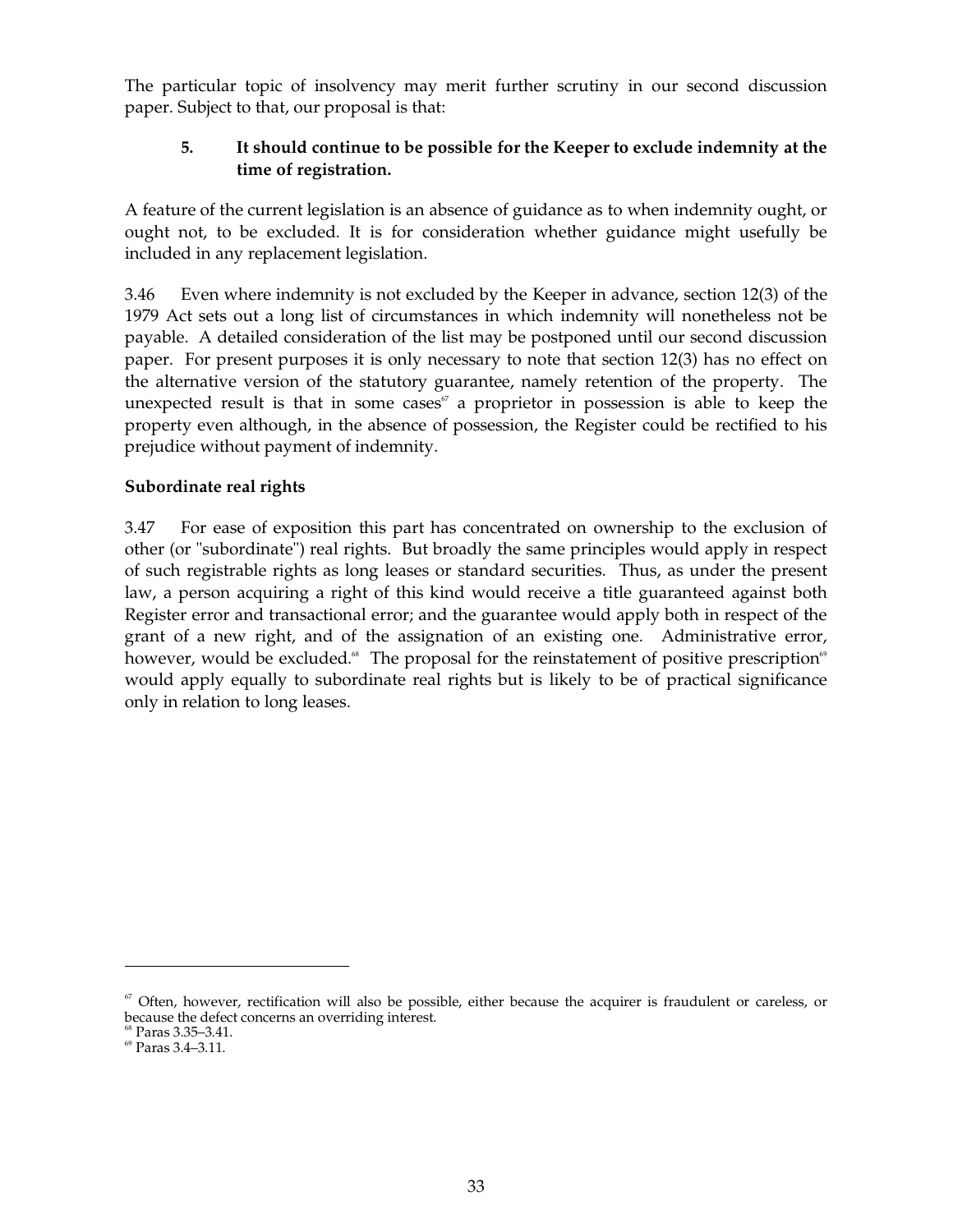# **Part 4 The Nature of the Guarantee**

# **THE PROPERTY OR ITS VALUE**

#### **Introduction**

4.1 In part 3 we examined the scope of the statutory guarantee in respect of titles which would be void under the general law, and concluded provisionally that it operated well and should be retained in substantially unaltered form. In this part we consider the nature of the guarantee itself.

4.2 That guarantee, as previously noted, 1 can take one of two forms. Either the acquirer is allowed to retain the property, despite the radical defect of title; or alternatively the property is restored to the "true" owner with compensation being paid to the acquirer. The choice, as one commentator has expressed it, is between the "money" and the "mud". 2 Under the 1979 Act this choice is tied into the concept of rectification of the Register. In showing the acquirer as owner the Register is inaccurate, owing to the nullity of the underlying title. Whether the acquirer then keeps the property or receives compensation ("indemnity") depends on whether the Register can, or cannot, be rectified.<sup>3</sup>

4.3 Usually, of course, an acquirer would prefer to keep the property. It may have a special value to him, and at all events he chose it and, unless he has changed his mind, will wish to retain it. Further, the alternative of compensation has the potential for trouble and difficulty. A claim must be made to the Keeper. There may be a dispute as to quantum or even as to merits. At best there will be delay and at worst litigation. It will be many months before a replacement property can be acquired, even assuming one to be available. In short, compensation is likely to be seen as distinctly second-best: as with any form of indemnity, most people would prefer that the loss had not occurred in the first place. The relative unattractiveness of indemnity should not, however, be exaggerated. The property was not "truly" the acquirer's and yet he is fully compensated for its loss. The acquirer has only his good faith to commend him and yet that good faith is handsomely rewarded. Further, indemnity is better than no indemnity – the position under the Sasine system or in the purchase of any property other than land.

4.4 As systems of registration of title are aimed above all at facility of transfer,<sup>4</sup> it comes as no surprise to find that, in most systems most of the time, the guarantee takes the form of an award of the property itself. In the Torrens system the governing principle is indefeasibility of title, that is, that a person who acquires without fraud receives a title which cannot be challenged; and even today, when that principle is under pressure and has been the subject of significant exceptions, 5 the alternative of compensation is not usually available.

 $<sup>1</sup>$  Para 3.13.</sup>

<sup>&</sup>lt;sup>2</sup> Mapp, *Torrens' Elusive Title* para 4.24.<br><sup>3</sup> 1979 Act ss 9 and 12.

<sup>4</sup> Para 3.12.

<sup>&</sup>lt;sup>5</sup> Particularly from so-called rights *in personam*: see eg Peter Butt, *Land Law* (4<sup>th</sup> edn, 2001) pp 676-9.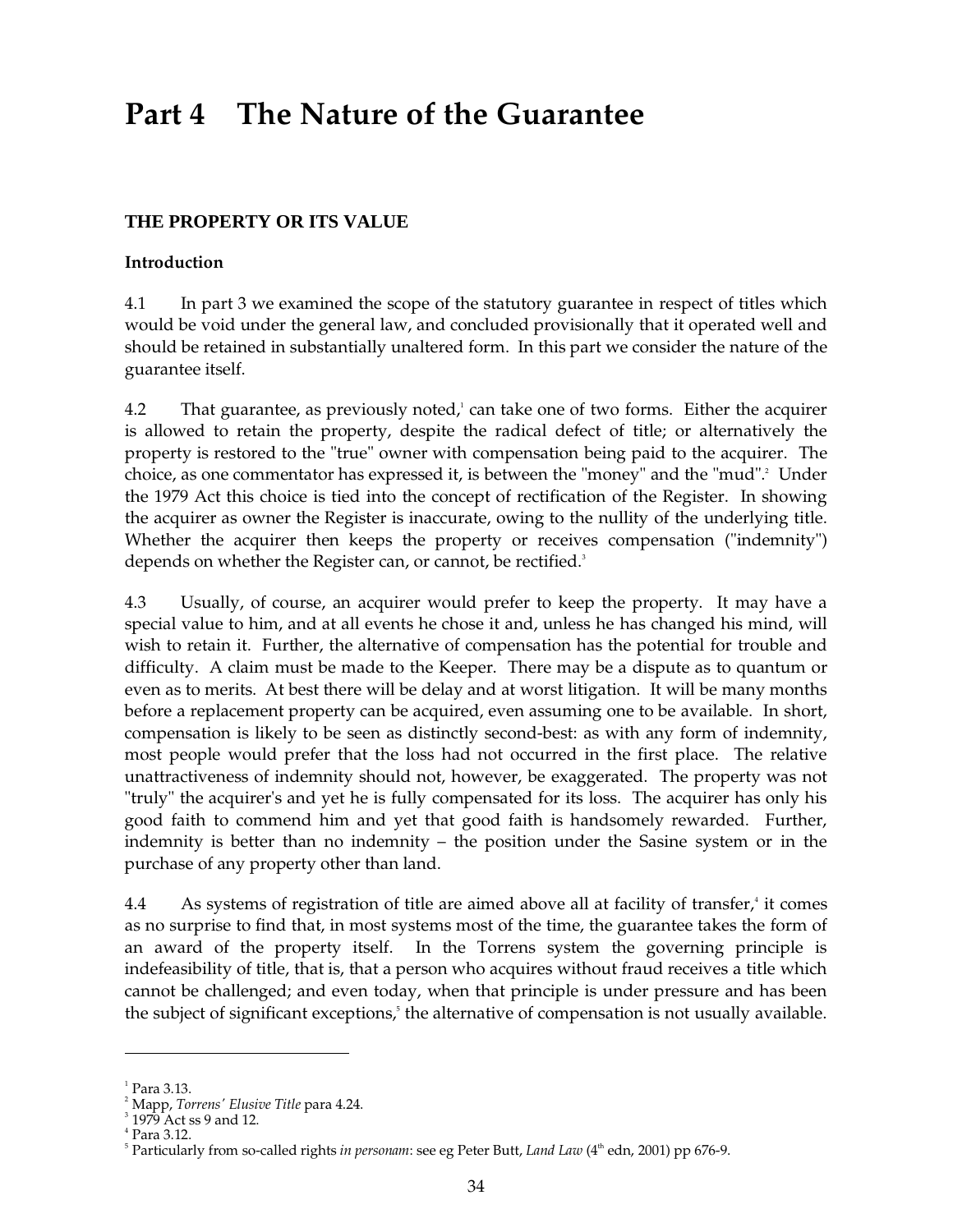The English system and, following that system, the system in force in Scotland, does not insist on indefeasibility as such. 6 Nonetheless in most cases the acquirer receives the property rather than its value.

4.5 This approach, so favourable to the position of the acquirer, faces two difficulties. First, it tends to overlook the position of the "true" owner; and secondly it results in insecurity of title for everyone, including even the acquirer.

#### **The first difficulty: the position of the "true" owner**

4.6 To award the property to the acquirer is not a neutral act. If the acquirer becomes owner, then, necessarily, ownership is lost by someone else. It is a growing criticism of systems of registration of title that they tend to see matters only from the perspective of the acquirer and so overlook the position of the "true" owner, of the person at whose expense the acquirer is taking. Yet the balancing of the interests of those parties is, as Lord President Rodger has expressed it, a "profound" issue of legal policy.<sup>7</sup> The dilemma, the Lord President explains:

"is no less fundamental for being simple to state. A owns land and, for example, B forges A's signature on a disposition to C who purchases in good faith and for value. C registers his title. Should the law support the claim of A, the "true" owner of the land, or the claim of C who has the registered title? If the law supports the claim of the "true" owner, then it will provide for the register to be rectified by deleting C's name and substituting A's name. C will be left with a claim for indemnity from the Keeper for any loss which he suffers as a result of the destruction of his registered title. If, on the other hand, the law supports the claim of the registered proprietor, it will refuse A's claim for rectification and he will simply have to claim indemnity from the Keeper for his loss of the ownership of the land."

4.7 There is a tendency to assume, without argument, that the position of the acquirer – of C in the Lord President's example – should always be preferred. Yet the "true" owner also has strong claims on the property. Not only was he first to register but he has not, usually, agreed to the transfer. Under the general law, a careful distinction is maintained between deeds which are void – the case currently under consideration – and those which are merely voidable. 8 In a voidable deed the granter gives his consent, even if, in some cases, that consent is induced by unfair means. In void deeds there is usually no consent. As a result, ownership passes in the first case but not in the second, for it is a strong principle that a person is not to be deprived of property except by his consent. If, under registration of title, the acquirer under a void deed is not merely to be compensated but to be awarded the property itself, the distinction between void and voidable is eroded, and with it the policy basis – on one view, a principle of fundamental importance – on which it rests. Of course, if the "true" owner loses the property he is entitled to indemnity in turn, as Lord President Rodger noted. But the relative disadvantages of compensation which were described earlier apply as much to the "true" owner as to the acquirer. And the property

<sup>6</sup> See eg S Cretney and G Dworkin, "Rectification and Indemnity: Illusion and Reality" (1968) 84 LQR 528: "The system of registration of title to land established by the Land Registration Acts 1925 to 1966 does not, in contrast with systems in force in other parts of the Commonwealth, seek to establish indefeasible titles. It is claimed, however, that the English land registration system does provide a 'state guarantee'".<br><sup>7</sup> *Kaur v Singh* 1999 SC 180 at 188. 8 *Reid, Property* paras 613–18.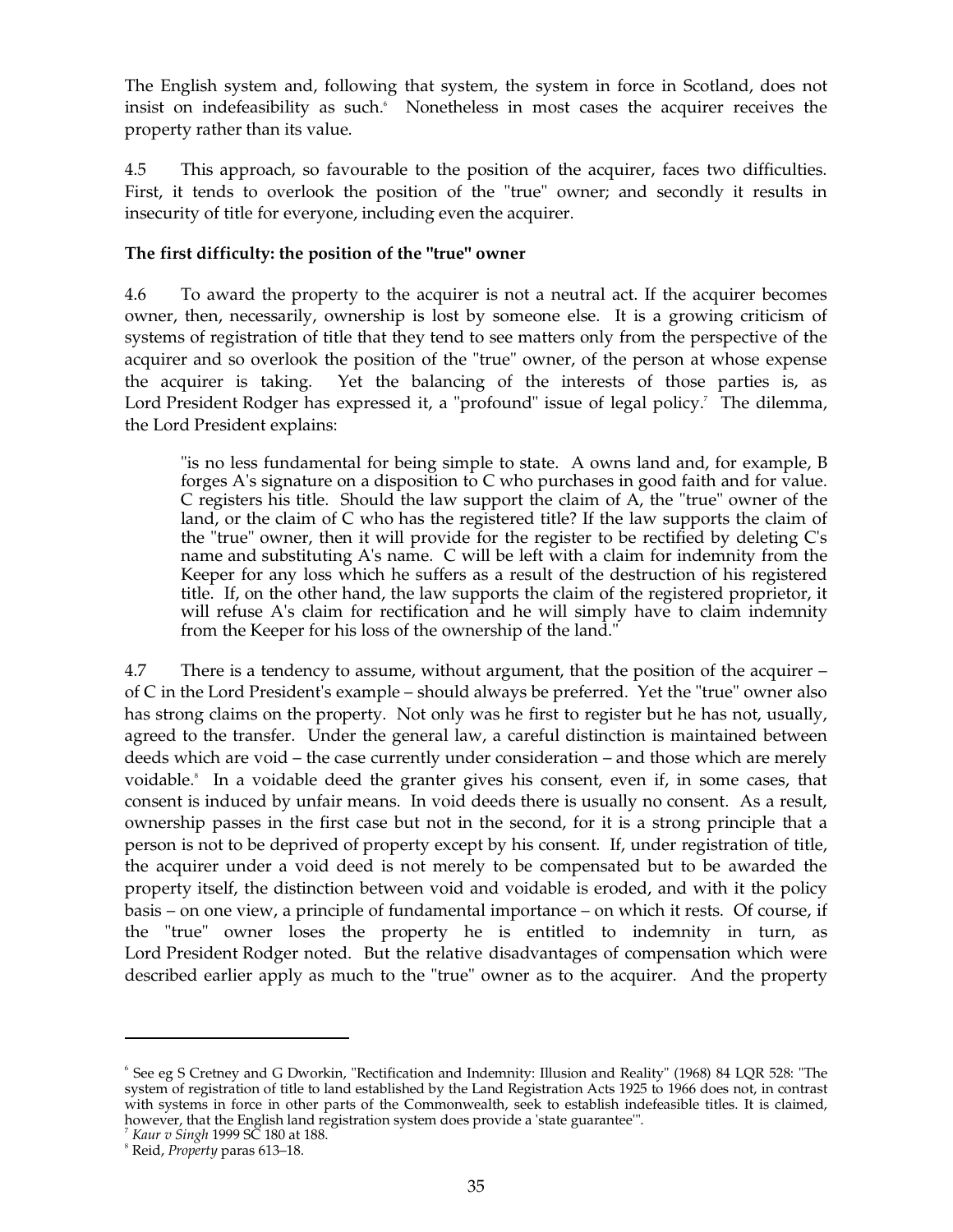may be of special value: certainly, if his connection with the property has been long and that of the acquirer short, it is likely to be of greater value to him than to the acquirer.

## **The second difficulty: insecurity of title**

4.8 To prefer the acquirer over the "true" owner is to prefer a system where acquisition of title is easy over one where it is more difficult. But what has been easily acquired may just as easily be lost. In other words, the very set of circumstances which allowed the acquisition of the property would, if repeated, lead to its loss. If C acquires A's property through the forgery of B, so E might now acquire C's property through the forgery of D. "Easy come", as Professor Mapp observes, leads inexorably to "easy go":<sup>9</sup>

"A registered title cannot be indefeasible against errors occurring both before and after its creation: no legislature can work this miracle ... To whatever extent ... [a person] can acquire an interest from a predecessor through error, he is vulnerable to losing that interest to a successor through the same error repeated after his registration."

The conclusion that a Land Register title is less secure than a Sasine title is both uncomfortable and also unavoidable. 10 As an English commentator has expressed the position: 11

"[D]eeds registration is a Rolls-Royce system, designed to offer absolute security of title. Title registration is a much more down-market system, where security comes from break-down insurance rather than good workmanship."

This is not an argument for abandoning the 1979 Act in favour of the Sasine system. But it is an argument for considering whether title under the 1979 Act is too easily acquired and hence too easily lost again.

#### **Achieving a balance**

4.9 Titles should be secure but at the same time easily acquired. There should, in other words, be both security of ownership and also facility of transfer. But, as just seen, these principles are irreconcilable and it is necessary either to choose between them or to arrive at a compromise under which security of ownership is sometimes preferred and sometimes facility of transfer.<sup>12</sup> Traditional property law, naturally, opts for security of ownership; and the Sasine system therefore does likewise. In what must have seemed to contemporaries as a revolutionary change, the Torrens system throws up property law in favour of facility of transfer, creating in the process "a mile-wide exception to the principle *nemo dat quod non*  habet".<sup>13</sup> The English system of registration of title, now copied by the Scottish,<sup>14</sup> proceeds

<sup>&</sup>lt;sup>9</sup> Mapp, *Torrens' Elusive Title* paras 3.13 and 4.26.<br><sup>10</sup> Strictly one should say less secure than the Sasine system formerly was, for the introduction of registration of title has left Sasine titles vulnerable on first registrations. Under the 1979 Act a registered title also becomes

insecure the moment that possession is lost: see paras 4.23–4.28.<br>
<sup>11</sup> Jean Howell, "Deeds Registration in England: a Complete Failure?" (1999) 58 CLJ 366, 391.<br>
<sup>12</sup> Mapp, *Torrens' Elusive Title* para 3.13.<br>
<sup>13</sup> Bruce thinking, but simply state that the dilemma should be resolved for Scotland by adopting the same rule as in England."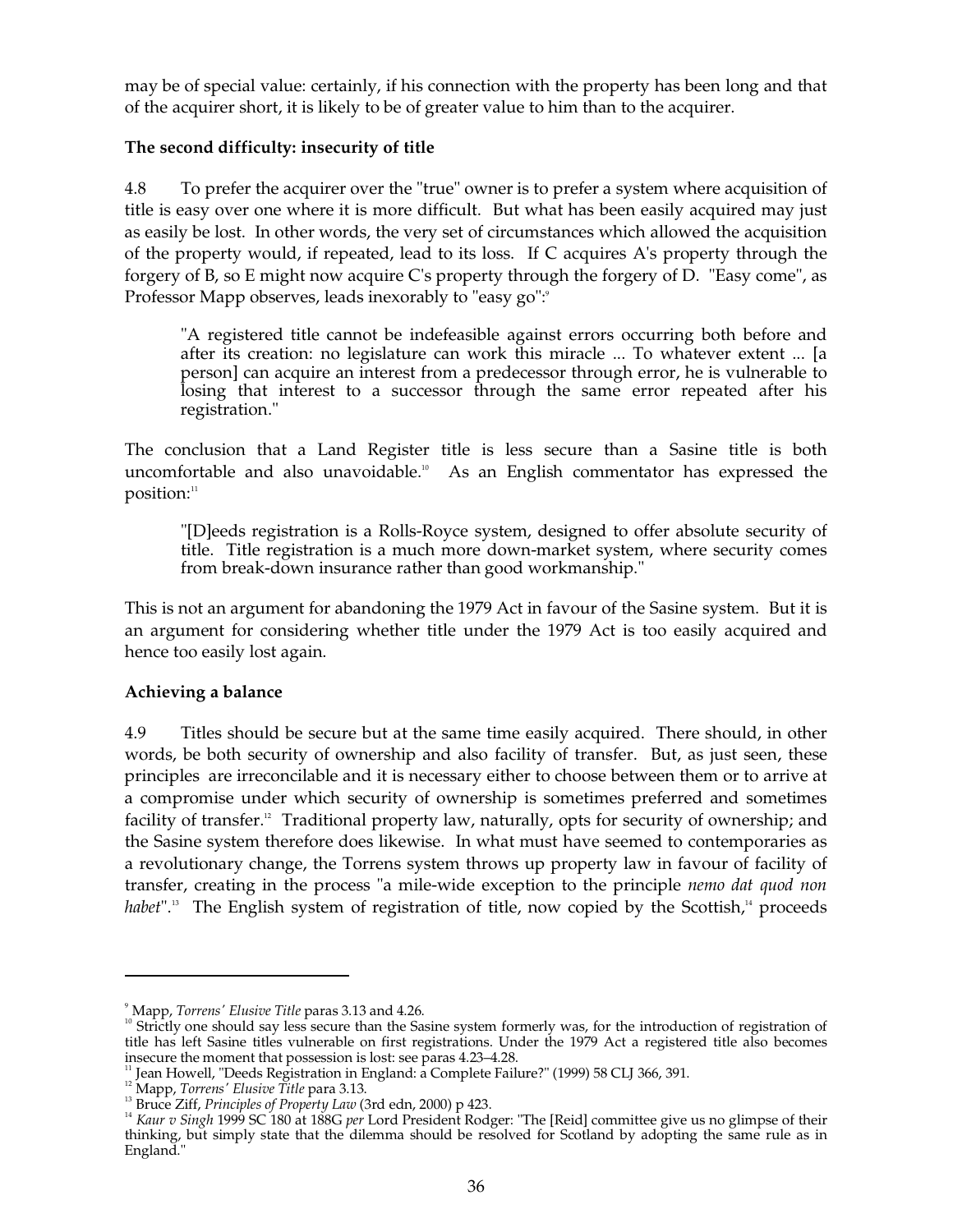more cautiously and attempts a compromise of sorts based mainly on the location of possession. 15

4.10 In our view a compromise is the proper approach. A system of registration of title must often award the property to the acquirer. That is the very nature of the system. But it should not always do so, for the interests of the "true" owner must also be taken into account. It is noteworthy that in the Torrens system too the need to move from indefeasibility of the acquirer's title is now under discussion. 16 If, however, a compromise is desirable, it is less clear how it should be formulated. In considering this question, it is proper to begin with the compromise which already exists – that enacted by the 1979 Act.

## **THE 1979 ACT**

#### **Possession**

4.11 Under the 1979 Act the allocation of property and indemnity depends mainly on the state of possession. 17 If the acquirer possesses, he keeps the property, for the Register cannot usually be rectified to the prejudice of a proprietor in possession. 18 Indemnity is then paid to the "true" owner. 19 Conversely, if the acquirer does not possess, the Register can and in practice will be rectified on a claim being made by the "true" owner.<sup>20</sup> The acquirer must then make do with indemnity.<sup>21</sup> It will be noted that there is no (positive) requirement that the "true" owner possesses but merely a (negative) requirement that the acquirer does not.

4.12 In this allocation of benefits the crucial statutory phrase is "proprietor in possession". 22 An acquirer who is a proprietor in possession keeps the property; an acquirer who is not can be rectified against and is paid indemnity. Neither "proprietor" nor "possession" is defined in the 1979 Act and for a time the scope of the phrase was unclear. The current position is probably that "proprietor" is to be read narrowly, as confined to those who are entered in the proprietorship section of a title sheet – in other words, owners and tenants under a long lease; and "possession" is to be read widely as including civil possession, that is to say, indirect possession through tenants and others.<sup>23</sup> Broadly this means that, leases apart, the holders of subordinate real rights are not protected against rectification, for they are not "proprietors";<sup>24</sup> but that owners or tenants, as "proprietors", are in possession even if the property is occupied by a third party provided that that party's

<sup>&</sup>lt;sup>15</sup> The gradual move away, in England and Wales, from indefeasibility of title is traced by the Law Commission in

its Working Paper on Transfer of Land: Land Registration (Third Paper) (Law Com WP No 45, 1972) paras 58 ff.<br><sup>16</sup> See most notably Mapp*, Torrens' Elusive Title* paras 6.109 ff; Joint Land Titles Committee, *Renovating the Foundation* pp 25-6 discussed below. From the perspective of the Torrens system, the compromise enacted in England and Wales has been described as achieving "a more finely-tuned balance of dynamic and static than the Australian system": see P O'Connor, "Registration of Title in England and Australia: A Theoretical and Comparative Analysis", in E Cooke (ed), *Modern Studies in Property Law* vol II (2003) 81, 99.

<sup>&</sup>lt;sup>17</sup> Paras 2.11–2.16.<br><sup>18</sup> 1979 Act s 9(3). For a discussion of the difficulties with the 1979 Act provisions, see paras 4.22–4.28.<br><sup>19</sup> 1979 Act s 12(1)(b).<br><sup>20</sup> 1979 Act s 9(1). It may be noted, however, that there is a

<sup>&</sup>lt;sup>21</sup> 1979 Act s 12(1)(a).<br><sup>22</sup> 1979 Act s 9(3).<br><sup>23</sup> *Kaur v Singh* 1999 SC 180. It was held that a heritable creditor could not be a proprietor in possession.<br><sup>23</sup> *Kaur v Singh* 1999 SC 180. It was held that a heritable possession, and partly because it is held by a person who is also a proprietor of land (as opposed to merely of the servitude). See *Griffiths v Keeper of the Registers of Scotland* Lands Tribunal, 20 December 2002, unreported. Compare however the *obiter* discussion in *Mutch v Mavisbank Properties Ltd* 2002 SLT (Sh Ct) 91.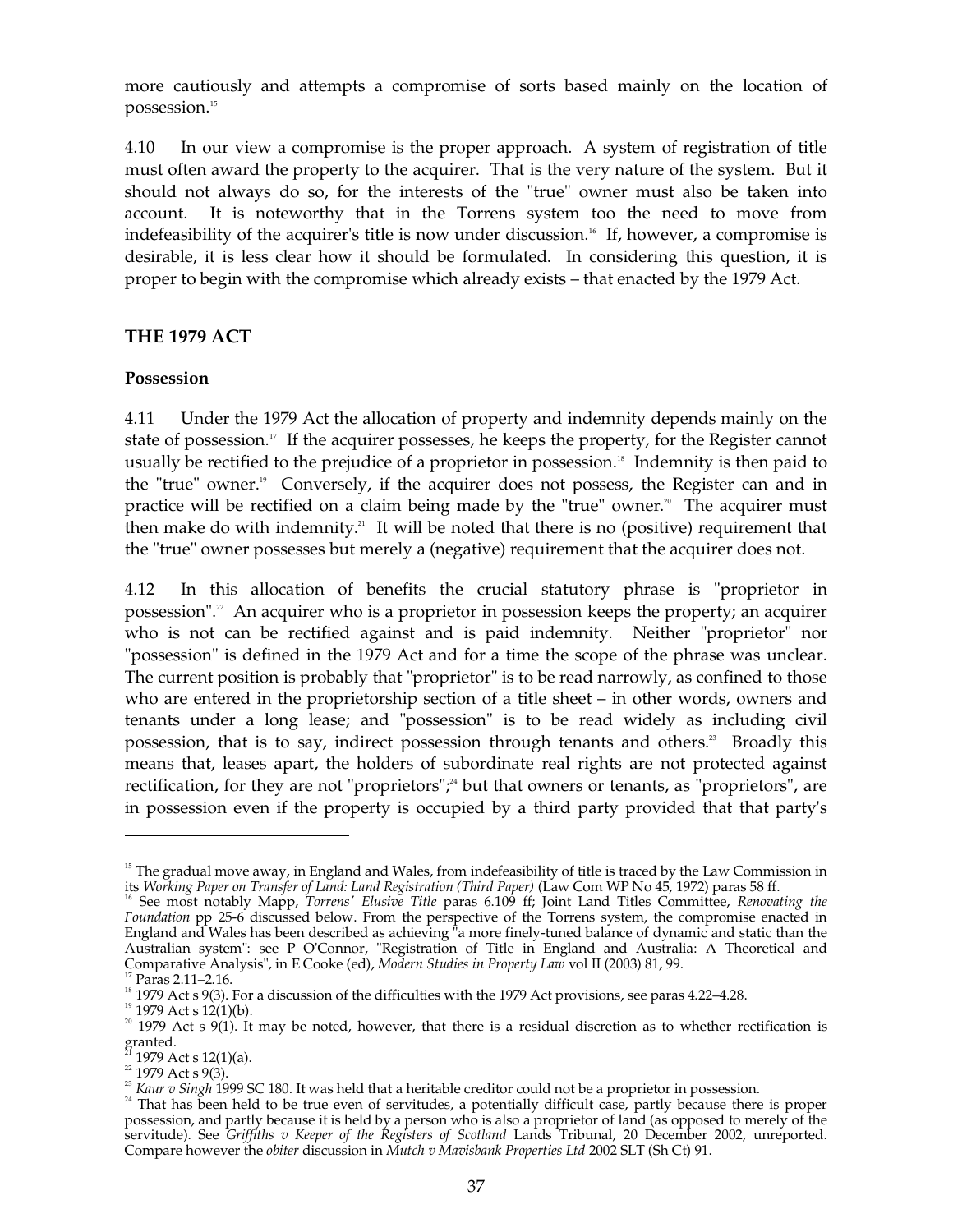entitlement derives from the owner or tenant. The position in England and Wales is much the same. 25

## **Other factors**

4.13 **Introduction.** Even under the 1979 Act, possession is not always sufficient to protect an acquirer. In certain narrowly defined circumstances rectification can proceed even to the prejudice of a proprietor in possession.

4.14 **No guarantee.** There are, to begin with, three cases where the guarantee does not apply at all, that is to say, where the Register can be rectified but without payment of indemnity.

4.15 The first is where the guarantee, available in principle, is withdrawn by the Keeper in the particular circumstances that have arisen. This is achieved by a formal exclusion of indemnity at the time of registration.<sup>26</sup> The effect goes beyond a refusal of indemnity, allowing the Register to be rectified even against a proprietor in possession. $<sup>2</sup>$  The "true"</sup> owner therefore always recovers. Earlier we proposed that the facility of excluding indemnity should continue to be available to the Keeper.<sup>28</sup>

4.16 The second case is where the acquirer has been fraudulent or careless. The Register can then be rectified, and no indemnity is payable. 29 In part 7 we propose that this rule should be retained but that fraud and carelessness should be subsumed under the more familiar doctrine of bad faith. 30

4.17 The final case concerns overriding interests (ie rights which have been made real other than by registration). 31 Again the guarantee does not apply. Thus the Register may be rectified in order to note an overriding interest or to correct an entry relating to such an interest; and no indemnity is payable in respect of an error or omission in the noting of such an interest. 32 The policy here is unexceptionable, for overriding interests lie outside the framework of registration of title and should not be the subject of a statutory guarantee. For that very reason, however, the provisions in question are actually unnecessary. An overriding interest exists, and binds the owner, whether it is noted on the Register or not. A proprietor in possession, therefore, is unaffected by the making of an entry, accurate or otherwise, in respect of such an interest. There is neither prejudice nor a loss which needs to be indemnified. For this reason the new Land Registration Act in England and Wales omits overriding interests from the list of occasions on which rectification is allowed to the prejudice of a proprietor in possession. 33 It seems uncontroversial that any new legislation in Scotland should do likewise.

 $25$  Land Registration Act 2002 s 131.

<sup>&</sup>lt;sup>26</sup> 1979 Act s 12(2).

<sup>&</sup>lt;sup>27</sup> 1979 Act s 9(3)(a)(iv).

<sup>28</sup> Paras 3.42–3.45.

 $2^{29}$  1979 Act ss 9(3)(a)(iii), 12(3)(n), 13(4).

<sup>30</sup> Paras 7.1–7.20.

 $31$  See para 2.10.

<sup>&</sup>lt;sup>32</sup> 1979 Act s 12(3)(h).

 $33$  Land Registration Act 2002 sch 4 paras  $3(2)$ ,  $6(2)$ . See Law Com No 271 para 10.16.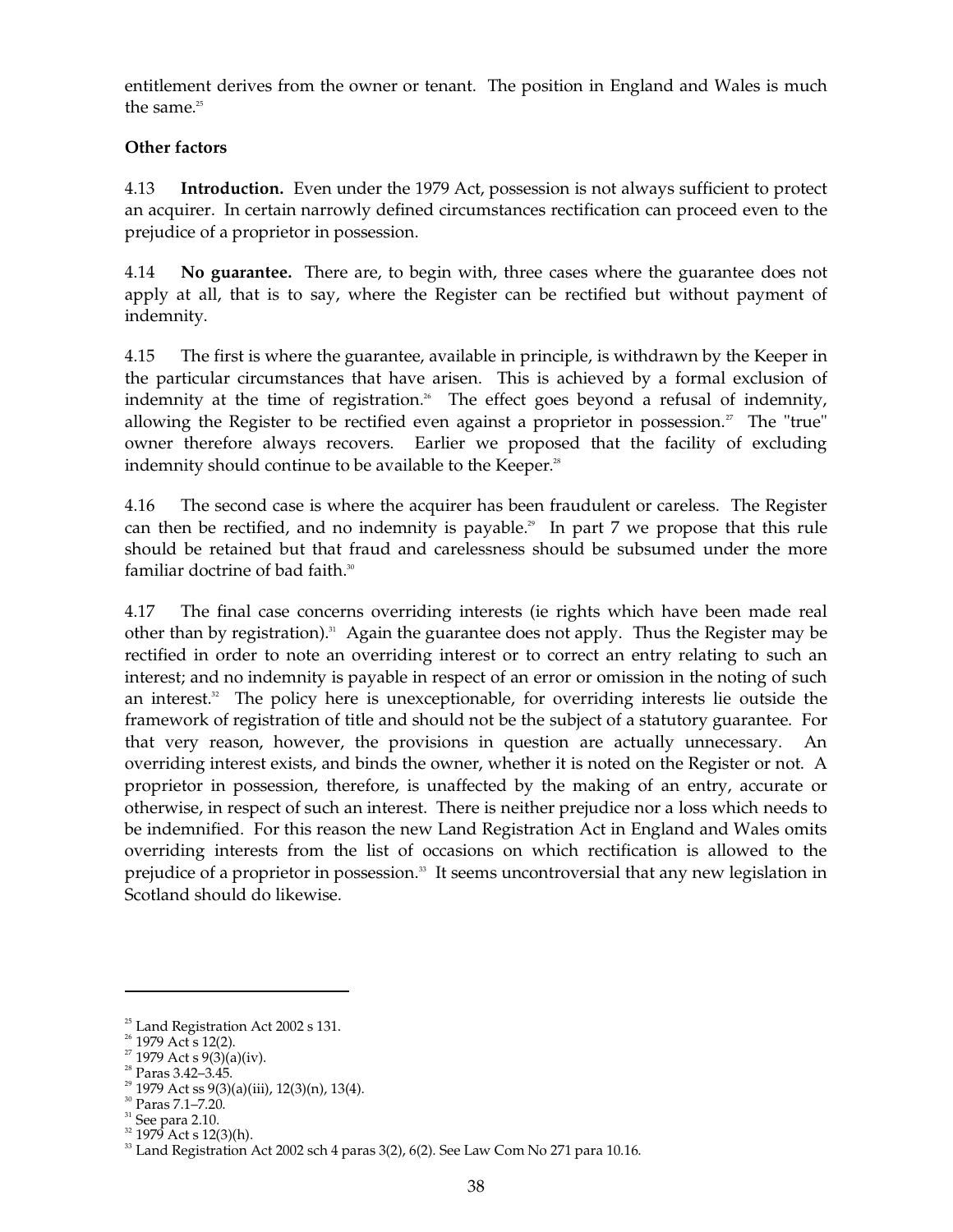4.18 **Agreement.** A proprietor in possession can consent to rectification. Assuming that the "true" owner and the Keeper also agree, the Register will then be rectified.<sup>34</sup> Thus in effect the acquirer is able to elect for indemnity over the property itself.

4.19 **Discretion.** As originally introduced into Parliament, the bill that became the 1979 Act supplemented possession with a discretion which was to be exercisable by the Keeper or, as the case may be, by the courts. This allowed rectification to proceed to the prejudice of a proprietor in possession if 35

"the circumstances of the case are such that it is unjust that the interests of the proprietor in possession be preferred to those of another person."

This originated in the Henry Report<sup>®</sup> and was modelled on a provision in the English legislation which has now been carried forward into the 2002 Act.<sup>37</sup> The intention was to mitigate the rigours of a test which otherwise turned purely on possession. For even if possession was in the acquirer there might be circumstances in which it was just to restore the property to the "true" owner. In the event, the discretion did not commend itself to the Law Society of Scotland which feared that it "might open up the possibility of the exercise of an equitable jurisdiction which however appropriate in England would be an unwelcome addition to the law of Scotland".<sup>38</sup> Following discussions with the Law Society the provision was dropped from the bill, and does not appear in the 1979 Act.

4.20 **Transactional error.** A further ground for rectification recommended by the Henry Committee was transactional error (as opposed to Register error). 39 Thus rectification against a proprietor in possession was to be permitted where<sup>40</sup>

"the immediate title by which he shall have acquired right is void or has been reduced or the title in favour of any person through whom he shall claim otherwise than for valuable consideration is void or has been reduced."

As before, the model was a provision in the legislation for England and Wales.<sup>41</sup> That provision, however, was excised from the English Act in 1977,<sup>2</sup> shortly before the introduction of the Scottish bill to Parliament. As a result it did not appear in that bill at all. In England and Wales the reason for the removal was primarily the existence of the overriding discretion (discussed in the previous paragraph) which, it was thought, made a special rule for transactional error unnecessary. 43 In Scotland the discretion appeared in the bill as introduced but not, as has been seen, in the bill as finally passed. It is not clear that it was fully understood that, in English eyes at least, the absence of a discretion would have necessitated a rule for transactional error.

 $34$  1979 Act s 9(3)(a)(ii).

 $35$  Land Registration (Scotland) Bill cl  $8(2)(a)(iv)$ .

 $36$  Henry Report para  $47(4)(c)$ .

 $37$  Land Registration Act 2002 sch 4 paras 3(2)(b), 6(2)(b).

<sup>&</sup>lt;sup>38</sup> As summarised by Lord McCluskey in the House of Lords. See Hansard HL vol 398 (1979) col 1455.

 $39$  For the distinction, see paras 3.15–3.18.

 $40$  Henry Report para  $47(\dot{4})$ (b).

 $41$  Land Registration Act 1925 s 82(3)(b).

<sup>&</sup>lt;sup>42</sup> Administration of Justice Act 1977 s 24.

<sup>&</sup>lt;sup>43</sup> Law Commission, *Working Paper on Transfer of Land: Land Registration (Third Paper)* (Law Com WP No 45, 1972) para 86(d).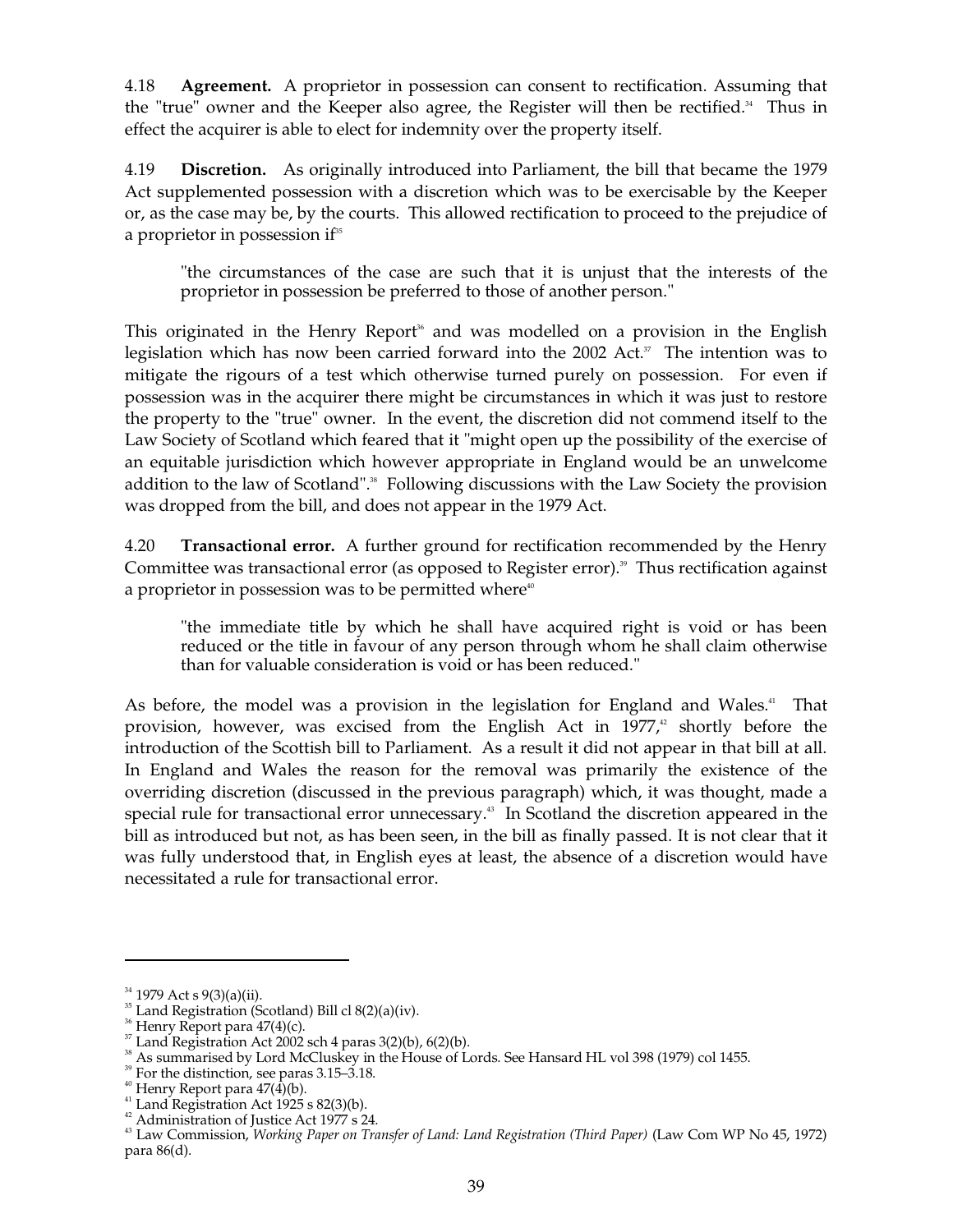4.21 The position in summary. In certain cases no guarantee of title is given at all.<sup>44</sup> Otherwise a choice falls to be made between an award of the property or the payment of indemnity. Although at one time the intention seems to have been otherwise, possession is the sole $<sup>45</sup>$  criterion used by the 1979 Act to determine the respective allocation of property</sup> and indemnity.

## **Possession: some difficulties**

4.22 **The first difficulty: scope.** Three difficulties, at least, affect the rules on proprietor in possession in the 1979 Act. The first concerns a matter which is remote from the present discussion and may be disposed of quickly. The Act makes no distinction by type of error. Yet while possession has a valuable role to play in choosing between an acquirer and the "true" owner, it seems unhelpful in cases where the title to the property is not at issue. If, for example, the error is that a real burden was mistakenly omitted on first registration, the law must choose between (i) restoring the burden and compensating the acquirer or (ii) extinguishing the burden, by its continued omission from the Register, and compensating its holder. Such a choice is not assisted by considering the state of possession.

4.23 **The second difficulty: self help.** The 1979 Act allocates property and indemnity by reference only to the *current* state of possession. Sometimes this has been viewed as an invitation to self help. In *Kaur v Singh*<sup>46</sup> a flat was acquired under a forged disposition at a time when the "true" owner was out of the country. The acquirer was duly registered as owner, and took possession, in March 1996. Two months later, on her return to Scotland, the "true" owner recovered possession by the simple expedient of changing the locks. In December 1997 the acquirer broke into the flat, changed the locks in turn, and regained the coveted status of proprietor in possession. No doubt matters might have continued in this way indefinitely had the "true" owner not decided to accept the loss of her home and claim indemnity instead. 47 Another case of oscillating possession is *Safeway Stores plc v Tesco Stores*  plc<sup>\*</sup> where, in a dispute over a small section of riverbed, marker posts were put into position by one of the parties and then promptly removed by the other. In yet another example drawn to our attention but which was resolved without litigation, possession of a disputed part of a mutual boundary was asserted by the planting of flowers, denied by their removal at dead of night, and reasserted by the erection of a fence when the other party was on holiday.

4.24 It seems unsatisfactory that ownership should depend on the state of possession at the time when rectification happens to be sought. Nor is it clear what that time is. Potential dates include the date (i) of application for rectification (ii) that litigation on the issue is initiated (iii) of decree in that litigation or (iv) of rectification being effected by an appropriate change in the Register. If, for example, the acquirer possesses at the time of the initial application and again at the time rectification is to be effected, but not in between, is he a proprietor in possession such that rectification is barred? And must the Keeper send out staff to check the current state of possession every time it is proposed to change the

<sup>&</sup>lt;sup>44</sup> Paras 4.14–4.17.<br><sup>45</sup> Though the parties themselves may come to some other arrangement: see 1979 Act s 9(3)(a)(ii), discussed at para 4.18.

<sup>&</sup>lt;sup>46</sup> 1999 SC 180.<br><sup>47</sup> See *Kaur v Singh (No 2)* 2000 SLT 1323.<br><sup>48</sup> 2003 GWD 20-610.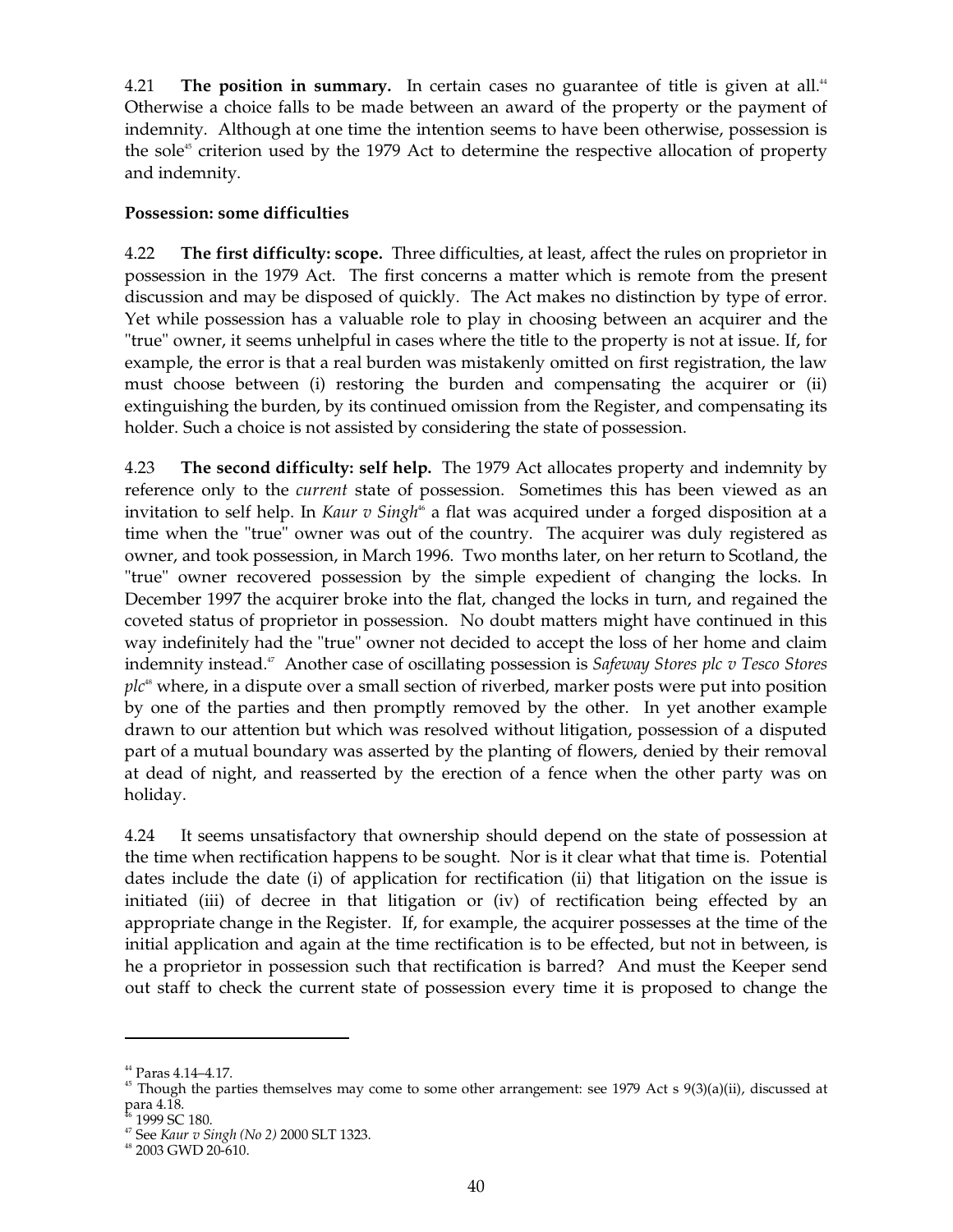Register? In *Safeway Stores plc v Tesco Stores plc<sup>49</sup>* it was suggested that possession might be relevant "over an appropriate tract of time preceding" the date of application for registration, but this leaves much uncertain, including the length of the tract of time and the position where possession changes hands.

4.25 Just as serious is the apparent incentive to take the law into one's own hands. "It is ironic", one commentator has noted,<sup>50</sup> "that a supposedly sophisticated system seems to have revived the priority rules of the Stone Age". If parties are sufficiently determined, self help becomes the arbiter of title. It is true that the problem may be soluble even under the present law through an action of spuilzie, for a person who is dispossessed without consent is, in general, entitled to be restored to that possession. 51 But to a person recently dispossessed litigation may be as unattractive as a further round of self help.

4.26 Neither party benefits from the rule as currently enacted. The difficulty for the "true" owner is shown all too clearly by the facts of *Kaur v Singh*. A forged disposition followed by forcible entry is sufficient to deprive the owner of his property. But the position is unsatisfactory even for the successful acquirer. The underlying defect in title remains, being cured neither by registration nor by possession. The virus is suppressed but it is not eliminated. The acquirer has an unchallengeable title only for as long as he retains possession. If possession is lost, even for a short period, the property might be lost with it. This is another reason for saying, as was said earlier, $\frac{1}{2}$  that the title conferred by the Land Register is less secure than that conferred under the Sasine system.

4.27 **The third difficulty: duration.** Ruoff and Roper, 53 in a passage which has been judicially approved in Scotland,<sup>54</sup> explain the principle behind the Land Registration Acts as being

"that an innocent registered proprietor who is in physical occupation of the registered property should not be ousted from his enjoyment of it. Monetary compensation is of little comfort to a man who is thrown out of his home or ejected from his land, whilst it should normally be sufficient to recompense the owner of a property who has never occupied it."

As a statement of policy, this has much to commend it. But the difficulty under the 1979 Act is that the "innocent registered proprietor who is in physical occupation" and has now been ousted may be the "true" owner and not the acquirer. Thus an owner might have possessed the property all his life and his forebears before him. Yet he is ousted by an acquirer under a void disposition who, by taking possession for even the briefest of periods, gains the status of proprietor in possession. For no term for possession is prescribed by the 1979 Act: it is enough that the acquirer possesses "now". In one case brought to our attention, an owner was alerted to the loss of his property only when workers employed by the acquirer proceeded to remove the trees preparatory to redevelopment.

<sup>49 2003</sup> GWD 20-610 at para 80 *per* Lord Hamilton.

<sup>50</sup> George Gretton, commenting on *Kaur v Singh* at 1998 SCLR 863.

51 Reid, *Property* paras 161-6; Gordon, *Scottish Land Law* paras 14-23 and 14-24.

 $\rm ^{52}$  Para 4.8.

53 Ruoff and Roper, *Registered Conveyancing* para 40-10.

<sup>54</sup>*Kaur v Singh* 1999 SC 180 *per* Lord President Rodger at p 189 G-I.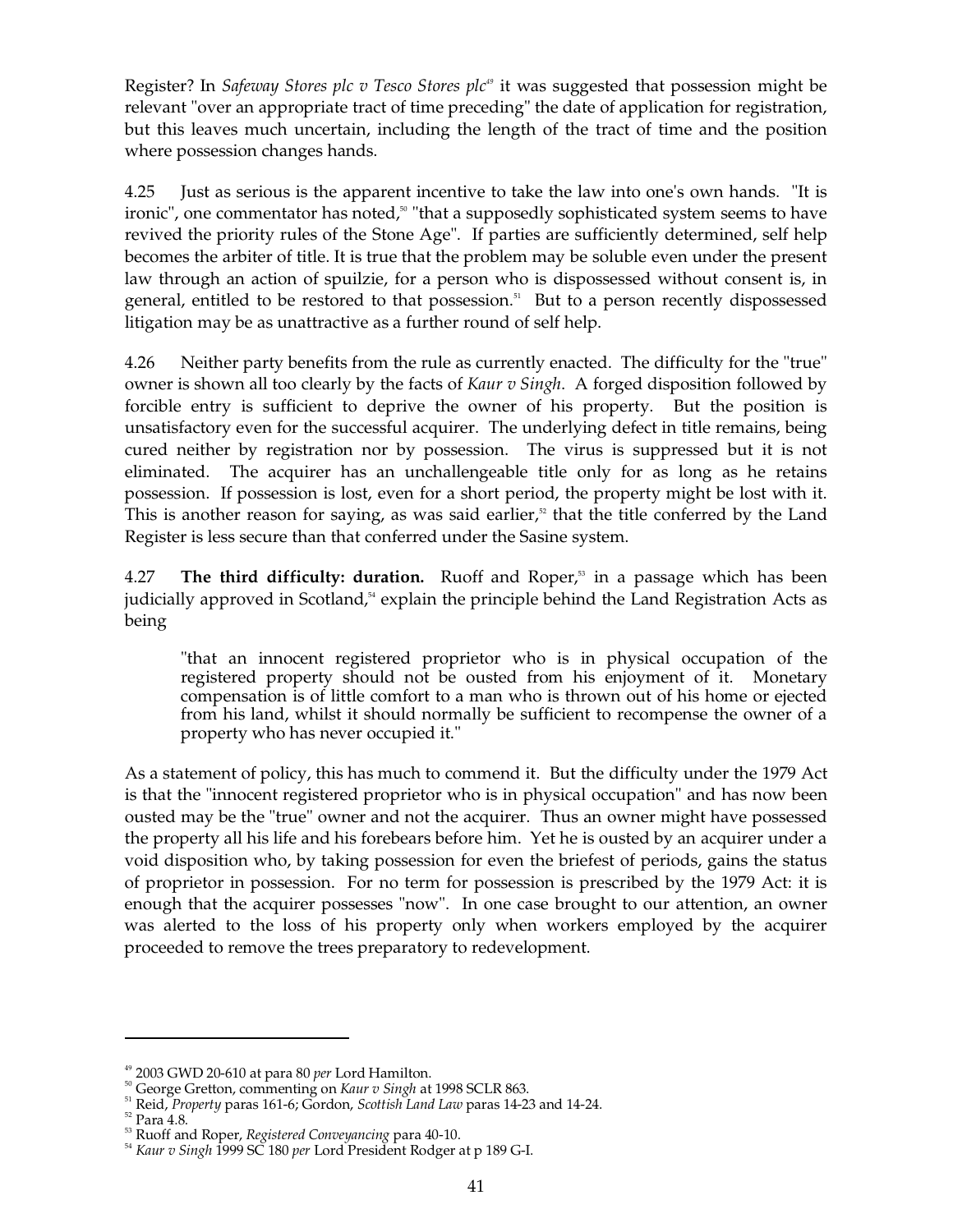4.28 **Conclusion.** These criticisms suggest that possession in its current form is unsatisfactory. Whether, nonetheless, it might still have a useful role in allocating property and indemnity is a matter for later consideration. But first it is necessary to examine issues of legal policy.

# **THE ACQUIRER AND THE "TRUE" OWNER: ATTEMPTING A BALANCE**

## **Introduction**

4.29 In the allocation of property and indemnity there is a need to strike a balance between the interests of the acquirer and those of the "true" owner – between, in other words, the principles of facility of transfer and security of title. Up until now this issue has been presented only in rather general terms. It is now necessary to be more specific. What interests of the respective parties should a system of land registration seek to protect?

## **Protecting the "true owner": the notification principle**

4.30 Under the 1979 Act there are two situations in particular in which the "true" owner is vulnerable to loss of property. One is where his property is conveyed by a forged deed. The other is where, on the sale and first registration of a neighbour's property, some of his own land is included by mistake in the title sheet of the neighbour. What is objectionable in such cases is not merely the loss of property. It is accepted that, in certain circumstances and for good reasons, property can be taken from a person against his will and given to someone else. Positive prescription is a familiar example. Further, it is also accepted that facility of transfer might sometimes be just such a good reason. For if simple and efficient conveyancing requires that, occasionally, the interests of a "true" owner be sacrificed to that of an acquirer, then the loss to one person can be justified by the gain to many. The fundamental objection, therefore, is not so much the loss of property, regrettable as that is, but the *manner* in which it is lost. Under the 1979 Act property is lost without notice and without any opportunity, following such notice, to reassert the title. For by definition the "true" owner is not party to a forged disposition. Nor is he party to a transaction by his neighbour. No mechanism exists to tell him that his title is in danger. On the contrary, it is expressly provided by the Land Registration Rules that the "true" owner is *not* to be notified if the acquirer's title is one which requires to be fortified by prescription. 55 It is true that possession by the acquirer would, in time, amount to notification. But in the very act of taking possession, the acquirer assumes the mantle of proprietor in possession and so deprives the "true" owner of the chance of getting the property back. Under the 1979 Act, possession and irrevocable loss of title are concurrent events.<sup>56</sup> Conversely, if possession is not taken, as may quite commonly occur in the second of the two situations mentioned above (property included in a neighbour's title), the "true" owner may continue to use the land for many years to come quite unaware that it is no longer his.

4.31 The shortcomings of the 1979 Act in this area have become increasingly apparent. In a written submission Registers of Scotland emphasised to us the difficulties of cases of this kind:

<sup>&</sup>lt;sup>55</sup> Land Registration (Scotland) Rules 1980 r 21(2).

<sup>&</sup>lt;sup>56</sup> Unless, of course, the "true" owner seeks to dispossess the acquirer by force: see paras 4.23–4.26.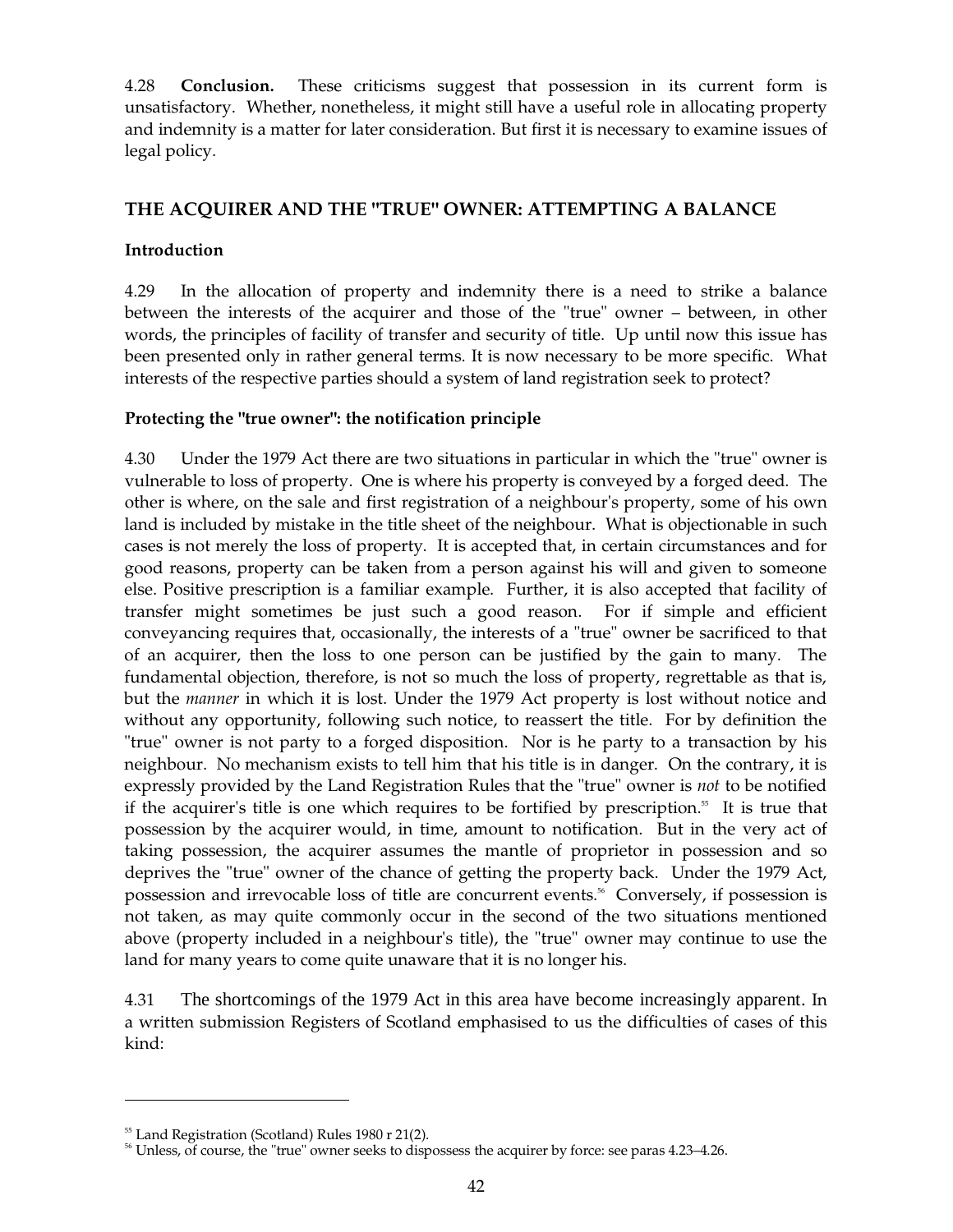"The effect of section 9 can be to disadvantage proprietors, thereby giving rise to perceived injustices. For example, the loss, to a proprietor whose interest is held on a title recorded in Sasines, of a right or area of land contained in their recorded deed, following an inaccuracy in the registration of a neighbouring interest in land in the Land Register. Proprietors disadvantaged in this way are understandably upset. Experience shows that they do not accept the explanation that the system of registration in Scotland forbids rectification of the Register except in the circumstances specified in section 9 … On these occasions, the remedy of indemnity, or of an *ex gratia* payment, is not always seen as equitable. In the eyes of an injured proprietor, the enforced loss of land, or of amenity, or of an incorporeal right, does not necessarily lend itself to reparation in monetary terms. The inability of the Keeper to rectify the register to restore the title sheet to the position that ought to have obtained but for his error<sup>57</sup> is a major failing in the rectification provisions."

A "true" owner, deprived of land in a case on which representations have been made to us by a Member of Parliament, was more forthright still:

"I find it difficult to believe that a distinguished group could concoct such a piece of legislation. In fact this is a thief's charter duly protected by the State."

4.32 In our provisional view the solution to this difficulty lies in notification. It seems a sound principle that, if property is to be lost, it should not be lost by stealth. Instead the "true" owner should be given notice – whether by the acquirer's possession or in some other way – and, following such notice, should have a reasonable period in which to challenge the person now registered as proprietor. Only if and when that period has passed without a challenge should the acquirer have a title free from the possibility of rectification. Arguably, anything less is a breach of article 6 of the European Convention on Human Rights. 58 The principle that property should not be lost without notification we may refer to as the "notification principle".

#### **Protecting the acquirer: the curtain principle**

4.33 If, as just suggested, the balance of the existing law should be adjusted in the direction of security of title, this can be done only at the expense of facility of transfer. Property which is harder to lose is also property which is harder to acquire.<sup>59</sup> Yet the acquirer's burden could not be increased by more than a modest amount. Facility of transfer is of the essence of registration of title, and the so-called "curtain principle" – the principle that the Register is the sole source of information as to title  $-$  is, for many, a non-negotiable feature of the system.<sup>6</sup> No model is tenable, therefore, which necessitates going behind the Register and inspecting prior conveyances; and as a practical matter, once ARTL is fully in operation it is not clear that there will be conveyances to inspect.

4.34 The curtain principle limits the options for reform. Not only does it restrict the tasks that can be asked of an acquirer but it restricts also their timing. An acquirer must already know, by the time he parts with the purchase price and seeks registration, that the title as

 $57$  Earlier we proposed that administrative mistake should not be subject to the statutory guarantee: see paras 3.35 – 3.41. Thus rectification would be allowed, and no indemnity due. But errors on first registration are not only

<sup>&</sup>lt;sup>58</sup> See eg *Golder v United Kingdom* (1975) 1 EHRR 524. Article 6 provides that in the determination of civil rights everyone is entitled to a fair and public hearing. The absence of notice removes the chance of a challenge, and hence of a hearing.<br><sup>59</sup> Mapp*, Torrens' Elusive Title* para 3.13. And see para 4.8. <sup>60</sup> For the curtain principle, see para 1.14.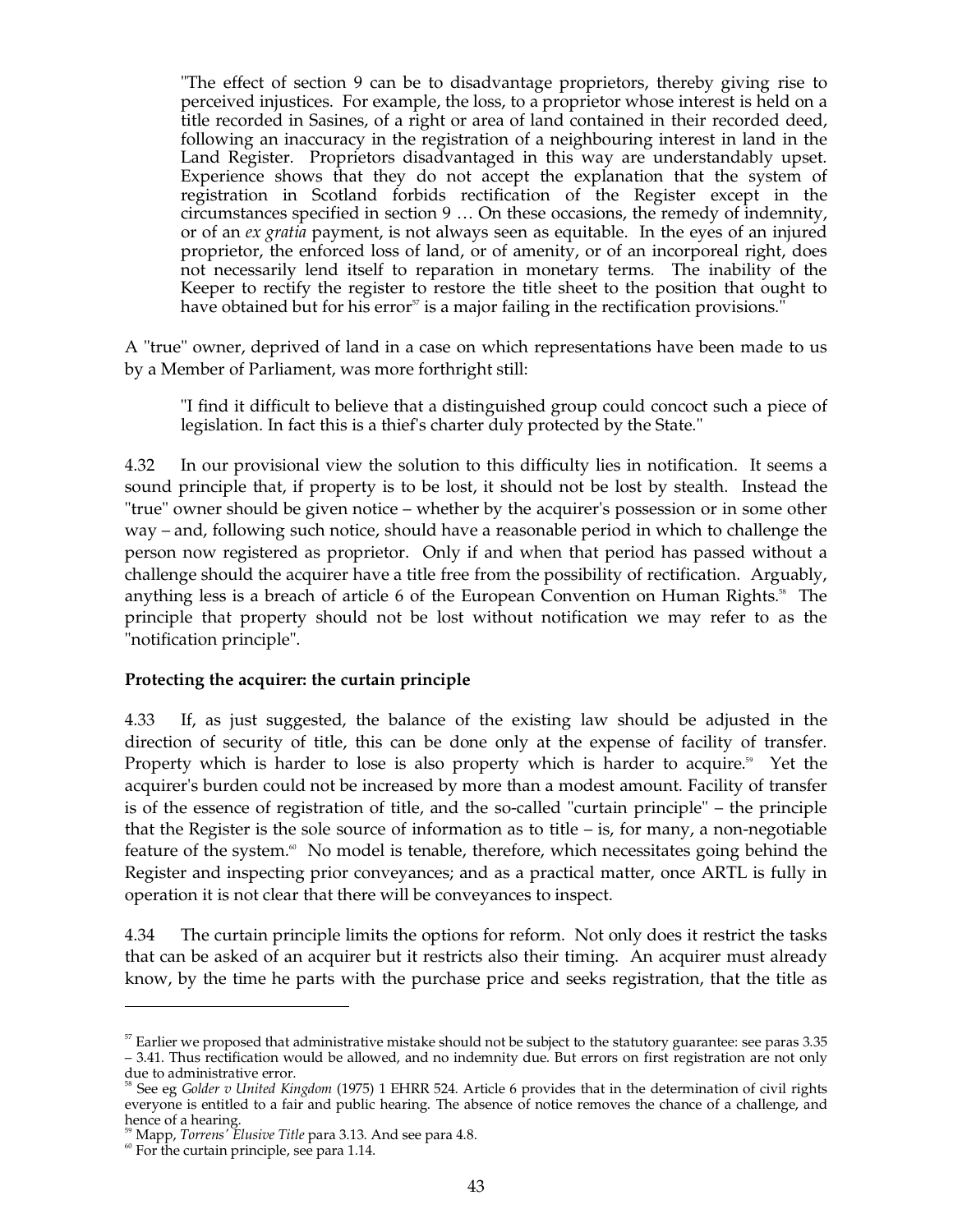shown in the Register can be relied on. He must know, in other words, that rectification on account of Register error will not be possible. The reason is obvious. If, as a condition of immunity from rectification, some task had to be performed *after registration*, the acquirer would be faced with paying the price at a time when still vulnerable to Register error. The risk to his position could be minimised only by an independent check as to the Register's accuracy, or in other words by recourse to the prior deeds. In practice the temptation to peek behind the curtain would often be irresistible, even where it was not actually demanded by lenders concerned for the safety of their securities. The result would not, we think, be acceptable. 61

4.35 The need to preserve the curtain principle excludes a model to which at one time we were attracted, by which a title would be free from challenge only after the running of a reduced period of positive prescription, such as five years. It also excludes any rule that requires possession on the part of the acquirer for a stipulated period, such as a year. Indeed, on a strict view the 1979 Act itself is not fully compliant with the curtain principle, for an acquirer remains vulnerable to rectification if he is unable to maintain possession.<sup>62</sup>

## **Other considerations**

4.36 In our preliminary view, any model for the allocation of property and indemnity must satisfy both of the principles outlined above, that is, the notification principle and the curtain principle. As will shortly be seen, that is no easy matter. On the other hand, we have not identified any other considerations which, in this context, seem of comparable importance. On both provisional conclusions we are anxious to have the guidance of consultees. Accordingly we invite views on the following proposal and question:

## **6. (a) Any scheme for the allocation of property and indemnity must, as minimum, both –**

- **(i) ensure that the "true" owner is not deprived of property without notice and the opportunity to object (the "notification principle"), and**
- **(ii) relieve the acquirer of the need to consult prior conveyances (the "curtain principle").**

**(b) Are there other issues of legal policy which need be taken into account?** 

 $<sup>61</sup>$  It is possible to attack the rationality of this view. A 5-year positive prescription, for example, would in most</sup> cases only require the inspection of one prior deed, which would be the work of a few minutes. The increase in workload would be negligible. But the principle that one should not go behind the Register is so fundamental to the idea of registration of title that it is probably not open to challenge. See eg para 1.21.

<sup>&</sup>lt;sup>62</sup> In *Dougbar Properties Ltd v Keeper of the Registers of Scotland 1999 SC 513* one of the arguments for the Keeper (at p 525E) was that: "A purchaser … who could not take possession might find his rights restricted to claiming indemnity. It follows that the register could not be regarded as the sole means by which rights to registered land were to be appraised."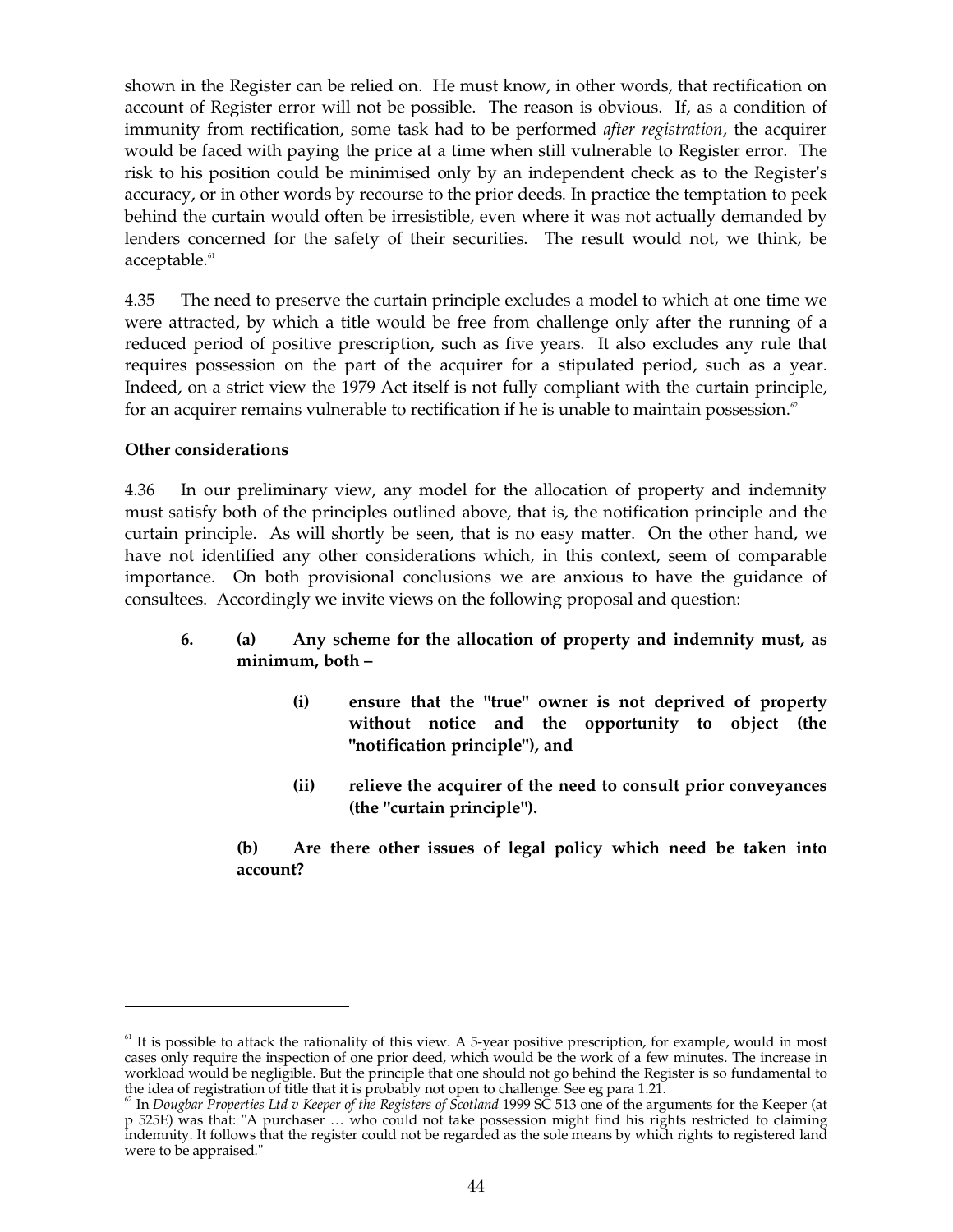## **SOME POSSIBLE MODELS**

#### **Introduction**

4.37 We now move from policy issues to options for reform. From the legislative history of the 1979 Act, already described, and from the study of other systems, it is possible to identify those criteria which might most readily determine the allocation of property and indemnity as between acquirer and "true" owner.

#### **Possession**

4.38 As has been seen, possession is the sole criterion used by the 1979 Act. If an acquirer is in possession, he keeps the property. Otherwise the property is returned to the "true" owner and the acquirer's entitlement is to indemnity. In England and Wales possession is the most important criterion but not the only one.

4.39 Possession has a certain intuitive attraction. The idea that, all things being equal, the current state of possession should not be innovated on runs deeply in our law, as can be seen in doctrines such as spuilzie and prescription. The principle, moreover, is supported by practicalities. A person in possession is likely to have a greater stake in the property than a person who is not. He may have formed a sentimental attachment to it, or carried out expensive improvements. In any event, to insist on a possessor's removal causes disruption and possibly hardship. Possession is also a useful indicator of innocent mistake. If an acquirer does not possess some of the property in his land certificate it may be because he did not intend to buy it and does not know that it is included in his title. Conversely a "true" owner who allows another to take possession may not regard himself as having a continuing claim on the property, or at any rate a claim upon which he wishes to insist. At a minimum the fact of possession constitutes notice.

4.40 Earlier the 1979 Act provisions on possession were subjected to detailed criticism,<sup>63</sup> but most of their shortcomings could be met if possession were required, not for a moment, but for a period of reasonable duration. If, however, the curtain principle is to be preserved, the possession could not be possession of the *acquirer*. The reason was explained earlier.<sup>44</sup> Unless, at the time of payment and registration, it is already certain that the Register can be treated as accurate, an acquirer would be bound to look behind it and investigate prior writs; and the necessary certainty would be absent if the accuracy depended on his own, *subsequent*, possession. Later, however, we suggest that possession by the *seller* might have a role in allocating property and indemnity.<sup>65</sup>

#### **Discretion**

4.41 In England and Wales the Register is rectified ("altered"), and the property returned to the "true" owner, if "it would for any other reason be unjust for the alteration not to be made". 66 As was seen, an equivalent provision was eventually dropped from the bill which became the 1979 Act.<sup>67</sup> In Canada the Joint Land Titles Committee proposed a discretion

<sup>&</sup>lt;sup>63</sup> Paras 4.22-4.28.

<sup>64</sup> Para 4.34.

 $65$  Paras 4.49 and 4.50.

 $66$  Land Registration Act 2002 sch 4 paras  $3(2)(b)$ ,  $6(2)(b)$ .

 $67$  Para  $4.19$ .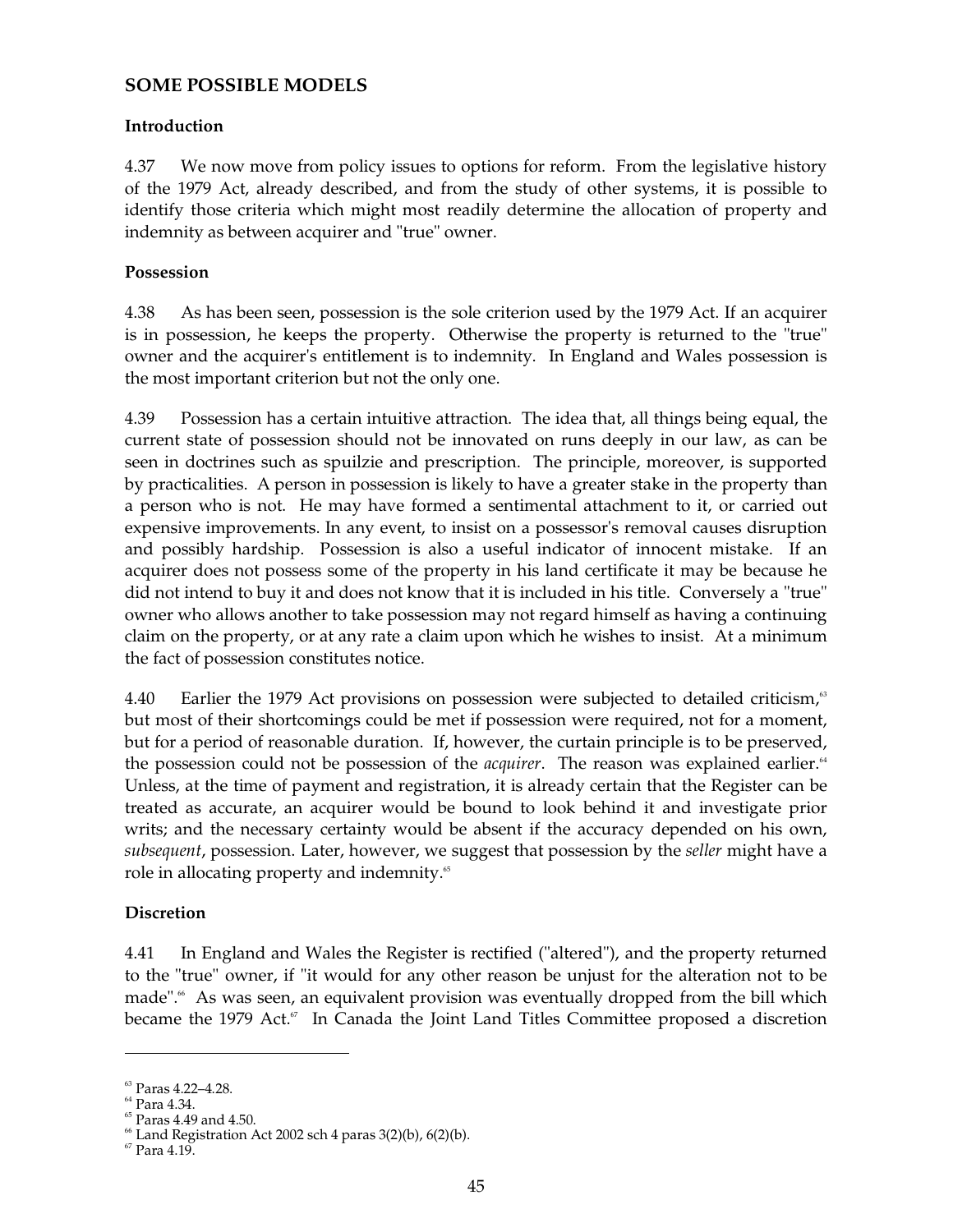which would work the other way. The usual rule for transactional error would award the property to the "true" owner and not to the acquirer. But this could be reversed if that were just and equitable having regard to the following factors:<sup>®</sup>

"(a) the nature of the ownership and the use of the property by either of the parties,

(b) the circumstances of the invalid transaction,

(c) the special characteristics of one or both of the parties to receive compensation,

(d) the ease with which the amount of compensation for a loss may be determined, and

(e) any other circumstances which, in the opinion of the Court, may make it just and equitable for the Court to exercise or refuse to exercise its powers ...'

4.42 It seems unlikely that discretion is an adequate basis for the allocation of property, at least on its own. If it allows justice to be done in individual cases, this is at the cost of uncertainty and, often, of litigation. Matters admittedly are improved by the listing of relevant factors in the manner proposed by the Joint Land Titles Committee and quoted above. But we are inclined to agree with the comment on those proposals of Sir Anthony Mason, the former Chief Justice of Australia, that<sup>69</sup>

"for a significant period of time at least, there would be uncertainty as to how the courts would exercise the discretion. I doubt that court decisions would bring sufficient certainty in the short term. And title to property is the area par excellence where a degree of certainty is expected."

The objections of the Law Society of Scotland to a discretion have already been mentioned,<sup>70</sup> to which it may be added that the discretion in the English legislation seems virtually unused. 71

4.43 There is also another objection. If matters were to be regulated, even partly, by discretion, the outcome could not be known by the acquirer at the time of registration. A practice might then develop of looking behind the Register. Once again, therefore, there are difficulties with the curtain principle.

## **Type of error**

4.44 The final criterion is type of error. In Germany an acquirer is protected against Register error but not against transactional error.<sup>72</sup> The state of possession is irrelevant. In the event of Register error the acquirer keeps the property. In the event of transactional error the property must be returned to the "true" owner. 73 The Henry Committee

<sup>&</sup>lt;sup>68</sup> Joint Land Titles Committee, *Renovating the Foundation* Model Act s 5.6(4), (5).<br><sup>69</sup> Sir Anthony Mason, "Indefeasibility – Logic or Legend?" p 25 (unpublished paper given at a conference in the  $\sum_{n=1}^{\infty}$  Centu

<sup>&</sup>lt;sup>70</sup> Para 4.19.<br><sup>71</sup> Hansard HL vol 398 (1979) col 1455 (Lord McCluskey); Ruoff and Roper, *Registered Conveyancing* p 40/8 n 1.<br><sup>72</sup> § 892 BGB. For the distinction, see paras 3.15–3.18.<br><sup>73</sup> Since the German system is ne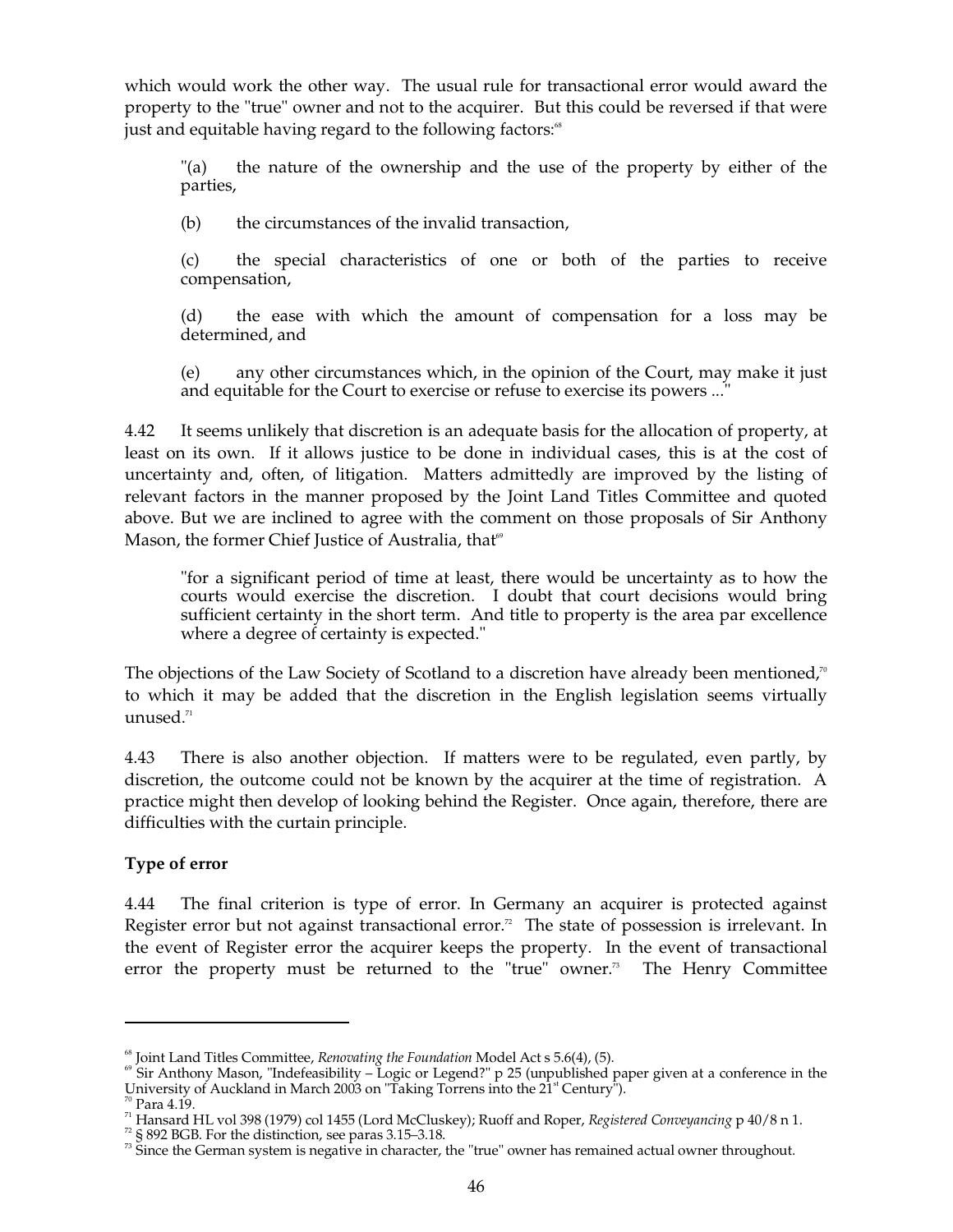recommended a similar rule for Scotland which was not, in the event, adopted. 74 Broadly the same approach was adopted in Canada by the Joint Land Titles Committee in its review of the Torrens system,<sup>75</sup> and by the Law Reform Commission of Victoria.<sup>76</sup>

4.45 Allocation by type of error has much to be said in its favour. If the acquirer is sometimes to be given the property and sometimes denied it, it seems a reasonable basis for distinction that he should be given the property in those cases where the Register was wrong and denied it (but paid indemnity) in those cases where the Register was right and the mistake is in the acquirer's own conveyancing. In its first part the rule is an emphatic assertion of the curtain principle. In its second it ensures that title is not lost to forgery. $\sigma$  The provisional view, expressed earlier, that protection should continue in respect of transactional error was partly on the basis that the guarantee would take the form of money and not the property.<sup>78</sup> A rule which allocates by type of error is also attractively simple. Register error is cured the moment the acquirer's title is registered.<sup>"</sup> Transactional error is cured on the next transfer, for in a question with a subsequent acquirer it assumes the form of Register error. 80 Alternatively, it is cured after ten years' possession following the running of positive prescription. Compared to the 1979 Act these are clear and principled outcomes. The task of the acquirer is correspondingly straightforward. He must inspect the Register; he must take care with his own conveyancing; and if he does both properly, his title is immune from challenge.

4.46 A serious difficulty remains, however. At least in the form outlined above the rule takes insufficient account of the position of the "true" owner. It produces a balance which is different from the 1979 Act, and one which on the whole is less favourable. It is accepted that, on this rule, the "true" owner would always be able to recover for transactional error notwithstanding that the acquirer was in possession and that this is an improvement on the present position; but once the property was transferred on, recovery would be barred even in a case where the "true" owner had retained possession. Cases such as *Dougbar Properties*  Ltd v Keeper of the Registers of Scotland<sup>81</sup> and Safeway Stores plc v Tesco Stores plc<sup>82</sup> – cases in which the Register was rectified against the acquirer – would be decided differently under this model. The "true" owner's position would thus rest on an unpredictable fact, namely the timing of the next transfer. The change might be acceptable if the "true" owner were notified and given an opportunity to reclaim the property. But in fact the notification principle is disregarded altogether and the loss of property is by stealth. On this model there is no intimation by the Keeper. There is no requirement of possession on the part of the acquirer. If the "true" owner finds out at all it will either be by chance or because he is

<sup>&</sup>lt;sup>74</sup> Henry Report para  $47(4)(b)$  discussed at para 4.20. Unlike the system operating in Germany, however, the Henry Committee would have indemnified the acquirer in respect of transactional error.

Termy Commune would nave indemnified the acquired in respect to introduction errors.<br>
<sup>75</sup> Joint Land Titles Committee, *Renovating the Foundation* p 25 and Model Act s 5.6(3).<br>
<sup>76</sup> Law Reform Commission of Victoria, *Th* and give the property to a person acquiring through forgery (the current position in Scotland) is to undermine "community expectations regarding security of ownership. It is at odds with the ancient principle under which forgeries are legally ineffectual." In Scotland forgery defeats even the running of positive prescription: see the

<sup>&</sup>lt;sup>78</sup> Para 3.33. Para 3.33. *Para act advantages this means that the disposition in favour of the acquirer is not challengeable on* account of the granter's title, so that there could be no question of a reduction or an order for a reconveyance.<br><sup>80</sup> This is because, by registration of the flawed disposition, the error comes to affect the Register itse

viewpoint of a subsequent acquirer, this is then a pre-existing error on the Register and not a transactional error.

 $\frac{\text{81}}{\text{82}}$  1999 SC 513.<br><sup>82</sup> 2003 GWD 20-610.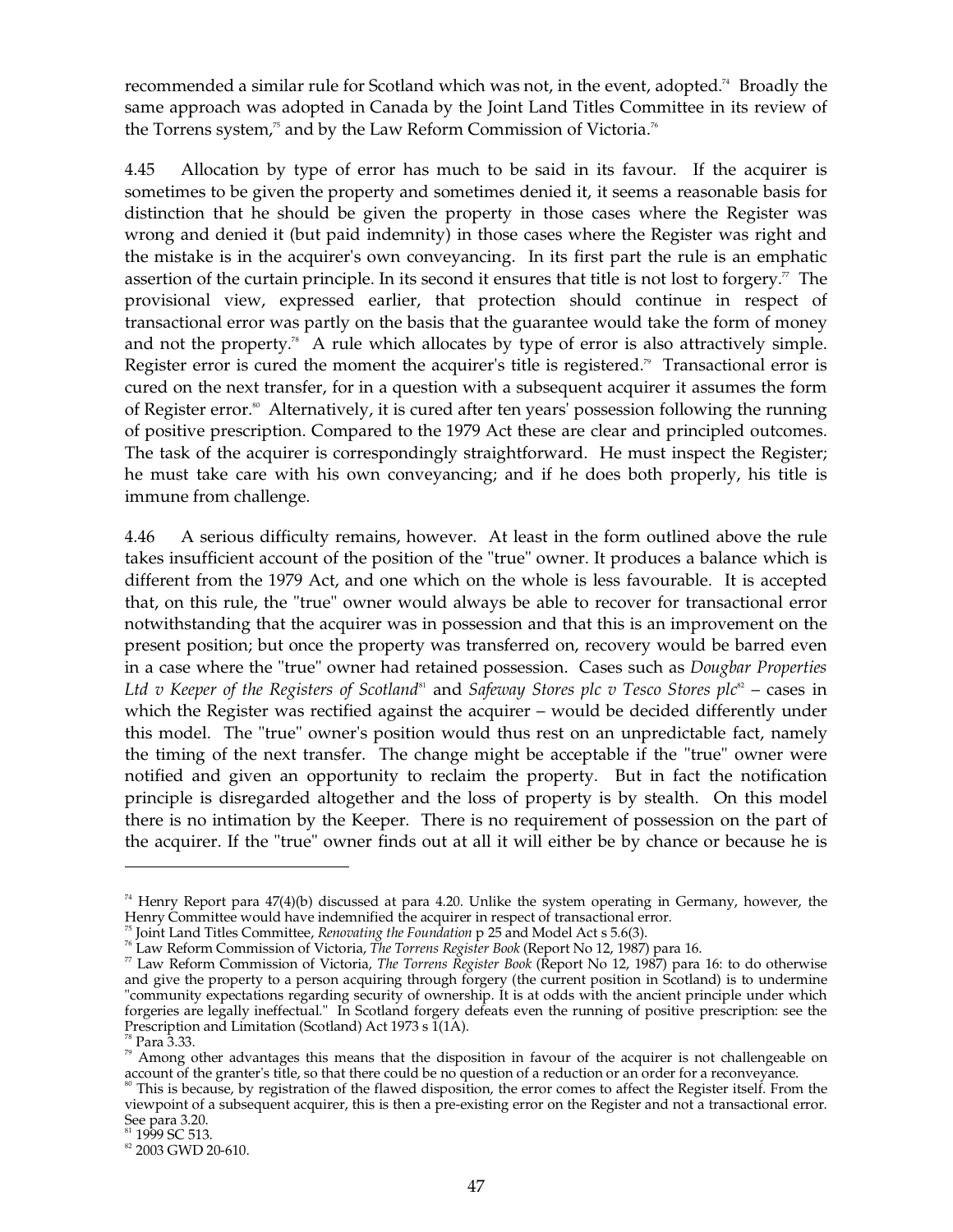now selling his property in turn. In the event that the acquirer had re-sold first, it would be too late to put matters right. To adopt the model as it stands, therefore, would be to abandon the notification principle, with results which many will regard as unacceptable. In the next section we consider whether the model, attractive in other respects, could be adapted so as to accommodate that principle.

## **The problem of notification**

4.47 There are probably only two ways in which effective notification might occur. One would be for the Keeper to notify interested parties of all applications for registration as owner. The other would be to impose a requirement of possession.

4.48 In England and Wales notification by the registrar is mandatory in respect of applications by persons whose claim rests on adverse possession. Those who must be notified include the existing owner and the holder of any registered charge. 83 This, however, is a targeted provision, directed at a case where the application is quite likely to be subject to challenge. A universal notification requirement would be a different matter, slowing down the registration process, increasing costs, inviting unmeritorious claims, and yet in most cases of no value. The failure of the Land Registry Act 1862 in England and Wales is often attributed to a requirement of universal notification. 84 Further, the prospect of a postnotification challenge might weaken reliance on the Register and put the curtain principle at risk.

4.49 Possession is a more promising option. If, however, the curtain principle is to be upheld, then, as previously noted,<sup>85</sup> this must be possession by the seller and not by the acquirer. As compared to the present law, there would be a shift from buyer in possession to seller in possession. On this model an acquirer would take the property free of Register error if and only if, for a prescribed period immediately preceding registration,<sup>\*</sup> the property had been possessed by the seller or by the seller's authors. Possession would include civil possession. The period would need to be long enough for the "true" owner to notice and, if desired, to apply for rectification of the Register; but it should not be so long as to impose evidential difficulties on the seller and acquirer. A period of one or two years might be about right, although in the normal case possession is likely to have been for much longer.

4.50 A solution along these lines is not perfect. Possession will not always alert the "true" owner, particularly in relation to marginal land forming a small part of a large estate; and even if alerted, the owner may be slow to take legal advice and to make the proper response. From the acquirer's point of view, too, the solution has shortcomings. Occasionally it may lead to unexpected results. Thus if the seller possessed for 13 months, the acquirer would take free of Register error (assuming a 12-month rule); but if he possessed only for 11, any pre-existing error on the Register would continue to affect the acquirer until such time as it

 $83$  Land Registration Act 2002 Sch 6 para 2(1).

<sup>&</sup>lt;sup>84</sup> See eg Reid Report para 39. The notification showed the exact boundaries which it was proposed to register. In subsequent legislation the abandonment of notification was accompanied by the abandonment of exact boundaries and the introduction of a general boundaries rule. Scotland is in the difficult position of retaining a system of exact boundaries but without an accompanying requirement of notification.

 $85$ <sup>85</sup> Para 4.35.

<sup>&</sup>lt;sup>86</sup> Registration, as a publicly verifiable date, seems better than eg delivery of the disposition. Any rule would need to take account of the fact that, after delivery, possession is likely to be by the acquirer and not the seller.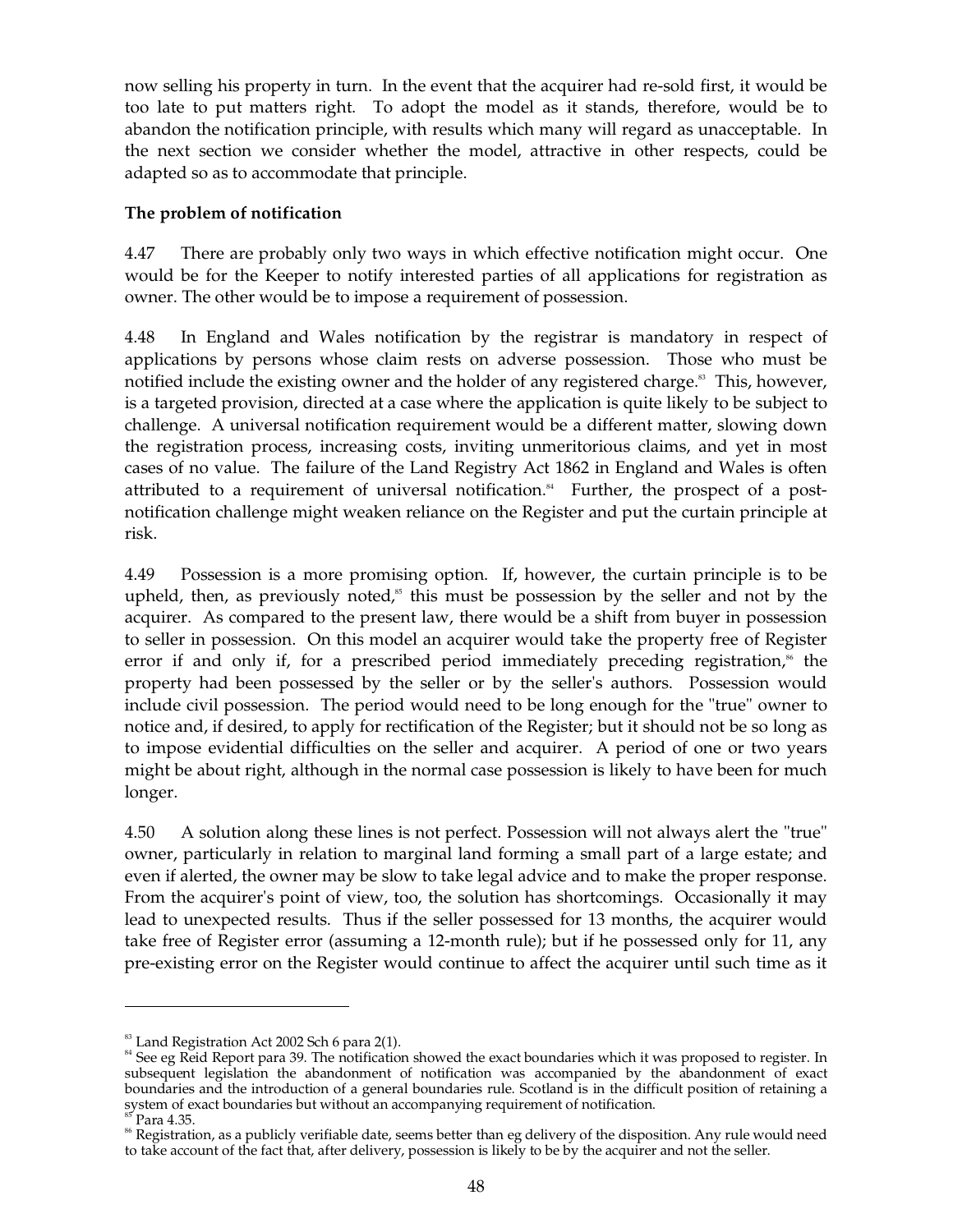was cured by positive prescription. More importantly, the conveyancing burden is increased, for as well as consulting the Register the acquirer must now take some account of the state of possession or accept the risk that the Register might be wrong. In fact the increase seems modest. Already under present law and practice, an applicant for registration must answer a question on the application form as to whether any person is in possession adversely to his interest. To extend that inquiry back for a year or two would not seem especially difficult. In practice we imagine that an acquirer would be satisfied either with the fact that the current seller possesses, or with affidavit evidence from the seller and, if need be, from a predecessor.<sup>87</sup> Reassuring in this regard is the relaxed practice adopted in Sasine transactions where, nonetheless, possession, and for a much longer period, is critical to the validity of title.

4.51 On the assumption that a requirement of possession is acceptable, we have concluded that a model based on type of error offers the best prospects of balancing the competing interests of acquirer and "true" owner. We have not managed to identify another model which satisfies both the curtain principle and the notification principle. And, more positively, the model offers rules which are clear, principled, and relatively simple. It has attracted the support of law reformers in Canada and Australia and has been in successful operation in Germany for more than a century (although without the speciality of possession). 88 In our preliminary view it would operate well in Scotland also.

- 4.52 Our proposal therefore, on which we invite comments, is that:
	- **7. (a) The title of a** *bona fide* **acquirer should be subject to rectification in respect of transactional error.**

**(b) The title of a** *bona fide* **acquirer should be immune from rectification in respect of Register error provided that, for a prescribed period prior to registration of the acquirer's title, the property was possessed by the person from whom he acquired (or from a predecessor of that person).** 

**(c) In the event of rectification, indemnity should be paid to the acquirer.** 

**(d) In the event of a refusal of rectification, indemnity should be paid to the "true" owner.** 

 $87$  Since a seller is already liable under missives to give a good and marketable title, an affidavit from the seller will not add to his obligations. But in practice missives often expire after two years, and the corresponding obligation in the disposition is not absolute but depends on judicial eviction.

 $\delta$ <sup>8</sup> Para 4.44. In Germany notification is not needed because the incidence of error is low. Almost always, therefore, there is no "true" owner to protect. The reasons for this include (i) clear identification of plots of land both on the map base and on the ground (ii) notarial transfer and (iii) the fact that first registrations are no longer occurring.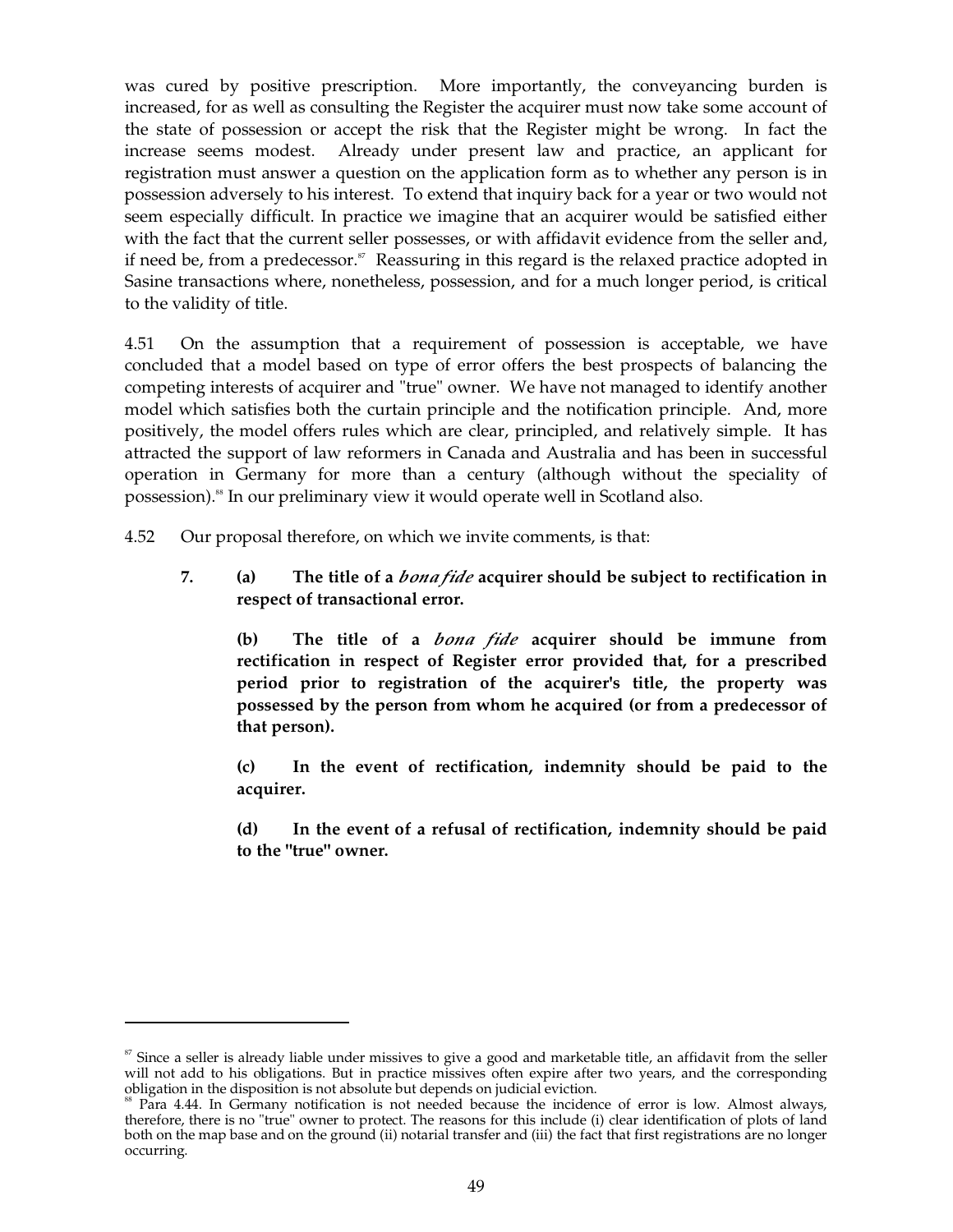- **(e) In paragraph (b) should the period prescribed for possession be** 
	- **(i) one year**
	- **(ii) two years, or**
	- **(iii) some other period (please specify)?**

## **SUBORDINATE REAL RIGHTS**

4.53 Thus far the discussion has concentrated on ownership. Where the right being acquired is not ownership but a subordinate real right, such as a standard security or real burden, the position is much more straightforward. The title is guaranteed, of course,<sup>89</sup> but, under the 1979 Act, the guarantee always takes the form of indemnity and the right itself, being void under the general law, is lost.<sup>30</sup> In *Kaur v Singh*,<sup>31</sup> for example, it was decided that the Register could be rectified with respect to the standard security. So far as we know, this rule is not regarded as unsatisfactory. Certainly if ownership is to be protected, it must follow that lesser rights are sacrificed. And unlike the case of ownership, money will almost always be an adequate exchange. A heritable creditor, for example, is unconcerned at the loss of a security if, following the payment of indemnity, any shortfall in the loan is met. Indeed, if the loan exceeds the value of the property, it will always be easier to indemnify the creditor than the owner: the former would involve only the value of the property, being the extent of the security, but the latter the larger amount necessary to discharge the security by repayment of the loan in full.

4.54 There is one exception. Under the 1979 Act long leases are, for good reasons, treated in the same way as ownership; and, following that principle, the question of whether the lessee retains the land or must give it up against payment of indemnity should be governed by the model discussed above.

4.55 Our proposal is therefore that:

# **8. In the acquisition of a subordinate real right (other than a long lease), the guarantee should continue to take the form of indemnity rather than retention of the right.**

4.56 As well as being acquired, a subordinate real right may also be varied or extinguished. It is for future consideration whether the same rule should apply. The typical case would be the deletion of a subordinate real right following the registration of a discharge which had been forged or was otherwise invalid. If the property were then sold, it would be necessary to decide whether the acquirer should receive an unencumbered title (with indemnity paid to the holder of the real right) or whether, on the contrary, the Register

 $\frac{89}{90}$  Para 3.47.<br>
91 Para 4.12.<br>
91 1999 SC 180.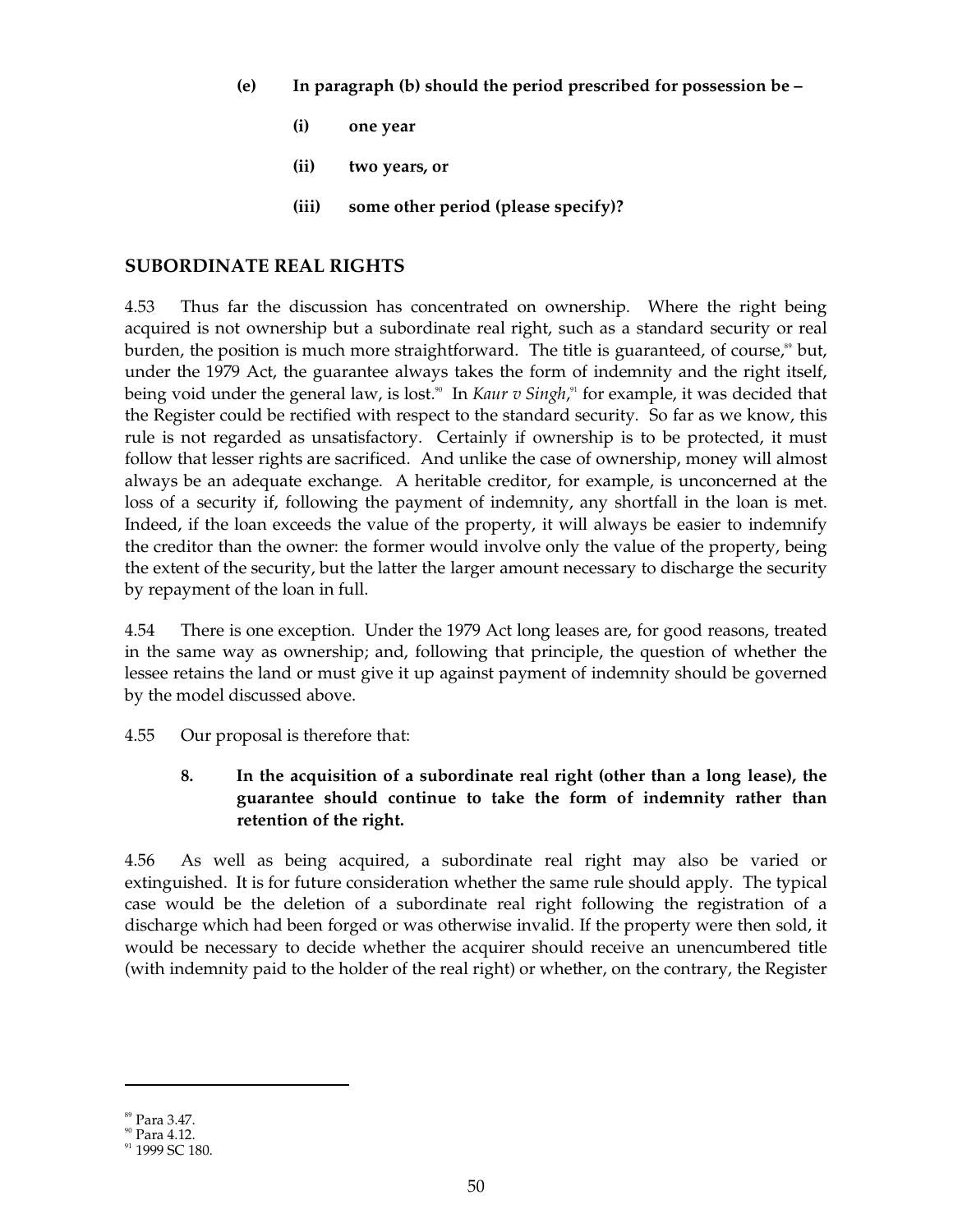could be rectified to the effect of restoring the encumbrance (with indemnity paid to the acquirer). The former would be the result under the present law.<sup>32</sup>

This is because, by s 3(1)(a) of the 1979 Act, an acquirer is affected only by those encumbrances (other than overriding interests) which are entered on the Register. 92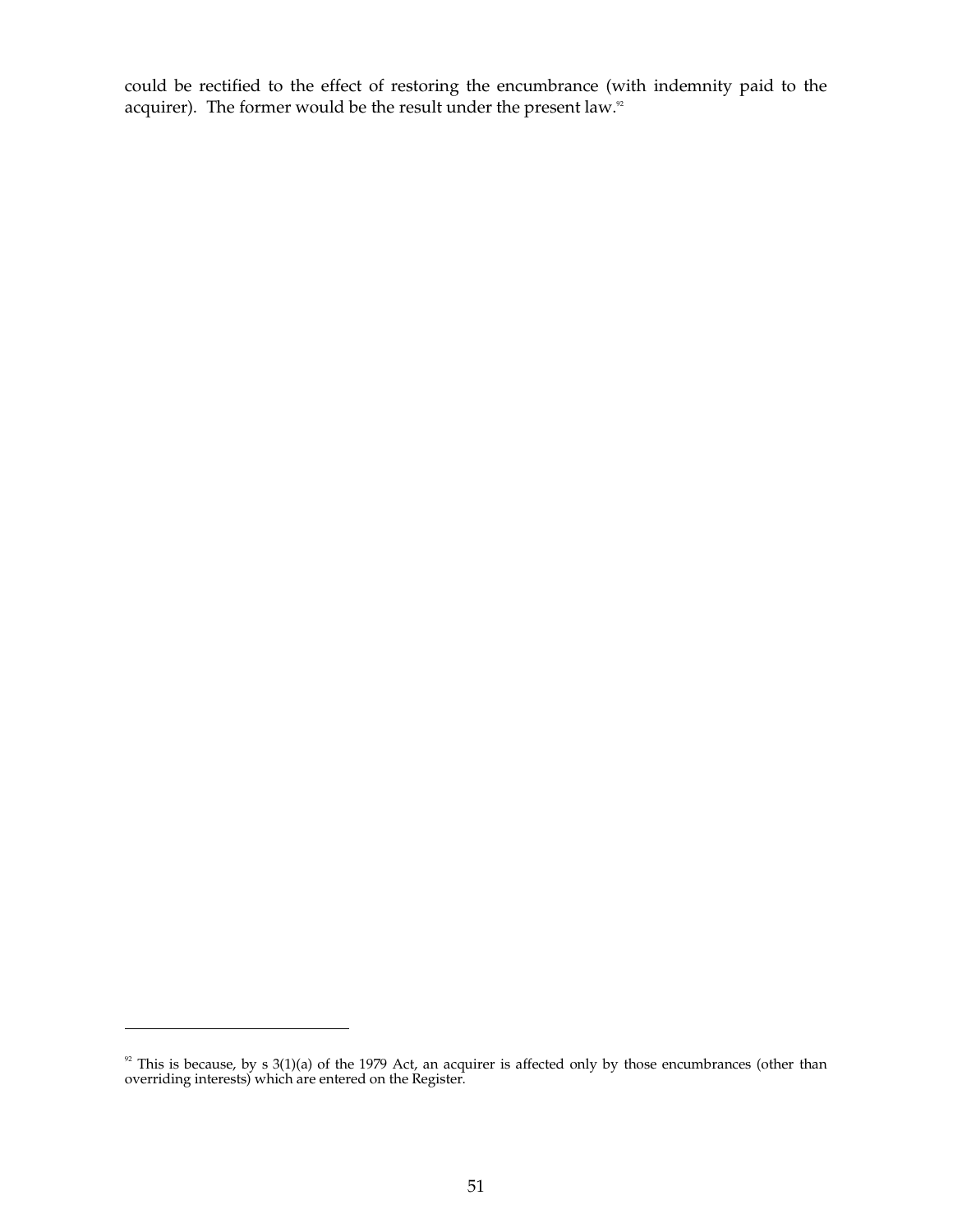# **Part 5 Positive Systems and Negative Systems**

# **INTRODUCTION**

#### **The position in Scotland**

5.1 Systems of land registration are either "positive" or "negative" in nature. 1 A negative system operates, more or less, by the ordinary rules of property law, so that a person acquires ownership if and only if (i) the person from whom he is taking title owned (or was deemed to own) the land in question and (ii) the transfer itself was properly carried out. A bad title is not cured by registration, but rather registration is the final step in the process of transfer. Negative systems innovate on property law only to the extent of providing that, in a question with an acquirer, the Register is deemed to be correct. In this way Register error is cured but transactional error is not. 2

5.2 In a positive system, by contrast, the ordinary rules of property law are set aside. Title flows from the Register and not from the transferor's conveyance. A person entered as owner on the Register *is* the owner. If the conveyance was good, the title so conferred is absolutely good. If the conveyance was bad, the title is good but voidable. 3 As a general rule<sup>4</sup> a positive system does not admit the possibility of void titles.

5.3 The German system of registration of title is negative in character and the Torrens system positive. Whether the scheme introduced by the 1979 Act is positive or negative was, at first, unclear. 5 The first edition of the *Registration of Title Practice Book* held out the promise of continuity of property law and hence, by implication, of a negative system:<sup>6</sup>

"The Reid Committee in their Report (Cmnd. 2032), in recommending the introduction to Scotland of a system of Registration of Title, considered that any such system should be an extension and development of the existing system of Registration of Writs built up in Scotland over the centuries and should incorporate the minimum amount of change in the existing substantive law relating to land rights compatible with a system of Registration of Title. The Henry Committee, subsequently set up to prepare a detailed Scheme for the introduction of Registration of Title, in their Report (Cmnd 4137) closely followed the recommendation that there should be the minimum of change in the existing substantive law. The Act, in implementing the recommendations of the Henry Committee … followed this principle."

 $<sup>1</sup>$  Paras 1.9 and 1.10.</sup>

 $2^{2}$  For the terminology here, see paras 3.15–3.18.

<sup>&</sup>lt;sup>3</sup> For the difference between titles which are absolutely good and those which are good but voidable, see paras 3.1–3.3.<br><sup>4</sup> But for exceptions see para 5.12.<br><sup>5</sup> K G C Reid, "*A Non Domino* Conveyances and the Land Register" 1991 JR 79, 82-7.<br><sup>6</sup> Para A.1.04. The corresponding passage in the second, and current, edition is para 1.5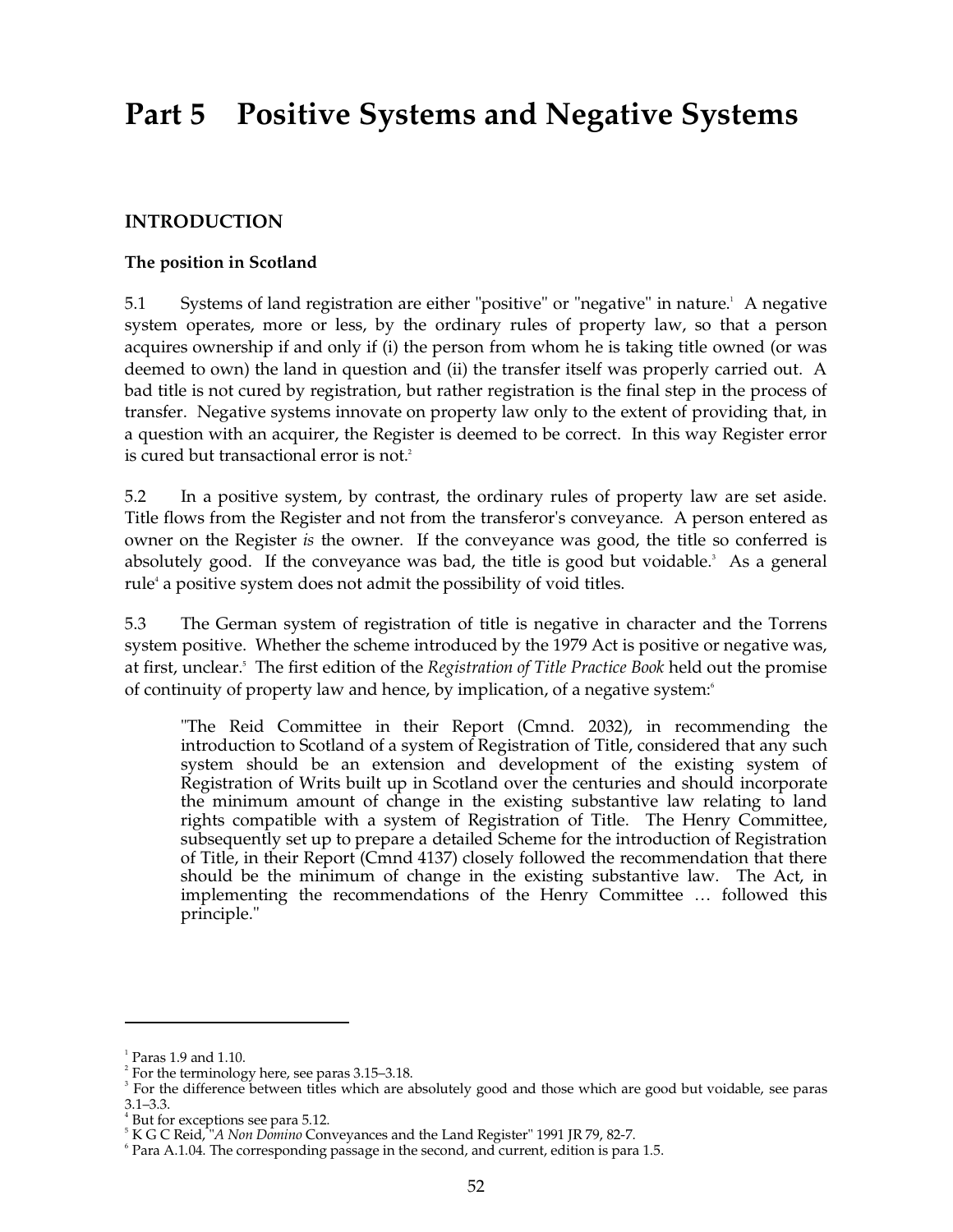In similar vein, in commenting on section 3(1) of the 1979 Act, the *Practice Book* offered the view that:<sup>7</sup>

"The legal effect of registration in the Land Register is all important but differs in only one material respect from the effect of recording in the Register of Sasines. As with recording, registration is concerned with the vesting of real rights and their transmission, variation and discharge. The important difference between Sasine recording and Land Registration is that by reason of the indemnity provisions of the Act (see sections 12 and 13) the State under Registration of Title is 'guaranteeing' the title. In Sasine recording it is not."

Elsewhere, however, the *Practice Book* talked of title flowing from the Register and not from a progress of title deeds, a mode of expression suggestive of a positive system. 8

5.4 The position was little clearer from an examination of the reports of the Reid and Henry Committees. There discussion of principle was meagre and tended to focus on the state guarantee rather than on the title itself. Only the following passage, from the Reid Committee, might be taken as indicating a positive system:<sup>9</sup>

" [U]nder registration of title … all registered interests become indefeasible except in the rare case in which rectification of the Register is allowed …; even in that case the State guarantee will ensure full compensation to the owner …"

5.5 The 1979 Act itself was opaque. The crucial provision was section 3(1), which described the effect of registration. The opening words might be taken as indicating that the new system was positive in nature:

"Registration shall have the effect of vesting in the person registered as entitled to the registered interest in land a real right in and to the interest …"

But later this was qualified by the words:

"insofar as the right … is capable, under any enactment or rule of law, of being vested as a real right …"

Whether, say, a purported right under a conveyance *a non domino* was capable of being vested as a real right within the terms of this proviso was hard to say.

5.6 In fact the position remained in doubt until the development of significant case law on the Act in the 1990s, and even today the point has not been the subject of express decision. Nonetheless, on the basis of *obiter dicta* it seems possible to say that, whatever the original intentions might or might not have been, the system of registration of title in Scotland is positive in nature.<sup>10</sup> Whether this view of the legislation should continue to be accepted is, however, a different matter.

<sup>&</sup>lt;sup>7</sup> Registration of Title Practice Book (1<sup>st</sup> edn, 1981) para C. 19.

<sup>&</sup>lt;sup>8</sup> Registration of Title Practice Book (1<sup>st</sup> edn, 1981) para A.1.05(iii).

<sup>9</sup> Reid Report para 154(1).

<sup>&</sup>lt;sup>10</sup> See eg *Short's Tr v Keeper of the Registers of Scotland* 1994 SC 122 at p 130C *per* Lord Coulsfield and pp 138E and 141A *per* Lord President Hope; *Stevenson-Hamilton's Exrs v McStay* 1999 SLT 1175 at p 1177D *per* Lord Kingarth; *M R S Hamilton v Keeper of the Registers of Scotland* 2000 SC 271 at p 277E *per* Lord President Rodger.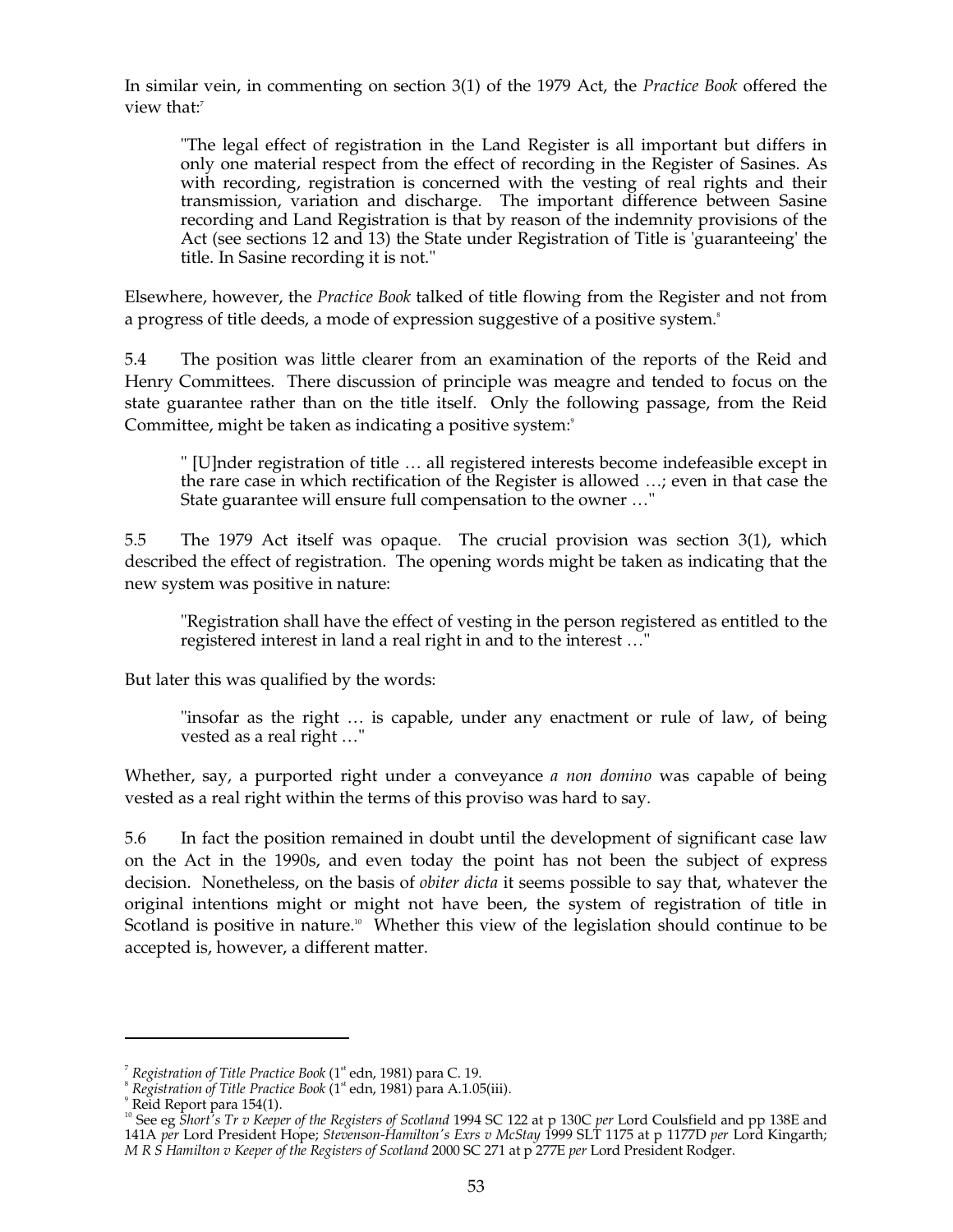## **Technique not policy**

5.7 The difference between a positive and a negative system is a difference of technique and not of policy. It has no bearing on the difficult issues, discussed in parts 3 and 4 of this paper, as to the scope and nature of the statutory guarantee. The model which, arising out of that discussion, has our provisional support could be operated as either a positive or a negative system. The same is true of the 1979 Act itself. The choice between a positive and a negative system is thus a choice of convenience, to be determined by criteria such as simplicity, efficiency, and coherence. As such it is of considerable importance in its own right. But it does not touch the purpose or effect of registration of title.

5.8 Furthermore, the choice affects directly only a narrow group of cases. Most titles most of the time are absolutely good, so that ownership is conferred immediately on registration. And many titles which are not absolutely good are good but voidable, with the same result. Whatever its importance in legal theory, therefore, the choice in practice affects only those few cases where the title under the general law would be void, either from the outset<sup>11</sup> or later, following reduction.<sup>12</sup> And the difference in result is simply that, whereas in a negative system the title remains void at least for an initial period, in a positive system it is upgraded at once to good but voidable.

5.9 The difference can be illustrated by reference to the model provisionally favoured in part 4. 13 Under that model, and assuming possession, a *bona fide* acquirer is affected only by transactional error, that is, by mistakes in his own transaction. The typical case is a forged disposition. If the model were operated as a positive system, the acquirer would become owner immediately on registration, and despite the forgery. On a negative system ownership would remain with the "true" owner. In both cases the Register would show the acquirer as owner, and in both the Register would be inaccurate and vulnerable to rectification. In both cases the ultimate fate of the property would depend on whether the "true" owner sought rectification before either the acquirer sold on or positive prescription had run, at which point the defect would be washed out of the title.<sup>14</sup> In both cases if the "true" owner sought rectification in time, the property would be restored. On this example the difference between a positive and negative system lies merely in the status of the property during a transitional period which begins with the registration of the forged disposition and ends with the curing of the defect or the restoration of the property. Does the property, during this period, belong to the acquirer (the result of a positive system) or to the "true" owner (the result of a negative)? Or to put the same question in a different way, is the title of the acquirer voidable or void? The maximum duration of the transitional period is ten years, being the length of time required for prescription to run. Often it will be shorter.

<sup>&</sup>lt;sup>11</sup> Para 3.1.<br><sup>12</sup> Paras 6.8–6.10.<br><sup>13</sup> Para 4.52.

 $14$  The reintroduction of positive prescription is proposed in paras 3.4–3.11. The fact that a disposition is forged does not prevent the running of prescription in favour of a *bona fide* acquirer: see Prescription and Limitation (Scotland) Act 1973 s 1(1A)(b).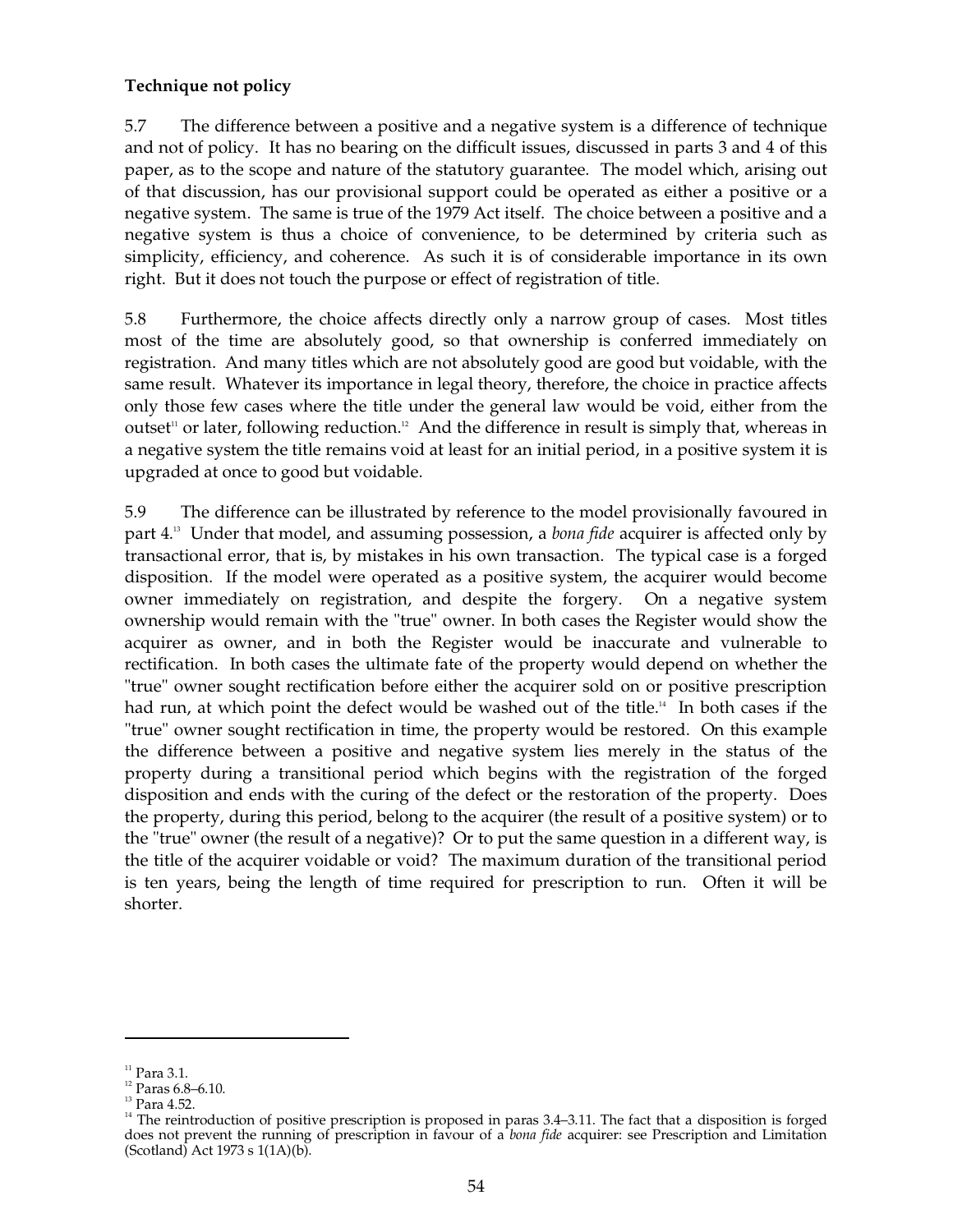# **POSITIVE SYSTEMS: THE ADVANTAGES**

5.10 The main advantage of a positive system lies in adherence to the mirror principle, or at least to that aspect of the principle which deems the information on the Register to be correct. 15 For under a positive system a person shown as owner is indeed the owner – even if, on a wider view of things, the Register is inaccurate and vulnerable to rectification. The principle is intuitively attractive. If issues of ownership (and other rights) can be determined merely by a glance at the Register, that is a gain both for facility of transfer and for legal certainty; and the person holding a land certificate has the reassurance of a good title.

5.11 This advantage is not, however, unique to a positive system. 16 Even under a negative system the Register will be incorrect only in the small number of cases where, owing to forgery or other transactional error, the wrong person is shown as owner. In practice the mirror principle is observed by a negative system almost as much as by a positive. It is for that reason that, in German law (which operates a negative system), the Register is presumed to be correct. 17 In favour of a *bona fide* acquirer, of course, that presumption is irrebuttable. 18

5.12 Furthermore, even under a positive system such as that operated by the 1979 Act, the Register is not always right. The person who is registered as owner might not exist. There might, for example, be no such person as "John Smith, 42 Cairns Crescent, Dundee", or a company named as owner might never have been incorporated. More importantly, an entry which begins as correct may cease to be correct with the passage of time. If John Smith is registered today as owner, then (assuming such a person exists) he is conclusively owner of the property in question. But it does not follow that he is owner tomorrow, or next week, or next year, even if his name remains on the Register. Although the 1979 Act confers ownership at the time the entry is made,<sup>19</sup> it does not, and could not, guarantee its continuance. While therefore an entry on the Register is usually accurate at first, it may cease to be accurate in the event that circumstances change. In fact there are a number of ways in which ownership could be lost. Mr Smith might die. A company or other juristic person might be dissolved. Or the property might be acquired by someone else. 20 The last would happen if a different person were registered as owner of all or part of the same property – the situation in *Safeway Stores plc v Tesco Stores plc* 21 – or if prescription ran in favour of someone else on the basis of a title recorded in the Register of Sasines. Subordinate real rights are lost more easily still. A lease is extinguished by irritancy, a standard security by repayment of the loan, and a real burden by acquiescence. All subordinate real rights other than leases are extinguished by negative prescription. None of this is detectable from the Register.

<sup>&</sup>lt;sup>15</sup> Paras 1.14 and 1.15.

<sup>&</sup>lt;sup>16</sup> Arguably the Sasine system conforms to the mirror principle: see para 1.21.

<sup>&</sup>lt;sup>17</sup> § 891 BGB.

<sup>&</sup>lt;sup>18</sup> § 892 BGB. In substance that is the rule proposed in part 4: see para 4.52.

 $1979$  Act s 3(1)(a).

<sup>20</sup>*Registration of Title Practice Book* para 6.5.

 $21$  2003 GWD 20-610. See paras 5.37 and 5.38.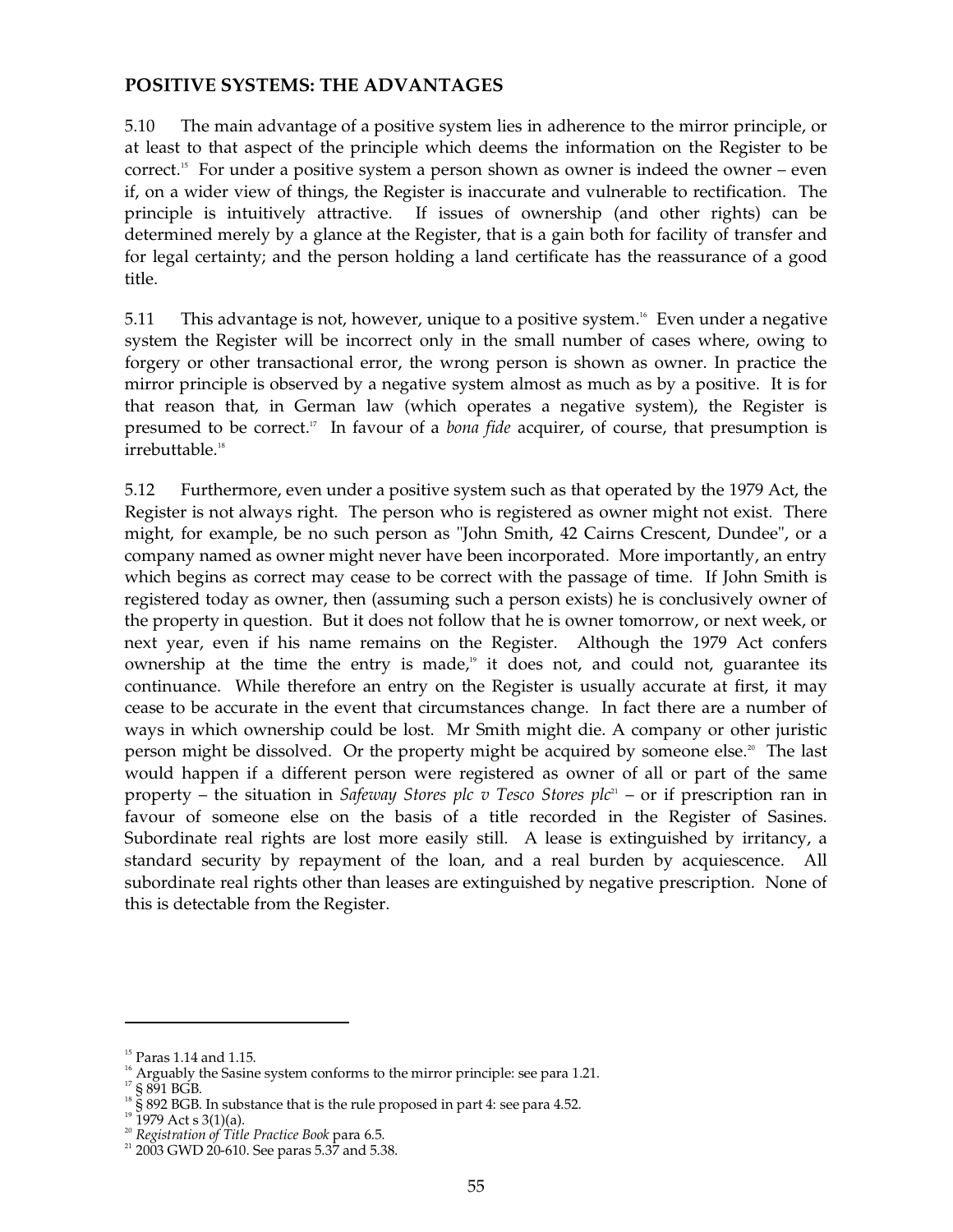5.13 Many of these events, of course, are unusual and some are exceptional. In a very high percentage of cases the Register gives an accurate account of the rights affecting land. But it is not infallible, and it is not greatly more accurate than a Register based on a negative system.

# **POSITIVE SYSTEMS: THE DISADVANTAGES**

# **Introduction**

5.14 Against the advantage of greater fidelity to the mirror principle must be set a number of disadvantages which affect a positive system of registration of title. Five in particular deserve mention.

# **Bijuralism**

5.15 As previously mentioned, a positive system is of its nature bijural, that is to say that it makes simultaneous use of two different systems of property law. $2^2$  In the first instance transactions under the 1979 Act are governed by the special rules of land registration and in particular by the rule that registration, of its own force, confers title. But in order to determine the status of the resulting entry on the Register the sequence must be re-run by reference to the ordinary rules of property law. If the result is the same, the Register is accurate and the title of the acquirer unchallengeable. If the result is different, the Register is inaccurate and the title of the acquirer is voidable and vulnerable to rectification.<sup>23</sup> By contrast, a negative system works with ordinary property law alone.

5.16 Bijuralism faces certain difficulties. It is complex and awkward to use, and, sometimes, hard to understand and to explain. By operating with two different systems of law, moreover, it leaves uncertain the relationship between them. In the Torrens system this has led to a substantial, and growing, case law,<sup>24</sup> and there is every sign that the same will be true of the 1979 Act. 25

5.17 A simple example illustrates some of the problems. Suppose that A is the registered proprietor of land. B is then registered as proprietor in A's place on the basis of a disposition on which (unknown to B) the signature of A is forged. Sometime later B dispones the land to C, who is registered as owner in place of B.

5.18 At one level, of course, the position is perfectly straightforward. As the registered proprietor, C is the owner of the land. That is the result according to the rules of land registration. Nonetheless a number of difficulties arise.

5.19 The first is the status of C's title. In showing C as owner, is the Register accurate or inaccurate? If the ordinary rules of property law are applied strictly, the answer can only be that the Register is inaccurate and hence vulnerable to rectification. For no title could pass to B on the basis of a forged disposition, and if B did not own he could not pass ownership to C. But this may be too literal an application of the ordinary law. No doubt that law would

 $22$  Para 1.11.

<sup>23</sup> Paras 2.11–2.13.

24 Charted, in the case of Australia, in Peter Butt's regular column in the *Australian Law Journal*.

 $^{25}$  Para 2.25.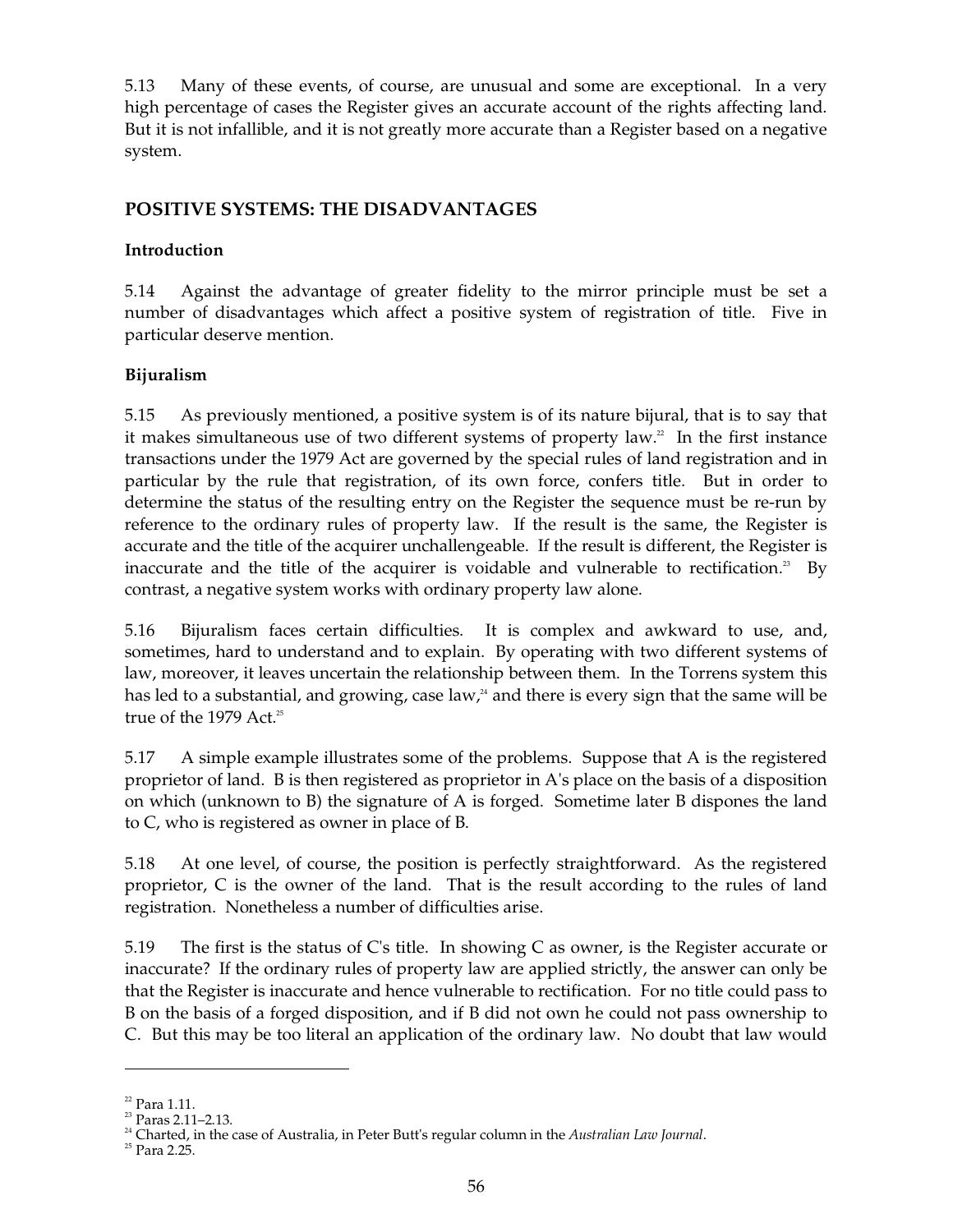not have invested B with ownership, but the fact remains that B *was* owner and that C took title from B. According to ordinary property law a person acquiring from the owner becomes owner in turn. It follows, on this view, that ordinary property law would confirm the result of the rules of land registration and that the Register is accurate. Which approach is correct? After more than 20 years of registration of title in Scotland the answer remains unclear. The first would apply property law to the entire chain of events from the time the defect (the forgery) first appeared. The second would confine its application to the most recent transaction on the basis that ordinary property law is itself affected by the rules of land registration. Both approaches are plausible and there seems no principled basis for choosing between them.

5.20 The controversy is avoided by simplifying the example, so that there was no transfer to C and the registered proprietor remained as B. But other problems remain. Take the position of A. A ceased to be owner on the registration of B's title. But the Register is inaccurate and can, in principle, be rectified at the instance of A. What then is the nature of A's right? If it is a personal right, who is the obligant (the Keeper? B?)? If it is a real right, what is its nature? Is it transferable and, if so, by what means? Is it a freestanding right or a pertinent of such other land as is still owned by A? Can it be attached by creditors? Is it affected by the bankruptcy of B? These questions are not only unanswered but, in the absence of a robust conceptual model, unanswerable short of litigation. The position of A may be the same, or different, if the potential inaccuracy at issue is not ownership but a subordinate real right. The issue of a successor's right to indemnity in respect of a lease has been litigated. 26

5.21 Often B will be in possession, thus preventing rectification. Instead A will have a claim for indemnity from the Keeper. It is unclear, however, whether payment of indemnity changes the underlying position. Does the Register not remain inaccurate, as before? Or if it does not, by what legal mechanism has B's title ceased to be voidable? Does the fact that A was paid indemnity prevent an application for rectification in the event that B comes to lose possession? And if rectification is granted, must the indemnity be repaid?

5.22 In time these questions could be answered, whether by the accumulation of case law or by legislation. But it is likely that they would be replaced by others like them, for bijuralism is an improvisation in search of principles, and the search may yet be a long one.

## **Ownership in the wrong place**

5.23 The inconvenience and uncertainty of bijuralism might be justified if the result was to award ownership to the "right" person. Usually, however, the reverse is the case.

5.24 If a title is void under the general law it is usually because the disposition was forged or was granted *a non domino*. Under a positive system, ownership passes in both cases. The grantee is invested and the "true" owner divested. Nor is good faith a requirement, as it would be for the state guarantee.<sup>27</sup> A person who forges a disposition in his own favour is rewarded by the 1979 Act with ownership. The *male fide* grantee of a disposition *a non domino* is in the same position. The result seems unsatisfactory. Bad faith is rewarded. An innocent party is deprived of ownership without either consent or, usually, knowledge.

<sup>&</sup>lt;sup>26</sup> M R S Hamilton Ltd *v* Keeper of the Registers of Scotland (No 1) 1999 SLT 829.<br><sup>27</sup> Para 3.14.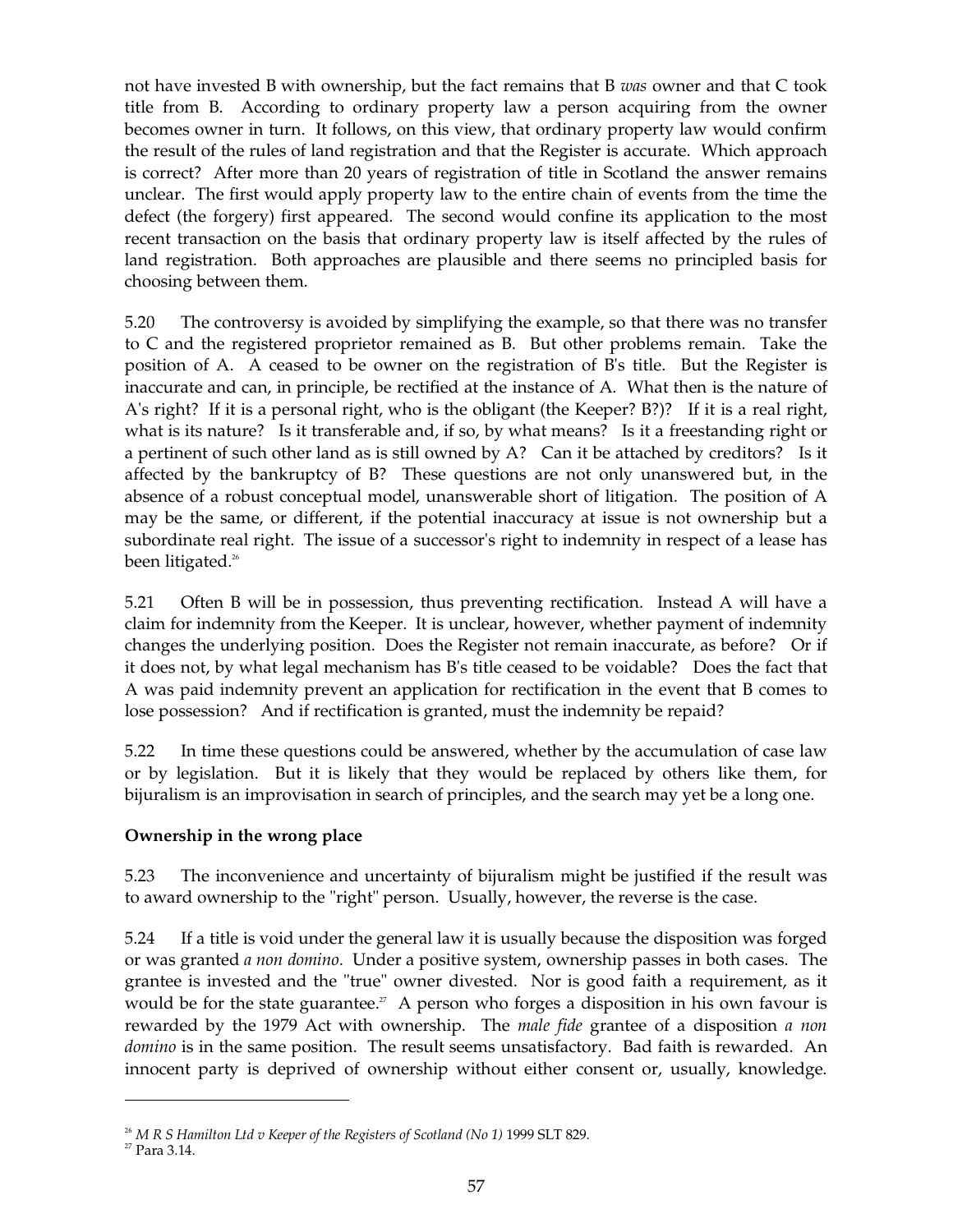And the careful distinction of the general law between voidable deeds and void deeds – between cases of consent and cases where no consent is given  $-$  is swept away.<sup>38</sup> It is true, of course, that the "true" owner could retrieve the property by applying for rectification, for our concern is only with the transitional period before the acquirer's title becomes secure.<sup>29</sup> But the question is whether he should have lost it in the first place.

5.25 The point seems stronger still when it is recalled that "ownership" in this context is not merely a label born of administrative convenience but is ownership *for all purposes*. Suppose, for example, that in 2004 B forges a disposition in his own favour, registers and takes possession; and further suppose that it is not until 2010 that A, the "true" owner, finds out about B's title and is able to have the Register rectified to the effect of restoring his name. Rectification is not, and indeed could not be, retrospective.<sup>30</sup> Thus for the six years between 2004 and 2010 the owner is B and not A. The rights and liabilities of ownership attach to B. B's occupation of the land is lawful, because he is the owner. Any attempt by A to dispossess him would fail.

5.26 In the common law world this result seems barely to have attracted attention, perhaps because of the prevalence of the idea of relative title and the generally weak sense of ownership. In a jurisdiction such as Scotland, with a largely civilian law of property, the result is startling. It is perhaps of significance that, so far as we can discover, no other civil law jurisdiction operates a positive system of land registration. In Germany, as already mentioned, the system is negative and not positive.

5.27 It is instructive to look at a comparable rule for moveable property. Where A sells and delivers goods to B on the basis of retention of title, and B then re-sells the goods to C, the effect of section 25 of the Sale of Goods Act 1979 is to confer ownership on C notwithstanding that B was not the owner. As under registration of title, security of ownership is sacrificed to facility of transfer: it is considered more important that a *bona fide*  acquirer (C) should obtain a good title than that the "true" owner (A) should keep the property. But the mechanism by which this familiar objective is achieved is of considerable interest. A is not divested of ownership as soon as possession is obtained by B. On the contrary, A remains owner for as long as possible – or in other words, throughout what was described earlier as the transitional period. It is only when facility of transfer requires a different result – only, in other words, when B sells to  $C$  – that A is finally divested.<sup>31</sup> This is, in effect, a negative system, and one which is properly respectful of the rights of the "true" owner.

5.28 If there are good reasons for leaving ownership with the "true" owner during the transitional period, there are no countervailing reasons for conferring ownership on the acquirer. On the contrary, for as long as the acquirer's position is at risk it seems reasonable that ownership should be withheld. Assuming good faith, he would remain entitled to the fruits of his period of possession.<sup>32</sup> A third party taking from him would receive a good title, in the same manner as under section 25 of the Sale of Goods Act. And if the acquirer

<sup>&</sup>lt;sup>28</sup> Para 4.7.<br><sup>29</sup> Para 5.9. Once the Register ceases to be rectifiable, ownership should of course pass, even under a negative system. <sup>30</sup>*Stevenson-Hamilton's Exrs v McStay* 1999 SLT 1175; *M R S Hamilton Ltd v Keeper of the Registers of Scotland* <sup>2000</sup>

SLT 352. 31 And he is divested directly in favour of C. B does not become owner at all. 32 Reid, *Property* para 171.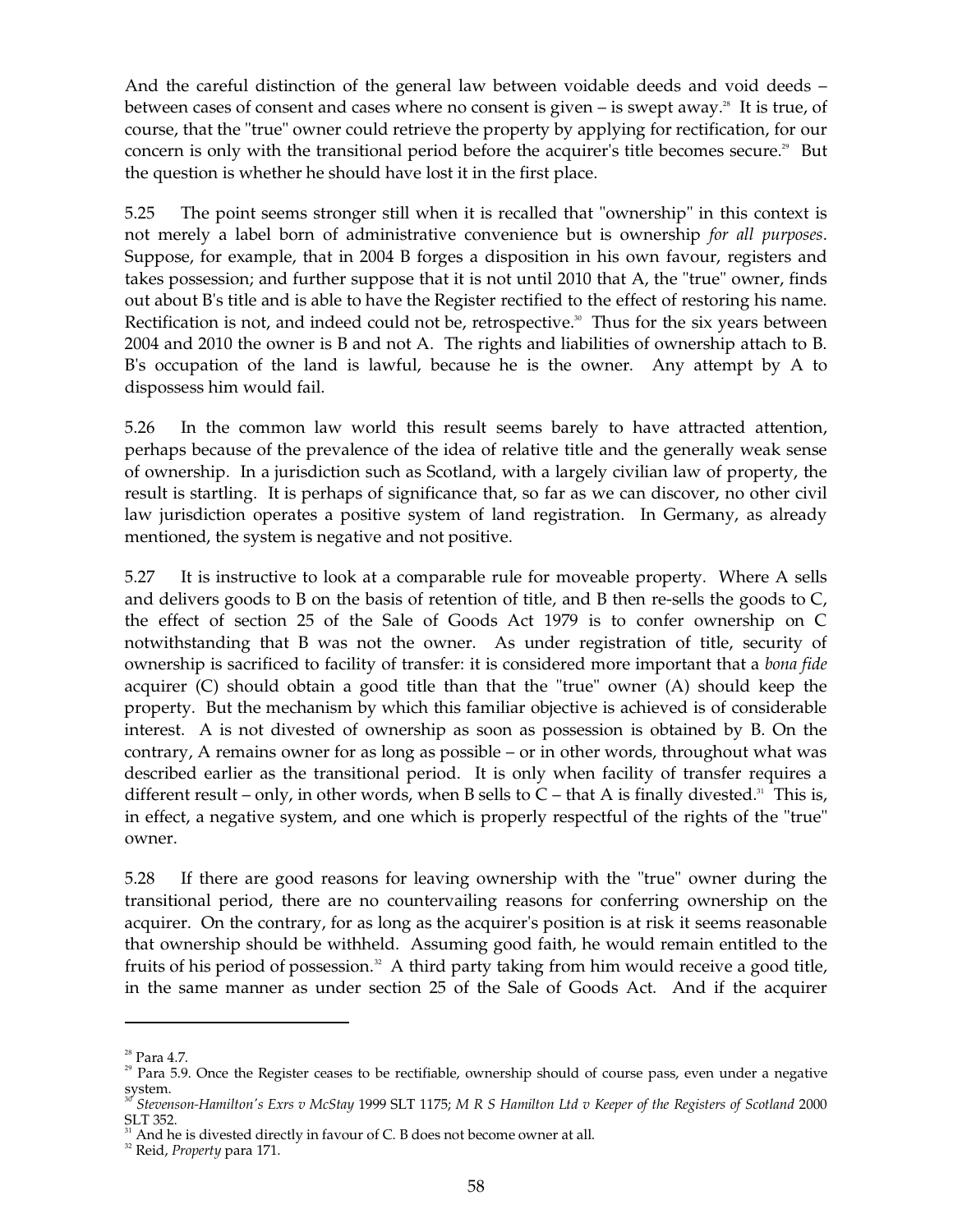possessed for ten years, ownership would be conferred by prescription. But to confer ownership at once, without possession, seems too great a reward for the mere act of registration.

5.29 Like this paper, the Reid Report had recourse to the idea of "true" ownership.<sup>33</sup> The phrase is revealing. The "true" owner is the person who ought to be owner, and who would be owner but for the positive system of land registration. A negative system would allow the inverted commas to be removed.

## **Title from the Register**

5.30 "Under a Torrens system", it has been said, "B does not receive his legal interest by a transfer from A; it is conferred by the state through registration"; 34 or, as the matter is sometimes expressed in respect of the 1979 Act, title comes from the Register and from the Register alone. This idea is perhaps a strange one. On the one hand the law lays down a series of formal requirements for the transfer of land; and on the other it proceeds immediately to discard them. Thus a transfer must be by written deed; the granter must have title and both parties capacity; the deed must describe the parties and the property; it must contain words of transfer; it must evidence both an intention to transfer and, by acceptance of delivery, an intention to receive the property; and it must be executed in solemn form. Yet none of this is actually necessary because, regardless of the deed – regardless even of whether there *is* a deed – ownership is conferred by, and only by, the entering of a person's name on the Register as proprietor. Of course it is true that the deed and other solemnities remain a requirement of the underlying law – of the law by reference to which the accuracy of the entry on the Register is judged. But transfer under the 1979 Act is no longer a matter of the consent of the parties, 35 and the words "do hereby dispone" are empty and misleading.

5.31 Unexpectedly, the result resembles the method by which land was transferred under the feudal system prior to its simplification by the introduction of the conveyance *a me vel de me*. Feudal law did not allow for direct transfer from A to B. Instead A was obliged to resign the property to the superior who granted the property in turn to B. As with feudalism so, in a sense, with the 1979 Act. A resigns the property to the Keeper and the Keeper re-grants by entering B's name in the Register. But, unlike a feudal superior, the Keeper is able to re-grant even where there has been no resignation.

5.32 The doctrine of title from the Register is a necessary part of a positive system in respect of cases where the conveyance is void. But whether the small number of such cases justifies the abandonment of the principle of consensual transfer seems open to question.

## **European Convention on Human Rights**

5.33 If title flows from the Register, every decision by the Keeper to register (or to rectify) is a decision to take ownership away from A and to give it to B. Arguably, this is a "determination of ... civil rights and obligations" and so must comply with article 6 of the European Convention on Human Rights. Article 6 provides that:

<sup>&</sup>lt;sup>33</sup> Reid Report para 115.<br><sup>34</sup> Mapp*, Torrens' Elusive Title* para 5.9.<br><sup>35</sup> Stair III.2.3: "It must needs then be the present dispositive will of the owner, which conveyeth the right to any other …"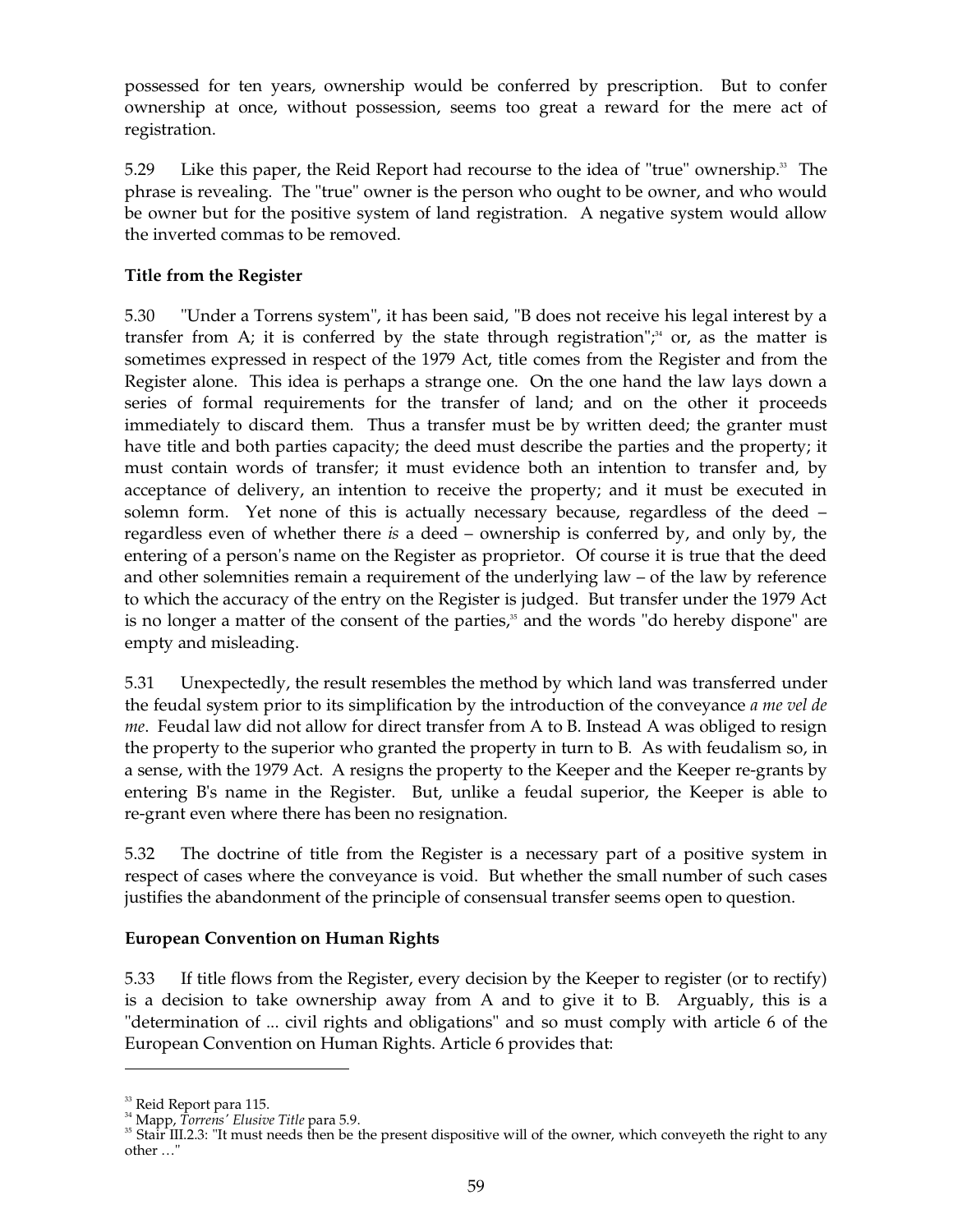"In the determination of his civil rights and obligations … everyone is entitled to a fair and public hearing within a reasonable time by an independent and impartial tribunal established by law … Judgment shall be pronounced publicly …"

It has been suggested that the 1979 Act may fail to reach this standard in respect that it "envisages the Keeper sometimes making deliberate expropriative decisions without any sort of hearing and sometimes without even informing the victim of what is happening".<sup>36</sup> The problem of absence of notice to the "true" owner was discussed earlier.<sup>37</sup> In the United States the registrar's discretion under the Torrens system was held unconstitutional under the Fourteenth Amendment (due process) and was replaced by a judicial process.<sup>38</sup> So far as we are aware, the only other jurisdiction subject to the ECHR which uses a positive system of land registration is England and Wales, and there an independent adjudicator has recently been introduced to hear disputes,<sup>39</sup> partly because of fears of non-compliance with article 6. 40 This is not to concede that the 1979 Act is in breach of article 6. Shortcomings in an initial process of decision-making can often be made good if the decision is reviewable by an independent court with full jurisdiction;<sup>11</sup> and under the 1979 Act the Keeper's initial decision can be reviewed by the Lands Tribunal on any ground of fact or law. 42 But in the event that a positive system were to be retained, it would be necessary to consider much more carefully whether the appropriation of property is subject to sufficient safeguards in respect of process. 43

#### **Inflexibility**

5.34 Even if a positive system were of value in some situations, it suffers from the difficulty that it applies in all situations. That everything that is registered turns into a real right is the registration equivalent of a Midas touch. Sometimes the result is plainly unwelcome.

5.35 An obvious example is *a non domino* conveyances. Often in such cases the invalidity of the deed is known both to the grantee and to the Keeper, but the Keeper chooses to register in order to allow the running of prescription. 44 Indemnity, naturally, is excluded. Nonetheless the grantee becomes owner, not at the end of ten years' possession, but at once; and there is a matching and immediate expropriation of the property of the "true" owner. The result is unsatisfactory but also unavoidable, for prescription requires registration and registration, under a positive system, involves the conferral of ownership.

5.36 A similar difficulty can be seen with parts and pertinents. On first registration it is good, and normal, practice for such pertinents as are mentioned in the Sasine writs to be listed in the A (property) section of the title sheet. Sometimes, however, these "rights" are of

<sup>&</sup>lt;sup>36</sup> G L Gretton, "The Protection of Property Rights" in A Boyle, C Himsworth, A Loux and H MacQueen (eds),

Human Rights and Scots Law (2002) 275, 289.<br><sup>37</sup> Para 4.30.<br><sup>38</sup> The People v Chase (1897) 165 Ill 527, 46 NE 454; *The People v Simon* (1898) 176 Ill 165, 52 NE 910.<br><sup>39</sup> Land Registration Act 2002 s 73(7), part 11.<br><sup>40</sup> Developments Ltd) v Secretary of State for the Environment, Transport and the Regions [2003] 2 AC 295.<br><sup>42</sup> 1979 Act s 25.<br><sup>43</sup> Article 6 issues may also arise, if less acutely, in respect of other aspects of the Keeper's

negative system might raise article 6 issues. For if registration is refused, the applicant is denied the opportunity to become owner; and if it is accepted but the conveyance is void, the owner, while retaining title for the moment, is by the very act of registration put at risk of losing that title in the event that the acquirer sells on.<br><sup>44</sup> For registration practice in relation to *a non domino* conveyances, see *Registration of Title Prac*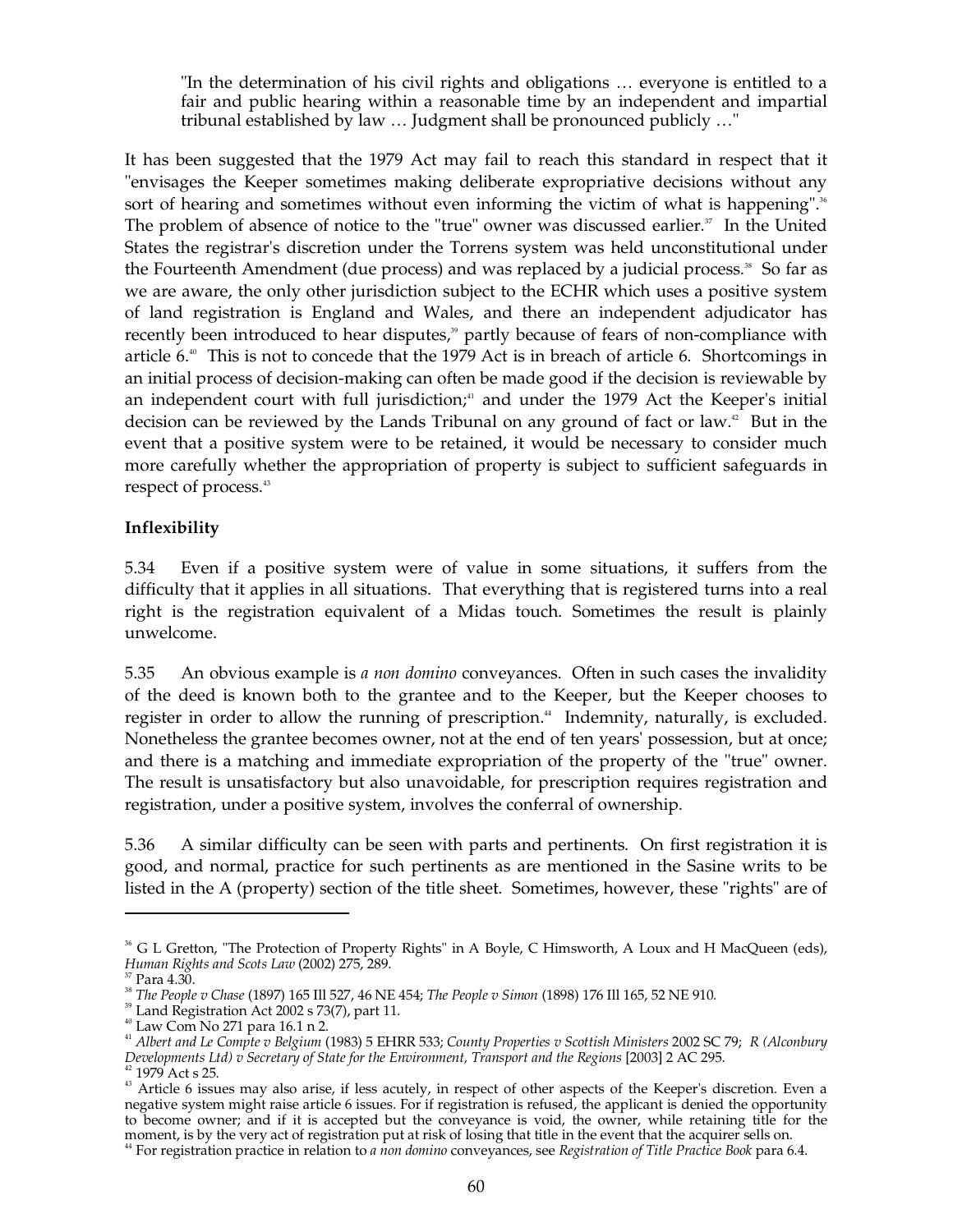doubtful validity. The mention of a servitude, for example, might have been a result of wishful thinking and not of a grant by the servient proprietor or of possession for the twenty years of prescription. Or rights in common might contradict other rights in common held on other titles, or might otherwise have no proper basis for existence. Under the Sasine system such "rights" were null. On registration in the Land Register they are infused with life, with unpredictable results. A negative system takes rights as they are. A positive system must choose between not registering at all and the indiscriminate conferral of validity.

5.37 Overlapping titles are particularly troublesome. In *Safeway Stores plc v Tesco Stores*  plc<sup>45</sup> Safeway were registered as owners of certain land. Shortly afterwards Tesco were registered as owners of adjacent land but including a strip which was also in the Safeway title. The Keeper, aware of the overlap, excluded indemnity on the Tesco title, narrating that the disputed strip "was registered under Title Number REN 56654 [the Safeway title] on 8 October 1997 and ranks prior to the Disposition to Tesco Stores Limited registered 14 May 1998 on which the entitlement of the said Tesco Stores Limited was founded". The intention seems to have been (i) to confirm for the time being the title of Safeway to the strip but (ii) by including the same area within Tesco's title, to allow for the possibility of prescriptive acquisition. And under a negative system that indeed would have been the result (assuming that the Safeway title was good in the first place). A positive system, however, operates in a different way. Safeway, of course, became owner on 8 October 1997, for registration must always lead to ownership. But for the same reason Tesco became owner on 14 May 1998. The result requires close attention. Property law is unititular, meaning that for any one thing at any one time there can only be one right of ownership.<sup>46</sup> That is a doctrine of the civil law, relative title on the English model not being accepted in Scotland.<sup>47</sup> There can be no question therefore of a ranking of ownership, in the same way as there is, for example, a ranking of heritable securities. 48 If Safeway and Tesco were both registered as owner, it was not the case that one was the first-ranking owner and the other the second. Instead one was owner and the other was not owner. When Tesco's title was registered on 14 May 1998, Tesco became owner, for that is the unavoidable effect of a positive system;<sup>49</sup> and if Tesco became owner, it follows that, simultaneously, Safeway was divested of ownership.

5.38 The result is to turn the ordinary law on its head. Under that law the rule is first in time first in right (*prior tempore potior jure*). Under a positive system the rule is last in time first in right,<sup>50</sup> a rule which is not only unfair but also unstable in its operation. For whereas there can only be one "first", there is a new "last" every time there is a new transaction. Thus if Safeway were now to sell to a third party, the third party would become owner on registration and Tesco would be divested. And if Tesco were in turn to dispone to a fourth party, the fourth party would acquire ownership and the third party would be divested. The sequence would continue indefinitely unless or until the Keeper decided to refuse registration in respect of one of the competing lines of title. Once again, the example places

<sup>&</sup>lt;sup>45</sup> 2003 GWD 20-610. For a detailed discussion of the case at first instance, see K G C Reid and G L Gretton,

*Conveyancing 2001* (2002) pp 108-15. 46 *Sharp v Thomson* 1995 SC 455 at 469F *per* Lord President Hope; *Safeway Stores plc v Tesco Stores plc* 2003 GWD 20

<sup>&</sup>lt;sup>47</sup> For a discussion of the difference, see T Honore, *Making Law Bind* (1987) pp 186-7.<br><sup>48</sup> Section 7, the ranking provision of the 1979 Act, is directed mainly at heritable securities and certainly not at ownership. 49 1979 Act s 3(1)(a). 50 Reid, *Property* paras 684, 685.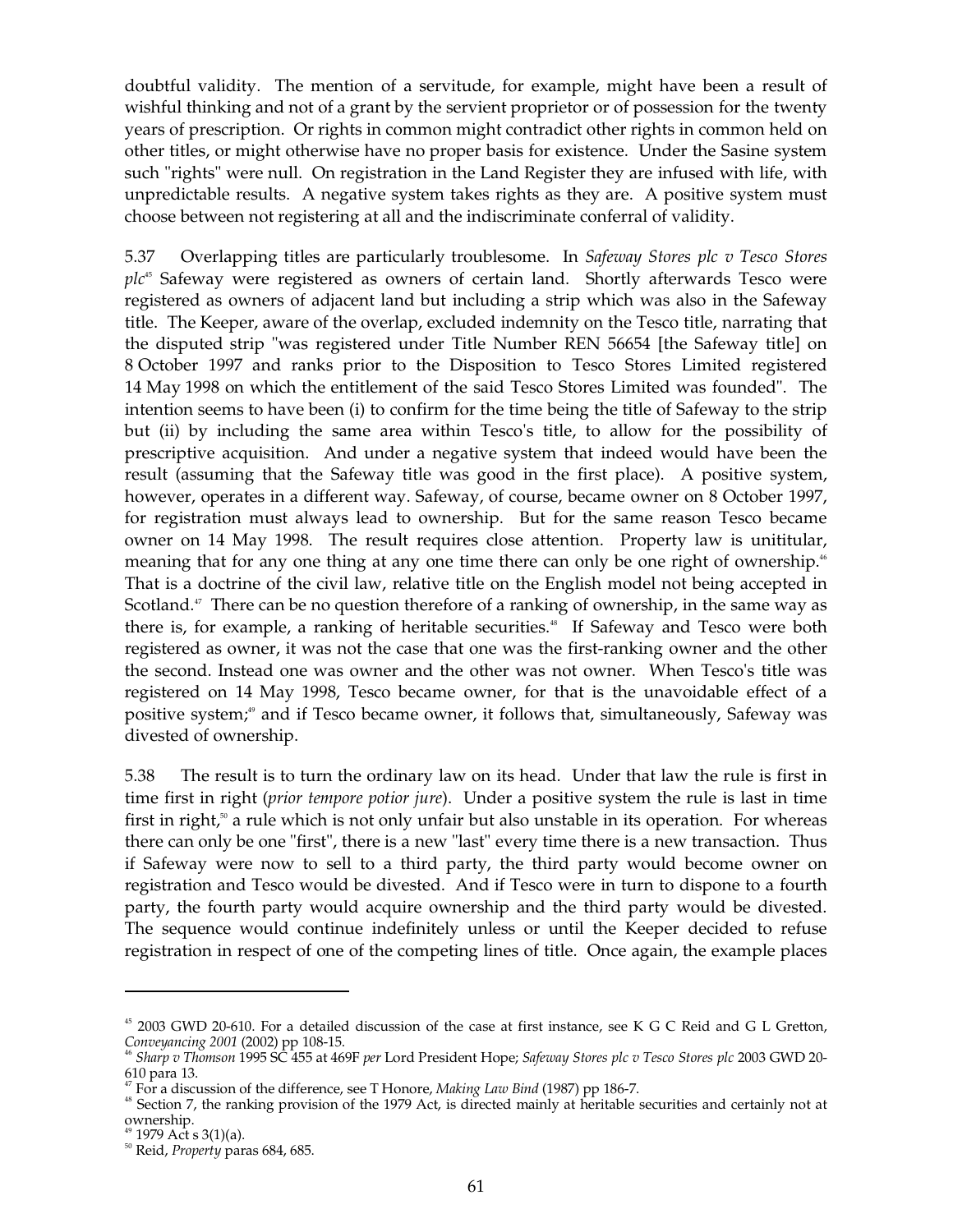in doubt the suitability of a positive system for jurisdictions where the law of property is based on civil law. 51

5.39 One final effect of the Midas touch may be mentioned. Since registration, unavoidably, results in the conferral of a real right, $52$  it was necessary for the 1979 Act to introduce other methods of entering the Register which did not have that effect.<sup>53</sup> In particular the 1979 Act provides for the making up and maintenance of a title sheet,<sup>54</sup> and for the noting of overriding interests. 55 A move from a positive to a negative system would allow the position to be rationalised and simplified.

# **NEGATIVE SYSTEMS**

## **Characteristics**

5.40 A negative system operates by reference to ordinary property law alone although, if the model provisionally favoured in part 4 were to be adopted, that ordinary law would be altered by a rule that the Register is conclusively correct in a question with a *bona fide*  acquirer provided that the seller was in possession. Importantly, this alteration would be a rule of the general law and not the superimposition of a second and parallel law.

5.41 How a negative version of the part 4 model might operate can be illustrated by reference to an example which was given earlier.<sup>56</sup> A is the registered proprietor of land. B is registered as proprietor in A's place on the basis of a disposition on which (unknown to B) the signature of A is forged. Sometime later B dispones the land to C, who is registered as owner in place of B. The result, on a negative model, is straightforward. Notwithstanding B's registration, A remains owner. This is because no title can pass on a forged disposition. In showing B as owner and not A, the Register mis-states the *actual legal position* and so on that basis is inaccurate and can be rectified.<sup>37</sup> Following rectification, B would be entitled to indemnity. Once B sells on to C, however, it is too late for rectification. This is because C, as a *bona fide* acquirer, is entitled to treat the Register as correct. The Register shows B as owner. Hence, as a matter of property law, B can confer a good title on C. The parallel with section 25 of the Sale of Goods Act, discussed earlier,<sup>58</sup> is apparent. On registration, C becomes owner and A is divested. Hence the Register is no longer inaccurate. A will be indemnified by the Keeper, and has an alternative remedy against the forger.

#### **Advantages and disadvantages**

5.42 The respective advantages and disadvantages of a negative system mirror those already described in respect of a positive system. The main disadvantage is a slight loss in the accuracy of the information on the Register, although there would be a presumption that the Register is correct. The loss, however, is in formal and not in substantive accuracy, and, as just seen, a *bona fide* acquirer would be fully protected. The main advantages are clarity,

<sup>51</sup> See also para 5.26.

 $52$  Unless the right is incapable of being made real: see 1979 Act s 3(1).

<sup>53</sup> Para 2.21.

<sup>54 1979</sup> Act s 6(1).

 $55$  1979 Act s  $6(4)$ . See para 2.10.

<sup>56</sup> Para 5.17.

 $57$  German law, on which this model is loosely based, is to the same effect: see § 894 BGB.

<sup>58</sup> Para 5.27.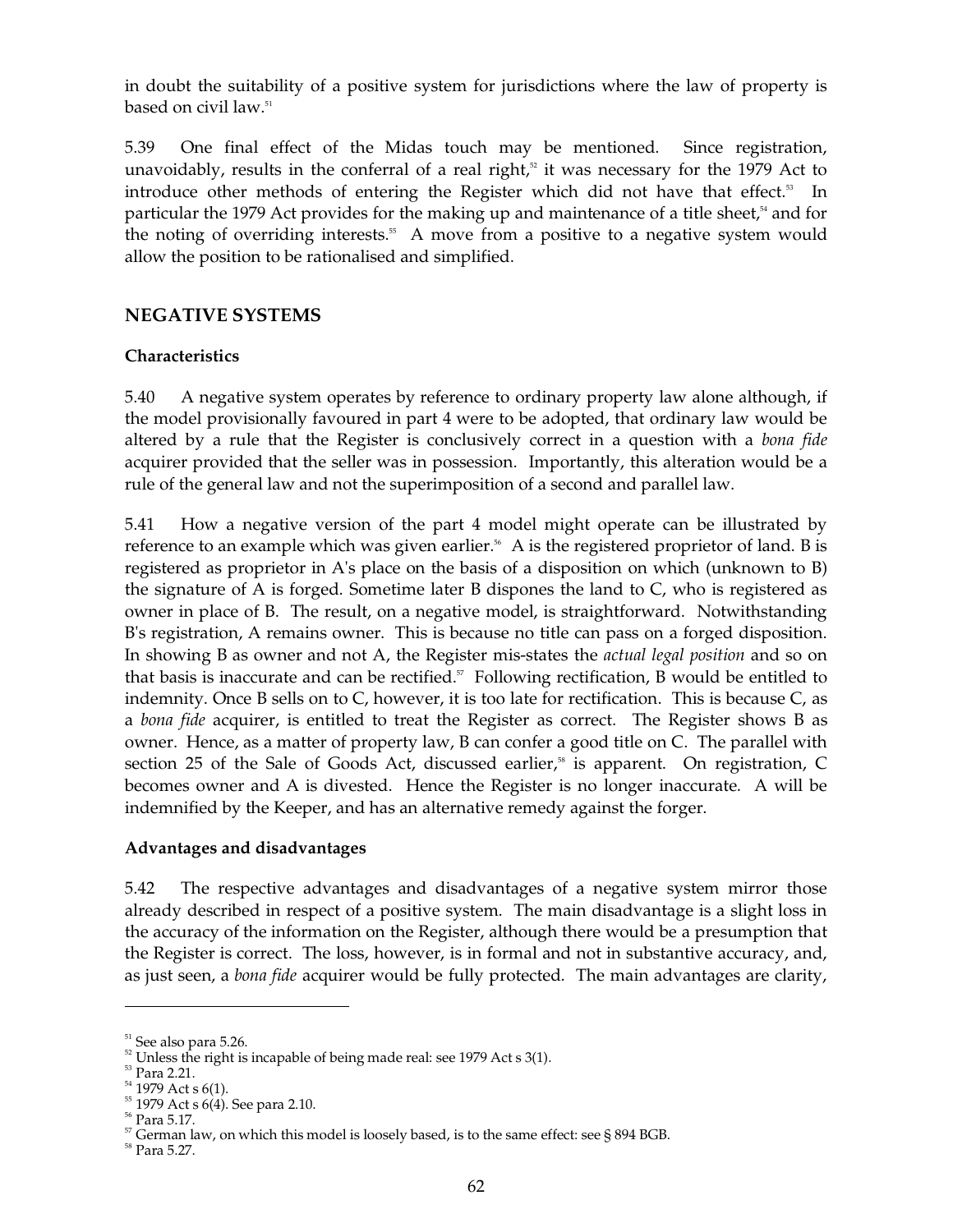simplicity and fairness. A negative system leaves matters to the ordinary law without intruding *ad hoc* solutions of its own. It is concerned with the narrow topic of registration and not with the much wider topic of property law, thus avoiding the tensions and confusions of bijuralism. It leaves ownership with the "true" owner for as long as is consistent with the protection of a *bona fide* acquirer. It is more readily compatible with the European Convention on Human Rights. Finally, a negative system avoids the inflexibility of coupling with registration the inevitable conferral of a real right.

## **Evaluation**

5.43 In our provisional view, the balance of argument lies in favour of a negative system. However, it is worth re-emphasising that the choice is one of technique and not of policy.<sup>59</sup> Whether the system ultimately adopted is positive or negative, the respective protections afforded to acquirers and "true" owners will be the same, and the appearance and content of the Register unchanged. And unlike the far-reaching proposals made earlier, in part 4, a switch from a positive to a negative system would affect neither conveyancing practice nor practice at the Register. Indeed, to the outside world the switch would be invisible, for the change is "under the bonnet", a matter merely of engineering. Yet if the cost is slight the benefits, in our view, are considerable. It would result in legislation which was clearer, simpler, more principled, and a great deal less prone to accident. In a Scottish context a negative system is, quite simply, better engineered than the alternative in current operation.

- 5.44 Our proposal, on which we invite views, is that:
	- **9. Registration should not always result in the conferral of a real right. Whether a real right is conferred should depend on the ordinary rules of the law of property (as amended by proposal 7(b)).**

## **SUBORDINATE REAL RIGHTS**

5.45 The same broad issue arises with the creation, or variation or discharge, of subordinate real rights. The current positive system ensures effective creation or, as the case may be, extinction, regardless of the validity of the deed. A standard security, for example, is extinguished on the registration of a forged discharge, although with consequences on the debtor's bankruptcy which are far from clear.<sup>®</sup> A negative system would allow the ordinary rules of property law to take their course, and makes a better fit with our earlier proposal that, as under the current law, rectification should always be possible in respect of a subordinate real right.<sup>61</sup>

 $59$  Paras  $5.7 - 5.9$ .

 $60$  Paras 2.9 and 2.12. In particular, it is unclear whether the heritable creditor could have the security restored by rectification in a question with the trustee in sequestration.

 $61$  Paras  $4.53 - 4.55$ .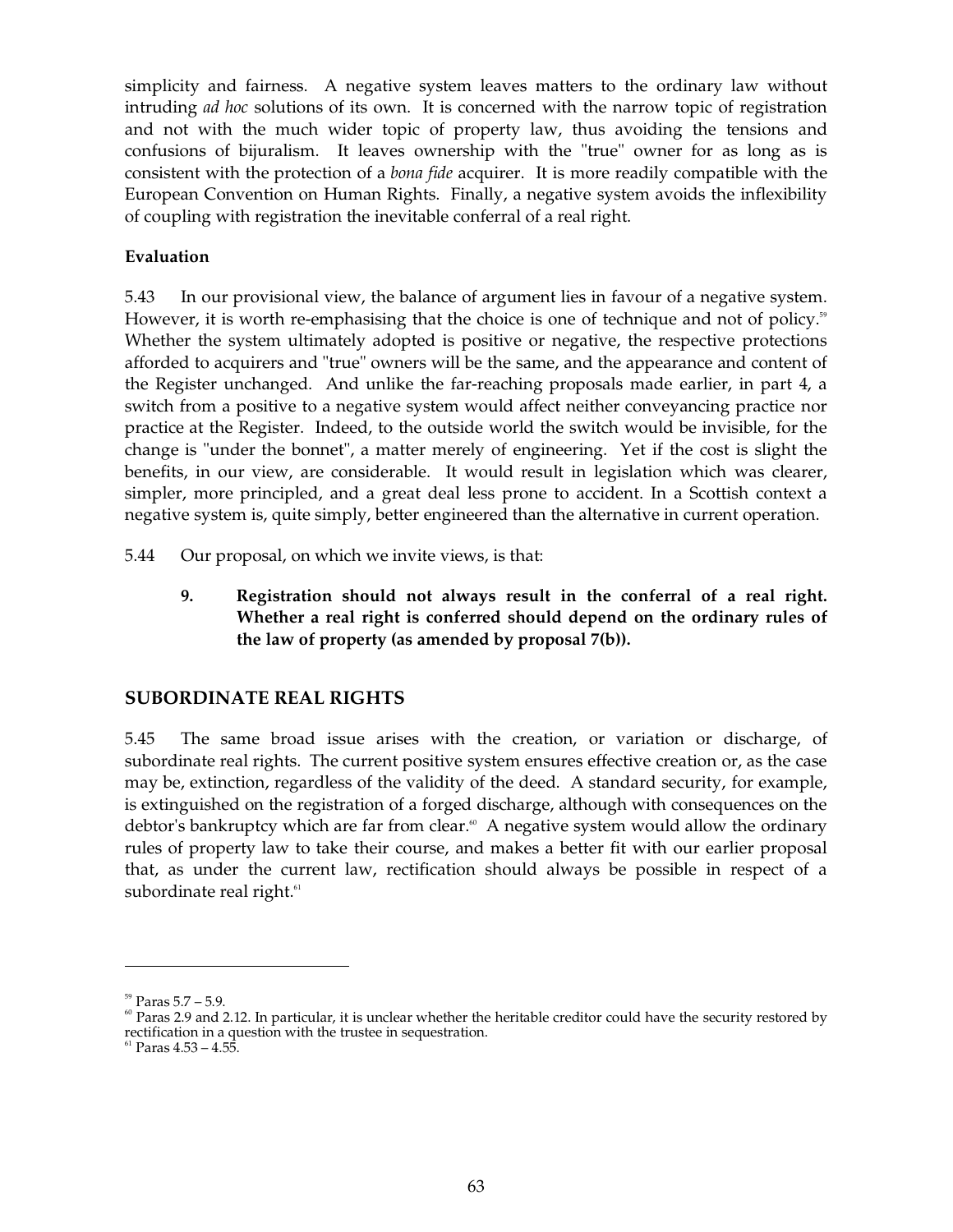# **Part 6 Voidable Titles**

## **Introduction**

6.1 The concern thus far has been with void titles, that is to say, with titles which, under the general law and disregarding the "positive" effect of the 1979 Act, 1 would have been a nullity. 2 In part 6 the focus moves from titles which are void to those which are voidable. As before the concern is solely with the position under the ordinary law of property, and the discussion does not extend to titles which, void under the general law, become voidable owing to the positive effect of registration. 3

6.2 Since, under the general law, title to land flows from a registered deed and not from the Register itself, it follows that a title can only be voidable if the deed itself is voidable. A voidable title is, nonetheless, perfectly good unless or until the deed on which it is based is set aside by reduction; and if, as often, the deed survives unscathed, there is no practical difference between a title which is good but voidable and one which is absolutely good.<sup>4</sup> Thus on registration of a voidable deed, an acquirer becomes owner without the aid of the positive effect; as owner he can use the property or dispose of it; and the Register is, and remains, accurate unless or until the deed is reduced.

#### **Voidable titles: three cases**

6.3 Three main examples of voidable titles may be identified.

6.4 **Actual fault.** If a deed and, therefore the title from which it derives, is voidable, this is often because of fault on the part of the acquirer. Fraud and undue influence are standard examples. A deed vitiated by fault is an instance of what was described earlier as "transactional error", that is to say, error affecting the conveyance which is being registered. **5** 

6.5 **Transferred fault: bad faith.** Alternatively there may be fault on the part of the granter (or of an author of the granter). For the deed then to be voidable the acquirer (grantee) must either know of the fault (the case under current consideration) or be a donee (the case considered next). Not all fault qualifies. A standard example is a grant in breach of an undertaking, express or implied, that it would not be made. So if A concludes missives of sale with B and thereafter conveys the same property to  $C$ , the conveyance to  $C$  is in breach of an implied term of the missives with B. The result is then that, assuming bad faith, C's title is voidable at the instance of B, an application of a principle sometimes known as the

 $1$ <sup>1</sup> For the difference between a "positive" and a "negative" system, see paras 1.9 and 1.10.

 $2$  See generally parts  $3 - 6$ .

<sup>&</sup>lt;sup>3</sup> As to which see para 3.2.

 $4$  Para 3.1.

<sup>5</sup> Para 3.17.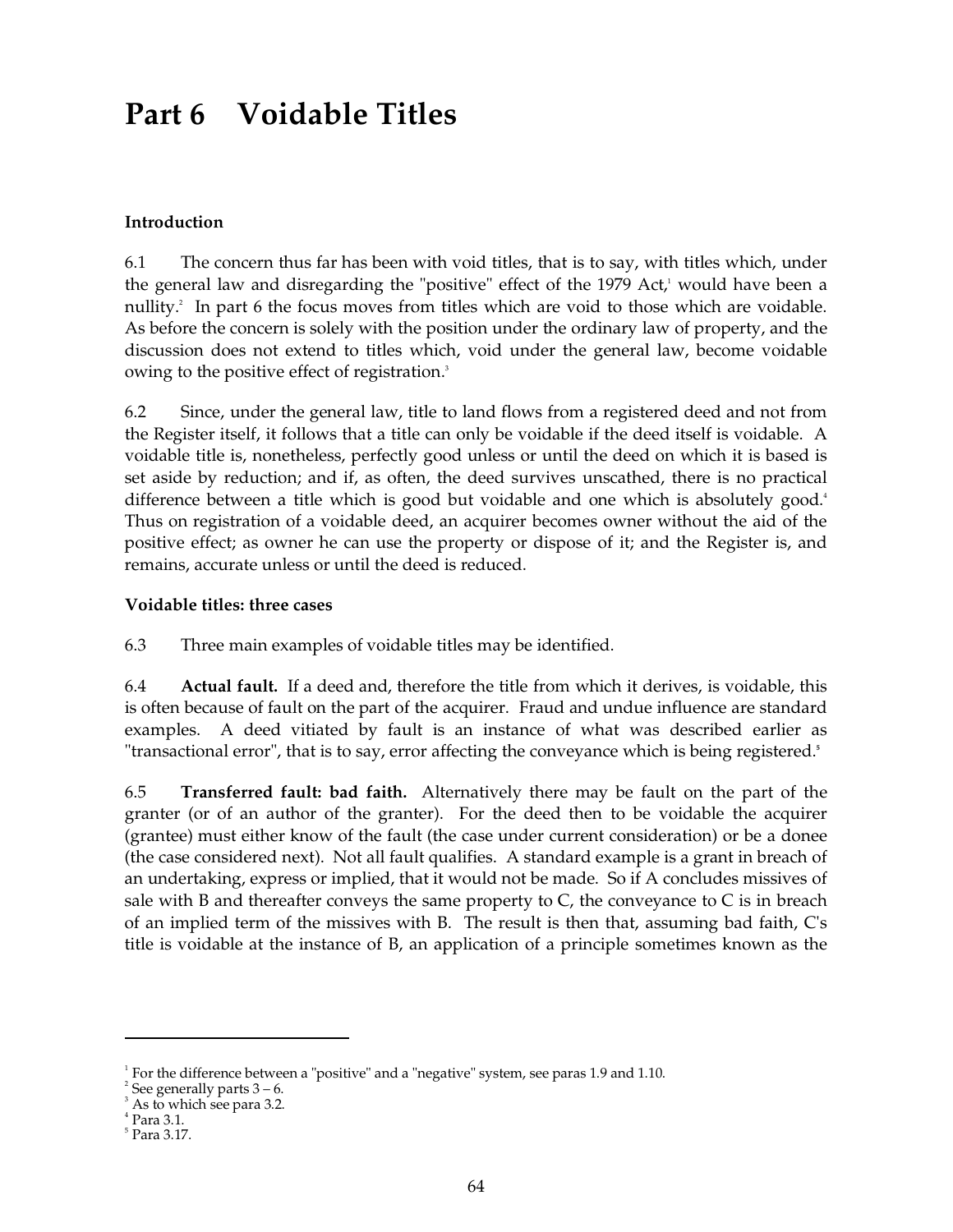rule against "offside goals". The other leading example is where the granter's title was itself already voidable. 7

6.6 Bad faith implies knowledge of the prior undertaking or, as the case may be, of the voidable title. Normally actual knowledge is needed,<sup>8</sup> but an acquirer is taken to know the contents of the property register.<sup>9</sup> By proceeding with the transaction in the face of knowledge, the acquirer is viewed as "an accomplice in the fraud".<sup>10</sup> The result is a form of transferred fault: the fault of the granter is visited upon the grantee.

6.7 **Transferred fault: absence of consideration.** It seems likely that absence of consideration has the same effect as absence of good faith. 11 This means that if the title of a donor was voidable, or the gift was in breach of an undertaking, the title of the donee is voidable in turn. This too can be seen as an example of transferred fault, on the basis that the holder of a prior right is to be preferred to a donee. At least in some cases, however, the position can be analysed by reference to the principles of unjustified enrichment. There are also special statutory rules. Thus for the purposes of insolvency law a gratuitous alienation can be set aside. 12 The same is true of a donation which defeats a claim for aliment or financial provision on divorce.<sup>13</sup> There are other examples.<sup>14</sup>

## **The effect of the 1979 Act**

6.8 A negative system of registration of title would, as usual, leave the ordinary law of property undisturbed. 15 Ownership, acquired by the initial act of registration, would be lost in the event that the conveyance was reduced. The Register would then be inaccurate and could be rectified; but whether rectified or not, the ownership of the acquirer would have fallen.

6.9 The position under the positive system operated by the 1979 Act is more complex. Since title flows from the Register and not from the deed, reduction of the deed has no immediate effect on the title. The Register, it is true, is now inaccurate in showing the acquirer as owner, for accuracy is measured by the ordinary rules of property law and not by the superimposed rules of land registration. But, assuming possession by the acquirer, the Register can be rectified only on one of the narrow grounds listed in section 9(3)(a) of the Act, and in practice the only available ground is likely to be the fraud or carelessness of the acquirer. 16 The 1979 Act therefore puts an additional hurdle in the way of the pursuer. Not only must he establish the fault of the defender, actual or transferred, for the purposes of the reduction, but he then has the further task of showing that the original entry on the Register was caused by the defender's fraud or carelessness. Failure in respect of the second task undermines success in respect of the first, for the decree of reduction cannot be given effect. At most it entitles the pursuer to indemnity from the Keeper; and in certain cases of

<sup>6</sup> Reid, *Property* paras 695–700.

<sup>7</sup> Reid, *Property* para 692. This corresponds approximately to Register error (for which see para 3.16).

Stair I.14.5.

<sup>9</sup>*Trade Development Bank v Warriner & Mason (Scotland) Ltd* 1980 SC 74.

<sup>10</sup>*Morrison v Somerville* (1860) 22 D 1082, 1089 *per* Lord Kinloch.

<sup>&</sup>lt;sup>11</sup> Though the position is not perhaps clear beyond doubt. See Reid, *Property* paras 692 and 699.

 $12$  Bankruptcy (Scotland) Act 1985 s 34.

 $^{13}$  Family Law (Scotland) Act 1985 s 18.

 $14$  Those just mentioned, and others, are listed in s 12(3)(b) of the 1979 Act.

 $15$  Paras 5.40 and 5.41.

<sup>&</sup>lt;sup>16</sup> If rectification proceeds on this ground, no indemnity is paid to the displaced owner. See 1979 Act s 12(3)(n).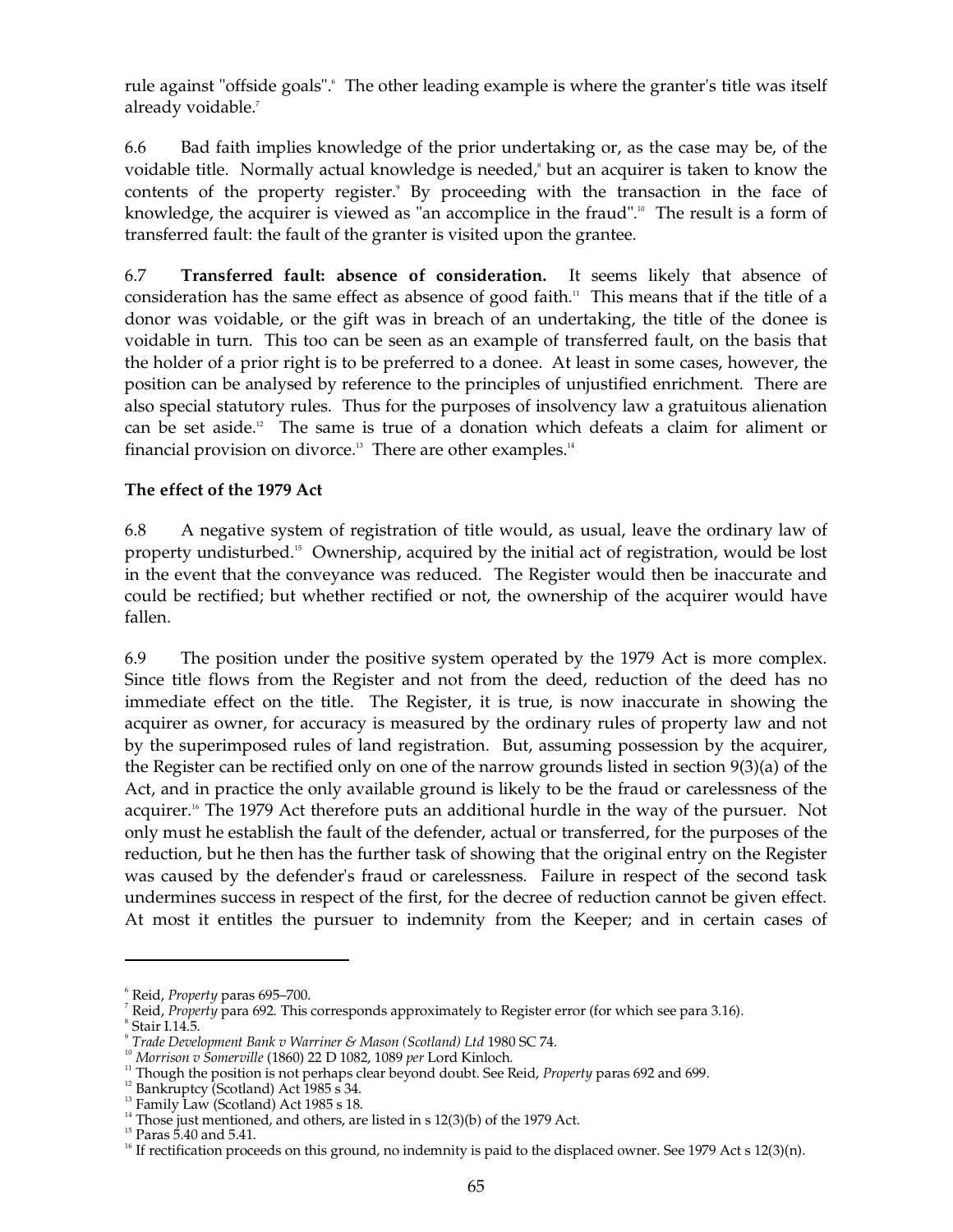reduction under statutory powers, the effect of the 1979 Act may be to withdraw even this entitlement, 17 a result described by Lord Jauncey in the leading case as "startling" and coming "very near to confiscation". 18

6.10 Whether it is possible to establish fraud or carelessness will depend on the ground of reduction. In cases of actual fault by the defender – the first of the categories identified above<sup>19</sup> – it may be assumed that there is fraud or at least carelessness, although there may sometimes be a question as to whether this "caused" the inaccuracy, as is required by the Act. Bad faith (the second category) will often not amount to fraud but may be carelessness, although the scope of that unfamiliar term is uncertain. 20 Finally, absence of consideration (the third category) is not, of itself, either fraud or carelessness and will result in a request for rectification being refused. An attempt to avoid this result was the subject of the prolonged litigation in *Short's Tr.* In that case a conveyance of land was reduced as a gratuitous alienation at the instance of the donor's trustee in sequestration. 21 The trustee then sought to avoid the restrictions on rectification by applying for the decree to be registered. For if one door to the Register (rectification) was barred, then it might turn out that a second door (registration) was open and unprotected. As a general rule, $\alpha$  a document which is eligible for registration must be accepted by the Keeper. It was held, ultimately in the House of Lords, that, although the wording of the relevant provision was sufficiently wide to allow registration, the policy of the Act required that a decree of reduction should enter the Register only by rectification.<sup>23</sup> Hence, with the possibility of registration removed, and rectification in practice unavailable, the trustee's decree was of no avail. The sequel to this case is noted below. 24

### **Displacement of the ordinary law**

6.11 At best the 1979 Act presents an additional barrier to the pursuer in an action of reduction. At worst it prevents enforcement of the decree and recovery of the property. It seems doubtful whether this result can be justified.

6.12 The rules of the ordinary law in respect of voidable titles are straightforward and unexceptionable. Insofar as the fraud or carelessness test of the 1979 Act duplicates these rules it is unnecessary. Insofar as it leads to a different result it is unsatisfactory. Suppose, for example, that B by fraud induces A to grant a disposition of land. Later B dispones the land to C by way of gift. The ordinary law would allow A to reduce the dispositions granted to B and C, and hence to recover the property. The 1979 Act, however, would prefer the donee to the defrauded owner – a further example of the tendency of positive systems to award ownership to the wrong person. 25

 $17$  1979 Act s 12(3)(b).

<sup>18</sup>*Short's Tr v Keeper of the Registers of Scotland* 1996 SC (HL) 14, 26F. For that reason the view was expressed, *obiter*, that s 12(3)(b) should be read as allowing indemnity.

 $19$  Para 6.4.

 $20$  Paras  $7.3$  –  $7.7$ . See also A J M Steven, "Problems in the Land Register: Recent Cases Surveyed" 1999 SLT (News) 163, 165-6.

<sup>21</sup>*Short's Tr v Chung* 1991 SLT 472.

 $22$  But subject to the 1979 Act s 4.

<sup>23</sup>*Short's Tr v Keeper of the Registers of Scotland* 1996 SC (HL) 14.

 $24$  Para 6.16.

 $25$  Paras 5.23–5.29.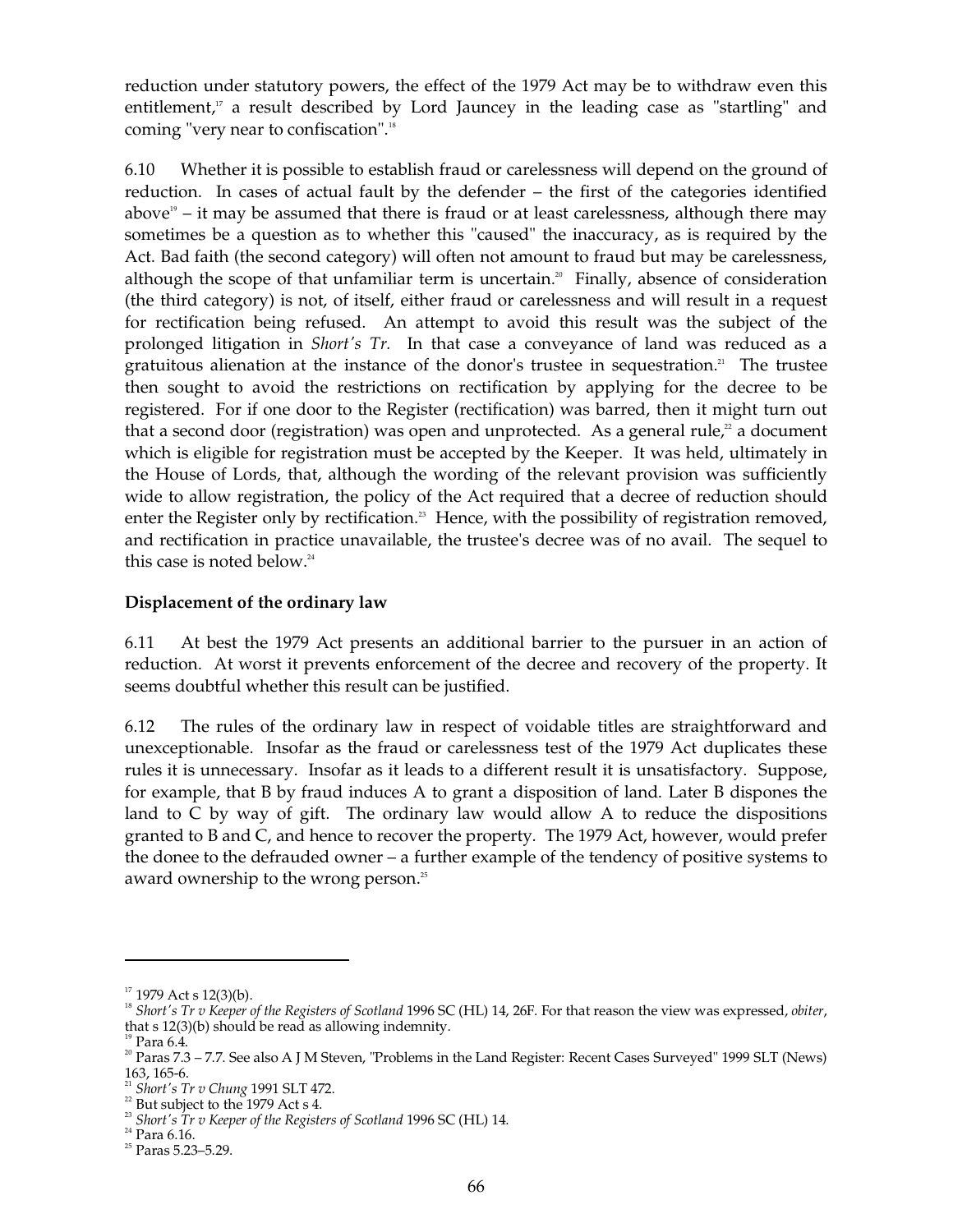6.13 A result such as that just described might be acceptable if it was needed to satisfy some fundamental principle of registration of title. But that is not the case. To give effect to a decree of reduction does not disturb the mirror principle or the curtain principle. It neither affects the accuracy of the Register nor requires a purchaser to look behind it. And indeed the policy of the ordinary law, of protecting only a *bona fide* acquirer, is entirely consistent with the general thrust of registration of title. If there is a difference, it is in the treatment of donees, a subject already mentioned and to which we return in part 7.

6.14 The needs of other jurisdictions may be otherwise. Quite often registration of title was mooted precisely because the ordinary law was thought to be unsatisfactory. The first Torrens statute, of 1858, began with the explanation that "the inhabitants of the Province of South Australia are subjected to losses, heavy costs, and much perplexity, by reason that the laws relating to the transfer and encumbrance of freehold and other interests in land are complex, cumbrous, and unsuited to the requirements of the said inhabitants". 26 Among the perceived difficulties were equitable interests, numerous and liable to affect innocent acquirers by reason of an overly expansive doctrine of constructive notice.<sup>27</sup> Torrens statutes sought to remove the problem by protecting acquirers except in the case of actual "fraud" – the remote original, it may be, of the term in the 1979 Act. Something of the same pattern can be detected in the development of the legislation in England and Wales,<sup>28</sup> where it has been said that: 29

"Above all, the system [of land registration] is designed to free the purchaser from the hazards of notice – real or constructive – which, in the case of unregistered land, involve him in inquiries, often quite elaborate, failing which he might be bound by equities … The only kind of notice recognised is by entry on the register."

In Scotland, however, the position was, and remains, different. There are no equitable interests. The doctrine of constructive notice is narrow and does not seem to have caused difficulties in practice.<sup>30</sup> There is, in short, no reason in this area for a registration statute to innovate on the ordinary law.

6.15 In Scotland, the fraud and carelessness test is more plausibly explained as a device for regulating the fate of *void* titles, where indeed it performs an important role.<sup>31</sup> That it should apply also to voidable titles seems no more than a conceptual accident, and a further example of the tendency of the Act to operate at too high a level of generality.<sup>32</sup> Indeed the disaggregation of void and voidable titles would meet a key argument which found favour in *Short's Tr*, namely that to allow the registration of a reduction of the latter would defeat the operation of the Act in respect of the former.<sup>33</sup>

 $26$ <sup>26</sup> Torrens himself was more forthright still, castigating the law of real property as something which "could not be patched or mended: the very foundation was rotten therefore the entire fabric must be razed to the ground and a new super-structure substituted. Like a blundered calculation on a slate, it was in too much confusion for correction, so he would take a sponge and rub the whole out." See *Torrens' Printed Speeches* p 8, quoted in Peter Butt*, Land Law* (4<sup>th</sup> edn, 2001) p 621.

<sup>27</sup> See eg Alberta Law Reform Institute, *Land Recording and Registration Act* p 62.

28 Ruoff & Roper, *Registered Conveyancing* para 1-01 ("evils … in the law of real property").

<sup>29</sup>*Williams & Glyn's Bank Ltd v Boland* [1981] AC 487 at 503F *per* Lord Wilberforce.

 $30$  Para 6.6.

 $31$  Para 3.14.

<sup>&</sup>lt;sup>32</sup> Para 2.25.

<sup>33</sup>*Short's Tr v Keeper of the Registers of Scotland* 1994 SC 122, 141C *per* Lord President Hope.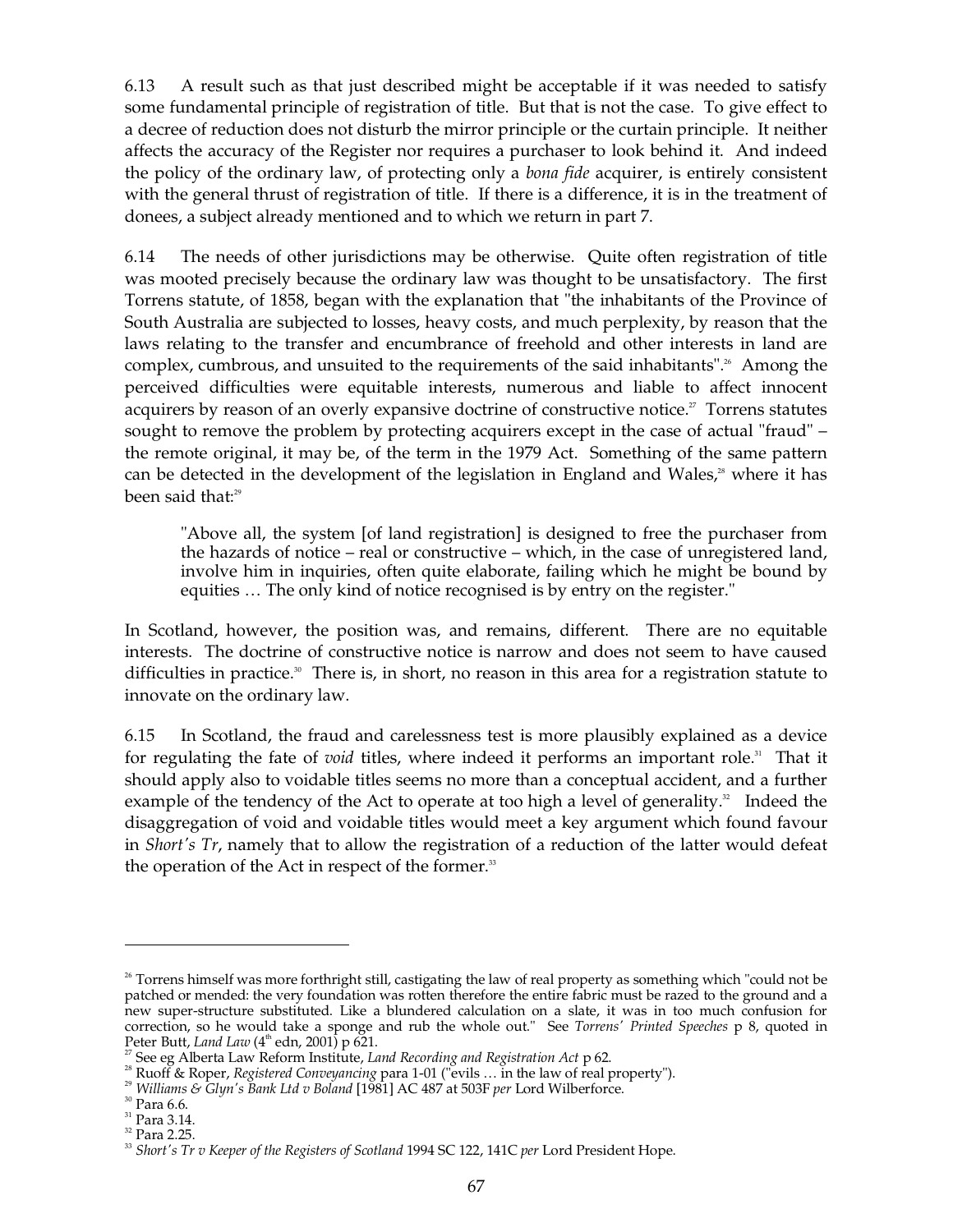### **The alternative of reconveyance**

6.16 The argument that the reduction of a voidable title should be given direct effect in the Register is strengthened by a consideration of alternative remedies. The failure of the trustee in *Short's Tr* to achieve registration of the decree of reduction has already been noted. 34 In the end, however, the property was recovered by the simple expedient of returning to the court and asking that the donee be ordained to convey the property to the trustee. 35 Although the remedy in that case turned on the wording of section 34 of the Bankruptcy (Scotland) Act 1985, the point is more general. In principle Scots law has regard to rights and not to remedies.<sup>36</sup> If, in substance, a person is entitled to the return of property, there is no reason to suppose that he is confined to the remedy of reduction when there are other remedies which would achieve the same result. In view of the difficulties created by the 1979 Act, a proper response to a voidable title might be to seek a reconveyance rather than a reduction.<sup>37</sup> But if this is correct, it puts into question the policy of the 1979 Act as well as suggesting that it is easily circumvented in practice. Under the Torrens system, too, the attempted suppression of equitable interests by confining rectification to cases of fraud<sup>38</sup> has increasingly been met by the enforcement of such interests by other means."

### **Judicial rectification**

6.17 Finally, it seems worth examining the treatment of the parallel case of error in expression. Under the general law, such error was, and remains, a possible ground for reduction or partial reduction.<sup>40</sup> In practice, however, parties usually have recourse to the power to rectify defectively expressed documents invested in the courts by section 8 of the Law Reform (Miscellaneous Provisions) (Scotland) Act 1985. Since a section 8 order would be worthless in respect of a deed registered in the Land Register unless it could be given effect to on that Register, the Act empowers the court to order rectification even against a proprietor in possession. 41 No indemnity is paid in respect of any resultant loss. 42 In our view, the policy should be the same in respect of ordinary reductions.

6.18 Our proposal, on which we invite views, is that

## **10. Reductions of voidable deeds should be given effect as of right by an appropriate entry on the Land Register.**

#### **Effect prior to registration**

6.19 If proposal 10 is accepted, it is a matter for future decision whether reductions should enter the Register by rectification, as at present, or by registration, as sought in *Short's Tr*. Either way, entry on the Register would mark the point at which future acquirers

 $^{34}$  Para 6.10.

<sup>35</sup>*Short's Tr v Chung (No 2)* 1999 SC 471.

<sup>36</sup> Niall R Whitty, "From Rules to Discretion: Changes in the Fabric of Scots Private Law" (2003) 7 EdinLR 281.

<sup>&</sup>lt;sup>37</sup> Reid, *Property* para 700. That, after all, is the remedy in the case of corporeal moveables, where there is no deed to reduce.

 $38$  See para 6.14.

<sup>&</sup>lt;sup>39</sup> These are the so-called *in personam* claims. The most recent study is Lyn Stevens and Kerry O'Donnell, "Indefeasibility in decline: the *in personam* remedies", a paper, as yet unpublished, delivered at a conference on *Taking Torrens into the* 21<sup>st</sup> Century held at the University of Auckland in March 2003.

<sup>&</sup>lt;sup>40</sup> Anderson v Lambie 1954 SC (HL) 43; Aberdeen Rubber Ltd v Knowles & Sons (Fruiterers) Ltd 1995 SC (HL) 8.<br><sup>41</sup> 1979 Act s 9(3)(b).<br><sup>42</sup> 1979 Act s 12(3)(p).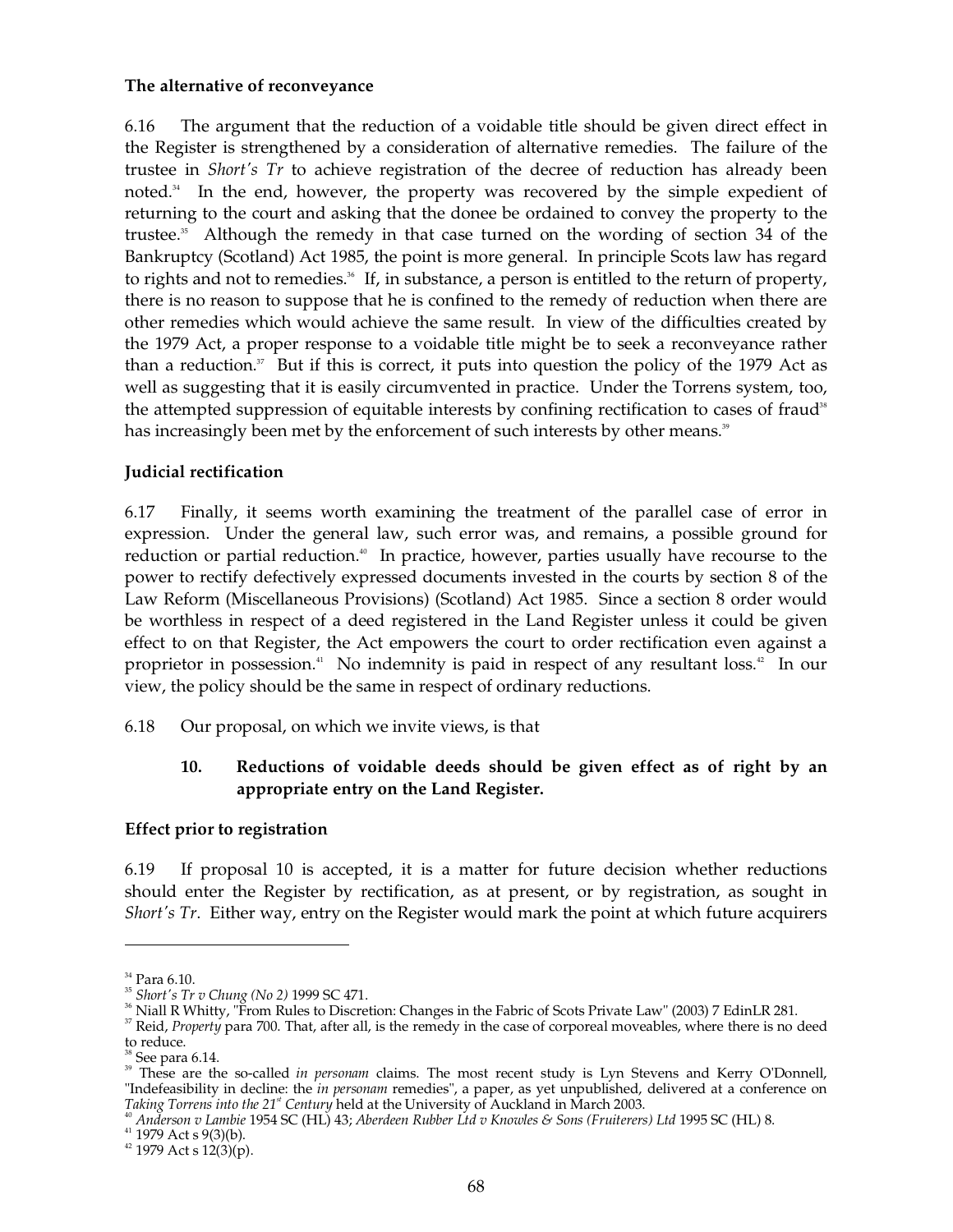of the property came to be affected. The reasoning, however, would be different as between positive and negative systems. Under a positive system the reduction would be of no effect until it entered the Register. Under a negative system it would take effect at once, divesting the registered proprietor of ownership, but a *bona fide* acquirer could continue to transact on the faith of the Register, on principles discussed earlier.<sup>43</sup>

## **Subordinate real rights and indemnity**

6.20 For subordinate real rights, the issues discussed above arise in a different way. With the single exception of long leases, the holder of a subordinate real right is not a proprietor in possession. 44 This means that reduction will always lead to rectification of the Register, and hence to the extinction of the right. The question then becomes one of indemnity. Fraud or carelessness excludes a claim for indemnity just as surely as, in cases involving ownership, it allows a claim for rectification. But the same difficulties arise as to the relationship with the grounds of reduction.

6.21 Where, for example, a standard security is reduced on the basis of the rule set out in *Smith v Bank of Scotland*,<sup>45</sup> it seems undesirable that the creditor should have a claim on the indemnity fund. Nonetheless the actual position is unclear. The basis of the reduction is the breach of a duty of good faith owed by the creditor to the debtor. Plainly that is not fraud, and whether it is carelessness is at least open to question.

6.22 Where the cause of reduction is donation rather than bad faith, the right-holder will have a claim in indemnity except in the few cases where, under the 1979 Act, it is expressly excluded.<sup>46</sup> That issue is considered again in part 7.<sup>47</sup> In cases involving bad faith, however, it is difficult to see any justification for the payment of indemnity. That payment should be

<sup>&</sup>lt;sup>43</sup> See proposal 7 in para 4.52. Much the same result is currently achieved, for Sasine transactions, by s 46 of the Conveyancing (Scotland) Act 1924. As an incentive to register, the true owner would be denied indemnity if he

had delayed. <sup>44</sup> Para 4.12.<br><sup>44</sup> Para 4.12.<br><sup>45</sup> 1997 SC (HL) 111. 46 Horse 1979 Act s 12(3)(b). This provision is not needed in respect of ownership (unless there is no possession) because the very ground which allows rectification (fraud and carelessness) also excludes a claim for indemnity. But with subordinate real rights the right-holder may be neither fraudulent nor careless and yet rectification proceeds. This is the answer to the House of Lords' difficulty with s 12(3)(b) in *Short's Tr v Keeper of the Registers of Scotland 1996 SC (HL) 14 at 20F and 27B.* <sup>47</sup> Para 7.26.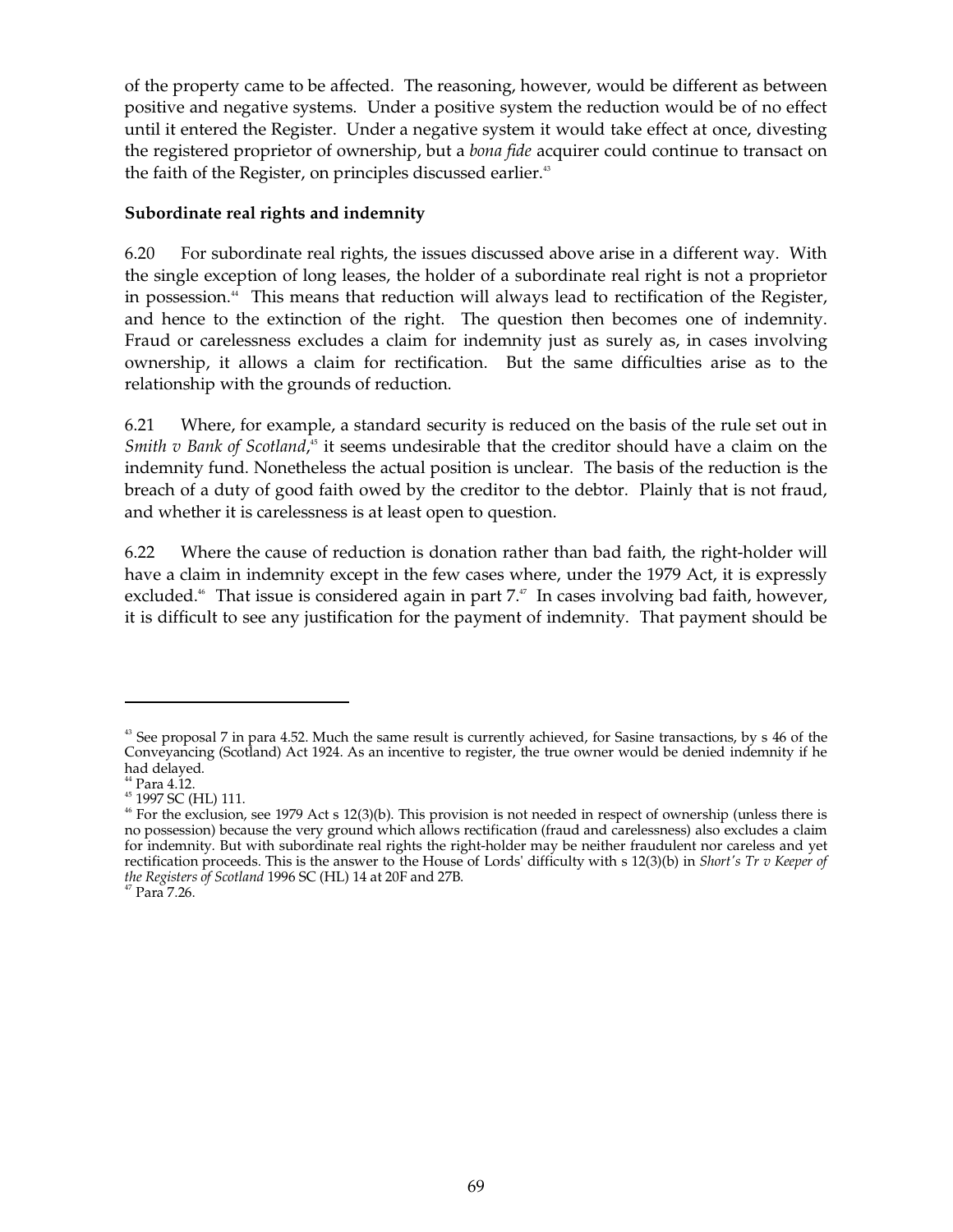even a possibility under the current law<sup>48</sup> is another example of the unfortunate conflation of voidable titles with void. 49

- 6.23 We propose, therefore, that
	- **11. As a general rule indemnity should not be paid in respect of rights lost by reduction of a voidable deed.**

ie because the right holder, while in bad faith in the sense of the general law (thus allowing reduction) is not fraudulent or careless in the sense of the 1979 Act (thus allowing indemnity).<br><sup>49</sup> Para 6.15. 48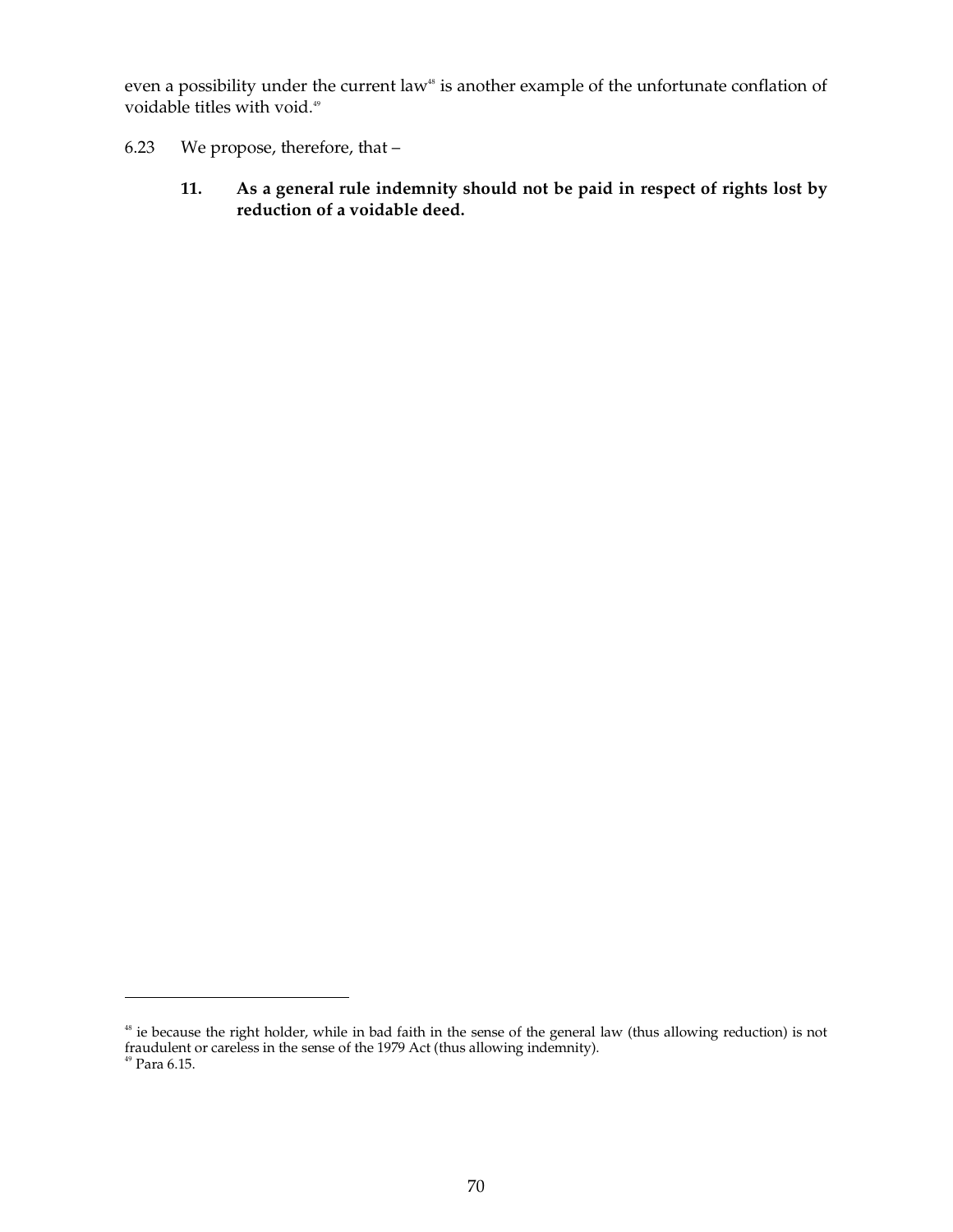# **Part 7 Good Faith and Value**

### **GOOD FAITH**

#### **Fraud and carelessness**

7.1 Whether, in any particular case, the statutory guarantee of title is to be awarded or withheld is determined largely by reference to the concepts of fraud and carelessness. More precisely, an inaccuracy on the Register can be rectified even against a proprietor in possession in circumstances where it was caused wholly or substantially by his fraud or carelessness; and, following rectification, no indemnity is due where the claimant by his fraudulent or careless act or omission caused the loss. 1 In effect fraud and carelessness perform the role which, under the ordinary law, is assigned to bad faith; for it is a familiar rule of that law that an acquirer in good faith is protected against certain types of infirmity of title. 2 The concepts are not, however, identical. Fraud and carelessness are directed at conduct. There must be an act or omission, 3 and the act or omission must in some sense be wrongful. Good and bad faith, at least in the present context, are directed at knowledge. A person who knows (or, sometimes, who ought to know) of a title defect is in bad faith in respect of that defect. Whether he caused the defect or resulting loss, or whether his conduct was wrongful, is of no importance. Of course, an acquirer who caused a defect – who forged a disposition, for example – will know of it and so be in bad faith. But an acquirer is in bad faith even if he knows of the forgery of others.

7.2 The origins of the 1979 Act provisions are of some interest. So far as concerns the state guarantee, the Reid Committee concluded that "the principles underlying the English practice are unexceptionable and we recommend that they be applied to Scotland". 4 Accordingly, the clause drafted by the Henry Committee was a close copy of the English legislation which, at that time, made no mention of carelessness<sup>5</sup> while giving a limited role to knowledge. 6 Between the publication of the Henry Report and the enactment of the 1979 Act the original English provision, which had been subject to criticism,<sup>7</sup> was replaced by a new provision prepared by the Law Commission. 8 This protected a proprietor in possession against rectification "unless the proprietor has caused or substantially contributed to the error or omission by fraud or lack of proper care".<sup>9</sup> In substance this was the test then

<sup>&</sup>lt;sup>1</sup> 1979 Act ss 9(3)(a)(iii), 12(3)(n).<br><sup>2</sup> See eg D L Carey Miller, "Good Faith in Scots Property Law" in A D M Forte (ed), *Good Faith in Contract and Property Law* (1999). The important example of voidable titles was di

<sup>&</sup>lt;sup>3</sup> Dougbar Properties Ltd v Keeper of the Registers of Scotland 1999 SC 513 at 532G per Lord Macfadyen.<br><sup>4</sup> Reid Report para 114. And see also Henry Report para 47 note 1.<br><sup>5</sup> "Lack of proper care" dates only from the La of indemnity.<br>
<sup>6</sup> The rectification provision was para 47(4)(a). There was to be no rectification against a proprietor in possession

<sup>&</sup>quot;unless such proprietor shall be a party or privy or shall have caused or substantially contributed by his act, neglect or default to the fraud, mistake or omission in consequence of which such rectification is sought". The model was s 82(3)(a) of the Land Registration Act 1925.

<sup>&</sup>lt;sup>7</sup> S Cretney and G Dworkin, "Rectification and Indemnity: Illusion and Reality" (1968) 84 LQR 528.<br><sup>8</sup> Law Commission, *Working Paper on Transfer of Land: Land Registration (Third Paper)* (Law Com WP No 45, 1972) para 81.

Land Registration Act 1925 s  $82(3)(a)$ , inserted by the Administration of Justice Act 1977 s 24.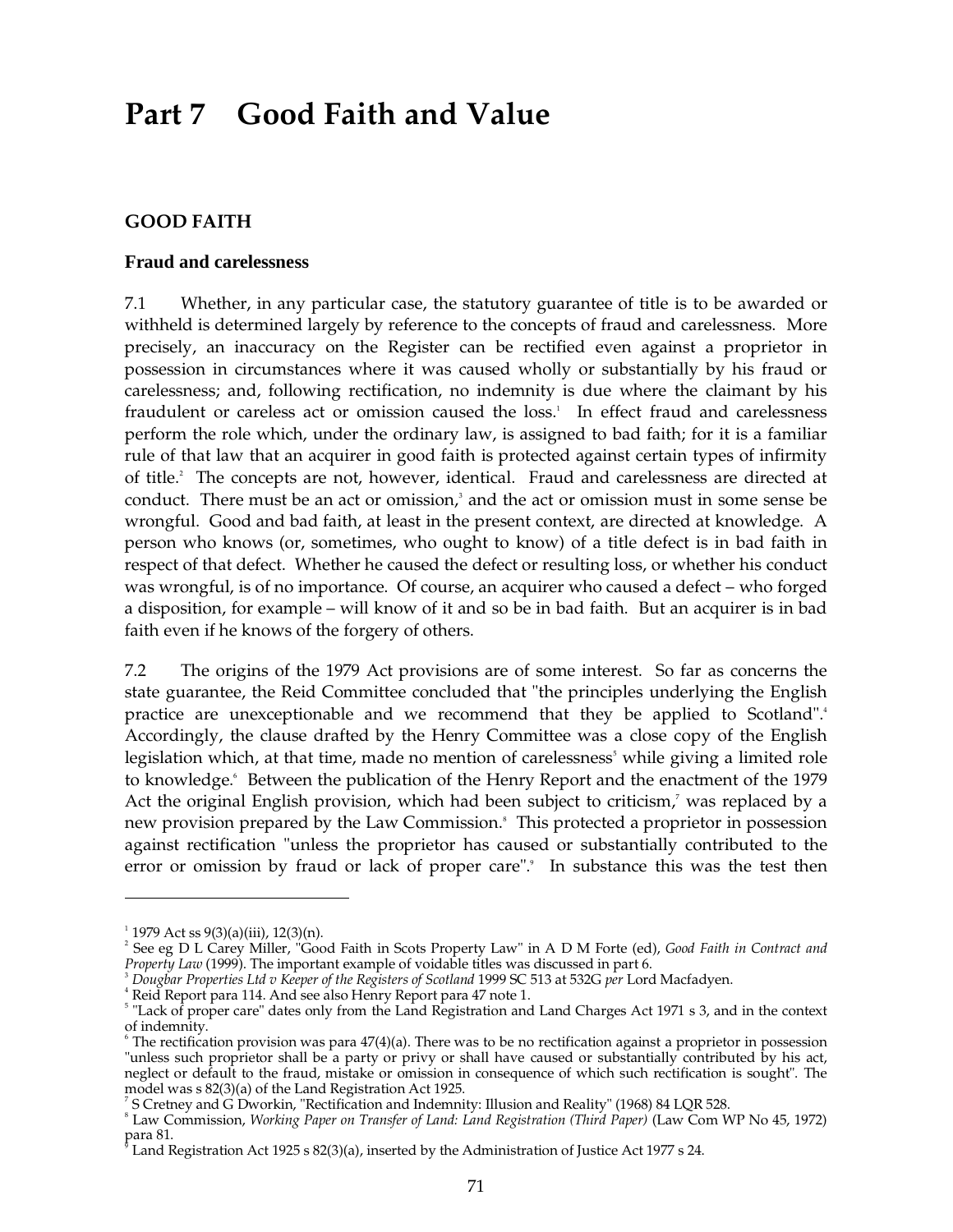adopted in Scotland by the 1979 Act. Whether, in 1979, the significance of the change was understood and assessed may be open to question.

## **Some difficulties**

7.3 Experience has exposed the shortcomings of the fraud and carelessness test. There is uncertainty as to the meaning of "carelessness" which, as the Law Commission in England has pointed out, is not "a technical expression familiar to conveyancers".<sup>10</sup> More importantly, the test is an unexplained and unexpected departure from the common law, under which the protection of acquirers turns on questions of good faith. An important example of the resulting awkwardness was discussed in part 6. 11 In 1987 the Law Commission in England went so far as to recommend that the general law be reinstated: $22$ 

"We consider that it would make for greater consistency with the general principles of property law and conveyancing if the apparent protection against rectification conferred by section 82(3) were to be redrafted so as to benefit registered proprietors who were prudent purchasers for value in good faith …"

But in England and Wales, as in jurisdictions which operate the Torrens system, a good faith test would reawaken the doctrine of notice and so risk subjecting acquirers to those equitable interests which it was one of the objects of registration of title to defeat.<sup>13</sup> In its most recent review, therefore, the Law Commission recommended the retention of the criterion of fraud and carelessness,<sup>14</sup> and the Land Registration Act 2002 so provides.<sup>15</sup> In Scotland the position is different. On the one hand, good faith is the traditional and wellunderstood test; and on the other hand, equitable interests are unknown. Here, as in some other places in the 1979 Act, the departure from the ordinary law seems more a result of accident than of any special requirement of registration of title.

7.4 The choice would not, of course, matter if each test were in substance the same. And certainly there is much common ground between the act or omission required for fraud or carelessness and the knowledge which is the basis of bad faith. Thus a title defect caused by a fraudulent or careless *act* of the acquirer must presumably be known to – that is, be within the actual knowledge of – the acquirer who perpetrated the act. Similarly, a title defect caused by careless *omission* – typically an omission to see to the normal conveyancing inquiries and formalities – is likely to be within at least the acquirer's constructive knowledge. The position, however, is different in respect of defects caused by the act or omission of a third party. Here the acquirer might, or might not, know of the defect, but in any event it did not arise as a result of his fraud or carelessness.

7.5 The leading illustration is *Dougbar Properties Ltd v Keeper of the Registers of Scotland*. 16 By mistake the Keeper included on the title sheet a right which did not attach to the property in question. Subsequently the pursuers bought the property in the full knowledge of the mistake. When the Keeper rectified the Register by removing the right (which he was able

<sup>&</sup>lt;sup>10</sup> Law Commission, *Property Law: Third Report on Land Registration* (Law Com No 158, 1987) para 3.14.

 $\rm ^{11}$  Paras 6.9 and 6.10.

<sup>&</sup>lt;sup>12</sup> Law Commission, *Property Law: Third Report on Land Registration* (Law Com No 158, 1987) para 3.15.

 $^{13}$  Para 6.14.

14 Law Com No 271 para 10.15. See, for a discussion, *Land Registration for the Twenty-first Century: a Consultative Document (Law Com No 254, 1998) paras 3.39 – 3.50 and 8.35.* <sup>15</sup> Land Registration Act 2003 sched 4 paras 3(2)(a) and 6(2)(a), sched 8 para 5. <sup>16</sup> 1999 SC 513.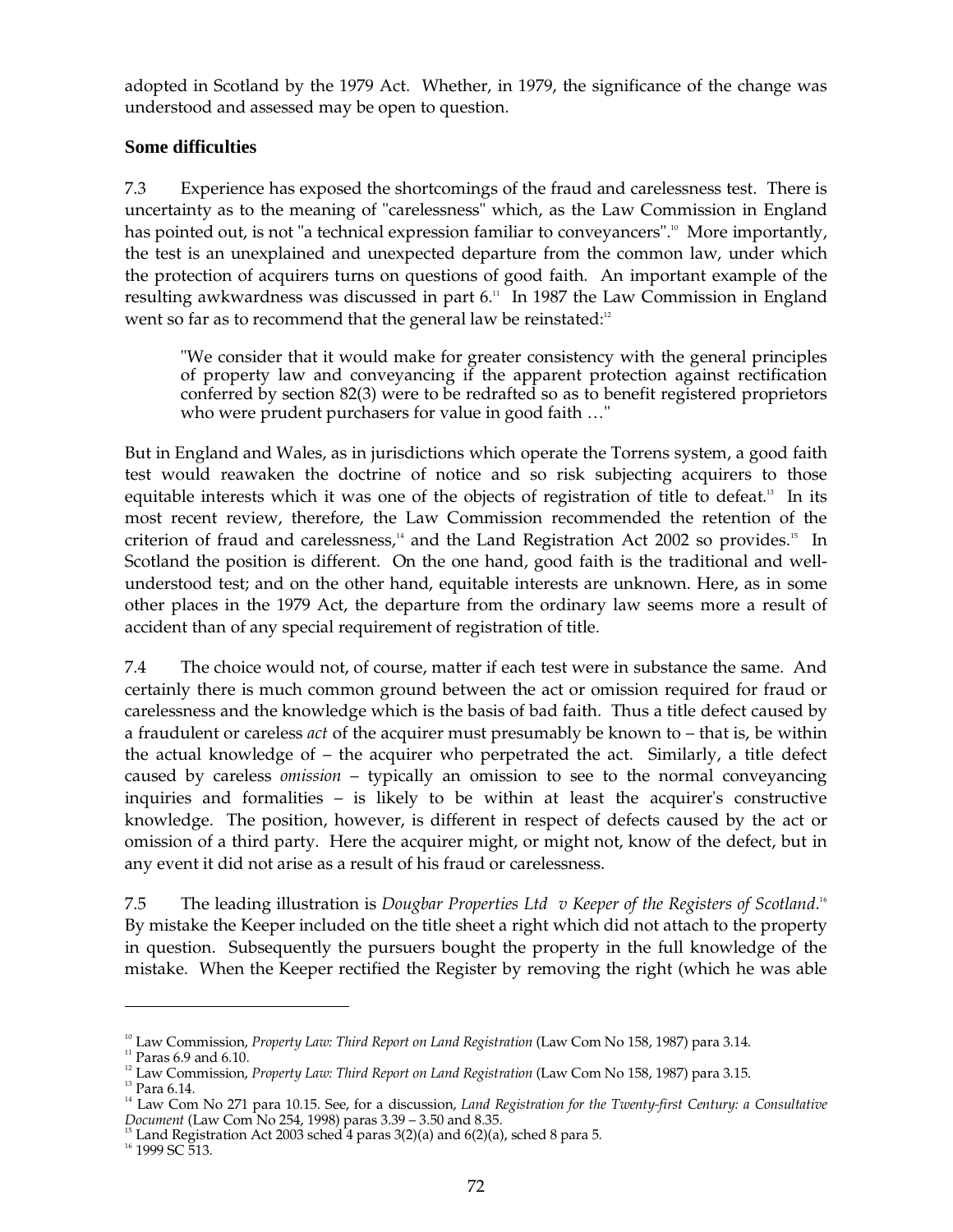to do as there was no proprietor in possession), the pursuers sought payment of  $£1.39$ million in respect of its value. Indemnity was held to be payable, subject to proof of loss. Mere knowledge, it was said, was not carelessness; and the knowledge in this case was not accompanied by an act or omission which could itself be characterised as careless. In the absence of carelessness (or fraud), therefore, the Keeper must indemnify the pursuers for their loss. As a matter of policy, the result is hardly satisfactory. The pursuers were not misled by the Register. They read the entry and knew it was wrong. Nonetheless they were compensated for the loss of a right to which, as they knew, there was no "true" entitlement. A simple good faith test would have avoided the difficulty. It is instructive to compare *Dougbar* with a case decided a few years earlier in Germany. 17 In the course of preparing new register pages, a use restriction which had previously been registered was omitted by the registrar. A subsequent acquirer knew of the restriction, and that it had been omitted by mistake. Under German law the register is deemed conclusively correct in favour of an acquirer in good faith. It was held that an acquirer who knows that the register is wrong is not in good faith in respect of the error or omission in question, and hence the statutory guarantee of title did not apply.

7.6 Finally, a technical point may be mentioned. Good faith is usually straightforward, for either the acquirer knew of the defect or he did not know. But with fraud and carelessness matters are less easy. First, the legislation must select the event to which the fraud or carelessness is supposed to lead, and second, there is a requirement of a causative link. Both cause difficulties. The events selected by the 1979 Act are the inaccuracy on the Register, in the case of rectification, and the loss itself, in the case of indemnity. Almost certainly the fit is not perfect, because a loss may be attributable to factors other than those which cause the inaccuracy on the Register. More serious is the problem of causation. The difficulties where the act or omission was by a third party and not by the acquirer have already been mentioned.<sup>18</sup> But even where the fraud or careless act or omission was by the acquirer, it may be open to question whether it *caused* the inaccuracy or, as the case may be, the loss. Take, for example, the case of a defective conveyance leading to an inaccurate entry on the Register. Even if the acquirer, through carelessness, caused the defect in the conveyance, it is less clear that he caused the inaccurate entry on the Register. The Keeper, after all, has his own opportunity to examine deeds, and the decision to register is his and not the acquirer's. Whether the Keeper missed the defect (in which case he may be as "careless" as the acquirer), or found it but decided that it should be overlooked, it is arguable that the resulting inaccuracy is caused by the Keeper and not the acquirer.

7.7 In our provisional view, there is only disadvantage in the retention of the fraudulent and careless test. Our proposal therefore is that:

## **12. In determining the applicability of the title guarantee mentioned in proposals 2 and 3, the fraud and carelessness test of the current law should be replaced by a test based on good faith.**

<sup>&</sup>lt;sup>17</sup> A decision by the *Oberlandesgericht* at Hamm, reported at (1993) RhNK 159, and discussed in Raff, *German Real Property Law* pp 382-4.

<sup>&</sup>lt;sup>18</sup> For this reason bad faith is a better test than carelessness even in relation to transactional error. For an acquirer would not be careless in respect of an act or omission of a third party – for example, the failure of a witness to sign properly.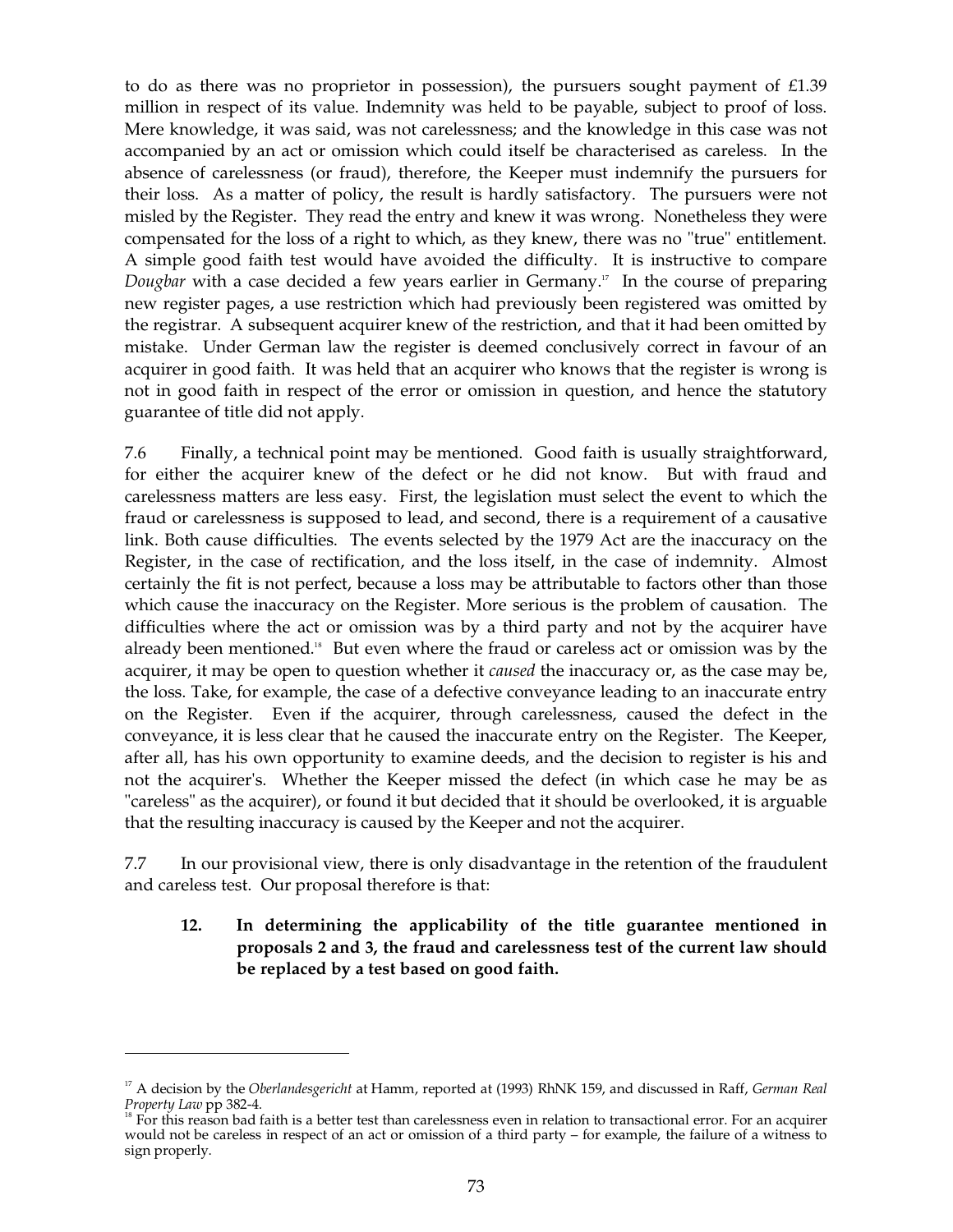## **Good faith**

7.8 **Meaning.** It remains to consider the details. In the context of knowledge, the idea of good faith carries two different senses, although there may be a tendency for one to shade into the other.<sup>19</sup> The first sense – and the usual one in the case of property law<sup>20</sup> – is subjective, based on actual knowledge. The question here is, what, at the material time, did the acquirer really know. This approach can be seen in what seems to be the only application of principles of good faith to registration of title, section  $1(1A)(b)$  of the Prescription and Limitation (Scotland) Act 1973. This provides that positive prescription is not to run where

"the possession was founded on registration in respect of an interest in land in the Land Register of Scotland proceeding on a forged deed and the person appearing from the Register to be entitled to the interest was aware of the forgery at the time of registration in his favour."

Objective good faith, by contrast, is based on the standard of the reasonable man. The question is not merely what the acquirer knew but what, in the circumstances, he ought to have known. Examples in statute are common. For example, the protection against rectification of defectively expressed documents, which is otherwise afforded to third parties, does not apply where the person in question $21$ 

"knew, or ought in the circumstances known to him at that time to have been aware, that the document or (as the case may be) the title sheet failed accurately to express the common intention of the parties to the agreement …"

In discussing good faith it is always necessary to be clear whether knowledge is to be measured subjectively or objectively.

7.9 Knowledge by an agent, acting as such, is treated as knowledge by the principal. That is of particular importance in land registration where a solicitor or other agent will usually be engaged to carry out the transaction.<sup>22</sup>

7.10 **Scope.** Under the model provisionally favoured in parts 3 and 4, a *bona fide* acquirer is protected against both Register error and transactional error. 23 In respect of the first, the acquirer is, generally, entitled to keep the property: in other words rectification of the Register is refused.<sup>24</sup> In respect of the second, his entitlement is to indemnity only. Each requires separate consideration.

7.11 **Register error.** It seems self-evident that only subjective good faith can be relevant for Register error. To lose the statutory protection the acquirer must know, as a positive fact, that the Register is wrong – as in the *Dougbar* case discussed above. If mere suspicion were enough, an acquirer, alerted to a possible error, would have no choice but to go behind the Register and inspect the prior deeds, in disregard of the curtain principle and consequently

<sup>19</sup> Reid, *Property* para 132.

<sup>&</sup>lt;sup>20</sup> M Hesselink, "Good Faith" in A Hartkamp, M Hesselink, E Hondius, C Joustra and E du Perron (eds), *Towards a*<br>*European Civil Code* (2<sup>nd</sup> edn, 1998) 285, 287.

 $21$  Law Reform (Miscellaneous Provisions) (Scotland) Act 1985 s 9(3)(a).

<sup>22</sup>*Wilson v Keeper of the Registers of Scotland* 2000 SLT 267 at 276F *per* Lord McCluskey.

 $23$  For the distinction between Register error and transactional error, see paras 3.15–3.18.

<sup>&</sup>lt;sup>24</sup> But not in respect of the acquisition of subordinate real rights (other than long leases): see paras 4.53–4.55.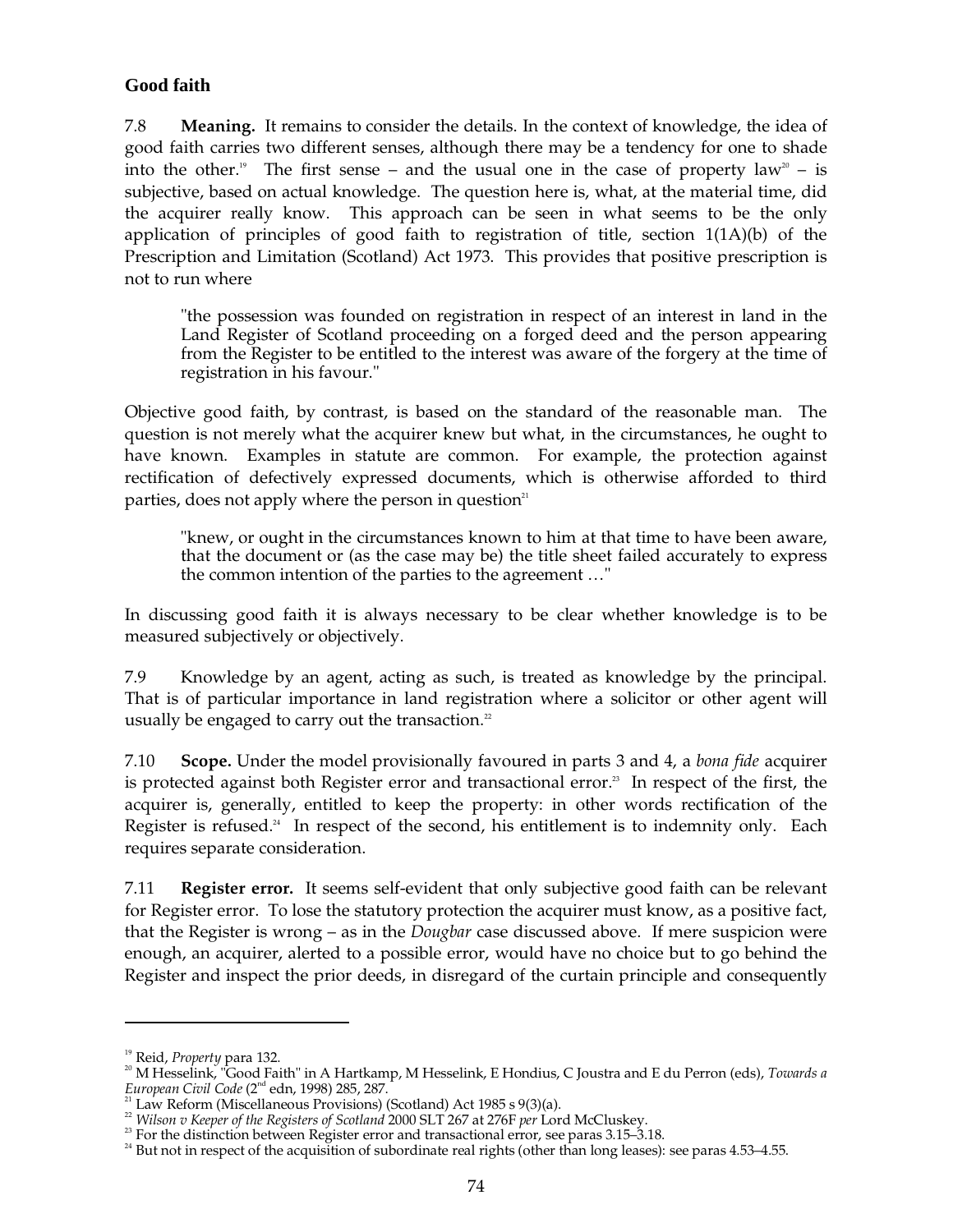of one of the main purposes of registration of title.<sup>25</sup> It comes as no surprise that the equivalent rule in German law insists on actual knowledge. 26

7.12 There is one qualification. Where the title sheet contains an exclusion of indemnity, an acquirer is put on notice that the title is or may be defective. He should not then have the status of a *bona fide* acquirer in respect of the matter affected by the exclusion but must take title as it is. Otherwise a person who, by definition, would not be entitled to indemnity would nonetheless be able to retain the property even if the title turned out to be defective.<sup>27</sup> The result is the same under the present law, for exclusion of indemnity is one of the grounds for rectification of the Register in a question with a proprietor in possession.<sup>28</sup>

7.13 **Transactional error.** The position is different for transactional error. Here there is no reliance on the Register as such. Instead, the acquirer (or at least the acquirer's solicitor or other agent) makes standard inquiries in respect of the granter and his title and capacity to grant extending, in a case of first registration, to a full examination of the Sasine title. A subjective approach to good faith would undermine this practice, for if an acquirer were in bad faith in respect only of what he knew, there would be a strong incentive to know as little as possible. It seems unavoidable, therefore, that for transactional error good faith should import an objective standard. An acquirer should be expected to make the usual conveyancing inquiries. If he fails to do so, he is still fixed with the knowledge which such inquiries would have revealed. In the event that protection is extended to donees, as discussed below, it is assumed that the rule ought to be the same, notwithstanding that in such cases the title may in reality be subject to a less rigorous examination.

7.14 By and large, this proposal would reproduce the current law where an objective standard is imported by means of the concept of carelessness. The meaning of "carelessness" in the context of transactional error was considered by the Inner House in *Wilson v Keeper of the Registers of Scotland*: 29

"In a matter of the present kind, where any carelessness would apparently have to be on the part of the solicitors rather than the actual proprietor in possession, there would evidently have to be material indicating that the solicitors departed from a usual and normal professional practice or that the alleged failure to discover alleged flaws in the title ... was a failure which no professional conveyancer of ordinary skill would have committed if acting with ordinary care."

In England and Wales also the equivalent test<sup>30</sup> has been said to refer to "failure to carry out the usual conveyancing inquiries and inspections". 31 An advantage of this formulation is to

<sup>&</sup>lt;sup>25</sup> In the Irish case of *Persian Properties Ltd v The Registrar of Titles and the Minister for Finance* [2003] IESC 12 (available on www.bailii.org/ie/cases/IESC/2003/12.html) an acquirer who completed a transaction in reliance on the Register was awarded indemnity despite being aware of a possible hostile claim (which in the event materialised) in respect of part of the property. We are grateful to Professor R R M Paisley for drawing this case to our attention.

<sup>§ 892(1)</sup> BGB ("... die Unrichtigkeit dem Erwerber bekannt ist"). For a discussion, see Raff, *German Real Property Law* pp 382 ff. <br><sup>27</sup> If, however, the title was good all along, and hence the restriction of indemnity over-cautious, the acquirer can

retain the property without the help of legislative protection.<br><sup>28</sup> 1979 Act s 9(3)(a)(iv).<br><sup>29</sup> 2000 SLT 267 at 276 F-G *per* Lord McCluskey. See also *Dougbar Properties Ltd v Keeper of the Registers of Scotland* 

<sup>1999</sup> SC 513 at 532-3 where, in a different context, Lord Macfadyen stressed the importance of knowledge and of

<sup>&</sup>lt;sup>30</sup> Now Land Registration Act 2002 sch 4 paras 3(2)(a), 6(2)(a), sch 8 para 5. The wording is "lack of proper care".

rd edn, 1981) p 175.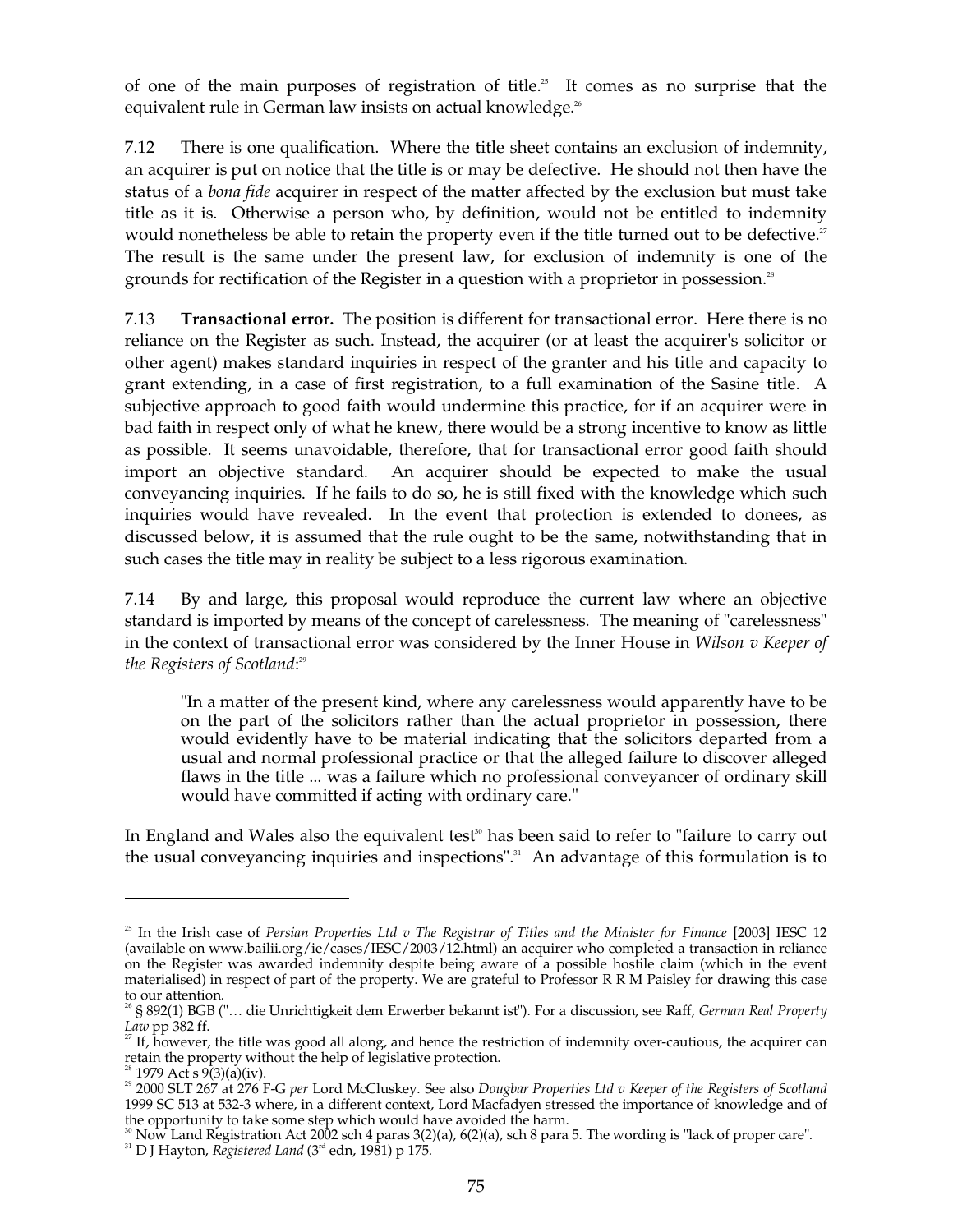ensure that an innocent acquirer is always able to recover, either from the solicitor (if the solicitor has been negligent) or from the Keeper (if the solicitor has not). An objective approach to good faith would carry the same advantage.

7.15 On an objective approach, an acquirer would be entitled to indemnity except where he knew, or ought reasonably to have known, of the transactional error in question. Patent defects can be assumed to be within his knowledge, for if an acquirer's agent drafts the disposition, the acquirer must be treated as familiar with its contents; and he can be taken to know of such other documentation as, in normal conveyancing practice, an acquirer would be expected to consult. Latent defects, however, will often be unknown. Forgery, in particular, may be undetectable. If, later, it is uncovered, the acquirer will usually have proceeded in good faith and so have a claim against the Keeper for indemnity. The present law is the same. 32

7.16 **Fixed list of defects.** At one stage we were attracted by a different approach. No protection would be given for transactional errors which were reasonably discoverable. Other, less easily uncovered, errors would be listed and the acquirer protected, except in a case where there was actual knowledge. Constructive knowledge, or rather its absence, would thus be re-expressed in the form of fixed list of defects. This approach had the obvious virtues of certainty and simplicity, but an attempt to produce a workable list quickly revealed the difficulties. Should it be confined to the most serious defects such as forgery and lack of capacity? Or should it attempt to cover all defects which might conceivably arise? If so, there would need to be included, for example the case where a deed was delivered or registered without the authority of the transferor, and the case where the transferor died after execution and before delivery (an issue litigated only once, in 1696).<sup>33</sup> Then there is the problem of nullities which are "new", either in the sense that the law has changed or that they have been recognised as nullities for the first time. Following the decision of the House of Lords in *Sharp v Thomson*, 34 for example, property which, at the time of attachment of a floating charge, was already the subject of a delivered disposition, does not fall under the receivership. Therefore it cannot be transferred by the receiver.<sup>35</sup> As a result, it would be necessary to protect an acquirer against absence of title in a receiver owing to the existence of a latent delivered disposition. 36 To this must be added the analogous situation of absence of title in a trustee in sequestration or liquidator owing to the existence of a latent trust.<sup>37</sup> There might also be doubt as to what should and should not be included in any list: in other words whether or not the investigation of a particular topic falls properly within the work of a solicitor acting for a buyer. Moreover, even if a clear view could be reached as to the current position, it would be likely to change with changes in the law and practice of conveyancing. In the end, therefore, and despite superficial attractions, we concluded that a fixed list could not be managed.

<sup>32</sup>*Kaur v Singh* 1999 SC 180, 2000 SLT 1323.

<sup>33</sup>*Stamfield's Creditors v Scot's Children* (1696) 4 Brown's Supp 344.

<sup>&</sup>lt;sup>34</sup> 1997 SC (HL) 66.

35 See Scottish Law Commission, Discussion Paper on *Sharp v Thomson* (Scot Law Com DP No 114, 2001) para 2.15. 36 This is currently covered by the guarantee, at least in the ordinary case: see *Registration of Title Practice Book* para

<sup>5.37.</sup> 

 $37$  The effect of a trust is to exclude the trust property from the insolvency and deny the trustee or liquidator title to deal with it. See *Heritable Reversionary Co Ltd v Millar* (1892) 19 R (HL) 43; Bankruptcy (Scotland) Act 1985 s 33(1)(b).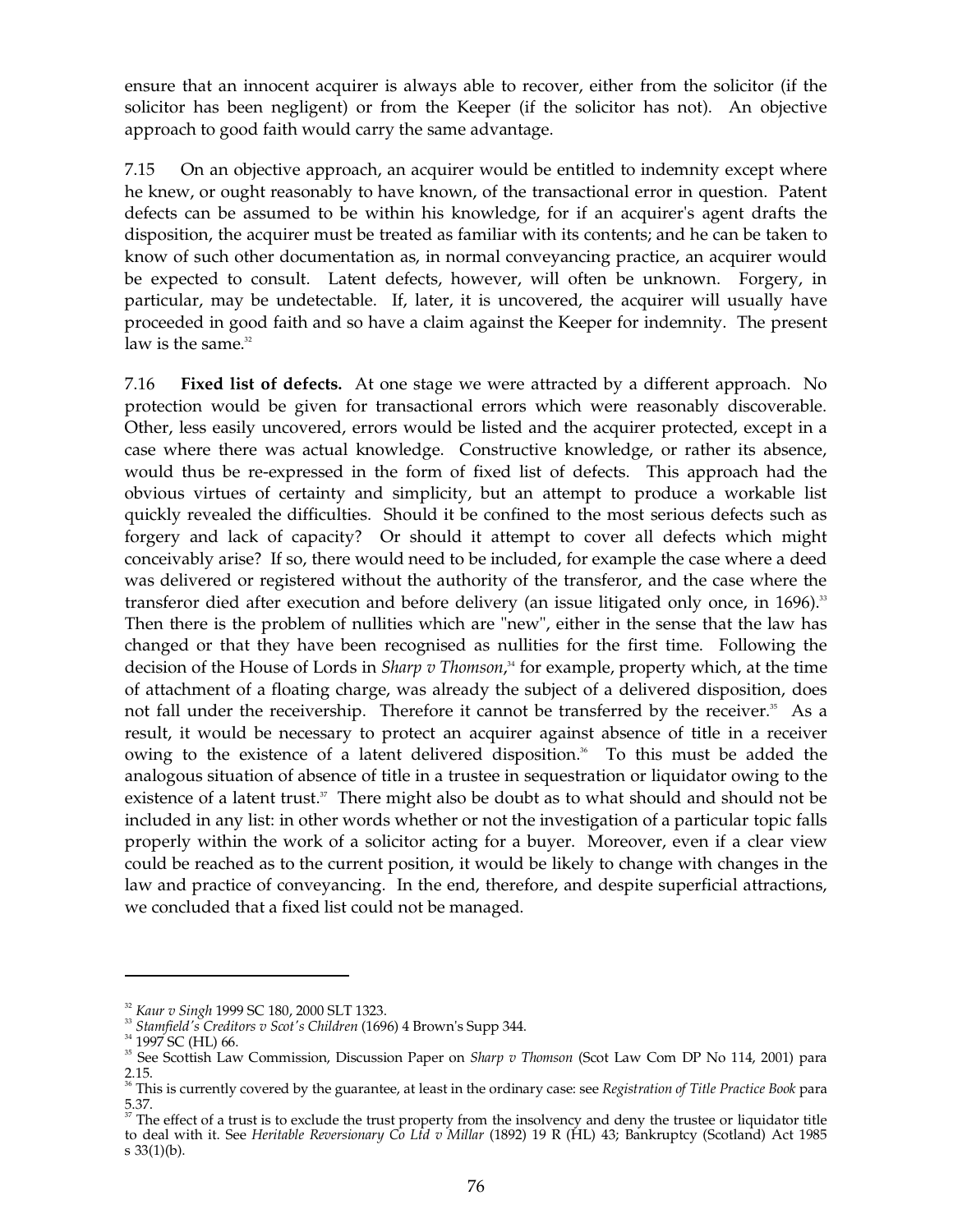7.17 **Timing.** Finally it is necessary to fix a point in time at which good faith is to be tested and after which knowledge of defects ceases to matter. There are three main possibilities: 38 (i) the date of delivery of the conveyance (ii) the date of registration and (iii) the date on which the amended land certificate is issued by the Keeper. Under the 1979 Act, the date of registration is usually the date on which the application is received.<sup>39</sup> Typically the conveyance will have been delivered some two or three weeks earlier. The land certificate arrives some weeks or, especially in the case of a first registration, some months after the date of registration.

7.18 This last date (date of land certificate) can probably be discarded, partly because it is so variable, and partly because an acquirer should not be fixed with knowledge which was not reasonably discoverable at the time of settlement or registration. It is true, of course, that a title defect which comes to the attention of the acquirer after registration may come to the attention of the Keeper as well, giving rise to the possibility of an exclusion of indemnity or even a refusal to complete registration.<sup>40</sup> It may be necessary to return to this subject in our second discussion paper.<sup>41</sup> But at any rate the acquirer should not be bound to share such supervening knowledge with the Keeper.

7.19 The first date (date of delivery) has certain attractions. It marks the point at which the acquirer becomes committed by payment of the price. Bad news arriving later will be unwelcome and potentially harmful. Nonetheless it is awkward to suppose that an acquirer can settle a transaction in good faith and then, without penalty, register in bad faith. If a defect emerges between settlement and registration, it seems unsatisfactory that it should be suppressed in the application for registration. In other words, if an acquirer is to be protected by the Register, then he ought to register with clean hands. Others have reached the same conclusion. The provision from the Prescription Act quoted above requires good faith at the time of registration.<sup>42</sup> The common law rule for voidable titles is apparently to the same effect. 43 Under the system of land registration in Germany – where, unlike the English and Torrens systems, good faith is the determinant of the acquirer's protection – faith is likewise tested at the point of registration.<sup>44</sup> As well as being sound in principle, such a rule seems acceptable in practice. If a defect already existed at the time of settlement then, in most cases at least, it ought to have been uncovered by the acquirer and so will be within his knowledge, actual or constructive. And if it emerges after settlement, it will almost always involve the insolvency of the transferor  $-$  a topic which may require special

 $38$  A fourth possible date is the date on which the form applying for registration is signed.

<sup>&</sup>lt;sup>39</sup> 1979 Act s 4(3).

40 Paras 3.44 and 3.45.

<sup>&</sup>lt;sup>41</sup> Thus there is an argument that the protection of the acquirer is incomplete unless he is protected in this situation also, for it may be unprincipled that protection should be lost merely on account of chance knowledge on the part of the Keeper. Under the present law, however, indemnity is paid only when the Register is rectified, and a fuller protection of the acquirer would involve an extension of indemnity beyond rectification. Indemnity is among the subjects to be considered in our second paper. The issue does not usually arise in respect of Register

<sup>&</sup>lt;sup>42</sup> Para 7.8.<br><sup>43</sup> Alex Brewster & Sons v Caughey 2002 GWD 15-506 at para 73 per Lord Eassie. For a different view, see Scott Wortley, "Double Sales and the Offside Trap: Some Thoughts on the Rule penalising Private Knowledge of a

<sup>&</sup>lt;sup>44</sup> § 892(2) BGB: "Ist zu dem Erwerbe des Rechtes die Eintragung erforderlich, so ist für die Kenntnis des Erwerbers die Zeit der Stellung des Antrags auf Eintragung .."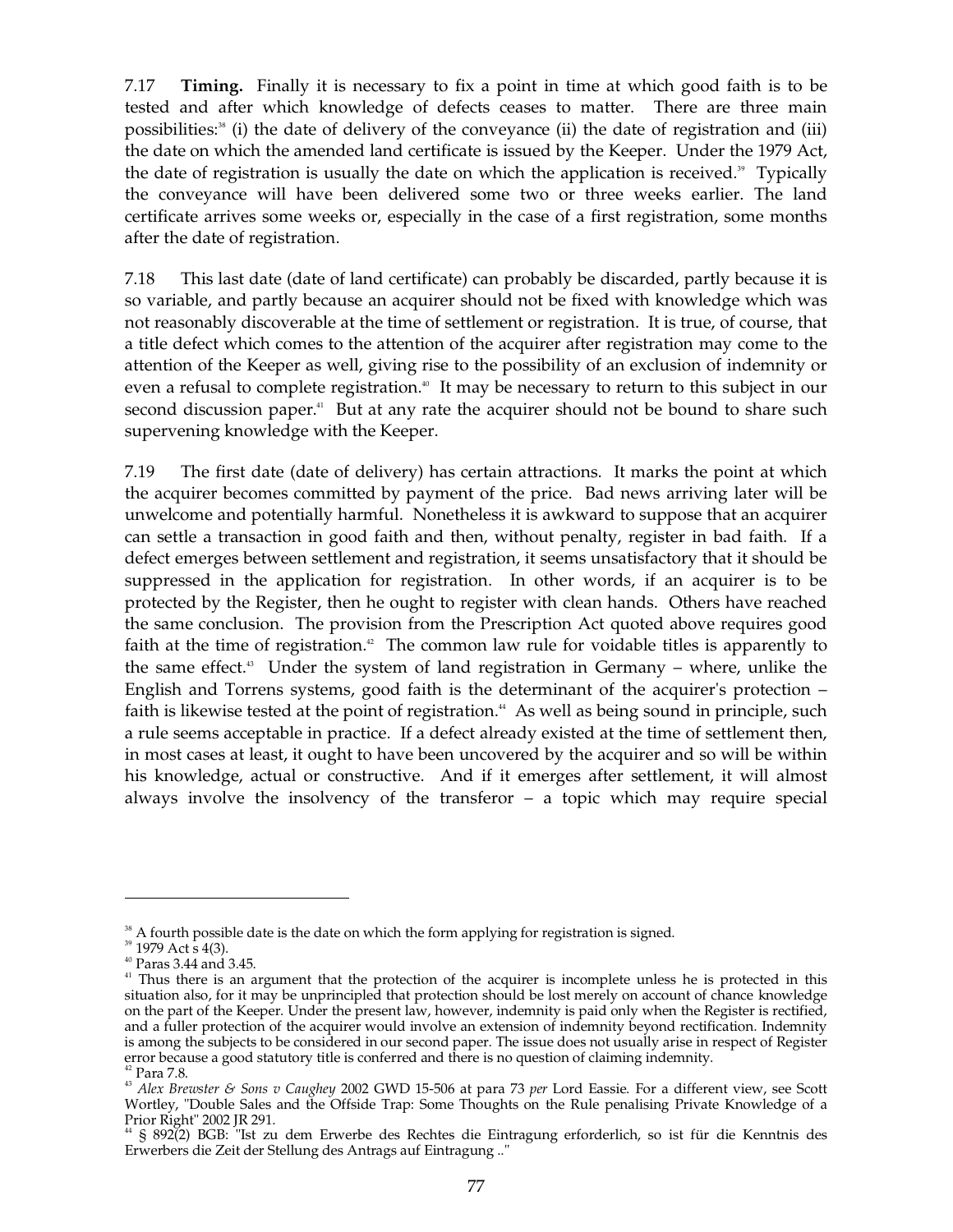treatment for other reasons and which is considered further in our Discussion Paper on *Sharp v Thomson*. 45

7.20 **Proposal.** The previous discussion may be summarised in the form of a proposal, on which we invite views:

- **13. (a) For the purposes of proposal 12 good faith should be measured by reference to –** 
	- **(i) in the case of Register error, that which the acquirer actually knew, and**
	- **(ii) in the case of transactional error, that which the acquirer actually knew or ought reasonably to have known.**

**(b) The relevant date for assessing knowledge should be the date of registration (ie the date on which the application for registration is received).** 

## **VALUE**

## **Current law**

7.21 There remains the question of whether good faith should be sufficient to attract the statutory guarantee of title or whether value must also be given. Take, for instance, the case of a forged disposition. The current law is unclear. The 1979 Act, it is true, makes no distinction between purchasers and donees. Registration, for both, transforms a void title into one which is merely voidable, and the resulting inaccuracy in the Register cannot usually be rectified to the prejudice of a proprietor in possession except in cases of fraud or carelessness. 46 Thus a *bona fide* donee, like a *bona fide* acquirer for value, receives a title which is good beyond challenge, and the "true" owner must claim indemnity from the Keeper. So much is clear. What is less clear is whether, in the case of donees, the statutory gain can be reversed by recourse to the doctrine of unjustified enrichment. 47 While the donee in one sense acquires *cum causa* (ie by donation), in another sense he acquires *sine causa* since his author (the forger) had no title to grant. Can, therefore, the "true" owner require the donee to disgorge his enrichment? And since the "true" owner will in practice seek indemnity from the Keeper, can the Keeper, subrogated to the "true" owner's rights, make good his loss from the donee? If the answer to these questions is "yes", as it may be, the protection afforded to a donee by the 1979 Act is not all that it seems. The donee can keep the property, as a *bona fide*  acquirer, but he must account for its value.

7.22 Thus far it has been assumed that the donee is in possession. If he is not, the position is different but no more certain. Under the 1979 Act the property is restored to the "true" owner and indemnity paid to the donee. The result is enrichment of the donee but without any mirror loss on the part of the "true" owner. Whether this enrichment can be reversed

<sup>&</sup>lt;sup>45</sup> Scot Law Com DP No 114, 2001.<br><sup>46</sup> 1979 Act ss 3(1)(a), 9(3)(a).<br><sup>47</sup> K G C Reid, "Unjustified Enrichment and Property Law" 1994 JR 167, 187-8. We are grateful to one of our former Commissioners, Professor Niall R Whitty, for putting his expertise on this topic at our disposal.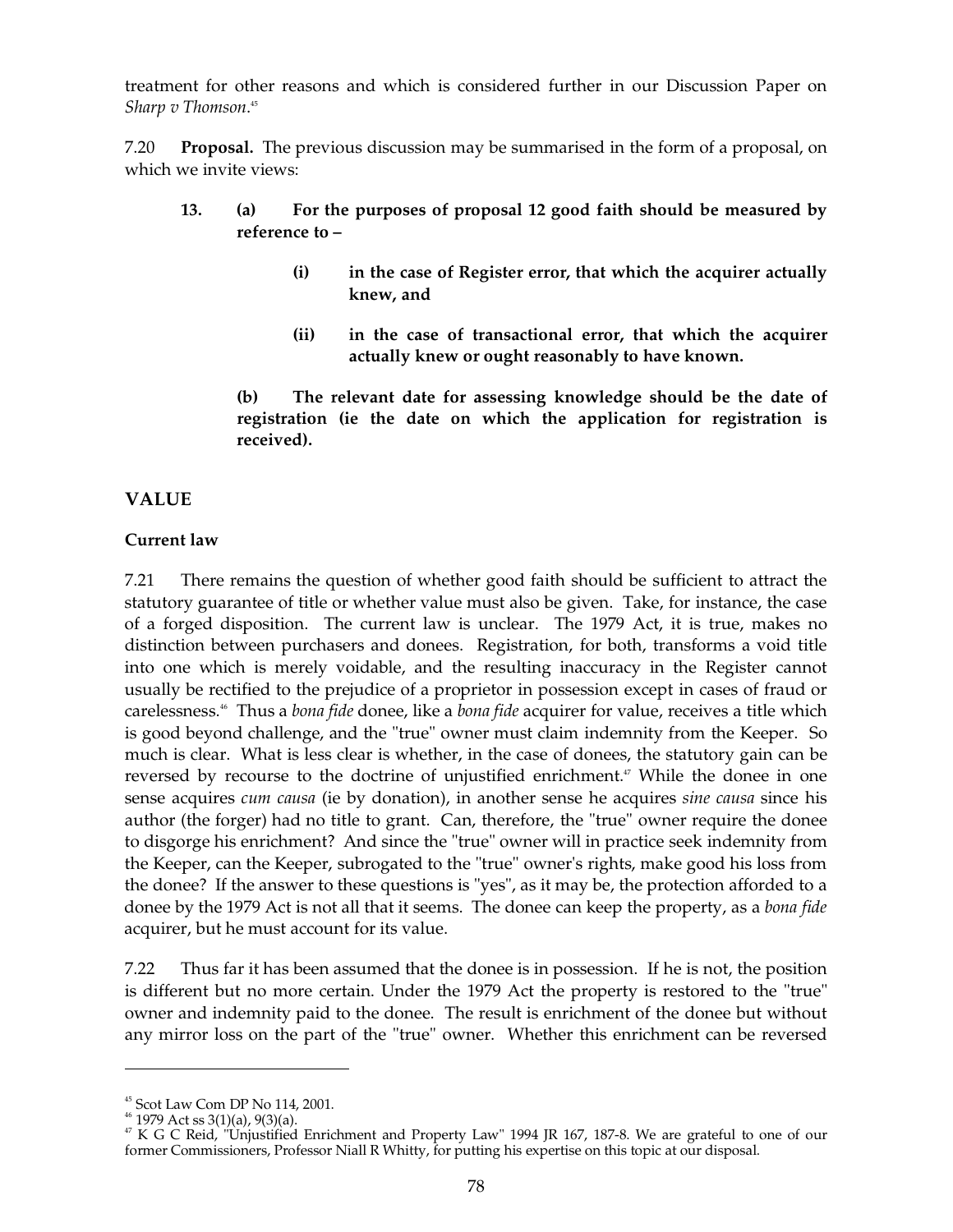seems doubtful. The Keeper has suffered loss, in paying the indemnity, but it is difficult to see any basis on which that loss could be made good. Yet if the gain is kept, a donee who does not possess may be in a stronger position than one who does.

7.23 Elsewhere, systems of registration of title are often unsympathetic to donees. In Germany the good title conferred on registration by the law of property is undermined by the obligation of the donee, under the law of unjustified enrichment, to pay the "true" owner the value of the land thus acquired. 48 The rule in the Torrens system is not free from doubt and in any case varies from country to country, but in general donees are not protected in respect of void titles. 49

## **Options for reform**

7.24 Two broad options are available for reform. One is to clarify what may be the current law and to deny special protection to a donee. Under this option a person taking a gift must simply take his chance. If the title is bad, the gift is inept. On the model provisionally adopted in part 5, the donee's title would be void despite registration, allowing the "true" owner to retain title throughout. Even so, the effect of other proposals would be to improve a donee's position in two respects. In the first place, positive prescription would run in his favour, allowing ownership to be acquired after possession for ten years.<sup>50</sup> And secondly, donees would benefit, if only indirectly, from the proposed rule which would confer ownership on a *bona fide* acquirer for value.<sup>51</sup> Thus suppose that B is mistakenly registered as owner of land which really belongs to A. B sells to C who later donates the land to D. Assuming that C bought in good faith, the defect in title is washed out by C's registration, C becomes owner and can confer a good title on D. A receives indemnity from the Keeper. 52

7.25 The second option, to protect the donee, raises the familiar question as to whether the acquirer should be given the property or merely its value. In relation to purchasers, our provisional view was that the type of protection should depend on the type of error. A person buying in reliance on a false entry in the Register would usually be allowed to keep the property, but an error in the current transaction would only give entitlement to indemnity. 53 It would be possible to apply the same rule to donees, on the basis that the preconditions for protection, including the standard of good faith, are the same in both cases. Alternatively, the donee's claim could be restricted to indemnity even in the case of Register error. This acknowledges that a donee may not in practice examine the donor's title or consult or rely on the Register. At the same time it upholds security of title by preferring the claim of the "true" owner over that of a mere donee: the former keeps the property and the latter is compensated with indemnity. Both approaches have merit but our provisional view is that, if a donee is to be protected, the protection should take the form of indemnity and not the property. It is accepted that one result of this view is that, in a case where

<sup>&</sup>lt;sup>48</sup> §§ 816(1), 892(1) BGB. For a discussion, see Raff, *German Real Property Law* pp 354 ff.<br><sup>49</sup> Mapp, *Torrens' Elusive Title pp 121-5; G W Hinde and D W McMorland, <i>Butterworths Land Law in New Zealand*  $(1997)$  pp 209-18; Bruce Ziff, *Principles of Property Law*  $(3<sup>rd</sup>$  edn, 2000) pp 435-6; Peter Butt, *Land Law*  $(4<sup>th</sup>$  edn, 2001) pp 684-8.<br><sup>50</sup> Paras 3.4–3.11.<br><sup>51</sup> Paras 4.45–4.52.<br><sup>52</sup> It may be necessary for any legislation to make clear that no claim will lie in unjustified enrichment.<br><sup>53</sup> Paras 4.45 and 4.52.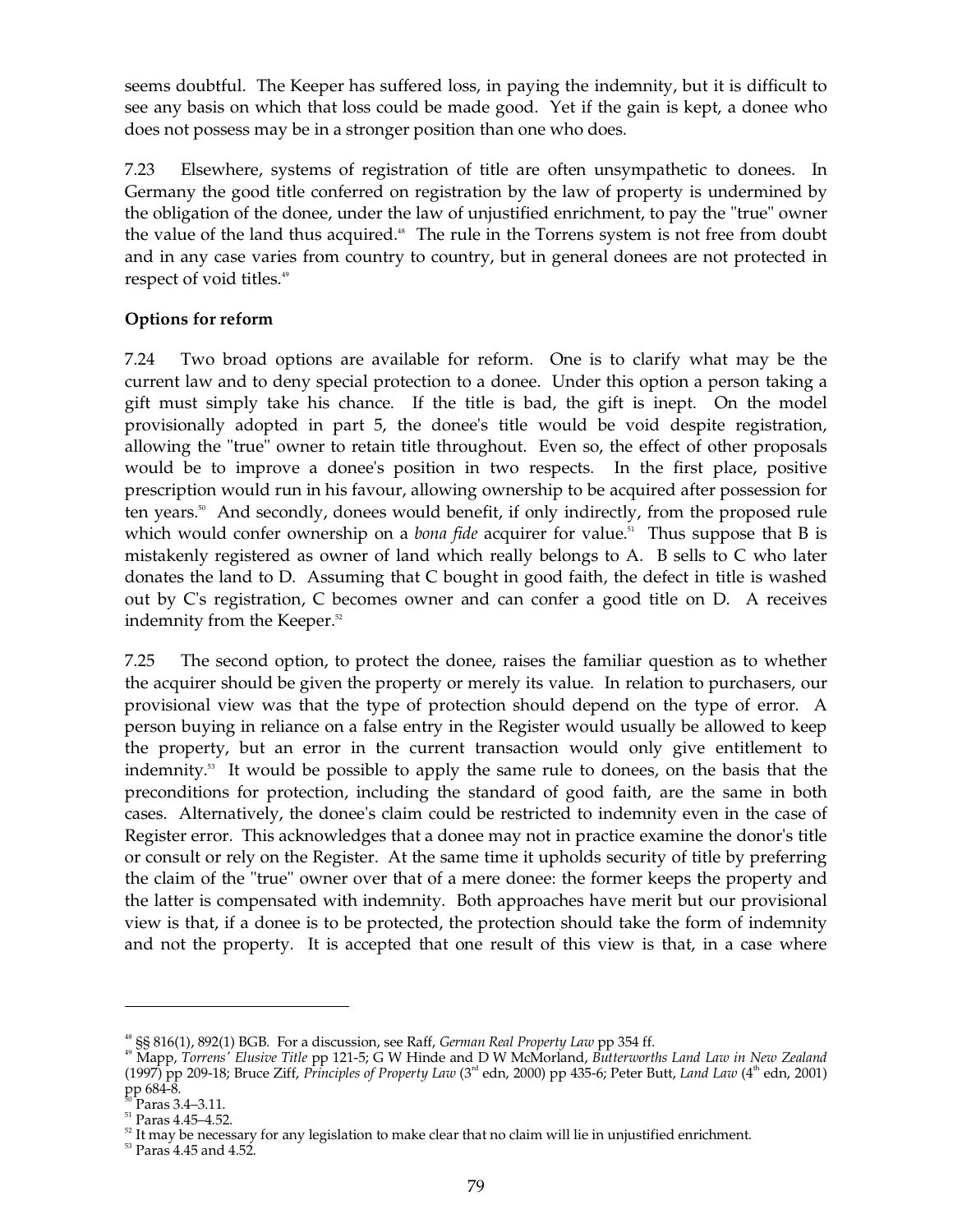retention of the property is important, a donee would be obliged to go behind the Register – to breach the curtain principle, in other words – if he is to be assured as to the donor's title.<sup>54</sup>

## **Voidable titles**

7.26 If donees were to be indemnified in respect of void titles – the result of the second option just described – it would presumably be necessary to extend the indemnity to voidable titles as well. That would innovate on the ordinary law which, in relation to voidable titles, equates donation with actual bad faith. 55 On the other hand, there seems no strong reason of legal policy for refusing the extension.

## **Arguments against protection**

7.27 The choice, in summary, is between state indemnity for the *bona fide* donee or no protection at all. In either case the "true" owner would, in our provisional view, be reinstated in the property.

7.28 A number of reasons can be advanced for denying protection to a donee. As already mentioned, a donee does not usually transact in reliance on the Register.<sup>56</sup> Nor does he pay for the property. To give a donee indemnity is, arguably, to give him something for nothing. It is not clear why the state should make good an inept  $g$ ift – or, if it is to do so, why the principle should be confined to gifts of land.

7.29 Fraud is also a danger. Most gifts take place within a family or, in commercial life, within a group of companies. The availability of indemnity presents an opportunity to enrich the family or group at the expense of the state. Often, admittedly, that would be difficult to achieve without exposing the donor to liability in delict or under the criminal law. Thus a husband who forges Great Aunt Beth's signature on a disposition in favour of his credulous wife is likely to find that the payment of indemnity to his wife is cancelled out by a claim by the Keeper in respect of his fraud. But a scam will not always be easy to unravel. If Great Aunt Beth's memory is poor, she may have no recollection as to whether she signed or not. At any rate, proof may be lacking that the signature was forged by her great nephew. Insofar as the Keeper has a claim it will usually be on the basis of subrogation to a claim held by the donee;<sup>*n*</sup> but, especially if only simple warrandice is given in the disposition, the facts may exclude the claim. Retribution, moreover, might be avoided by insolvency. If for example a wife, secretly on the verge of bankruptcy, conveys the family home to her husband, the disposition can be set aside as a gratuitous alienation but, on the option under consideration, indemnity would be paid to the husband. Since any claim by the Keeper against the wife is likely to be valueless, the overall result is to save the family home at the expense of the state.

<sup>54</sup> If, however, the donor was himself a *bona fide* acquirer for value, the effect of the model provisionally favoured in this paper would be to restrict examination of title to the immediate deed in the donor's favour. For any previous error would already have been washed out of the title.

<sup>55</sup> Para 6.7.

<sup>&</sup>lt;sup>56</sup> Although, for the purposes of assessing good faith, in the event that donees are to be protected, he would be fixed with a knowledge of its contents. 57 1979 Act s 13(2).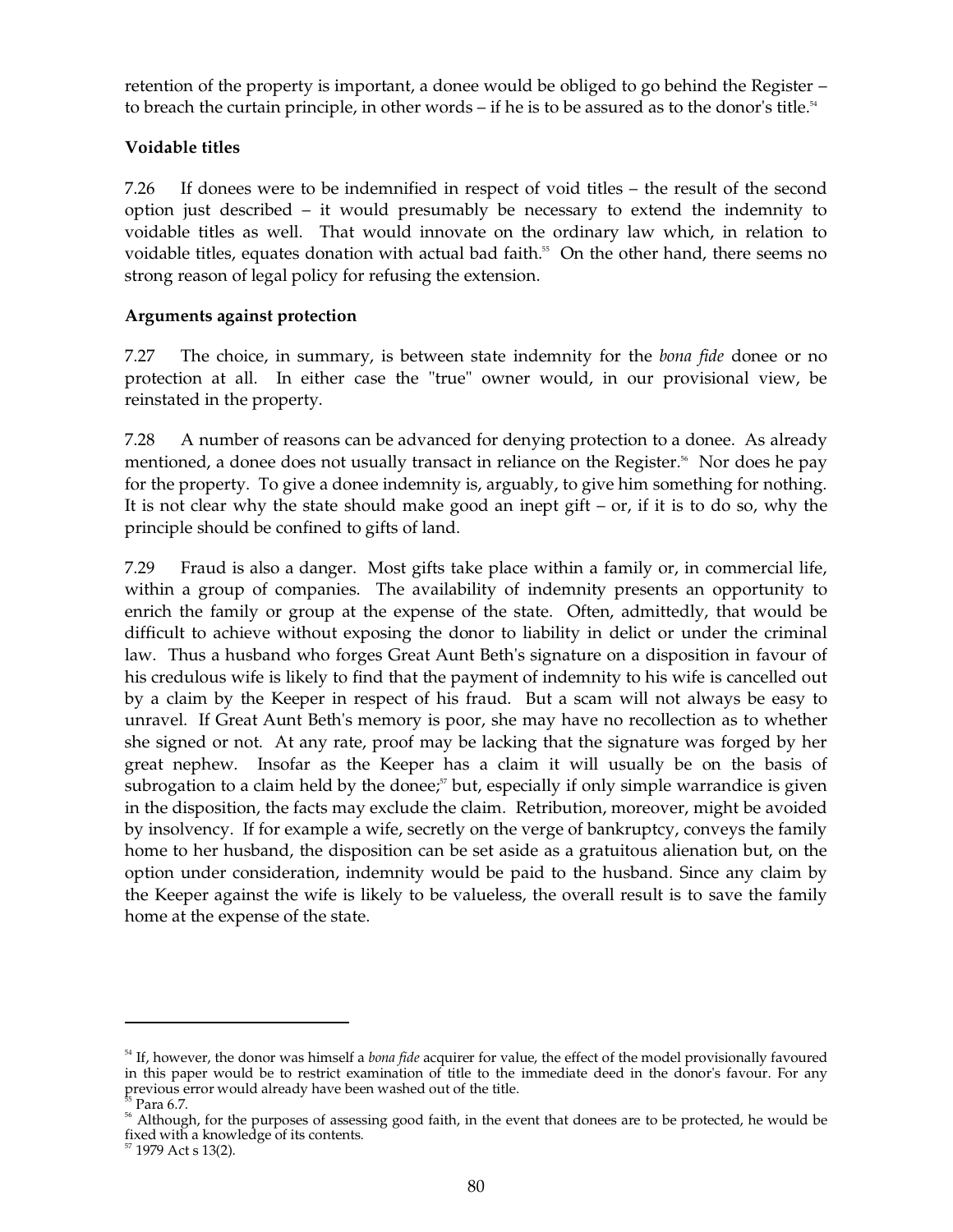7.30 These arguments can be criticised as overlooking the role of insurance. Although not usually viewed in this way, the single fee paid by an applicant for registration can be seen as having two distinct components. One is to cover the cost of registration. The other, much smaller in amount, serves as a premium for compulsory state insurance.<sup>58</sup> This suggests that an acquirer is protected, not merely because he relies on the Register, but also because he takes out insurance. Indeed that, at root, is the justification for protecting a purchaser in respect of transactional (as opposed to Register) error. 59 And the existence of an insurance element in the registration fee negates the argument that, in paying indemnity, the state is giving something for nothing. If the very event that has been insured against has come to pass, it is to be expected that the insurer will make the necessary payment. The existence of an indemnity scheme, moreover, makes it possible to satisfy all deserving interests. The "true" owner receives the property and the donee its value; and the payment to the donee, on this view, is a matter of insurance and not an enrichment at the expense of the "true" owner. 60

7.31 A focus on insurance also puts the danger of fraud in perspective. All insurance schemes are vulnerable to fraudulent claims. But that is not an argument for abandoning insurance but for greater care in making payments. 61 In this connection it seems worth noting that the 1979 Act already excludes claims for indemnity in respect of gratuitous alienations by bankrupts,<sup>2</sup> and in the event that indemnity is extended to donees generally it may be necessary to consider further categories where no payment would be made.

### **Arguments in favour of protection**

7.32 Insurance is also, of itself, a key argument in favour of protecting donees. Donees pay the same registration dues as acquirers for value; and having thus paid for insurance, it may seem unprincipled that they should be denied its benefit. Admittedly, registration in the (uninsured) Register of Sasines is no cheaper than in the Land Register, and it is also true that there is no discount in the fee where indemnity is excluded by the Keeper in the Land Register. Nonetheless the general principle remains that a person who is made to pay for insurance ought, in the ordinary case, to be entitled to its benefits.

7.33 This, and other, arguments were persuasively made by the Joint Land Titles Committee of Canada in recommending that, contrary to the current law, protection should be extended to donees ("volunteers"): 63

"The general law looks more favourably on purchasers who give value for interests in land than upon volunteers who do not … However, the Joint Committee have concluded that the protection of title registration should be given to registered owners whether or not they have given value for their interests. Volunteers who register interests will contribute to the cost of the compensation system. Volunteers who become registered as owners of interests of the kind that can be registered are likely to spend money on land and involve it in their economic affairs and thus require assurance of ownership as much as do purchasers. The elaborate

 $58$  This is because the registration system is self-financing, ie the fee for registration must cover all costs including the cost of indemnity payments. See Land Registers (Scotland) Act 1868 s 25.

<sup>59</sup> Para 3.33.

60 Mapp, *Torrens' Elusive Title* pp 126-7.

<sup>61</sup> Mapp, *Torrens' Elusive Title* pp 127-8.

 $62$  1979 Act s 12(3)(b).

<sup>63</sup> Joint Land Titles Committee, *Renovating the Foundation* p 36.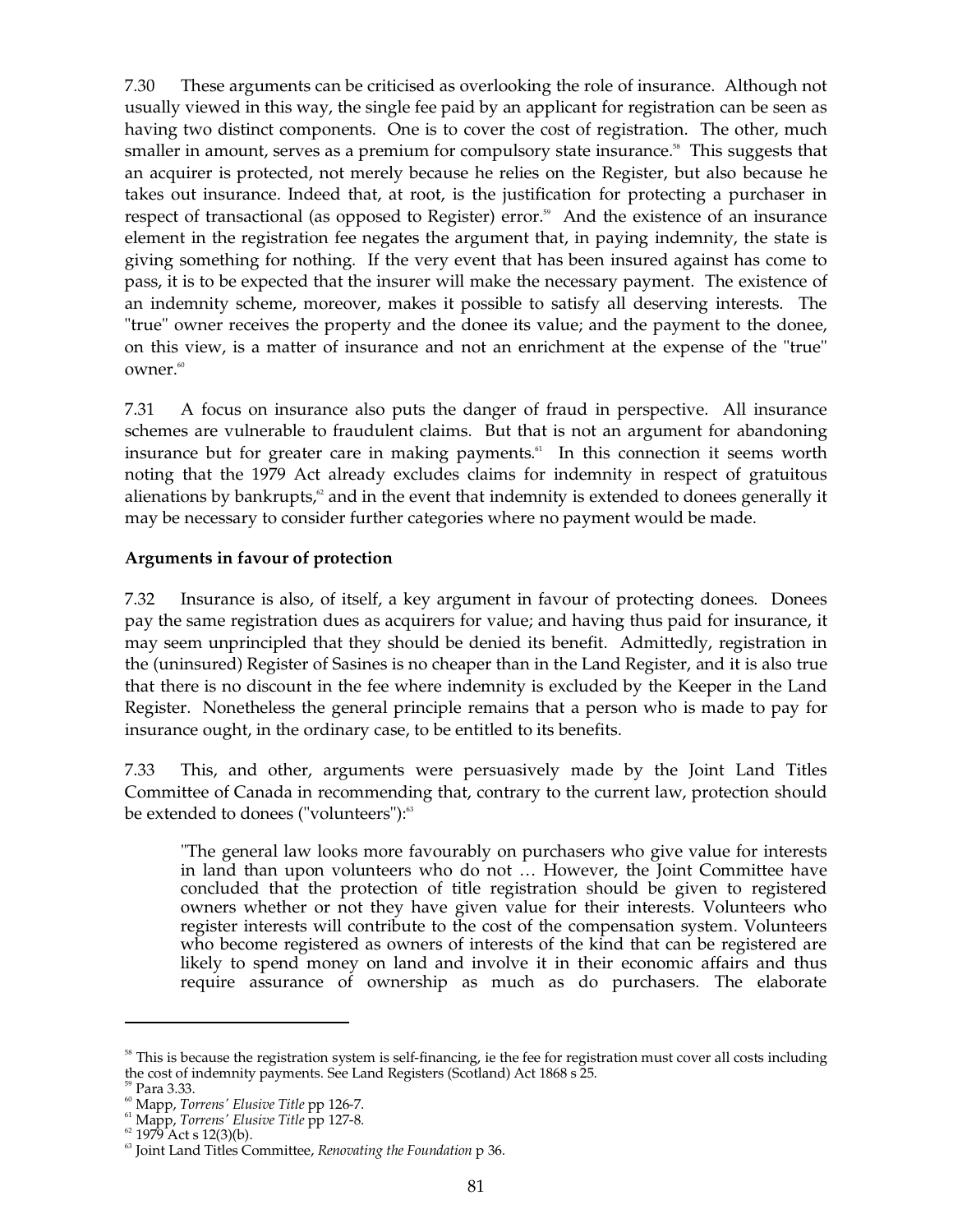investigations required by the common law are as burdensome for volunteers as for purchasers, and the exposure to risk of ownership being upset by someone further up the chain of title is just as harsh, once investment has been made in land."

In assessing these arguments it should be borne in mind that, in Scotland, a *bona fide* donee has a claim against the repossessing "true owner" for any increase in value attributable to improvements, and can keep possession until payment has been made. $^{\textrm{\tiny{64}}}$ 

7.34 One other matter may be mentioned. Suppose that a husband wishes to dispone the family home as a gift to his wife, and further suppose that, although the husband is currently registered as owner, the title is bad due to transactional error. On the basis of the proposals made earlier in this paper, the husband would not own but, assuming good faith, would have a claim for indemnity against the Keeper. Unless, however, a donee were similarly protected, the effect of the donation would be for the husband to lose the right to indemnity without a corresponding right being acquired by his wife. In other words, as a result of the husband's generous impulse the value of the house would be lost to the family unit. 65 The consequence would be the same if the donation arose by will, on the husband's death.

### **Two questions**

7.35 At this stage we do not make even a preliminary choice between the options outlined above but merely ask consultees

- **14. (a) Should the title guarantee mentioned in proposals 2 and 3 be extended to donees?** 
	- **(b) If so, should the guarantee take the form of** 
		- **(i) the retention of the property in respect of Register error and the payment of indemnity in respect of transactional error (as proposed for acquirers for value), or**
		- **(ii) the payment of indemnity in all cases?**

<sup>64</sup> Reid, *Property* para 173.

 $<sup>65</sup>$  If, however, the title defect was a Register error, the husband would have become owner, and ownership</sup> would thus be passed to his wife. See para 7.24.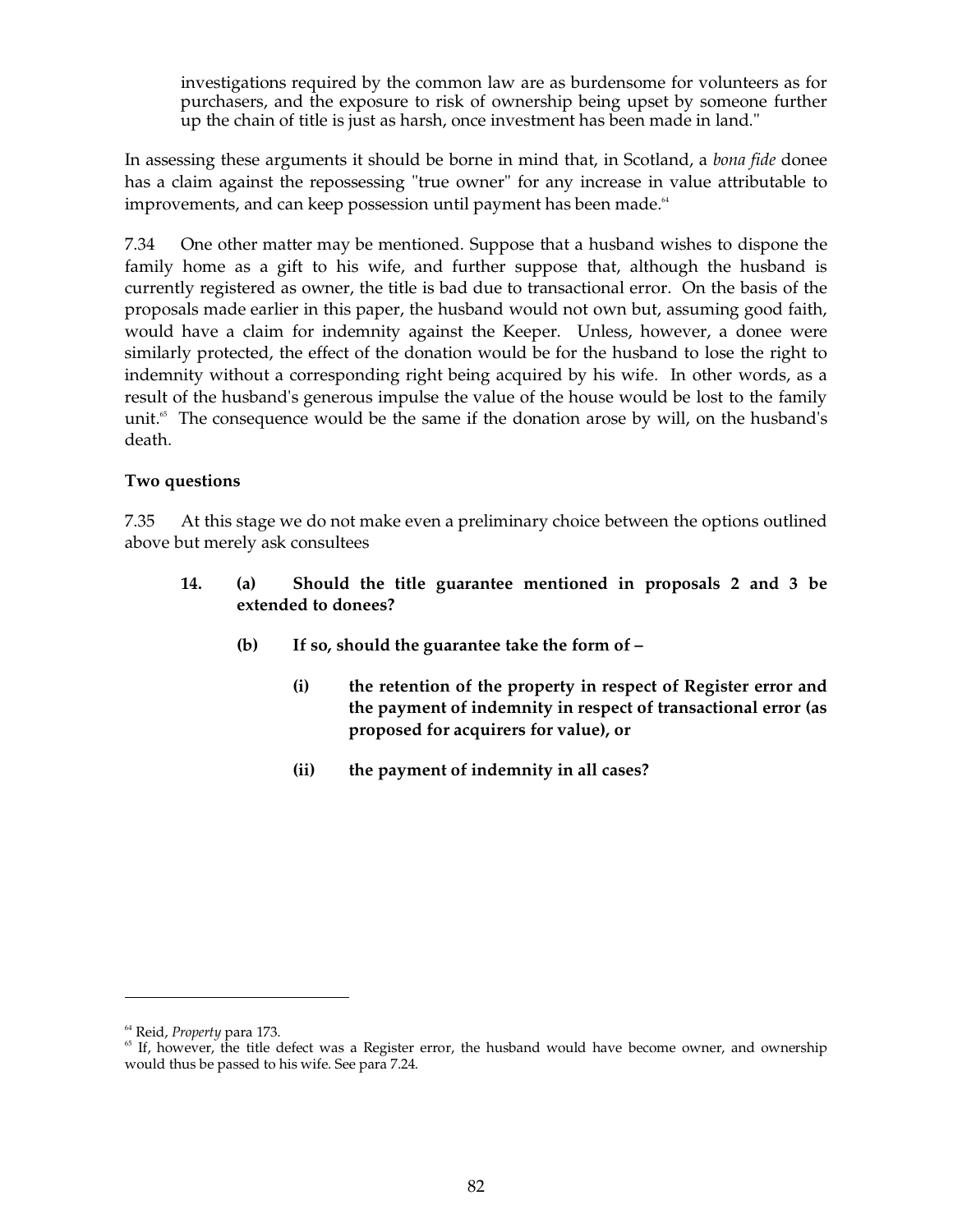# **Part 8 Summary of Provisional Proposals**

## **THE PROPOSALS**

1. (a) Positive prescription should apply to all titles registered in the Land Register.

(b) Positive prescription which is founded on a deed recorded in the Register of Sasines should not be considered as interrupted by first registration in the Land Register.

(Paragraph 3.11)

2. (a) The title of a *bona fide* acquirer should continue to be guaranteed in respect of Register error.

(b) "Register error" is an inaccuracy which already affected the Land Register at the time of the acquisition.

(Paragraph 3.20)

3. (a) The title of a *bona fide* acquirer should continue to be guaranteed in respect of transactional errors arising out of the invalidity of the conveyance in the acquirer's favour.

(b) "Transactional error" is a defect or error other than a Register error (as defined in proposal 2(b)).

(Paragraph 3.34)

4. The title of an acquirer should cease to be guaranteed in respect of rights conferred or omitted due to administrative mistake.

(Paragraph 3.41)

5. It should continue to be possible for the Keeper to exclude indemnity at the time of registration.

(Paragraph 3.45)

- 6. (a) Any scheme for the allocation of property and indemnity must, as minimum, both –
	- (i) ensure that the "true" owner is not deprived of property without notice and the opportunity to object (the "notification principle"), and
	- (ii) relieve the acquirer of the need to consult prior conveyances (the "curtain principle").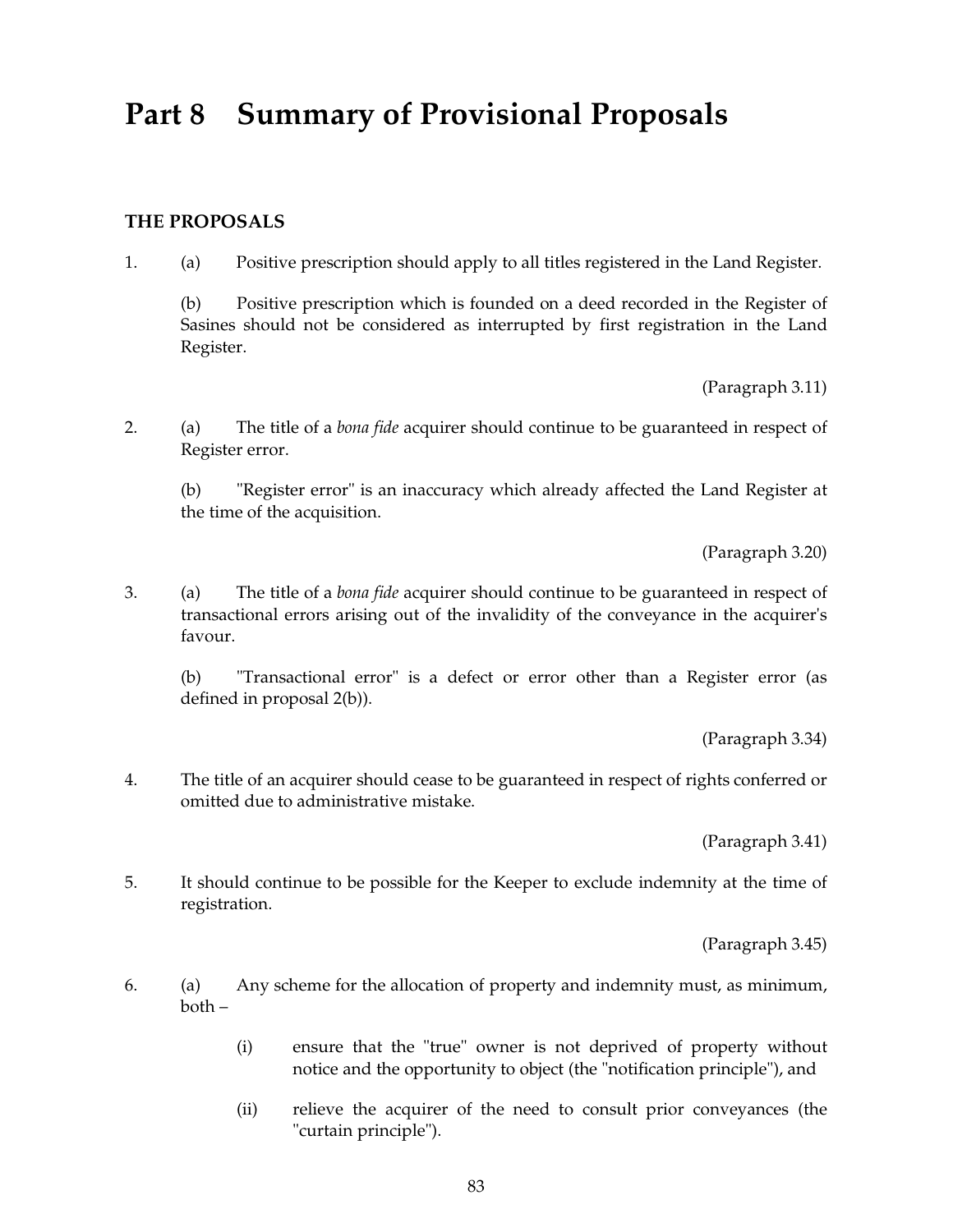(b) Are there other issues of legal policy which need be taken into account?

(Paragraph 4.36)

7. (a) The title of a *bona fide* acquirer should be subject to rectification in respect of transactional error.

(b) The title of a *bona fide* acquirer should be immune from rectification in respect of Register error provided that, for a prescribed period prior to registration of the acquirer's title, the property was possessed by the person from whom he acquired (or from a predecessor of that person).

(c) In the event of rectification, indemnity should be paid to the acquirer.

(d) In the event of a refusal of rectification, indemnity should be paid to the "true" owner.

- (e) In paragraph (b) should the period prescribed for possession be  $-$ 
	- (i) one year
	- (ii) two years, or
	- (iii) some other period (please specify)?

(Paragraph 4.52)

8. In the acquisition of a subordinate real right (other than a long lease), the guarantee should continue to take the form of indemnity rather than retention of the right.

(Paragraph 4.55)

9. Registration should not always result in the conferral of a real right. Whether a real right is conferred should depend on the ordinary rules of the law of property (as amended by proposal 7(b)).

(Paragraph 5.44)

10. Reductions of voidable deeds should be given effect as of right by an appropriate entry on the Land Register.

(Paragraph 6.18)

11. As a general rule indemnity should not be paid in respect of rights lost by reduction of a voidable deed.

(Paragraph 6.23)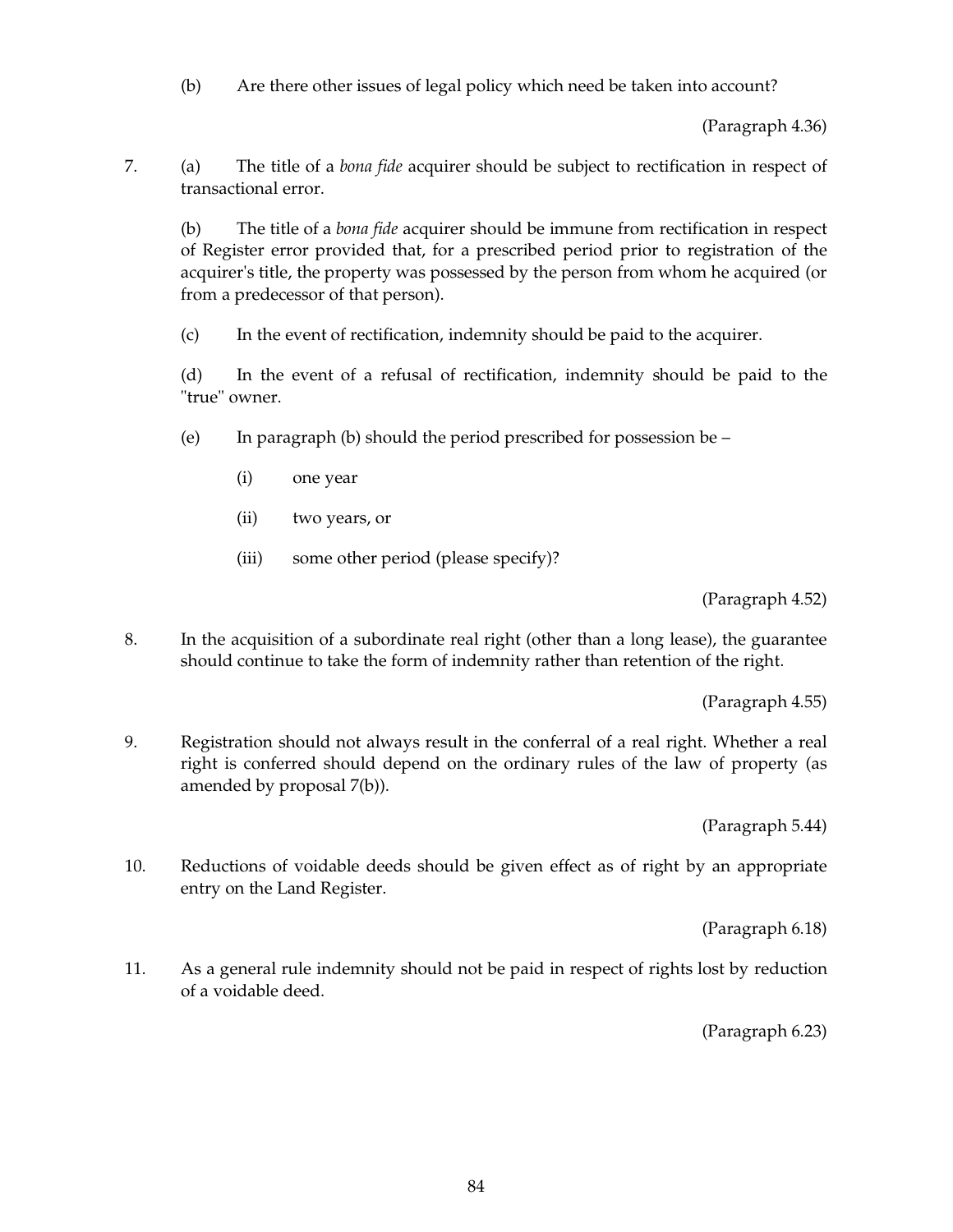12. In determining the applicability of the title guarantee mentioned in proposals 2 and 3, the fraud and carelessness test of the current law should be replaced by a test based on good faith.

(Paragraph 7.7)

- 13. (a) For the purposes of proposal 12 good faith should be measured by reference to –
	- (i) in the case of Register error, that which the acquirer actually knew, and
	- (ii) in the case of transactional error, that which the acquirer actually knew or ought reasonably to have known.

(b) The relevant date for assessing knowledge should be the date of registration (ie the date on which the application for registration is received).

(Paragraph 7.20)

- 14. (a) Should the title guarantee mentioned in proposals 2 and 3 be extended to donees?
	- (b) If so, should the guarantee take the form of  $-$ 
		- (i) the retention of the property in respect of Register error and the payment of indemnity in respect of transactional error (as proposed for acquirers for value), or
		- (ii) the payment of indemnity in all cases?

(Paragraph 7.35)

## **EFFECT OF THE PROPOSALS IN SUMMARY**

8.1 If the provisional proposals just listed were fully adopted, the result would be a system along the following lines.

8.2 The legislation on land registration would no longer contain a second system of property law. Instead questions of title would be determined by the ordinary law of property (including a restored positive prescription) but with the additional rule that, in favour of a person acquiring in good faith and for value from a registered proprietor in possession, the registered proprietor would be taken to be owner.

8.3 The result can best be understood by considering the position of a *bona fide* acquirer for value. Two things can go wrong with a conveyancing transaction. One is that the seller does not own the property. The other is that the disposition is so defective as to be invalid. The first is called in the paper "Register error" and the second "transactional error". Neither is common. In respect of the *first* of these, the acquirer is fully protected, provided that the seller is in possession and is the registered proprietor of the land. On registration, therefore,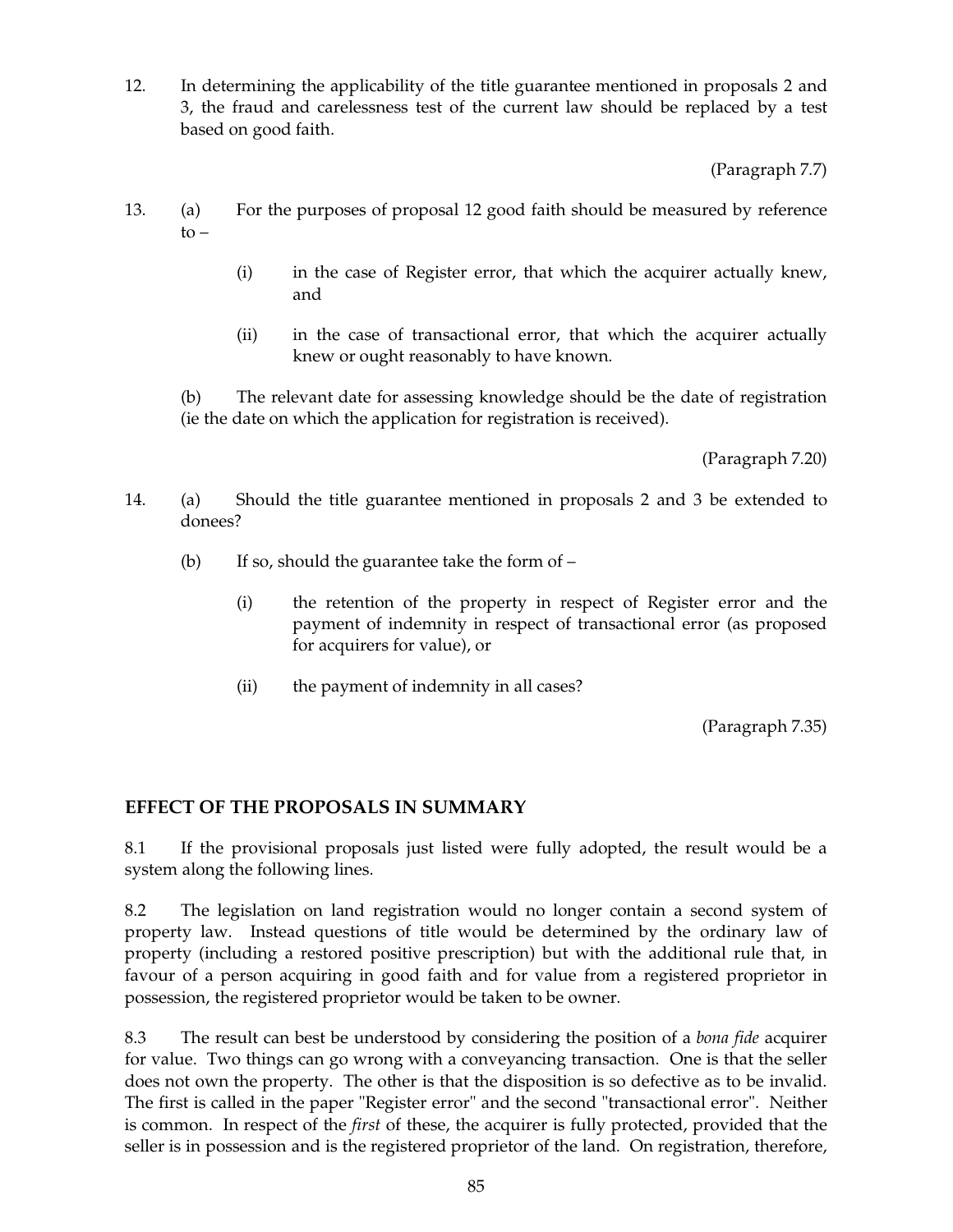the acquirer becomes owner, notwithstanding the absence of title in the seller. In respect of the *second*, ownership is not transferred but the acquirer is entitled to indemnity from the Keeper.

8.4 Occasionally ownership, initially acquired by registration, can be set aside on the ground that the title is voidable. Here the legislation would leave the ordinary law substantially undisturbed. But since, under that law, a *bona fide* acquirer for value is fully protected, the broad result would be for void and voidable titles to be treated alike.

8.5 An example shows how legislation based on these proposals would work:

A is the registered owner of land. B impersonates A and grants a disposition to C in which A's signature is forged. C registers the disposition and is entered on the Register as proprietor. C is in good faith and gives value for the disposition.

On these facts A remains as owner, for, as a matter of ordinary law, no title can pass on a forged deed. The forgery is a transactional error. The Register is therefore inaccurate and can be rectified at the instance of A. On rectification C is entitled to indemnity from the Keeper. If, however, A failed to rectify, he would in time lose ownership of the property. This could happen in one of two ways. One is where C dispones the land to D. If (i) C had possessed the land for at least a year and (ii) D was in turn a *bona fide* acquirer for value, the result would be for ownership to pass to D on registration. In a question with D the forgery is a Register error and not a transactional error. A's ownership, accordingly, would fall, but he would have a claim for indemnity from the Keeper. The other is where C retains the land and possesses for ten years. 1 At the end of that period the infirmity of title would be removed by prescription, and ownership would pass from A to C. Since A's loss was attributable to the general law and not to a special rule of the registration statute, there would be no claim for indemnity.

Since the conveyance to C was forged, prescription would run only if C continued to be in good faith. See Prescription and Limitation (Scotland) Act 1973 s 1(1A)(b). 1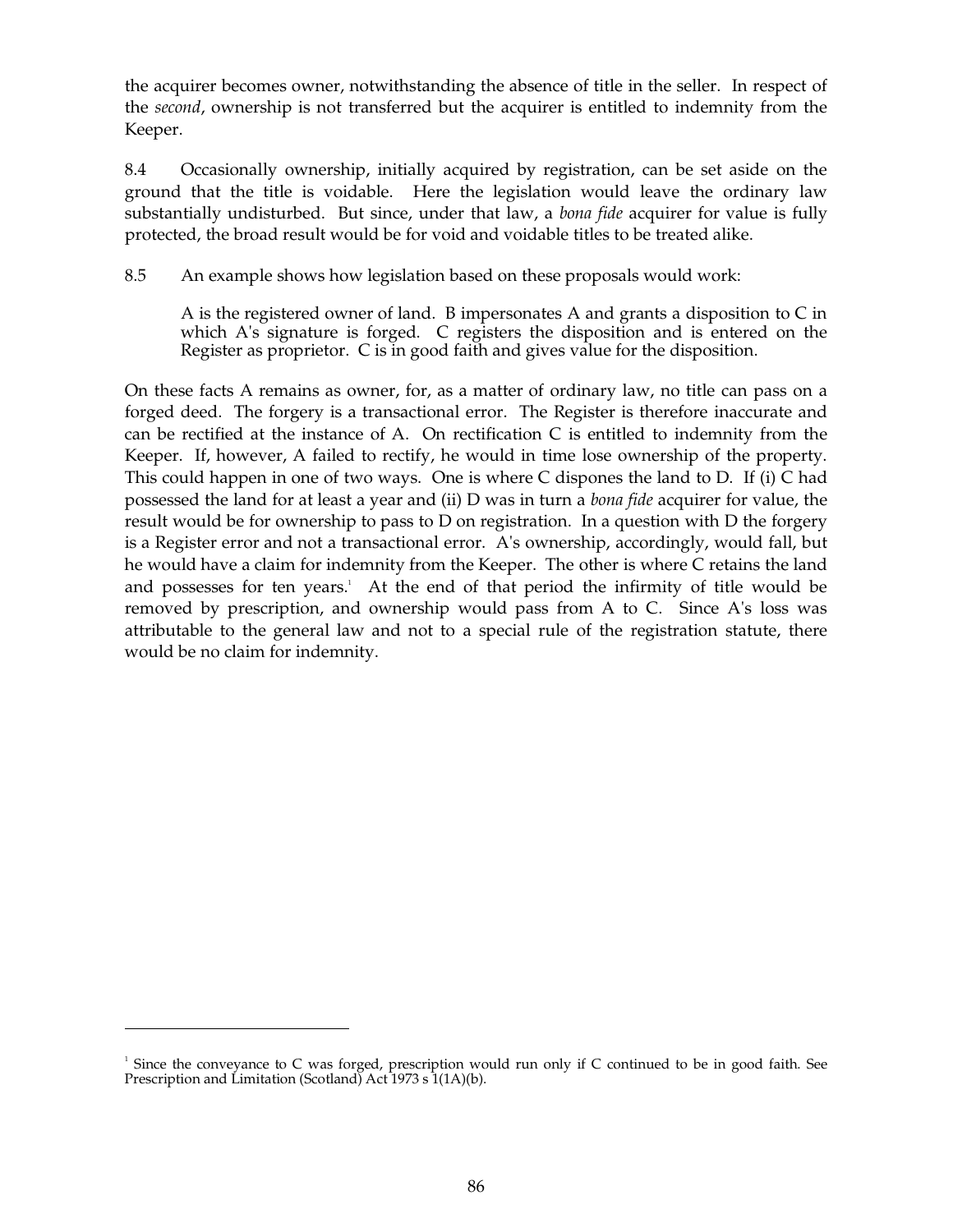# **Appendix 1**

# **List of law reform publications on land registration**

#### **Alberta Law Reform Institute**

Report for Discussion on *Towards a New Alberta Land Titles Act* (No 8, 1990)

Report on *Section 195 of the Land Titles Act* (No 63, 1993)

Report on *Proposals for a Land Recording and Registration Act for Alberta*, 2 volumes (No 69, 1993)

#### **Joint Land Titles Committee: Canada**

*Renovating the Foundation: Proposals for a Model Land Recording and Registration Act for the Provinces and Territories of Canada* (1990)

*Renovating the Foundation: Proposals for a Model Land Recording and Registration Act for the Provinces and Territories of Canada: Final Revisions* (1993)

#### **Law Commission**

Working Paper on *Transfer of Land: Land Registration* (1st Paper) (No 32, 1970)

Working Paper on *Transfer of Land: Land Registration* (2nd Paper) (No 37, 1971)

Working Paper on *Transfer of Land: Land Registration* (3rd Paper) (No 45, 1972)

Property Law: Report on *The Implications of* Williams & Glyn's Bank Ltd v Boland (Law Com No 115, 1982)

Property Law: First Report on *Land Registration: Boundaries, Conversion of Title, Leases, Minor Interests* (Law Com No 125, 1983)

Property Law: Second Report on *Land Registration: Inspection of the Register* (Law Com No 148, 1985)

Property Law: Third Report on *Land Registration A. Overriding Interests; B. Rectification and Indemnity; C. Minor Interests* (Law Com No 158, 1987)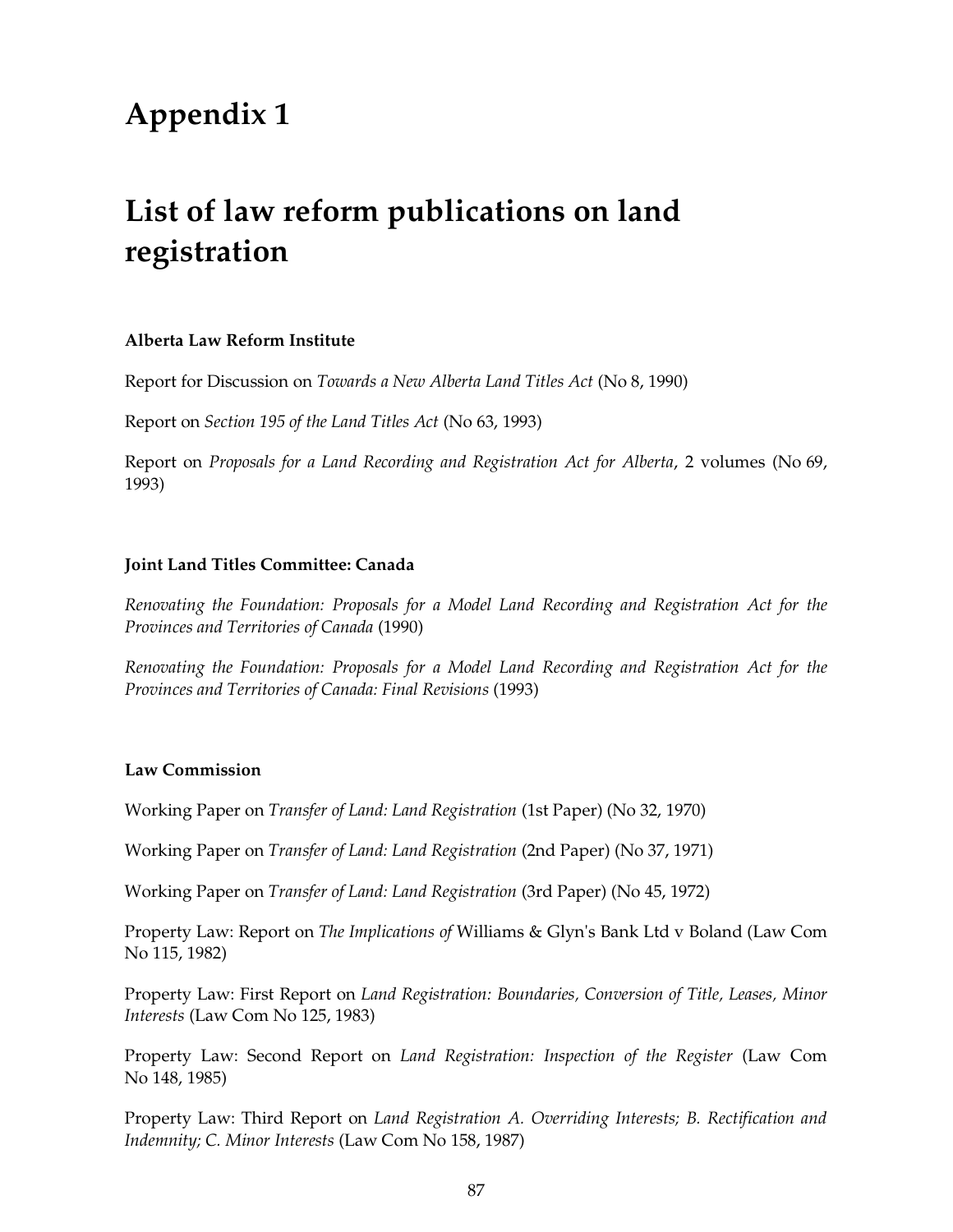Property Law: Fourth Report on *Land Registration* (Law Com No 173, 1988)

Transfer of Land: Land Registration Law. First Report of a Joint Working Group on the *Implementation of the Law Commission's Third and Fourth Reports on Land Registration* (Law Com No 235, 1995)

Consultative Document on *Land Registration for the Twenty-First Century* (Law Com No 254, 1998)

Report on *Land Registration for the Twenty-First Century: A Conveyancing Revolution* (Law Com No 271, 2001)

#### **Law Reform Commission of Victoria**

Discussion Paper on *The Torrens Register Book* (No 3, 1986)

Report on *The Torrens Register Book* (No 12, 1987)

Discussion Paper on *Priorities* (No 6, 1988); Report on *Priorities* (No 22, 1989)

Discussion Paper on *Easements and Covenants* (No 15, 1989)

### **Manitoba Law Reform Commission**

Report on *Improved Methods of Enforcing Support Orders Against Real Property* (No 36, 1979)

Report on *The General Register* (No 44, 1980)

Report on *Certificates of* Lis Pendens (No 54, 1983)

Discussion Paper on *Towards a New Manitoba Real Property Act* (1991)

#### **New South Wales Law Reform Commission**

Issues Paper on *Torrens Title: Compensation for Loss* (No 6, 1989)

Discussion Paper on *Torrens Title: Compensation for Loss* (New South Wales Law Reform Commission DP No 19 and Law Reform Commission of Victoria DP No 16, 1989)

Report on *Torrens Title: Compensation for Loss* (No 76, June 1996)

### **New Zealand Property Law and Equity Reform Committee**

Report on *The Decision in* Frazer v Walker (1977)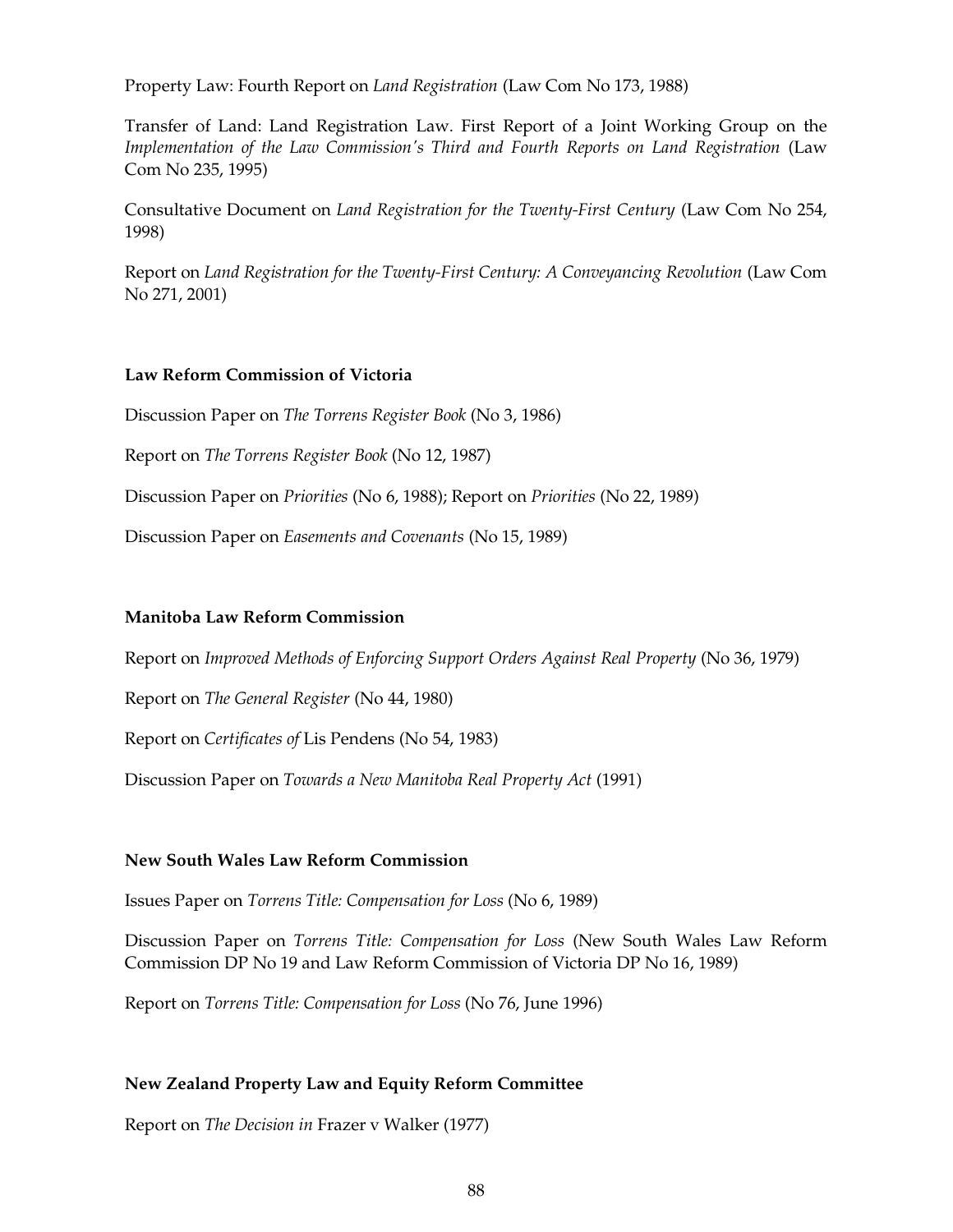### **Ontario Law Reform Commission**

Report on *Land Registration* (No 32, 1971)

#### **Queensland Law Reform Commission**

Discussion Paper on *Real Property Acts* (No 1)

Report on *A Bill to Consolidate, Amend, and Reform the Law Relating to Conveyancing, Property*  and Contract and to Terminate the Application of Certain Imperial Statutes (No 16, 1973)

Working Paper on *A Bill to Amend the Real Property Acts with Respect to Writs of Execution, Bills of Encumbrance and Bills of Mortgage, and Caveats* (No 25, 1982)

Working Paper on *A Bill in Respect of an Act to Reform and Consolidate the Real Property Acts of Queensland* (No 32, 1989)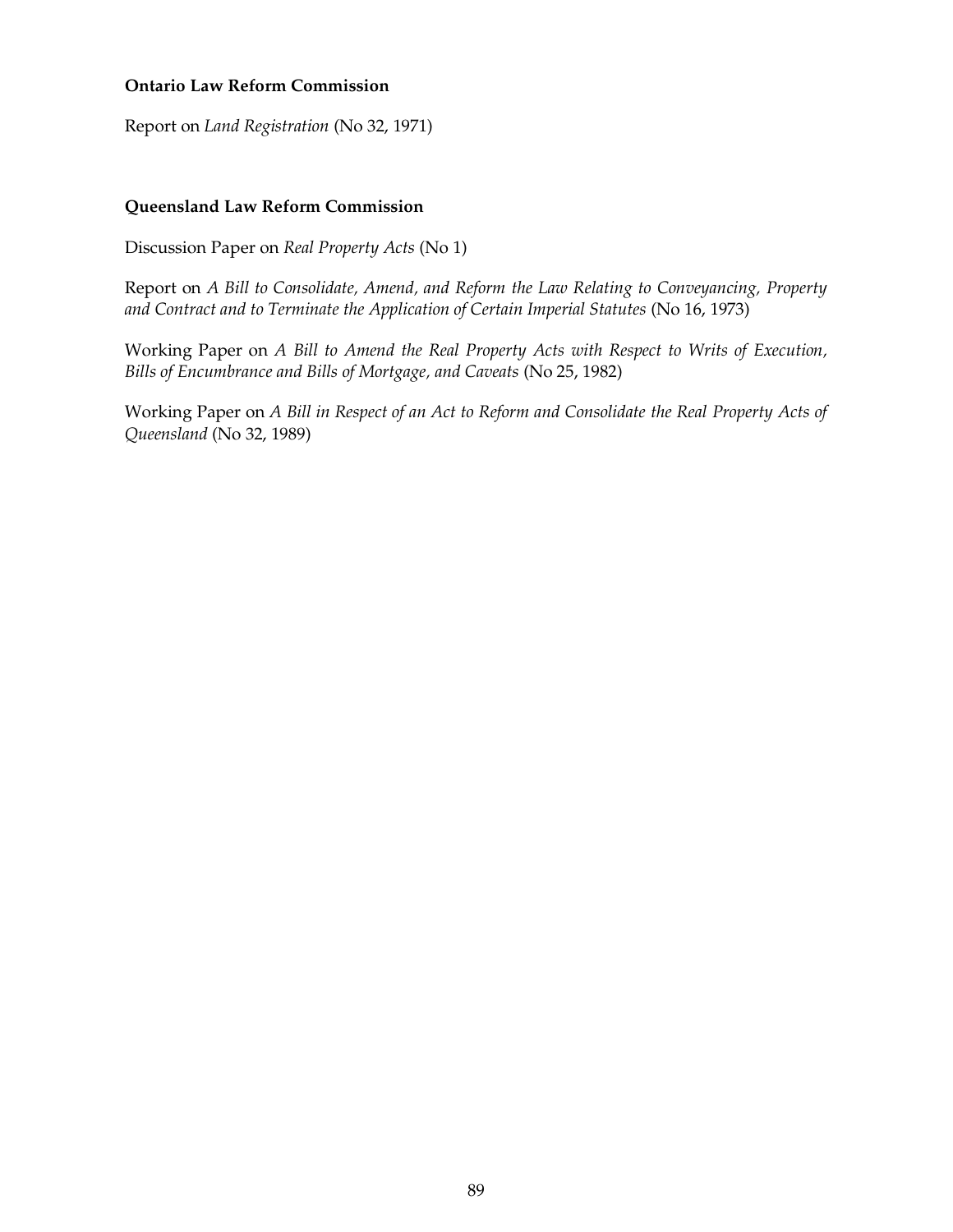# **Appendix 2**

# **List of those who responded to the October 2001 consultation**

- 1. Archibald Campbell & Harley, WS
- 2. Bell & Scott, WS
- 3. J C Bowie, Solicitor
- 4. Brechin Tindal Oatts, Solicitors
- 5. Campbell Connon, Solicitors
- 6. Craxton & Grant, SSC
- 7. Esslemont & Cameron, Solicitors
- 8. A R Hart, Solicitor
- 9. G A Hay, Solicitor
- 10. Henderson Boyd Jackson, WS
- 11. D A Johnstone, Solicitor
- 12. Ledingham Chalmers, Solicitors
- 13. Maclay Murray & Spens, Solicitors
- 14. I W McDonald, Solicitor
- 15. M D McMillan, Solicitor
- 16. J & H Mitchell, WS
- 17. G L K Murray, Solicitor
- 18. J I Ness, Solicitor
- 19. Paull & Williamson, Solicitors
- 20. J & R A Robertson, WS